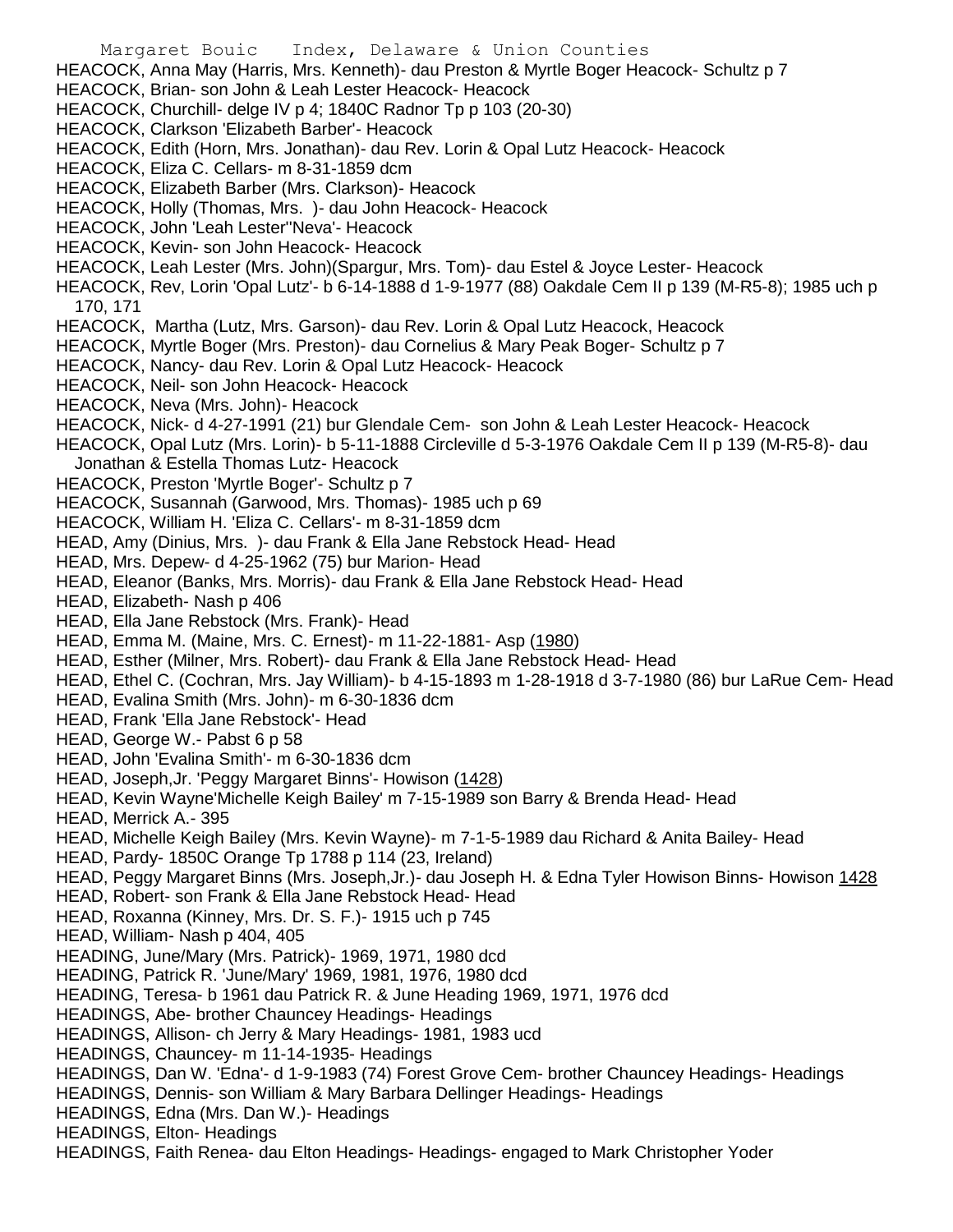- Margaret Bouic Index, Delaware & Union Counties HEADINGS, James/Jim 'Lia Thomas'- m 8-5-1990 son Vern & Viola Headings- Headings; 1981, 1983 ucd HEADINGS, Janet (Hostetler, Mrs. Lester)- dau Dan W. & Edna Headings- Headings HEADINGS, Jerry- son Jerry & Mary Headings- 1981, 1983 ucd HEADINGS, Jerry 'Mary'- 1981, 1983 ucd HEADINGS, Kim- dau Headings- 1991 ucd HEADINGS, Lia Thomas (Mrs. James)- m 8-5-1990 dau Rita Thomas- Headings HEADINGS, Lizzie (Kaufman, Mrs. )- sister Chauncey Headings- Headings HEADINGS, Mary Barbara Dellinger (Mrs. William)- 1985 uch p 56 HEADINGS, Mary (Mrs. Jerry)- 1981, 1983 ucd HEADINGS, Nancie- dau Vernon & Viola Headings- 1981, 1983, 1991 ucd HEADINGS, Nettie V. (Schrock, Mrs. Edwin D.)- sister Chauncey Headings- Headings HEADINGS, Randy Scott 'Twila Joy Miller'-m 7-1-1989 son Robert & Lucille Headings- Headings HEADINGS, Robert- don Dan W. & Edna Headings- Headings HEADINGS, Sharon Kay (Dunlap, Mrs. David Scott)- m 11-19-1988 dau William & Mary Barbara Dellinger Headings- Headings; 1985 uch p 56; unec IV p 61 (1984) HEADINGS, Twila Joy Miller (Mrs. Randy Scott)- m 7-1-1989 dau Joe & Susan Headings- Headings HEADINGS, Twilla- dau Vernon Headings- Headings- engaged to Rev. Michael E. Gardner; 1981 ucd HEADINGS, Vernola- dau Vernon & Viola Headings- 1981, 1983 ucd HEADINGS, Vernon 'Viola'- Headings; 1981, 1983, 1991 ucd HEADINGS, Viola (Mrs. Vernon)- Headings; 1981, 1983, 1991 ucd HEADINGS, William 'Mary Barbara Dellinger'- son Dan W. & Edna Headings- Headings; 1985 uch p 56; Headings HEADINGTON, Betty (Shawd, Mrs.Walter)- dau Charles U. & Oman Tallman Headington- Headington HEADINGTON, Carl W. 'Hazel R. Bonham'- b 6-3-1905 m 6-1-1937 d 12-3-1978 York Cem p 87- son George & Mae Hoover Headington- Headington; 1949, 1959, 1962, 1967, 1971, 1973, 1975, 1977 ucd HEADINGTON, Catherine (Allen, Mrs. )(Bush, Mrs. Gene)- dau Charles & Omah Tallman Headington-**Headington** HEADINGTON, Catherine Williams (Mrs. Lovelace)- b 12-23-1838 d 1-8-1918 Byhalia Cem lptw p 110, 112; **Headington** HEADINGTON, Charles U. 'Omah E. Tallman'- b 10-23-1881 m 7-18-1913 d 10-25-1966/5 bur Byhalia, lptw p 110- Headington; 1949, 1959, 1962, 1967 ucd HEADINGTON, Clark 'Mary'- b 1845 d 1909 Berkshire Cem Powell p 11; 1908 dch p 395 HEADINGTON, M. Emily (Mrs. James L.)- b 1872 d 1911 York Cem p 100 HEADINGTON, George- son John & Myrtle Russell Headington- Headington HEADINGTON, Hazel R. Bonham (Mrs. Carl)- b 6-12-1913 m 6-1-1937 d 8-18-1981 (68) bur York Cem p 87 dau Ora & Nellie Norris Bonham- Headington; 1949, 1959, 1967, 1971, 19173, 1975, 1977, 1979, 1981 ucd HEADINGTON, George L.'Leafy Mae Hoover'- b 1883 d 1-26-1952 York Cem p 79; Headington; 1949 ucd HEADINGTON, James L. 'M. Emily'- b 1872 d 1953 York Cem p 100 HEADINGTON, James 'Ruth'- 1883 uch V p 546; 1870C Washington Tp 10 p 2 (27,O); uca p 101 HEADINGTON, Janette Le- dau William R. Headington- Headington- engaged to William H. Hoover HEADINGTON, John Hudson 'Myrtle J. Russell'- b 1863 d 12-27-1946 York Cem p 81; Headington HEADINGTON, LeGrand- son John & Myrtle Russell Headington- Headington HEADINGTON, Lois (Schafer, Mrs. William)- dau Charles U. & Omah Tallman Headington- Headington HEADINGTON, Lovelace H. 'Catherine Williams'- b 4-11-1836 d 4-22-1897 Byhalia Cem lptw p 110, 112- **Headington** HEADINGTON, Leafy Mae Hoover (Mrs. George L.)- b 1886 d 5-27-1950 York Cem p 79; Headington; 1949 ucd HEADINGTON, Marie (Benedict, Mrs. George E.)- m 12-23-1914- Headington; Benedict HEADINGTON, Mary Ann McDonald (Mrs. Nimrod)- m 11-22-1849 dcm HEADINGTON, Mary (Mrs. Clark)- b 1845 d 1915 Berkshire Cem Powell p 1; CCC p 111, 112 HEADINGTON, Mary E.- d 10-30-1911 York Cem p 60 HEADINGTON, Mary (Hollister, Mrs. Munson)- m 8-22-1839 dcm HEADINGTON, Myrtle J. Russell (Mrs. John)- b 12-25-1869 d 11-12-1961 (91) bur York Cem p 81 dau Thomas Russell- Headington
- HEADINGTON, Neva Irene- b 1900 d 1901 York Cem p 60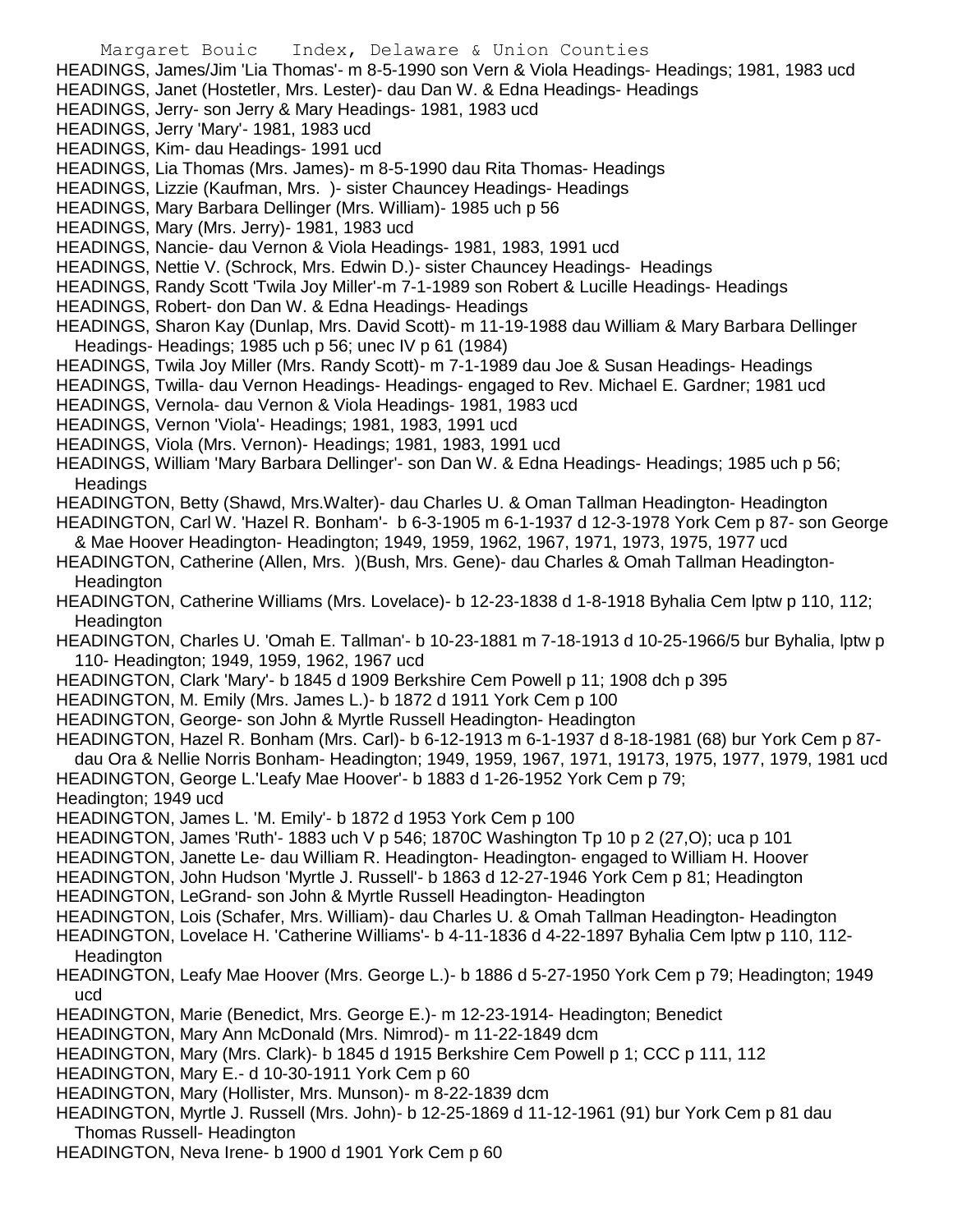HEADINGTON, Nimrod 'Mary Ann McDonald'- m 11-22-1849 dcm HEADINGTON, Omah E. Tallman (Mrs. Charles)- b 4-26-1890 Byhalia m 7-18-1913 d 9-23-1983 (93) Byhalia Cem lptw p 110- dau Garland W. & Susannah Cahill Tallman- Headington; 1949, 1959, 1962, 1967, 1971, 1973, 1975, 1977, 1979, 1981 ucd

- HEADINGTON, Peggy (Allison, Mrs. )(Stanford, Mrs. )- dau Charles & Omah Tallman Headington-Headington; 1949 ucd
- HEADINGTON, Phillip- son Carl & Hazel Bonham Headington- Headington; 1949, 1959(16) ucd
- HEADINGTON, Raola (Floyd, Mrs. )- dau Charles & Omah E. Tallman Headington- Headington
- HEADINGTON, Rita Rubeck (Mrs. Roy C.)- dau Bernard Rubeck- Headington; 1971, 1973, 1975, 1977 ucd
- HEADINGTON, Rita (Mrs. William)- 1979, 1981, 1983, 1991 ucd
- HEADINGTON, Ross F.- son Charles & Omah E. Tallman Headington- Headington; 1959, 1967 ucd
- HEADINGTON, Roy C. 'Rita Rubeck'- Headington; 1971, 1973, 1975, 1977 ucd

Margaret Bouic Index, Delaware & Union Counties

- HEADINGTON, Ruth (Mrs. James)- 1883 uch V p 546
- HEADINGTON, Sarah E. (Montgomery, Mrs. Rolin H.)- m 2-16-1869 dau James & Ruth Headington- 1883 uch V p 546
- HEADINGTON, Sarah J.- d 1-3-1889 (3-5-5) Byhalia Cem lptw p 112 dau Lovelace H. & Catherine Williams **Headington**
- HEADINGTON, William 'Rita'- son Charles & Oman E. Tallman Headington- Headington; 1949, 1967, 1979, 1981, 1983, 1991 ucd
- HEADINGTON, William R.- Headington
- HEADLAND, Barbara (Mrs. J. Mark)- 1959 ucd
- HEADLAND, Deborah- dau J. Mark & Barbara Headland- 1959 ucd
- HEADLAND, J. Mark 'Barbara'- 1959 ucd
- HEADLEE, F. Allan 'Doris D.)- 1959 ucd
- HEADLEE, Bertha M. Leppert (Mrs. Earl C.)- d 3-8-1988 (88) Dublin Cem- Headlee
- HEADLEE, Brenda- dau F. Allan & Doris D. Headlee- 1959 ucd (5)
- HEADLEE, Charles- son Earl C. & Bertha M. Leppert Headlee- Headlee
- HEADLEE, Christopher- b 4-18-1979 son William Headlee- Headlee
- HEADLEE, David- son F. Allen & Doris D. Headlee- 1959 ucd (3)
- HEADLEE, David 'Norma L.- son Earl C. & Bertha M. Leppert Headlee- Headlee; 1964, 1969, 1971, 1976, 1980 dcd
- HEADLEE, Delbert 'Elizabeth Smart''Naomi Pinney'- Smart 5,6; Carr Hayes 15123
- HEADLEE, Doris D. (Mrs. F. Allan)- 1959 ucd
- HEADLEE, Earl C. 'Bertha M. Leppert- Headlee
- HEADLEE, Elizabeth Smart (Mrs. Delbert)- b 6-5-1905 d 1-25-1934 dau Ashton & Lillian Parmlee Smart-Smart 5,6; opc 619; unec VIII p 28
- HEADLEE, Emily Griffin (Mrs. Norman D.)- m 4-25-1980- Headlee
- HEADLEE, Eula G. (Price, Mrs. )- dau Earl C. & Bertha M. Leppert Headlee- Headlee
- HEADLEE, Evelyn (Grace, Mrs. Andrew)- dau Paul W. & Lela M. Reece Headlee- Headlee
- HEADLEE, Floyd Allan- d 6-8-1988 (54) bur Forest Grove- Headlee
- HEADLEE, Gail (Darby, Mrs. David)- dau Paul W. & Lela M. Reece Headlee- Headlee
- HEADLEE, George M.- son Earl C. & Bertha M. Leppert Headlee- Headlee
- HEADLEE, Gina Lynn- dau Jerry & Rose Marchiano Headlee- Smart 7
- HEADLEE, Harold- son Earl C. & Bertha M. Leppert Headlee- Headlee
- HEADLEE, Hope (North, Mrs. John B.)- b 12-21-1933 dau Delbert & Elizabeth Smart Headlee- Smart 6,7
- HEADLEE, Irma J. (Extenkamper, Mrs. )- dau Earl C. & Bertha M. Leppert Headlee- Headlee
- HEADLEE, James- son Earl C. & Bertha M. Leppert Headlee- Headlee
- HEADLEE, Jeffrey A.- son Norman D. Headlee- Headlee
- HEADLEE, Jennifer- b 1968 dau David & Norma L. Headlee- 1969, 1971, 1976, 1980 dcd
- HEADLEE, Jerry 'Rose Marchiano'- b 9-9-1928 son Delbert & Elizabeth Smart Headlee- Smart 6,7- Headlee
- HEADLEE, John- son Earl C. & Bertha M. Leppert Headlee- Headlee
- HEADLEE, Joy Lou (Youmans, Mrs. Richard Abbott)- b 2-21-1930/31 dau Delbert & Elizabeth Smart Headlee-Smart 6,7
- HEADLEE, Lee R.- son Earl C. & Bertha M. Leppert Headlee- Headlee
- HEADLEE, Lela M. Reece (Mrs. Paul W.)- d 11-26-1980 (81) Forest Grove Cem- Headlee
- HEADLEE, Linda Lee- b 1964 dau David & Norma L. Headlee- 1969, 1971, 1976, 1980 dcd- engaged ro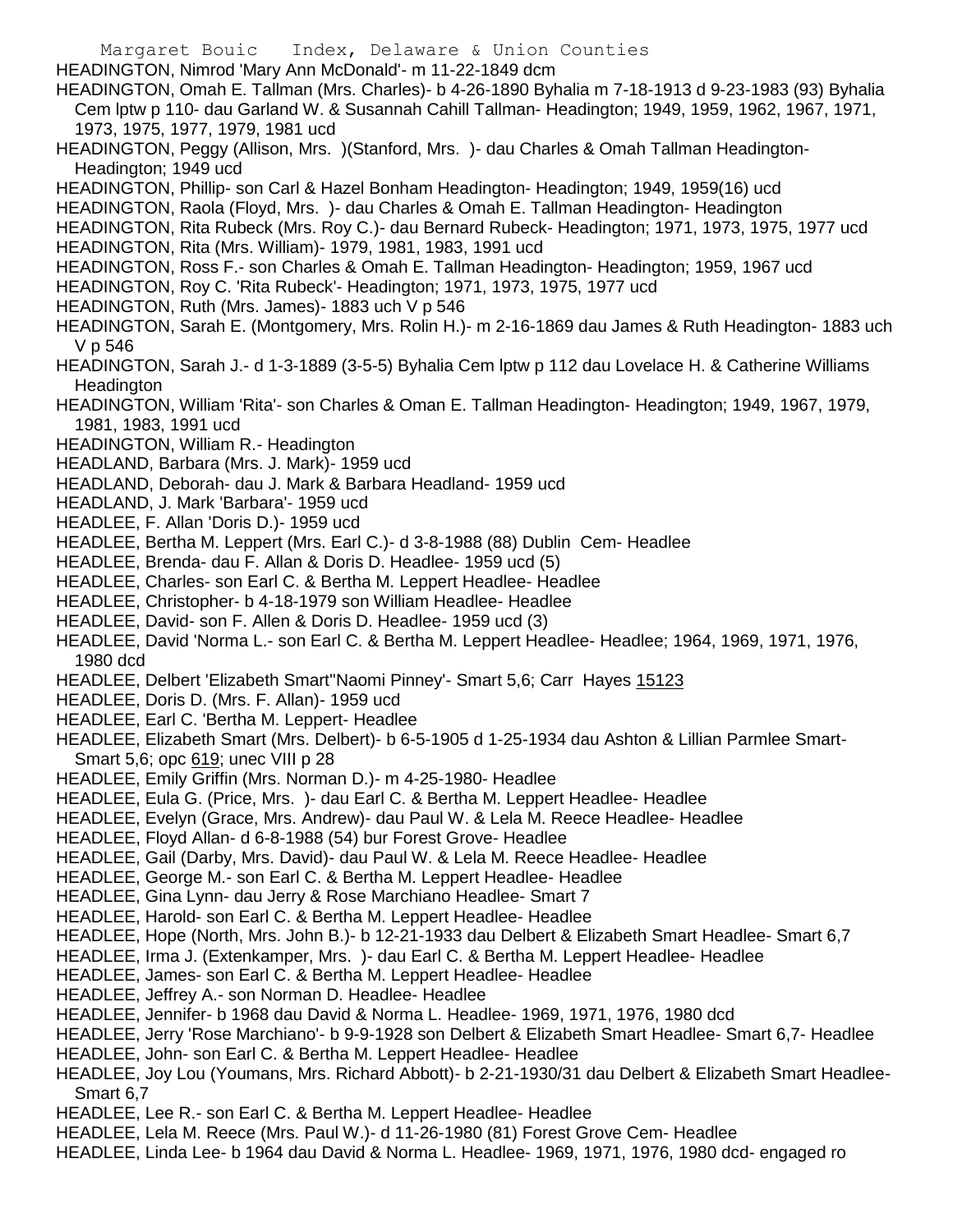Richard F. Gray, Jr.

- HEADLEE, Marilyn (Riddle, Mrs. Paul)- dau Paul W. & Lela M. Reece Headlee- Headlee
- HEADLEE, Mark David- b 1961son David & Norma Headlee- Headlee- 1964, 1969, 1971, 1976, 1980 dcdengaged to Kelly Jodine Wood
- HEADLEE, Michael D.- son Norman D. Headlee- Headlee
- HEADLEE, Mike- 1983 ucd
- HEADLEE, Naomi Pinney (Mrs. Delbert)- dau Thomas B. & Lulu V. Liggett Pinney- Smart 5,6; Carr; Hayes 115123
- HEADLEE, --- son Delbert & Naomi Pinney Headlee- Carr; Hayes 151231
- HEADLEE, Norma L (Mrs. David)- Headlee; 1964, 1969, 1971, 1976, 1980 dcd
- HEADLEE, Norman D. 'Emily Griffin'- b 10-1-1937 Salem m 4-25-1980 d 9-13-1988 (50) bur Maple Grove, Mechanicsburg- daon Paul W. & Lela M. Reece Headlee- Headlee
- HEADLEE, Pam- dau Floyd Headlee- Headlee
- HEADLEE, Pamela- dau F. Allan & Doris D. Headlee- 1959 ucd (1)
- HEADLEE, Patricia (Collins, Mrs. John W.,Jr)- b 6-15-1926 m 7-29-1944 dau delbert & Elizabeth Smart Headlee- Smart 6
- HEADLEE, Paul W. 'Lela M. Reece'- Headlee
- HEADLEE, Paul Wendell- b 2-2-1957 son Jerry D. Headlee- mt
- HEADLEE, Phillip Wayne- son Earl C. & Bertha M. Leppert Headlee- Headlee
- HEADLEE, Richard- son Earl C. & Bertha M. Leppert Headlee- Headlee
- HEADLEE, Roger- son Earl C. & Bertha M. Leppert Headlee- Headlee
- HEADLEE, Rose Marchiano (Mrs. Jerry)- Smart 6,7
- HEADLEE, Sharon (Shoemaker, Mrs. )- dau Earl C. & Bertha M. Leppert Headlee- Headlee
- HEADLEE, Sue- dau Paul W. & Lela M. Reece Headlee- Headlee
- HEADLEE, William- son Earl C. & Bertha M. Leppert Headlee- Headlee
- HEADLEY, ----1908 dch p 92
- HEADLEY, --family of Geraldean Bell- unec V p 13, VI p 13
- HEADLEY, Almira (Kiser, Mrs. )- b 6-4-1831 dau Gabriel & Elisabeth Graham Headley- 1850C Claibourne Tp 134 p 21 (18,O)
- HEADLEY, Amos 'Nancy Wynegar' m 12-24/31-1840 ucm 686; unec V p 37; 1850C Leesburg Tp 221 p 35 (29,Pa); 1860C Claibourne Tp 663 (39,Pa)
- HEADLEY, Adeline/Angeline (Hatcher, Mrs. Joseph)- b 1824 lic 10-19-1842 ucm 828- 1883 uch V p 551 ped Josephine Sidle Mitchell 15, unec III p 58;, V p 60
- HEADLEY, Benjamin 'Mary E. Foreman'- m 4-9-1855 ucm 2270 son Isaac & Sarah Dial Headley; 1850C Claibourne Tp 150 p 24 (20,O); 1860C Claib. Tp 842-822 (30,O); unec VIII p 35
- HEADLEY, Caroline- dau Thomas & Maria Headley- 1860C Dover Tp 220 (1/12,O)
- HEADLEY, Clarence- d 4-27-1858 (15m7d) Buxton Cem djlm p 7 son V. & T.
- HEADLEY, Daniel- son Gabriel & Elisabeth Graham Headley- 1850C Claibourne Tp 134 p 21 (12,O)
- HEADLEY, David S/A.- son Amos & Nancy Wynegar Headley- 1850C Leesburg Tp 221 p 35 (3,O); 1860C Claibourne Tp 663 (14,O)
- HEADLEY, Elisabeth (Mrs. Gabriel)- m 2-8-1821 unec III p 5; 1850C Claibourne Tp 134 p 21 (47,O)
- HEADLEY, Eliza- dau Gabriel & Elisabeth Graham Headley- 1850C Claibourne Tp 134 p 21 (9,Ind)
- HEADLEY, Eliza (Graham, Mrs. John P.)- m 1-4-1821 unec XI p 51
- HEADLEY, Emily- 1860C Dover Tp 219 (11,O)
- HEADLEY, Eveline (Swartz, Mrs. Robert E.)- m 10-30-1840 ucm 6670; 1883 uch V p 581; unec V P 37 HEARD, G.- 1860C Claibourne Tp 842-822 (1/12,O)
- HEADLEY, Gabriel 'Elisabeth'- m 2-8-1821 unec III p 5- 1850C Claibourne Tp 134 p 21 (53,Penn)
- HEADLEY, Hannah (Mrs. Thomas)- 1850C Radnor Tp 92 p 178 (45,Wales)
- HEADLEY, Harrison- 1860C Dover Tp 219 (69,Va)
- HEADLEY, Harrison- son Amos & Nancy Wynegar Headley- 1860C Claibourne Tp 663 (5/12,O)
- HEADLEY, Henry- 1908 dch p 395
- HEADLEY, Henry- son Amos & Nancy Wynegar Headley- 1850C Leesburg Tp 221 p 35 (8,O); 1860C Claibourne Tp 663 (18,O)
- HEADLEY, Hugh- son Gabriel & Elisabeth Graham Headley- 1850C Claibourne Tp 134 p 21 (3,O)
- HEADLEY, Isaac 'Sarah'- d 7-7-1872 (74-2-13) Claibourne Cem p 9; 1883 uch V p 572, 581; 1915 uch p 492; dumch p 206; 1850C Claibourne Tp 150 p 24 (52,Pa)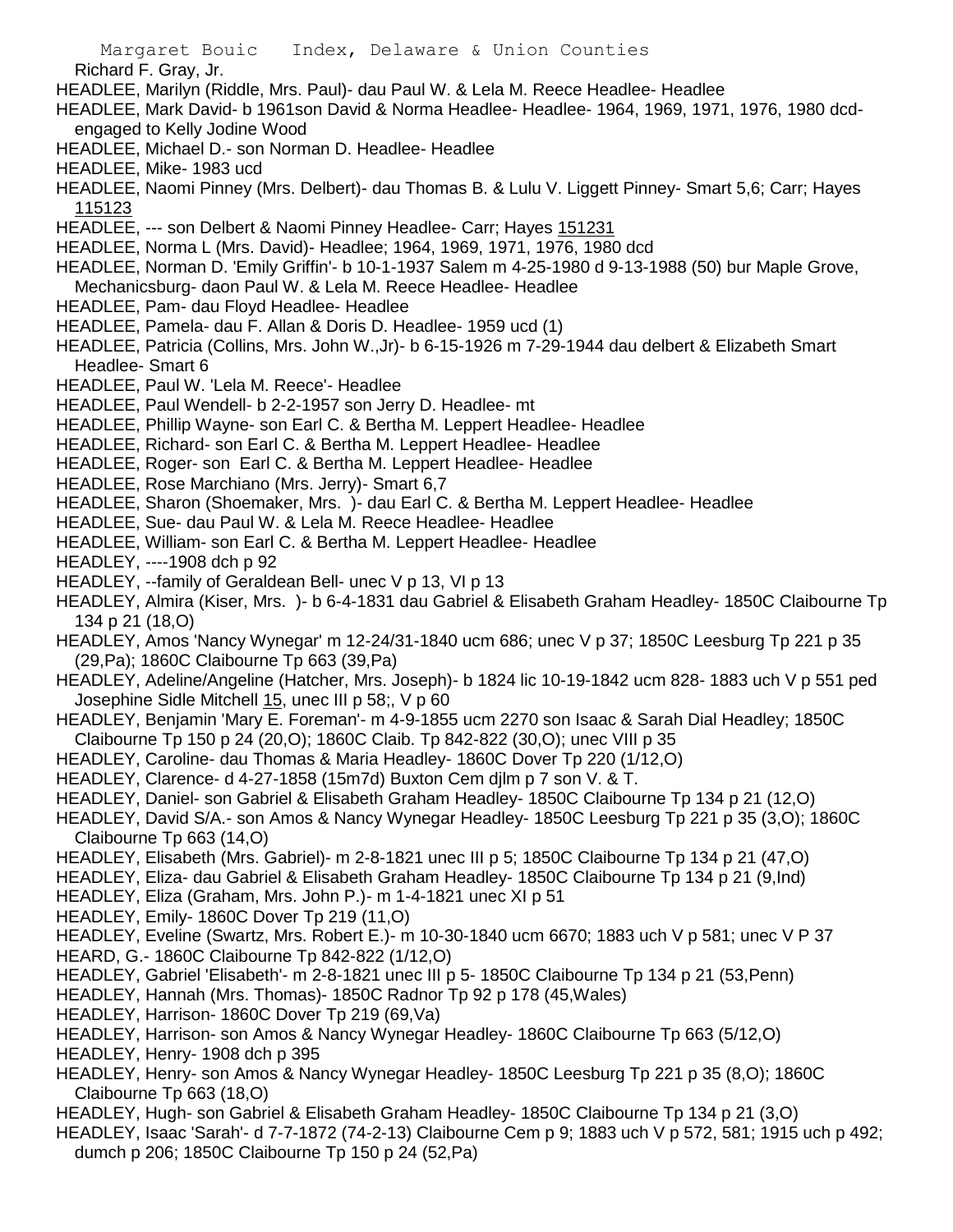HEADLEY, Jane (Darah, Mrs. Hugh)- m 2-17-1847 dcm

HEADLEY, John 'Priscilla Neal'- m 2-13-1848 ucm 1294; unec VII p 39

- HEADLEY, Joseph A.- son Amos & Nancy Wynegar Headley- 1850C Leesburg 221 p 35 (2,); 1860C Claibourne Tp 663 (12,O)
- HEADLEY, Lewis- 1850C Radnor Tp 92 p 178 (40,Wales)
- HEADLEY, M.- 1860C Claibourne Tp 842-822 (2,O
- HEADLEY, Malona- 1860C Dover Tp 219 (37,O)
- HEADLEY, Margaret (Moses, Mrs. James)- m 6-5-1856 ucm 2427 dau Gabriel & Elizabeth Headley- 1850C Claibourne Tp 134 p 21 (16,O); unec VIII p 65
- HEADLEY, Maria (Mrs. Thomas)- 1860C Dover Tp 220 (28,O)
- HEADLEY, Martha (Low(e), Mrs. Albert)- m 3-11-1863 ucm 3416 Cowgill p 40 1860C Claibourne Tp 721-704 p 75 (15,Ind); unec IV p 27
- HEADLEY, Mary A.- dau Gabriel & Elisabeth Graham Headley- 1850C Claibourne Tp 134 p 21 (21,O)
- HEADLEY, Mary Elizabeth Foreman (Mrs. Benjamin)- m 4-9-1855 ucm 2270- 1860C Claibourne Tp 842-822 p 111 (12,O); unec VIII p 35
- HEADLEY, Nancy-1860C Dover Tp 219 (6,O)
- HEADLEY, Nancy (Ross, Mrs. James A.)- b 1-4-1833 m 10-27-1852 ucm 1871 dau Isaac & Sarah Dial Headley- dumch p 206; 1883 uch V p 581, 633, 647; 1985 uch p 119; 1850C Claibourne Tp 150 p 24 (18,O)
- HEADLEY, Nancy Wynegar (Mrs. Amos)- m 12-24/31-1840 ucm 686- 1850C Leesburg Tp 221 p 35 (30,O);

1860C Claibourne Tp 663 (40,O); unec V p 37

- HEADLEY, P. A.- dau Thomas & Maria Headley- 1860C Dover Tp 220 (6,O)
- HEADLEY, Priscilla Neal (Mrs. John)- m 2-13-1848 ucm 1294
- HEADLEY, Samuel H.- son Gabriel & Elisabeth Graham Headley- 1850C Claibourne Tp 134 p 21 (5,Ind)
- HEADLEY, Sarah A.- dau Gabriel & Elisabeth Graham Headley- 1850C Claibourne Tp 134 p 21 (7,Ind)
- HEADLEY, Sarah C.- 1850C Leesburg Tp 221 p 35 (5,O); 1860C Claibourne Tp 663 (16,O)
- HEADLEY, Sarah Dial (Mrs Isaac)- b 6-17-1800 d 6-19-1978 (79y2d) Claibourne Cem p 9; 1883 uch V p 633;
- 1985 uch p 119; 1850C Claibourne Tp 150 p 24 (50,Va); 1860C Claib. Tp 822 (60,Va)
- HEADLEY, Sarah (Mrs. James)- ped Josephine Sidle Mitchell #14 29- unec III p 58
- HEADLEY, Thomas- naturalization- unec IX p 41 (Wales)
- HEADLEY, Thomas 'Hannah'- 1850C Radnor Tp 92 p 178 (45, Wales)
- HEADLEY, Thomas 'Maria'- 1860C Dover Tp 220 (69,Va)
- HEADLEY, Thomas D.- son Thomas & Maria Headley- 1860C Dover Tp 220 (2,O)
- HEADLEY, T. 'V'- djlm p 7
- HEADLEY, Usal- Powers Pat p 152
- HEADLEY, V. (Mrs. T.)- dilm p 7
- HEADLEY, William M.- son Amos & Nancy Wynegar Headley- 1860C Claibourne Tp 663 (3,O)
- HEADLY, Benjamin A.- d 9-16-1853 son Jonas & Nancy Headly -Claibourne Cem p 5
- HEADLY, Jonas 'Nancy'- Claibourne Cem p 5
- HEADLY, Nancy (Mrs. Jonas)- Claibourne Cem p 5
- HEADLY, Philo- Pabst 5 p 4
- HEADRICK, J.- CCC (1875 Delaware Tp)
- HEADY, Mary E. (Sparks, Mrs. Richard)- delge I p 5
- HEAFFER, Anna (Houck, Mrs. )- dau George & Anna Weiser Heaffer- Weiser p 844
- HEAFFER, Anna Weiser (Mrs. George)- m 11-29-1903 dau David & Maria DeTurk Weiser- Weiser p 844
- HAEFFER, Benjamin- son George & Anna Weiser Heaffer- Weiser p 844
- HEAFFER, George 'Anna Weiser'- m 11-29-1903- Weiser p 844
- HAEFFER, George- son George & Anna Weiser Heaffer- Weiser p 844
- HAEFFER, Sally (Marberger, mrs. )- dau George & Anna Weiser Heaffer- Weiser p 844
- HEAFFER, Samuel- son George & Anna Weiser Heaffer- Weiser p 844
- HEAGLER, Araminta Reed (Mrs.E. H.)- m 8-5-1861 ucm 3205 dau John Reed- unec
- VII p 16; uca p 39
- HEAGLER, E. H. 'Araminta Reed'- m 8-5-1861 ucm 3205; unvmec p 39
- HEALD, Anthony Michael 'Teresa Ann Flahive'- m 8-22-1970 son William & Edna Heald- Heald; 1976 dch p 287
- HEALD, Edna (Mrs. William)- b 4-27-1922 d 12-7-1991 (69) dau Anthony Michael & Stella Lewis Rouprich-Heald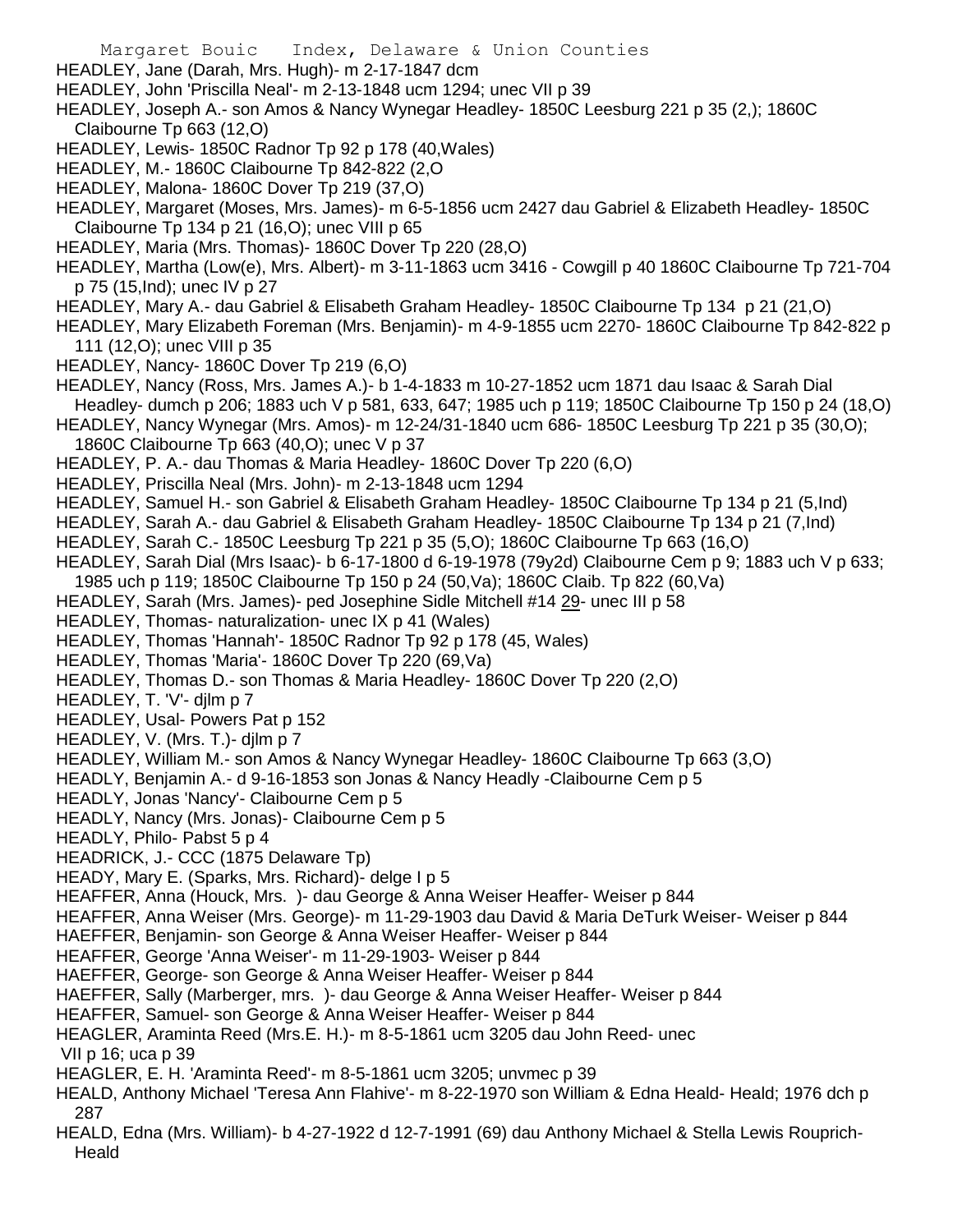Margaret Bouic Index, Delaware & Union Counties HEALD, Helen (Andersson, Mrs. )- dau William F. & Edna Heald- Heald HEALD, John- Pabst 8 p 82 HEALD, Rachel- dau Dr. William F. & Edna Heald- Heald HEALD, Sarah (Mata, Mrs. )- dau William F. & Edna Heald- Heald HEALD, Teresa Ann Flahive (Mrs. Anthony Michael)- m 8-22-1970 dau Edward Flahive- Flahive; Heald HEALD, Dr. William F,'Edna'- d 2-9-1977 (56) bur Oak Grove Cem- Heald HEALD, William S.- son Dr. William & Edna Heald- Heald HEALE,John- 1820C Harmony Tp; Pabst 8 p 82 HEALEA, Don L. 'Kay Porter'- Healea HEALEA, Edward G.- d 5-26-1890 (3-3-3) Harmony Chapel Cem Powell p 321 HEALEA, Edward 'Hannah'- d 9-6-1878 (55-3-21) Harmony Chapel Cem Powell p 321 HEALEA, Hannah (Mrs. Edward)- d 5-26-1890 (62-1-3) Harmony Chapel Cem Powell p 321 HEALEA, John- d 3-11-1867 (18-9-17) Harmony Chapel Cem Powell p 320 HEALEA, Kay Porter (Mrs. Don L.)- dau Ralph Porter- Healea HEALEA, Lewis C.- d 2-2-1887 (25-3-7) Harmony Chapel Cem Powell p 320 HEALEA, Lisa Kay- b 9-5-1962 dau Don L. & Kay Porter Healea- Healea HEALEA, Meker- d 9-21-1869 (7m25d) son E. & H.0 Harmony Chapel Cem Powell p 320 HEALEA, Morgan?- d 9-8-1869 (16,1-21) son E. & H.- Harmony Chapel Cem Powell p 320 HEALEA, Sarah Isabel- d 9-11-1861 (3-3-1) dau E. & H.- Harmony Chapel Cem Powell p 321 HEALEA, Shelly Joe- dau Don L. Healea- Healea- engaged to Loren Richard Hart HEALEY/HEALY I cannot distinquish between spellings HEALEY, Alice (Moore, Mrs. Homer O.)- b 3-10-1876/1 dcb d 1962 dau Erem J. & Mary Jennie Freshwater Healey- Freshwater p 195; 1908 dch p 678, 762 HEALEY, Ann (Mrs.Smith)- Pabst 8 p 98 HEALEY, Anna Leonard (Mrs. Ebenezer 1st) -1908 dch p 677 HEALEY, Anna- dau Patrick & Margaret Healey- 1880C Marysville 376-415 p 27 (18,O,Irel,Irel) HEALEY, Charles- d 5y9m Our Lady of Lourdes lptw p 50 (with Patrick & Margaret) HEALEY, Daisy- twin dau E. J. & Mary J. Healy- b 11-1-1878 dcb d 12-13/11-1868 (1m) New Millcreek Cem p 17, Powell p 251 ; Freshwater p 196 HEALEY, Dora- b 11-1-1878 d 12-11-1878 (1m10d) New Millcreek Cem p 17 Powell p 251- dau E. J. & Mary J. Healy; Freshwater p 196 HEALEY, E.- Pabst Pion I p 89 HEALEY, Ebenzer,1st 'Eunice Crossman''Anna Leonard'- 1908 dch p 677 HEALEY, Ebenezer,2nd 'Sophronia Cotton' d 1-25-1873 (67-8-25) New Millcreek Cem p 17, Powell p 251; 1908 dch p 677; hadc p 22; 1850C Concord Tp 2253 p 131 (44,NY); dg 11-7-1873 HEALEY, Edith Ann- dau Smith & Ann Healy- Pabst 8 p 98

- HEALEY, Ed N.- Marysville p 48
- HEALEY, Edward F. 'Nan M.' b 2-1-1867 d 1-27-1914 Our Lady of Lourdes lptw p 51 son Patrick & Margaret Healey; dg 1-7-1908 delge VIII p 13
- HEALEY, Eldridge John 'Nell L.'- m 6-1-1916 d 12-30-1973 (79) Oller Cem- son Erem J. & Estelle Krohn Healey- 1908 dch p 678; 1961 dcd; Healey
- HEALEY, Eliza (Graham, Mrs. J. P.)- 1883 uch V p 623
- HEALEY, Eliza H.- dau Ebenezer & Eunice Crossman- 1908 dch p 677

HEALEY, Eliza (Hutchisson, Mrs. James T.)- dau Ebenezer & Sophronia Cotton Healey- opc 161; 1908 dch p 677; 1850C Concord Tp 2253 p 131 (8,NY); Hutchisson p 58

- HEALEY, Eliza Rae (Loveless, Mrs. Elmore Frank)- b 7-20-1880 dcb m 2-7-1894 dau Erem John & Mary J. Freshwater Healey- 1908 dch p 678; Freshwater p 195
- HEALEY, Elizabeth/Betty (Rader, Mrs. Harold)- dau Erem J. & Nell L. Healey- Healey
- HEALEY, Erem John 'Mary J. Freshwater''Estelle Krohn'- b 8-10-1850 m 1870 d 9-23-1915 (65-1-13) New Millcreek Cem p 17, Powell p 251- son Ebenezer & Sophronia Cotton Healey- 1908 dch p 183, 184, 428, 429, picture 676, 677, 762, 827; hadc p 97; Freshwater p 195, 196
- HEALEY, Estelle Krohn (Mrs. Erem John)- d 12-4-1944 (79-10-6) New Millcreek Cem p 17, Powell p 251; dau H. S. & Anna Elizabeth Swisher Krohn- 1908 dch p 429, 678
- HEALEY, Eunice C.- d 9-22-1849 (9-7-2) New Millcreek Cem p 17 Powell p 251- dau Ebenezer & Sophronia Cotton Healey- 1908 dch p 677
- HEALEY, Eunice Grossman (Mrs. Ebenezer T.)- 1908 dch p 677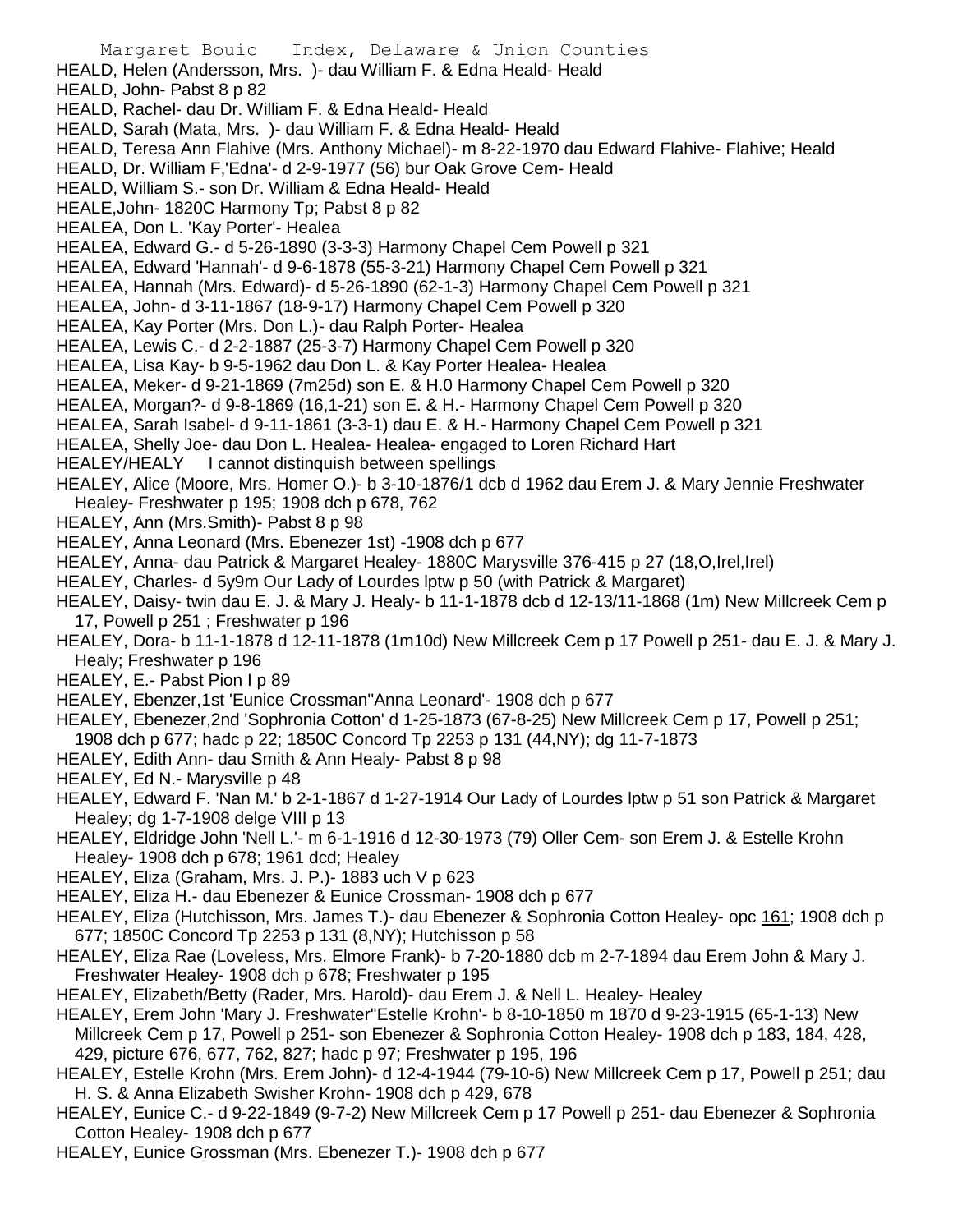- Margaret Bouic Index, Delaware & Union Counties HEALEY, George- son Ebenezer 1st & Anna Leonard Healey- 1908 dch p 677 HEALEY, Jacob- son Joseph & Phebe Healy- Pabst 8 p 98 HEALEY, James- b 1854 d 1903 Oak Grove Powell p 434; 1908 dch p 395 HEALEY, James B.- 1883 uch IV p 557
- HEALEY, James- son Patrick & Margaret Healey- 1880C Marysville 376-415 p 27 (23,O,Irel,Irel)
- HEALEY, Jane (Brown, Mrs. Harold)- dau Russell K. & Pauline McMillen Healey- Dodds 5,6; Thomas 5,6
- HEALEY, Jennie- dau Patrick & Margaret Healey- 1880C Marysville 376-415 p 27 (16,O,Irel,Irel)
- HEALEY, John- b 1858 d 1860 Oak Grove Cem Powell p 434
- HEALEY, John Mason- son Ebenezer & Eunice Crossman Healey- 1908 dch p 677
- HEALEY, Joseph 'Phebe'- Pabst 8 p 98
- HEALEY, Julia A. (Lister, Mrs. Francis O.)- m 7-23-1882 ucm 7199
- HEALEY, Julia- dau Patrick & Margaret Healey- 1880C Marysville 376-415 p 27 (10,O,Irel,Irel)
- HEALEY, Katherine- b 1858 d 1937 Our Lady of Lourdes Cem- lptw p 49
- HEALEY, Katie- dau Patrick & Margaret Healey- 1880C Marysville 376-415 p 27 (21,O,Irel,Irel)
- HEALEY, Lizzie May- d 1-2/7-1881 (5m9d) Powell p 251; dau Eram J. & Mary J. Healey- Freshwater p 196
- HEALEY, Lyman W.- son Ebenezer & Eunice Crossman Healey- 1908 dch p 677
- HEALEY, Margaret- dg 1-7-1908 delge VIII p 13
- HEALEY, Margaret Ann (Eagle, Mrs. William R.)- dau Russell K. & Pauline McMillen Healey- Dodds 5,6; Thomas 5,6
- HEALEY, Margaret (Mrs. Patrick)- d 5-3-1908 (75y2m) Our Lady of Lourdes lptw p 50; 1880C Marysville 376- 415 p 27 (45,Irel,Irel,Irel)
- HEALEY, Mary (Cannon, Mrs. David)- dau Eldridge J. & Nell L. Healy- Healey
- HEALEY, Mary Frances Austin (Mrs. )- d 5-4-1982 (77)- Healey
- HEALEY, Mary Jennie Freshwater (Mrs. Erem J.)- b 1846 m 1870 d 12-22-1890 (36-6-16) New Millcreek Cem p 17 dau George Christopher & Sally Black Freshwater- 1908 dch p 677; Freshwater p 183, 184, 195, 196
- HEALEY, Maurice- b 1856 d 1899 Oak Grove Cem Powell p 434
- HEALEY, Michael- son Patrick & Margart Healey- 1880C Marysville 376-415 p 27 (24, NY, Irel, Irel)
- HEALEY, Minnie (McCloud, Mrs. W. Clayton)- b 6/7-10-1882 dcb m 2-7-1906 d 10-30 1943; Healey; 1908 dch p 678
- HEALEY, Nan M. (Mrs. Edward F.) b 1877 d 1928 Our Lady of Lourdes lptw p 51
- HEALEY, Nathaniel- son Ebenezer & Eunice Crossman Healey- 1908 dch p 677
- HEALEY, Nelle L. (Mrs. Eldridge John)- m 6-1-1916 d 3-21-1976 (85) Oller Cem- Healey; 1961 dcd
- HEALEY, Pat (Jackson, Mrs. Robert)- dau Eldridge John & Nell L. Healey- Healey
- HEALEY, Patrick 'Margaret'- d 7-2-1911 (83y3m)- Our Lady of Lourdes Cem lptw p 50; 1880C Marysville 376- 415 p 27 (55,Irel,Irel,Irel)
- HEALEY, Pauline McMillen (Mrs. Russell Krohn)- b 9-11-1901 d 2-13-1978 (76) Oak Grove Cem- dau Fred Vitalis & Olive Dimple Thomas McMillen- Dodds 4,5; Thomas 4,5; dcc Harold Mcmillen 1; 1961, 1964, 1969, 1969, 1971, 1976 dcd
- HEALEY, Phebe- dau Joseph & Phebe Healy- Pabst 8 p 98
- HEALEY, Russell Krohn 'Pauline McMillen'-b 10-3-1902 dcb d 3-23-1984 (81) Oak Grove Cem Healy- son Erem J. & Estelle Krohn Healey- 1908 dch p 677; Dodds 4,5; Thomas 4,5; 1961, 1964, 1969, 1971, 1976, 1980 dcd
- HEALEY, Sallie- dau Ebenezer & Eunice Crossman Healey- 1908 dch p 677
- HEALEY, Sarah- unec X p 15, Quaker
- HEALEY, Sarah Sophronia (Berlet, Mrs. George)- b 8-27-1970 Delaware dau Erem J. & Mary J. Freshwaterdcb; 1908 dch p 677; Freshwater p 195
- HEALEY, Smith 'Ann'- Pabst 8 p 98
- HEALEY, Thomas- 1980 dcd
- HEALY, Edward F. 'Mattie R.'- b 1959- Healy
- Healy, Elizabeth
- HEALEY, ---dg 9-19-1869 son Morris Healy- d Sat.
- HEALY, Mattie R. (Mrs. Edward F.)- d 3-12-1978 (92, Tn) bur St. Mary's- Healy
- HEANDOFF, M. M.- 1860C Marysville 1509-1501 p 198 (18,NY)
- HEANINWAY, Fannery- 1883 uch V p 276
- HEAPS, Emily Weiser (Mrs. John)- b 1858 d 1924 dau Oliver Thomas & Maira L. Hibner Weiser Weiser p 807 HEAPS, Helen (Young, Mrs. David)- sister James Heaps- Heaps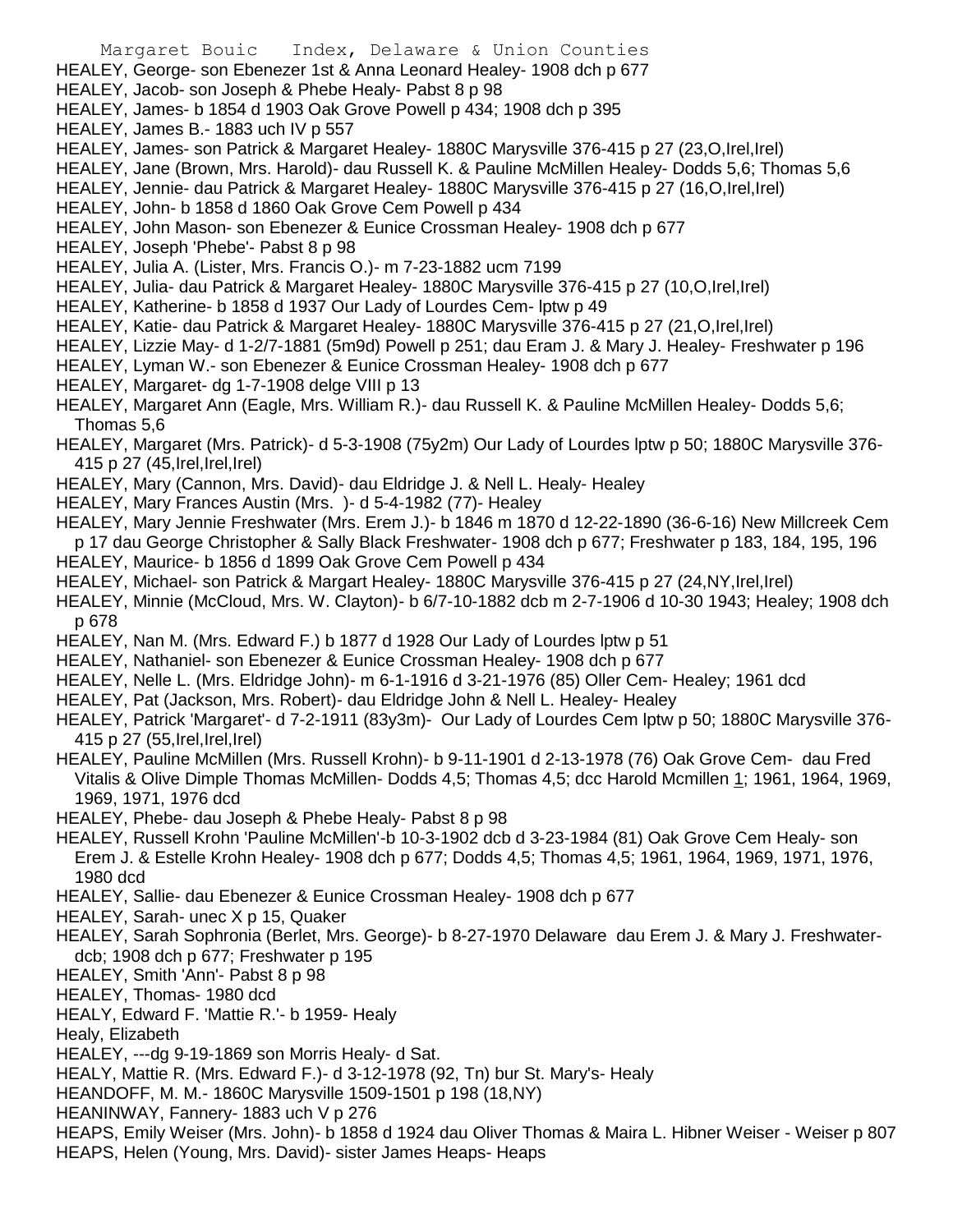Margaret Bouic Index, Delaware & Union Counties HEAPS, Dr. John 'Emily Weiser'- Weiser p 807 HEARCH, Harry- b 1-6-1899 Delaware Town son Paul & Addie Butts Hearch- dcb HEARD, ---Pabst 2 p 5 HEARD(E), --Rev. Dr.- 1908 dch p 241; hmp p 171 HEARD, Glen 'Lynn Grimes'- 1985 uch p 5, 63; Alexander; 1983, 1991 ucd HEARD, Hiram 'Menerva Glassock'- m 11-20-1862 ucm 3375; unec IV p 27 HEARD, James 'Mary E.'- see Herd HEARD, Jason Paul- (2 1/2 1977)- son Glen & Lynn Grimes Heard- Alexander; 1985 uch p 5, 63; 1983, 1991 ucd HEARD, Jody Nicole- b 6-28-1977 dau Glen & Lynn Grimes Heard- Alexander; 1985 uch p 5, 63; 1983, 1991 ucd HEARD(E) John- 1820C Thompson Tp; Pabst 7 p 4 HEARD, J. R.- hadc p 23; CCC 1849 Delaware Tp HEARD, Lynn Grimes (Mrs. Glen)- 1985 uch p 5, 63- dau Loren & Virginia Alexander Grimes- Alexander; 1983, 1991 ucd HEARD, Menerva Glassock (Mrs. Hiram)- m 11-20-1862 ucm 3375 HEARD, Sarah- b 1815 d 1859 Oak Grove Cem Powell p 433 HEARD, Sarah (Horr, Mrs. Jonathan)- Pabst 2 p 49 HEARD, Thomas- Pabst 2 p 11; hadc p 22, 166 (1849 Concord Tp) HEARL, Dan R. 'Diana Santo'- d 5-18-2004 (58) cremated- son Howard & Dorothy Hearl- Hearl HEARL, Diana Santo (Mrs. Dan R.)- this couple indexed marriages in Union and Delaware counties and others.- Hearl HEARN, Beatrice (Mrs. Charles E.)- Hearn HEARN, Billie Joe- b 7-5-1964 son Ralph & Diana Lynn Fellure Hearn- Hutchisson p 60 HEARN, Charles E. 'Beatrice'- Hearn HEARN, Dannie- son Charles E. & Beatrice Hearn- Hearn- engaged to Melody White HEARN, David Stanton- b 7-9-1971 son Ralph & Dianna Lynn Fellure Hearn- Hutchisson p 60 HEARN, Diana Lynn Fellure (Mrs. Ralph)- dau Stanton & Eldora Bernice Hutchisson -Hutchisson p 60 HEARN, Harriett Kathryn (Brown, Mrs. Robert L.)- m 6-17-1967 dau Norwood S. & Kathryn Eckler Hearn-Hearn HEARN, Jennifer Sue- b 5-28-1964 dau Thomas Norwood & Susan Margaret Quell Hearn- Hearn HEARN, Kathryn Eckler(Mrs. Norwood S.)- d 1-31-1983 (75) Oak Grove Cem- sister John Eckler; Pabst 8 p 39, 43; Hearn; 1976 dch p 332 HEARN, Norwood S. 'Kathryn Eckler'- b 3-23-1903 d (84) Oak Grove- Hearn HEARN, Ralph 'Diana Lynn Fellure- Hutchisson p 60 HEARN, Susan Margaret Quell (Mrs. Thomas Norwood)- m 8-20-196-- dau Mr. & Mrs. Thomas Morgan- Hearn HEARN, Thomas Norwood 'Susan Margaret Quell'- m 8-20-196- son Norwood S. & Kathryn Eckler Hearn-**Hearn** HEARNDON, Benjamin 'Elizabeth White'- Whipple p 10 HEARNDON, Elizabeth White (Mrs. Benjamin)- Whipple p 10 HEARNDON, Sarah (Whipple, Mrs. Daniel)- dau Benjamin & Elizabeth White Hearndon- Whipple p 10 HEARNE, Mary (McKittrick, Mrs. John Byron)- b 6-20-1918 m 9-3-1940- McKitrick p 401 HEARNTON, Ida (Notestine, Mrs. Thomas)- Longbrake p 115A HEAROLD, Viola Bell- b 10-12-1883 Delaware Town ,colored, dau Richard & Mary E. Currey Hearold- dcb HEART, Betty (Mrs. Robert)- 1949 ucd HEART, J.- 1857 Lincoln Tp, Morrow Co- delge V p 300 HEART, Robert 'Betty'- 1949 ucd HEARTER, Andrew- 1835 men p 21 #56 p 34 Delaware Tp see Harter HEARTER, Andrew- 1835 men p 37 #98 p 66 Liberty Tp see Harter HEARTER, Isaac- 1835 men p 21 #42 p 34 Delaware Tp see Harter HEARTER, John-1835 men p 21 #57 Delaware Tp see Harter HEARTLEY, Tamson L. (DeWitt, Mrs. John L.)- Pabst 8 p 56 HEARTMAN, Christiana- dau John & Hester Heartman- 1860C Claibourne Tp 713-696 p 94 (16,O) HEARD, Eliza I.- dau John & Hester Heartman- 1860C Claibourne Tp 713-696 p 94 (4,O) HEARTMAN, Hannah- dau John & Hester Heartman- 1860C Claibourne Tp 713-696 p 94 (18,O) HEARTMAN, Hester (Mrs. John)- 1860C Claibourne Tp 713-696 p 94 (40,O)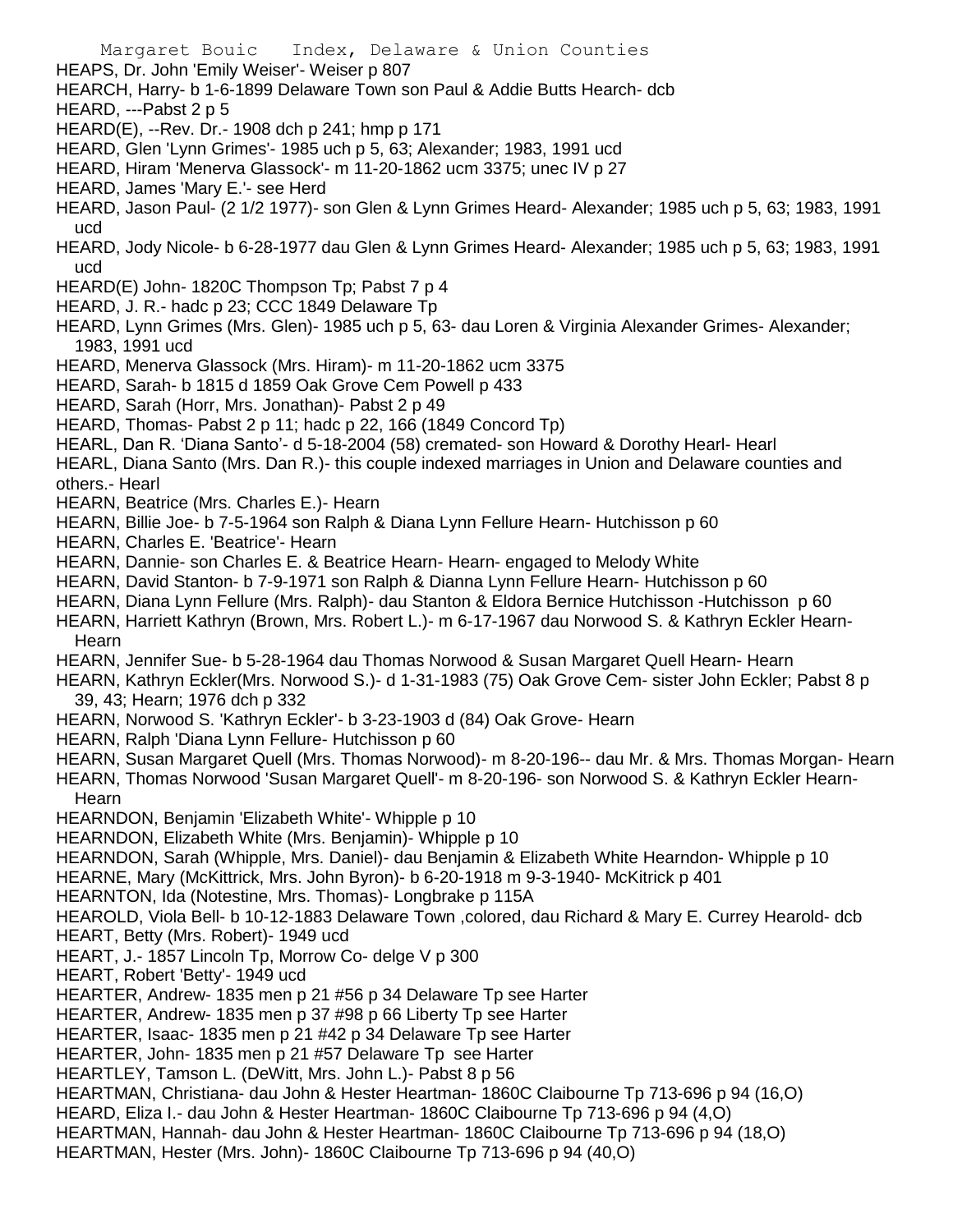Margaret Bouic Index, Delaware & Union Counties HEARTMAN, Jacob- son John & Hester Heartman- 1860C Claibourne Tp 713-696 p 94 (11,O) HEARTMAN, John 'Hester'- 1860C Claibourne Tp 713-696 p 94 (42,Ger) HEARTMAN, John- son John & Hester Heartman- 1860C Claibourne Tp 713-696 p 94 (9,O) HEARTMAN, Lewis- son John & Hester Heartman- 1860C Claibourne Tp 713-696 p 94 (2,O) HEARTMAN, Mary- dau John & Hester Heartman- 1860C Claibourne Tp 713-696 p 94 (14,O) HEARTMAN, Sarah A.- dau John & Hester Heartman- 1860c Claibourne Tp 713-696 p 94 (6,O) HEAS, David 'Nancy'- 1860C Dover Tp 206 (20,O) HEAS, Nancy (Mrs. David)- 1860C Dover Tp 206 (25,O) HEAS, Thomas V.- son David & Nancy Heas- 1860C Dover Tp 206 (5/12,O) HEASLET, Rebeckah (Potter, Mrs. John)- m 10-1-5-1836 dcm HEASLETT, Abigail (Mrs. Herby)- Pabst 2 p 17, 31 HEASLETT, Abigail Potter (Mrs. John)- b 1822 d 1909 Stark Cem Powell p 208 HEASLETT, Almira Ferguson (Mrs. Milton)- Pabst 2 p 38 HEASLETT, Cathern- d 4-12-1881 (69y4m) Oakdale Cem 827 (D43) HEASLETT, Cicelia (Johnson, Mrs. )- dau John Heaslett- dcw Bk 4 p 122(14) HEASLETT, Eliza (Potter, Mrs. Joseph)- m 12-27-1838 dcm HEASLETT, Hattie C.- d 11-11-1865 (16y4m) Oakdale Cem 824 (D43) HEASLETT, Hervy/Harvey 'Abigail'- son John Heaslett- Pabst 2 p 31; dcw Bk 4 p 122(14) HEASLETT, Jane C (McClintock, Mrs. Alexander)- Pabst 2 p 17, 37 HEASLETT, John 'Abigail Potter'- b 1818 d 1905 Stark Cem Powell p 208 HEASLETT, John 'Nancy'- d 5-24-1863 (73-1-2) Stark Cem Powell p 202; dcw Bk 4 p 122(14) HEASLETT, J. W.- d 2-26-1859 (22) mt 3-2-1859 HEASLETT, Leonard- d 10-10-1862 (53y4m) Oakdale Cem 826 (D43) HEASLETT, Lydia (Fredough, Mrs. Joseph)- m 4-21-1874 ucm 5483 HEASLETT, Mary Ann (Potter, Mrs. Thomas)- m 6-29-1837 dcm dau John Heaslett- dcw Bk 4 p 122(14) HEASLETT, Mary B. (Maxwell, Mrs. Daniel)- m 11-2-1837 dcm HEASLETT, Mary (Mrs. Robert)- d 12-23-1865 (88) Old Blue Cem Powell p 145 HEASLETT, Milton 'Almira Ferguson'- son Hervy & Abigail Heaslett- 1908 dch p 427; Pabst 2 p 31 HEASLETT, Nancy (Mrs. John)- d 1-22-1875 (83-5-15) Stark Cem Powell p 202; dcw Bk 4 p 122(14) HEASLETT, Nancy- dau John Heaslett- dcw Bk 4 p 122(14) HEASLETT, Newton-d 1846 Stark Cem Powell p 208 son Mary Heaslett HEASLETT, Phidelia Robinson (Mrs. Solomon)- m 7-9-1872 ucm 5116 HEASLETT, Robert 'Mary'- d 10-8-1839 (54y16d) Old Blue Cem Powell p 145 HEASLETT, Solomon 'Phidelia Robinson'- m 7-9-1872 ucm 5116 HEASLITT, John- Poe p 24 HEASLEY, Bluma A.- b 1865 d 1921 Claibourne Cem p 33 HEASLEY, Calvin 'Maggie Lambert'- m 6-25-1863 ucm 3450 son Leonard & Catharine Heasley- 1860C Marysville 1572-1567 p 206 (16,Penn) uca p 70 HEASLEY, Catherine (Mrs. Leonard)- b 1812 d 4-13-1881 (69-4-12) Oakdale Cem I p 90 (D-R7-3); 1860C Marysville 1572-1567 p 206 (48,Pa); 1870C Marysville 240-241 p 27 (56,Pa); 1880C Marysville 246-266 p 15 (66,Pa,Ger,Ger) HEASLEY, Charles- b 1855 d 1856 Oakdale Cem I p 90 (D-R7-3) HEASLEY, Ella- dau Leonard & Catharine Heasley- 1860C Marysville 1572-1567 p 206 (14,O) HEASLEY, Hattie C.- b 1849 d 11-17-18656 (16-4-16) Oakdale Cem I p 90 (D-R7-3); dau Leonard & Catherine Heasley- 1860C Marysville 1572-1567 p 206 (11,O) HEASLEY, Henry C.- b 1844 d 1854 Oakdale Cem I p 90 (D-R7-3) HEASLEY, Jacob 'Mary A. Gibson'- m 2-14-1855 ucm 2239 HEASLEY, James- b 1833 d 1-9-1881 (48y29d) Oakdale Cem 825 (D43) I p 90 (D-R7-3); 1883 uch IV p 541; 1860C Marysville 1572-1567 p 206 (27,Pa); 1870C Marysville 240-241 p 27 (36,Pa) HEASLEY, Jane (Tway, Mrs. W. T.)- m 10-27-1867 ucm 4267 HEASLEY, Jeremiah 'Rachael Beal'- m 2-13-1854 ucm 2075 mt 2-15-1854 unec VIII p 19 HEASLEY, John H.- b 1852 d 1924 Claibourne Cem p 33- son Leonard & Catharine Heasley- 1860C Marysville 1572-1567 p 206 (6,o); 1880C Marysville 246-266 p 15 (26,Pa,Pa,Pa)

- HEASLEY, Leonard 'Catherine'- b 1810 Pa d 10-10-1862 (53-4-29( Oakdale Cem I p 90 (D-R7-3); 1860C Marysville 1572-1567 p 206 (50,Pa)
- HEASLEY, Lida/Lydia- dau Leonard & Catharine Heasley- 1860C Marysville 1572-1567 p 206 (6,O); 1870C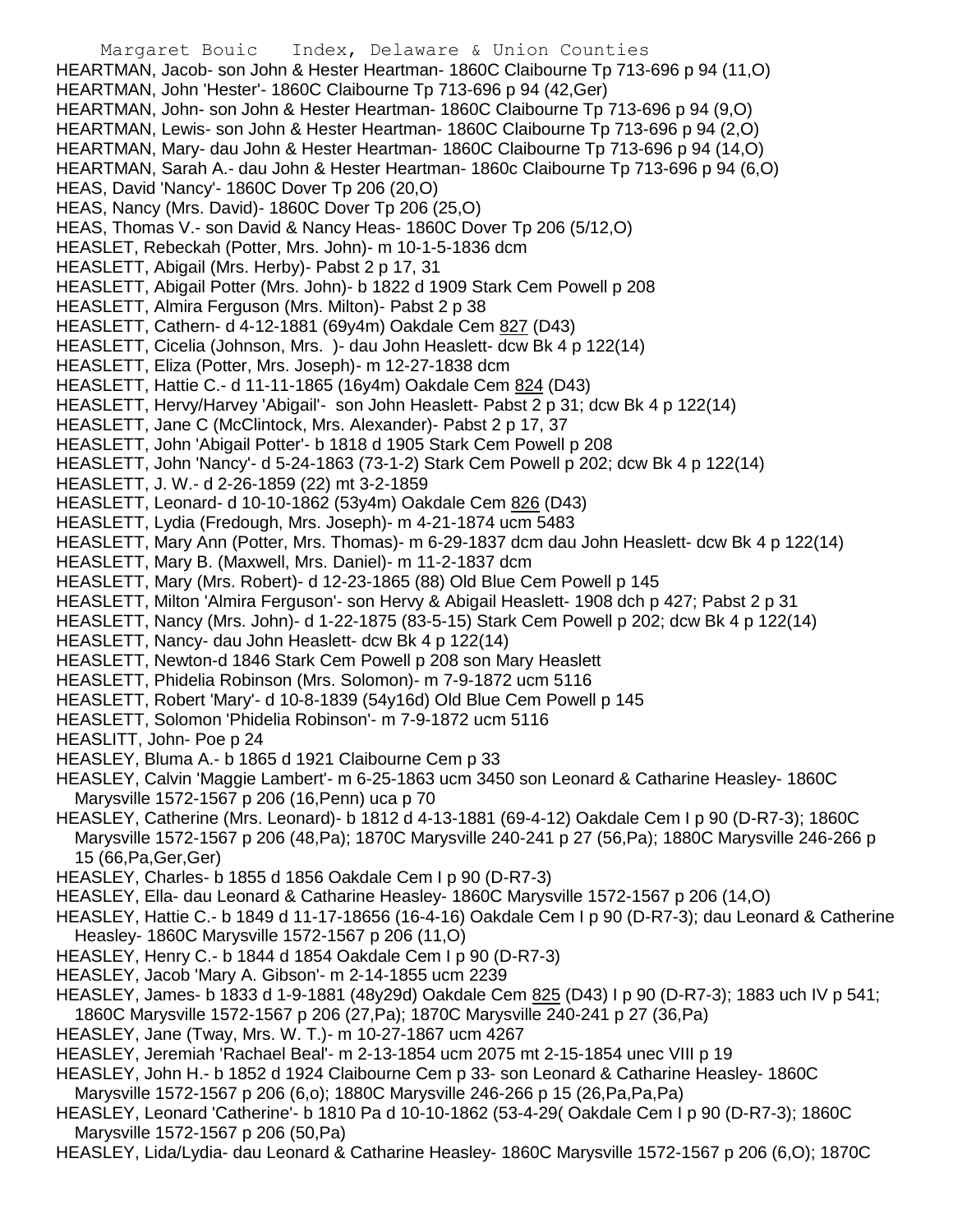- Margaret Bouic Index, Delaware & Union Counties Marysville 240-241 p 27 (16,O) HEASLEY, Maggie Lambert (Mrs. Calvin)- m 6-25-1863 ucm 3450 HEASLEY, Mary A. Gibson (Mrs. Jacob)- m 2-14-1855 ucm 2239 HEASLEY, Pamela C.- b 1836 d 1853 Oakdale Cem I p 0- (D-R7-3) HEASLEY, Rachael Beal (Mrs. Jeremiah)- m 2-13-1954 ucm 2075 mt 2-15-1854 unec VIII p 19 HEASLEY, Sarah (Willett, Mrs. Samuel)- m 3-14-1861 ucm 3157 dau Leonard & Catharine Heasley- 1860C Marysville 1572-1567 p 206 (21,Penn) HEASLEY, Solomon- son Leonard & Catharine Heasley- 1860C Marysville 1572-1567 p 206 (18); 1870C Marysville 240-241 p 27 (27,Pa); uca p 102; 1883 uch IV p 493, 517 HEASLEY, William P.- d 12-1-5-1863; 1883 uch IV p 456, 457, 494; uca p 102 HE0AST, Rose Lillibridge (Mrs. )- dau Minnie Faust Lillibridge- Weiser p 534 HEASTON, Dr.- 1883 uch V p 636 HEASTON, Bryan- b 4-16-1900 Liberty Tp son Walter & Ella McAfee Heaston- dcb HEASTON, Elbert- 1967 ucd HEASTON, Thelma (Parrott, Mrs. Charles Eugene)- m 1938- 1985 uch p 109 HEATWOLE, Emily Louise- dau Oren E. Heatwole- Heatwole- engaged to D. Perry Hostetler HEATE, Thomas- Powers Pat p 46 HEATER, Elizabeth (Smith, Mrs. David)- ped Ronald Joseph Wetzel #61 27- unec V p 45 HEATH, --family of Richard Malarkey- unec VIII p 15 HEATH, ---1875 Delaware Tp CCC; delge I p 24 HEATH, --- b 10-25-1867 Concord Tp son William H. & Susan Jones Heath- dcb HEATH, Abraham- son William H. & Susan Jones Heath- 1880 dch p 743 HEATH, Adrianna (Van Brimmer, Mrs. )(Mrs. Wm)- d 4-10-1973 (66) bur Radnor- Heath; 1964, 1969 dcd HEATH, A. J.- uca p 57, 62; 1883 uch IV p 533 HEATH, Albert 'Edna Johnson'- b 3-11-1889 m 1929 d 5-18-1964 bur York Cem son Douglas & Sarah Benson Heath- Heath; 1900C Darby Tp 91-97 p 4B (11,O,O,O); 1949, 1959, 1962 ucd HEATH, Andrew J. 'Irena Fisher'- m 2-11-1867 ucm 4867; 1880C Liberty Tp Un Co 204-209 p 21 (31,O,-,O) HEATH, Angeline- dau William & Sarah Ann Heath- 1850C Brown Tp 2929 p 161 (6,O) HEATH, Ardena (Mrs. William J.)- 1961 dcd HEATH, Benjamin 'Pamelia'- d 10-5-1879 (84-10-8)Oller Cem p 3, Powell p 81- 1880 dch p 743; hadc p 22, 123 (1849 Concord Tp); 1850C Delaware Tp 1280 p 93 (60,NJ); HEATH, Benjamin ' Smith'- delge IV p 63 HEATH, ---Smith (Mrs. Benjamin)- dau Elmer & Ida Mitchell Smith- delge IV p 62 HEATH, Benjamin R.- b 1865 d 1939- Oller Cem p 27 HEATH, Bessie R. (Mrs. )- d 4-30-1965 (84) Oak Grove Cem- Heath HEATH, Betty Pauline- b 1928 dau Leonard & Ethel Eaton Heath- Phillips p 102 HEATH, Beverly Kay (Smith, Mrs. Darold Douglas)- b 10-31-1940- Cowgill p 3 HEATH, Bill- b 1962 son John & Linda L. Heath- Heath HEATH, B. J.- 1908 dch p 30; 1976 dch p 240 HEATH, Burton- son Elmer & Irma Louise Antrim Heath- Heath HEATH, Caleb 'Mary French'- b 12-5-1804 m 11-30-1834 d 1879 French Bible- unec VIII p 17 HEATH, Caroline Baughman (Mrs. Stewart)- m 4-7-1858 ucm 2714; unec XII p 30; 1860C Millcreek Tp (19,O) HEATH, Catharine Coupples (Mrs. Joseph)- m 10-3-1847 Madison Co unec X p 63 HEATH, Charles- 1908 dch p 395 HEATH, Chrystal (Elliott, Mrs. Alaska)- Heath HEATH, Chuck- b 1958 son John & Linda L. Heath- 1971 dcd HEATH, Clarence 'Luella'- d 8-7-1973 (64) bur Newark- Heath HEATH, Clarence 'Mary Louisa Andrews'- son William B. & Velma Lake Heath- Graham 173211 HEATH, C. 'M. A. Paugh'- m 4-23-1821 unec IV p 52 HEATH, Cora Jane (Mrs. James W.)- b 1877 d 8-23-1909 York Cem p 68 HEATH, Coral Mae Firman (Mrs. Othonile)- b 11-15-1885 m 10-3-1902 d 6-16-1960 dau Perry Albert & Susan Katherine Firman- Heath; 1961 dcd HEATH, Dan- b 1956 son John & Linda L. Heath- 1971 dcd
- HEATH, Daniel- hjt p 87, 191, 203
- HEATH, David M.- 1976 dcd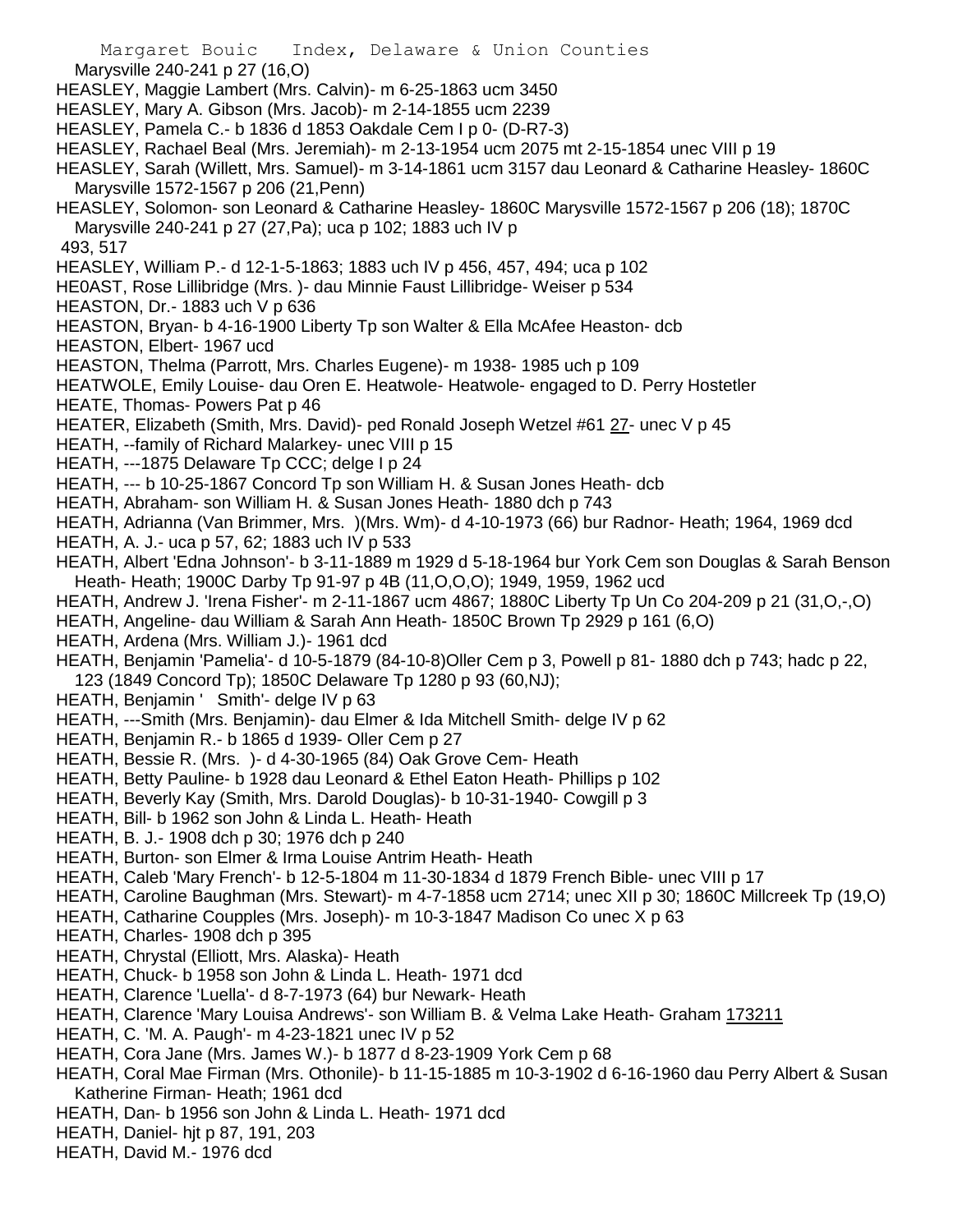- HEATH, David 'Mary Aldred'- Nash p 299
- HEATH, David Michael- son Richard Heath- Heath
- HEATH, David 'Nancy Thomas'- m 1-31-1828 Madison Co unec V p 28
- HEATH, Diana Samantha Lock (Mrs. Hiram)- m 1-30-1848 dcm
- HEATH, Diane- dau Clarence & Mary Louise Andrew Heath- Graham 1732112
- HEATH, Donna (Dunmire, Mrs. Hershel)-m 2-6-1954 dau Lawrence & Leatha Leppert Heath- Heath; 1985 uch p 44
- HEATH, Dorence Albert b 10-9-1907 d 6-2-1961 (53) Oak Grove Cem son Othoniel & Coral Mae Firman Heath- Heath; dcb late
- HEATH, Dorothy (Long, Mrs. )- dau Bessie R. Heath- Heath
- HEATH, Dorothy M. (Mrs. George F.)- 1967 ucd
- HEATH, Douglas 'Sarah Benson'- b 2-1863 m 15y; Heath; 1900C Darby Tp 91-97 p 4B (37,O,Vt,O)
- HEATH, Earnest- b 7-19-1877 Delaware Town son C. W. & S. A. Cowgill Heath- dcb
- HEATH, Edna (Jeffrey, Mrs. )- dau Othoniel & Cora Firman Heath- Heath
- HEATH, Edna Mae Johnson (Mrs. Albert)- b 6-11-1901 m 1929 d 11-14-1978 (77) York Cem p 90- dau William & Ida Disbennett Johnson- Heath; 1949, 1967, 1971, 1973, 1975, 1977 ucd
- HEATH, Edward- son Elizabeth Heath- 1870C Liberty Tp 271 p 33 (9,O)
- HEATH, Elaine (Mrs. John)- m 8-29-1957 div- Heath; 1959 ucd
- HEATH, Elder- 1883 uch V p 398
- HEATH, Eliza (Spencer, Mrs. James)- m 3-11-1872 ucm 5087
- HEATH, Elizabeth- 1880 dch p 242
- HEATH, Elizabeth (Mrs. )- 1870C Liberty Tp Un Co 271 p 33 (40,O)
- HEATH, Elizabeth Jane (Parker, Mrs. Thomas C.)- m 1-15-1846 unec X p 27
- HEATH, Elizabeth L. (Havens, Mrs. Reuben)- m 10-21-1851 dcm
- HEATH, Elizabeth dau William & Sarah Ann Heath- 1850C Brown Tp 2929 p 161 (18,Pa)
- HEATH, Elmer 'Irma Louise Antrim'- d 10-5-1958- Heath
- HEATH, Elmer- son Elmer & Irma Louise Antrim Heath- Heath
- HEATH, Elwood- b 9-1879 son Orange & Jessie Heath- 1900C Jerome Tp 100-107 p 4B (20,O,O,O)
- HEATH, Emma L.- dg 1-7-1908 delge VIII p 13
- HEATH, Emzy (Barker, Mrs. Solomon)- m 1-12-1845 Madison Co unec X p 8
- HEATH, Ethel Eaton (Mrs. Leonard)- m 1919 Phillips p 102
- HEATH, Evelyn (Pullins, Mrs. Charles)- dau William B. & Velma Lake Heath- Graham 173212
- HEATH, Frances (Long, Mrs. )- dau Bessie R. Heath- Heath
- HEATH, Gail-b 1953 dau Richard A. & Hallie A. Heath- 1961, 1969 dcd
- HEATH, Gary- 1967 ucd
- HEATH, Gennie E.- b 7-1886 dau Douglas & Sarah E. Heath- 1900C Darby Tp 91-97 p 4B (13,O,O,O)
- HEATH, George- b 11-18-1936 d 4-29-1992 (35) York Cem- son Albert & Edna Johnson Heath- Heath; 1949 ucd
- HEATH, George F/L. 'Verna L.''Dorothy M.'- 1959, 1962, 1967 ucd
- HEATH, George G. 'Mary A.'- son Benjamin & Pamelia Heath- 1880 dch p 743; 1850C Delaware Tp 1284 p 93  $(26, NJ)$
- HEATH, George- son George & Mary Jane Heath- 1880C Jerome Tp 149-158 (18,O,O,O)
- HEATH, George H.- d 11-5-1860 (36-5-19) Oller Cem Powell p 81
- HEATH, George H. 'Mary Ann Jones'- m 10-11-1849 dcm
- HEATH, George- b 1975 son Jeffrey L. & Leanne M. Heath- 1979, 1981 ucd
- HEATH, George L.- d 4-30-1972 SR York Cem p 90
- HEATH, George 'Lydia Postle'- Athey
- HEATH, George- b 12-11-1871 Concord Tp son Manvill & Laura Edelblute Heath- dcb
- HEATH, George 'Mary A.'- b 9-1827 1900C Jerome Tp 1106-113 p 5A (72,NY,NY,Va) m 45y
- HEATH, George 'Mary Jane'- 1880C Jerome Tp 149-158 (51,Vt,\_.\_.)
- HEATH, George W<sub>r</sub>- hit p 197
- HEATH, George- b 3-2-1879 Concord Tp dcb son William H. & Susan Jones Heath- 1880 dch p 743
- HEATH, George 'Zelda Freshwater'- Freshwater p 108
- HEATH, Gladys (Wolfe, Mrs. )- dau Othoniel & Coral Firman Heath- Heath
- HEATH, Gorden R.- d 3-9-1843 (4-6-14) Oller Cem p 3, Powell p 81 son Benjamin & Parmelia Heath
- HEATH, Hallie A. (Mrs. Richard A.)- 1961, 1964, 1969, 1971, 1976, 1980 dcd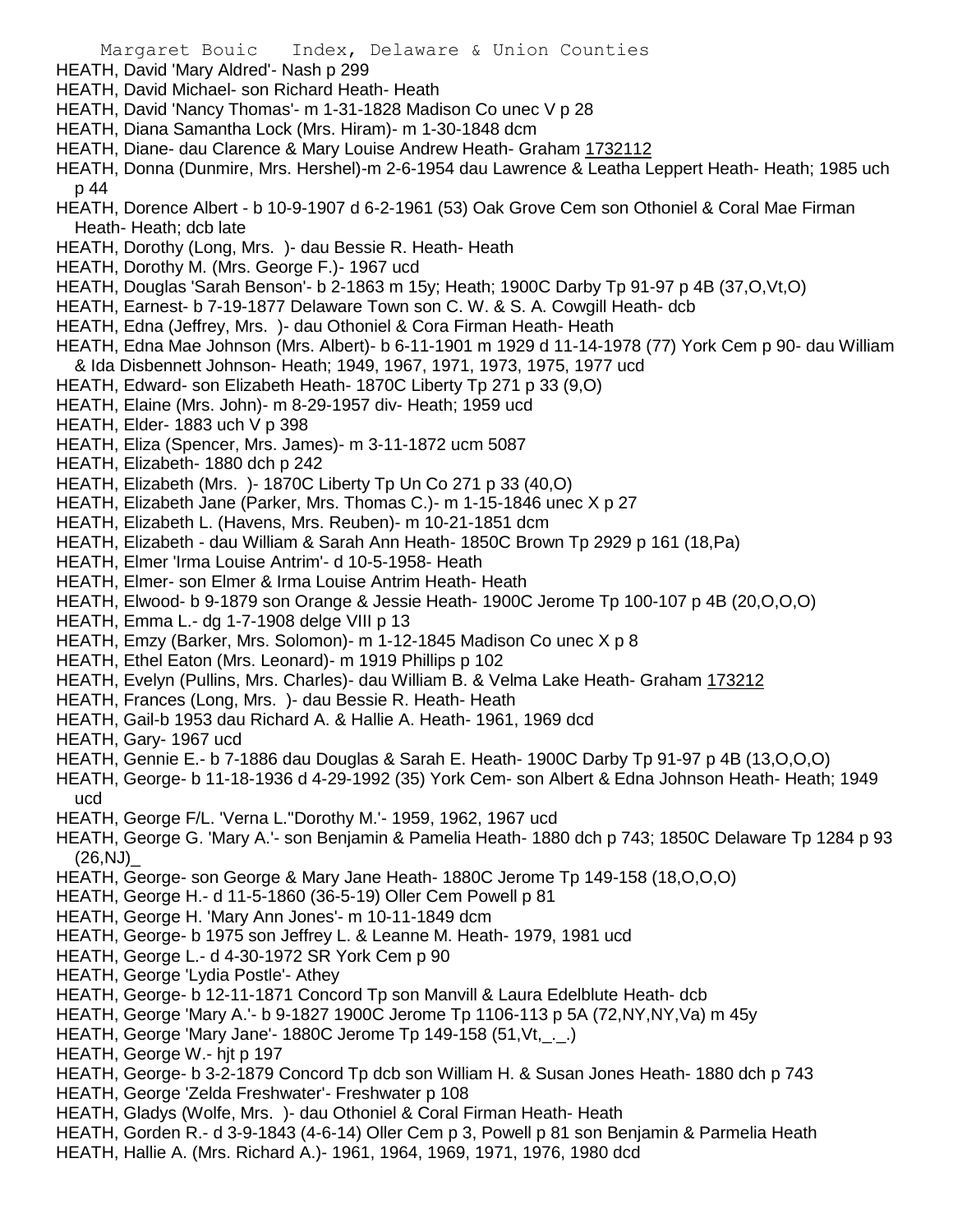- Margaret Bouic Index, Delaware & Union Counties HEATH, Hannah (Mrs. John)- 1860C Taylor Tp 912-897 p 120 (70,NH); unec VIII p 21 HEATH, Harold- delge VII p 20, grad DHS 1886 HEATH, Harriet E.- dau Stewart R. & Caroline Baughman Heath- 1860C Millcreek Tp 66 (1,O) HEATH, Henry- unec II p 19 HEATH, Hiram 'Diana Samantha Lock'- m 1-30-1848 dcm HEATH, Hiram J.- son Andrew J. & Irena Fisher Heath- 1880C Liberty Tp Un Cp 204-209 p 21 (8,O,O,O) HEATH, Homer- son Elmer & Irma Louise Antrim Heath- Heath HEATH, Irena Fisher (Mrs. Andrew J.)- m 2-11-1867 ucm 4867; 1880C Liberty Tp Un Co 204-209 p 21 (26,O,Pa,O) HEATH, Irma (Koester, Mrs. Paul)- dau Elmer & Irma Louise Antrim Heath- Heath HEATH, Irma Louise Antrim (Mrs. Elmer)- b 10-10-1892 d 10-9-1986 (93) Middleburg Cem- dau Homer & Jenny Millegea Antrim- Heath HEATH, Isaac- son William H. & Susan Jones Heath- 1880 dch p 743 HEATH, Israel 'Hester Ann Farrington'- m 10-21-1841 Madison Co unec IX p 55 HEATH, Jack- 1964 dcd HEATH, James- son Albert & Edna Johnson Heath- Heath; 1949 ucd HEATH, James- suicide, Chillicothe- dcga p 59 Ohio State Gaz. Sept 13, 1832 HEATH, James- son Clarence & Mary Louise Andrew Heath- Graham 1732113 HEATH, James- brother Clarence Heath- Heath HEATH, James E. 'Marjorie M.'- 1959, 1962 ucd HEATH, James 'Malinda Barrett'- m 9-16-1849 Madison Co unec XI p 44 HEATH, James 'Minerva Edwards'- m 5-21-1840 dcm HEATH, James W. 'Cora Jane'- b 1873 d 4-22-1911 York Cem p 68 HEATH, Jane (Leonard, Mrs. Daniel)- m 3-25-1855 dcm HEATH, Jane- dau William & Sarah Ann Heath- 1850C Brown Tp 2929 p 161 (15,O) HEATH, Jeffrey- b 1956 son George F/L. & Verna L Heath- Heath; 1959, 19962, 1967m, 1971, 1973, 1983 ucd HEATH, Jeff- b 1978 son Jeff L. & Le Anna M. Heath- 1979, 1981, 1991 ucd HEATH, Jeff L. 'Le Anna M.'- 1979, 1981, 1991 ucd HEATH, Jenny (Reese, Mrs. )- dau Douglas & Sarah Benson Heath- Heath HEATH, Jessie- b 1982 ch Jeff L. & Le Anna M. Heath- 1991 ucd HEATH, Jessie (Mrs. Orange)- b 12-1859 1900C Jerome Tp 100-107 p 4B (40,O,ILL,ILL) m 23y, 3 ch, 2 living HEATH, Rev. J. O.- unec VI p 15, 31, 69 HEATH, Joe- b 1980 son Jeff L. & Le Anna M. Heath- 1991 ucd HEATH, John- mt 8-15-1860 (78)l 1915 uch p 273 HEATH, John/Jack- son Albert & Edna Johnson Heath- Heath; 1949 ucd HEATH, John D.- Church of Christ- unec VIII p 31, IX p 12 HEATH, John D.'Elaine''Linda L.- m 8-29-1957 div.- son Albert & Edna Johnson Heath- Heath; 1959, 1975, 1977, 1979, 1981, 1983, 1981 ucd HEATH, John E.- son William & Sarah Ann Heath- 1850C Brown Tp 2929 p 161 (1,O) HEATH, John 'Hannah'- 1860C Taylor Tp 912-897 p 120 (77,NH) HEATH, W. John- b 1957 son Richard A. & Hallie A. Heath- 1961, 1969, 1971 dcd HEATH, Julius- Claibourne Tp unec XII p 52 HEATH, Karen- dau Clarence & Mary Louise Andrews Heath- Graham 1732114 HEATH, Kenneth- son Lawrence & Leatha Leppert Heath- Heath HEATH, Laura Edleblute (Mrs. Othaniel)- m 12-3-1853 dcm HEATH, Laura V.- dau Andrew J. & Irene Fisher Heath- 1880C Liberty Tp Un Co 204-209 p 21 (7,O,O,O) HEATH, Lawrence 'Leatha Leppert'- d 1968- Heath; 1985 uch p 44 HEATH, Leah- b 5-27-1874 Concord Tp dau Otho & Laura Edelblute Heath- dcb HEATH, LeAnna M. (Mrs. Jeff L.)- 1979, 1981, 1991 ucd HEATH, Leatha Leppert (Mrs. Lawrence)- b 10-22-1898 d 11-6-1972 (74) dau George & Renigna Geary Leppert- Heath; 1985 uch p 44 HEATH, Leola C. (Mrs. Walter A.)- b 1916 York Cem p 68 HEATH, Leonard 'Ethel Eaton'- son Lewis & Sarah Tilda McIntire Heath- Phillips p 102 HEATH, Lewis 'Sarah Tilda McIntire'- m 1896- Phillips p 102
- HEATH, Linda (Good, Mrs. )- dau Otho G. & Lois Heath- Heath; 1961(12), 1964 dcd
- HEATH, Linda L. (Mrs. John D.)- 1971, 1975, 1977, 1979, 1981, 1983, 1991 ucd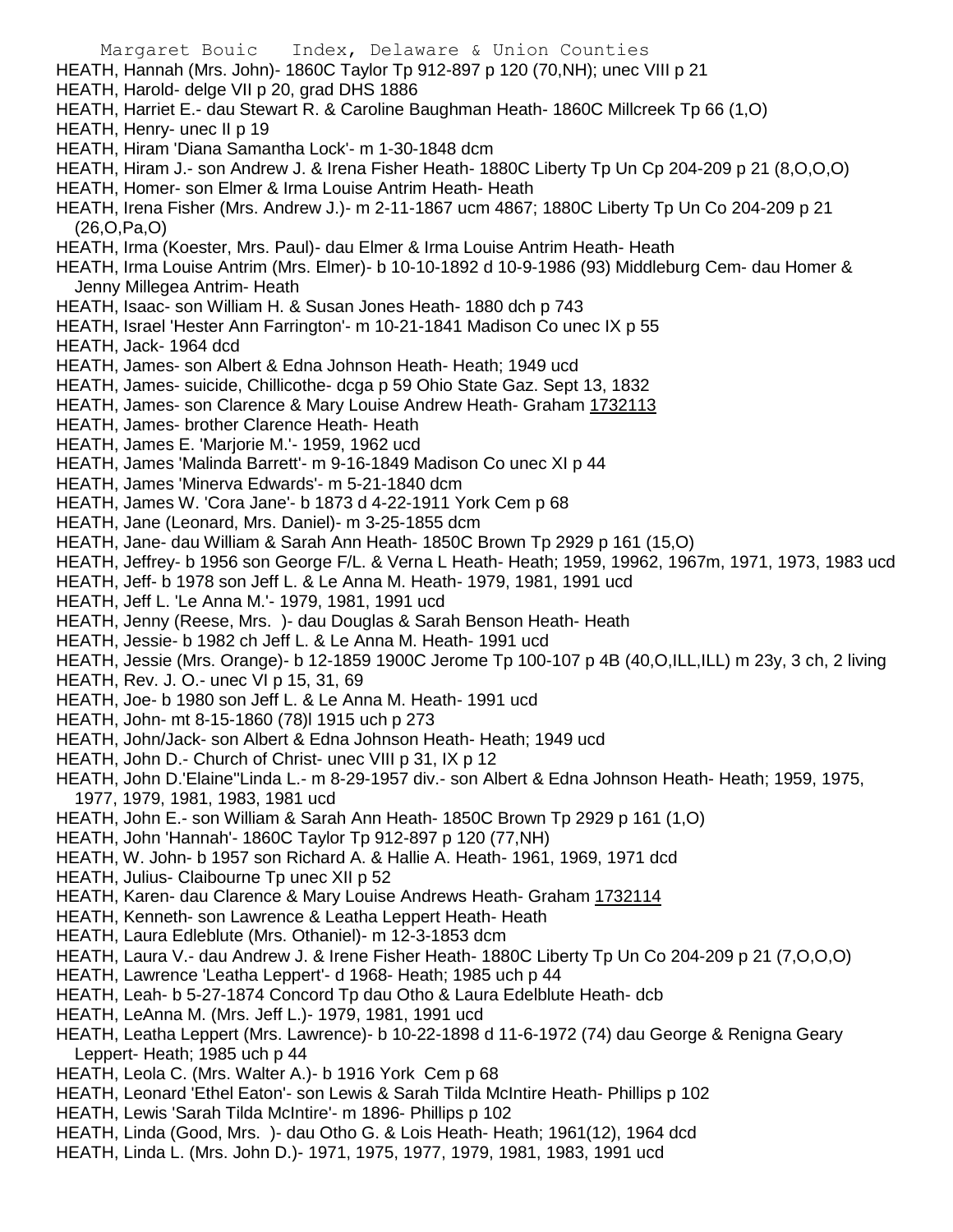- Margaret Bouic Index, Delaware & Union Counties
- HEATH, Lois L.(Mrs. Otho G.)- Heath; 1961, 1964, 1969, 1971, 1976, 1980 dcd
- HEATH, Louisa- dau Elizabeth Heath- 1870C Liberty Tp Un Co 271 p 33 (17,O)
- HEATH, Louisa Jane Peck (Mrs. Richard)- m 1-4-1859 dcm
- HEATH, Lovie Belle (Athey, Mrs. Charles)- b 1-14-1877 d 5-6-1968 dau George & Lydia Postle Heath- Athey
- HEATH, Luella (Mrs. Clarence)- Heath
- HEATH, Lydia Postle (Mrs. George)- Athey
- HEATH, Malinda Barrett (Mrs. James)- m 9-16-1849 Madison Co unec XI p 44
- HEATH, Marian Jeanette (Harston, Mrs. )- dau William John & Mary Irene Fox Heath- Heath
- HEATH, Marjorie M. (Mrs. James E.)- 1959, 1962 ucd
- HEATH, Martha (Whaley, Mrs. Hugh A.)- Maugans Anc p 155
- HEATH, Mary A.- 1850C Delaware Tp 1284 p 93 (17,O)
- HEATH, Mary A.- b 2-1894 dau Douglas & Sarah E. Benson Heath- 1900C Darby Tp 91-97 p 4B (6,O,O,O)
- HEATH, Mary A. (Mrs. George)- b 8-1833 1900C Jerome Tp 106-113 p 5A (66,O,Pa,Va) m 45y, 5 ch 2 liv
- HEATH, Mary Aldred (Mrs. David)- dau James & Rosa B. Aldred- Nash p 299
- HEATH, Mary (Amburg, Mrs. Abraham)- m 12-24-1843 Madison Co unec X p 8
- HEATH, Mary Ann Jones (Mrs. George H.)- m 10-22-1849 dcm
- HEATH, Mary- dau Benjamin & Pamelia Heath- 1880 dch p 743
- HEATH, Mary E. Parker (Mrs. )- dau Andrew & Alzira Fry Parker- 1915 uch p 910
- HEATH, Mary French (Mrs. Caleb)- b 9-27-1816 m 11-30-1834 d 6-16-1848 dau Joseph & Mary Edgecomb French- French Bible- unec VIII p 17
- HEATH, Mary Irene Fox (Mrs. William John)- b 2-1-5-1906 m 12-25-1926 d 6-30-1959- Heath
- HEATH, Mary Jane (Mrs. George)- 1880C Jerome Tp 149-158 (48,O,-,-)
- HEATH, Mary Jane (Goldsberry, Mrs. Richard Francis)- div Maugans Anc p 10
- HEATH, Mary Louise Andrrews (Mrs. Clarence)- Graham (173211)
- HEATH, Mary Violet Converse (Mrs. ) d 3-21-1963 (78) bur Olive Cem- Heath; 1962 ucd
- HEATH, Maryetta (Blanton, Mrs. Herman)- dau William B. & Velma Lake Heath- Graham 173213; 1949 ucd
- HEATH, Melvin- son William B. & Velma Lake Heath- Graham 173214; 1949 ucd
- HEATH, Mercy (Maine, Mrs. Isaac)- m 1809 Asp (246)
- HEATH, Michael-b 1951 son Richard A. & Hallie Heath- 1961k 1969, 1971 dcd
- HEATH, Mildred (Roe, Mrs. )- dau Othoniel & Cora Firman Heath- Heath
- HEATH, Minerva Edwards (Mrs. James)- m 5-21-1840 dcm
- HEATH, Minnie Edna (Dunham, Mrs. Francis)(Mrs. William)- d 7-26-1980 bur Kenton- Heath
- HEATH, Myrtle (Caskey, Mrs. John)- Heath
- HEATH, Myrtle- b 5-1884 dau Orange & Jessie Heath- 1900C Jerome Tp 100-107 p 4B (16,O,O,O)
- HEATH, Myrtle R.- b 1880 Oller Cem p 21
- HEATH, Nancy Jane (Helphenstine, Mrs. David)- m 3-17-1846 Madison Co unec X p 27
- HEATH, Nancy Jane Sprecher (Mrs. William John)- m 3-20-1982 dau Philip Sprecher- Heath
- HEATH, Nancy Lee- b 1933 dau Leonard & Ethel Eaton Heath- Phillips p 102
- HEATH, Nancy Thomas (Mrs. David)- m 1-31-1828 Madison Co unec V p 28
- HEATH, Nancy- d 2-9-1851 (9-6-2) Berlin Tp House Cem Powell p 48- dau William & Sarah Ann Heath- 1850C Brown Tp 2929 p 161 (9,O)
- HEATH, Olive Mary- b 1-24-1901 dau George & Bessie R. Harter Heath- Heath
- HEATH, Ophelia A.- b 1886 d 1939 Oller Cem p 27
- HEATH, Orange 'Jessie'- b 4-1856 1900C Jerome Tp 100-107 p 4B (44,O,NY,O) m 23y
- HEATH, Othaniel 'Laura Edleblute'- m 12-4-1853 dcm
- HEATH, Otheneil/Othia- son Benjmain & Pamelia Heath- 1880 dch p 743; 1850C Delaware Tp1280 p 93 (22,NJ)
- HEATH, Otho G. 'Lois'- b 2-22-1926 d 7-30-1987 Oak Grove Cem son Othonile & Coral Mae Firman Heath-Heath; 1961, 1964, 1969, 1971, 1976, 1980 dcd
- HEATH, Othonile 'Coral Mae Firman'- m 10-3-1902 Heath
- HEATH, Pamelia (Mrs. Benjamin)- d 8-30-1888 (84-9-24) Oller Cem p 3; Powell p 81- 1880 dch p 743; 1850C Delaware Tp 1280 p 93 (53,NJ)
- HEATH, Patrick- adm notice- dcga p 24 Del Pat & Fr Chron 7-15-1824
- HEATH, Phebe (Green, Mrs. Ira D.)- m 3-7-1848 ucm 1231; 1883 uch V p 677; unec VII p 39
- HEATH, Rebecca- dau Elizabeth Heath- 1870C Liberty Tp Un Co 271 p 53 (13,O)
- HEATH, Rebecca (Hardin, Mrs. Samuel H.)- m 9-14-1875 ucm 5735 mt 3 p 15, 16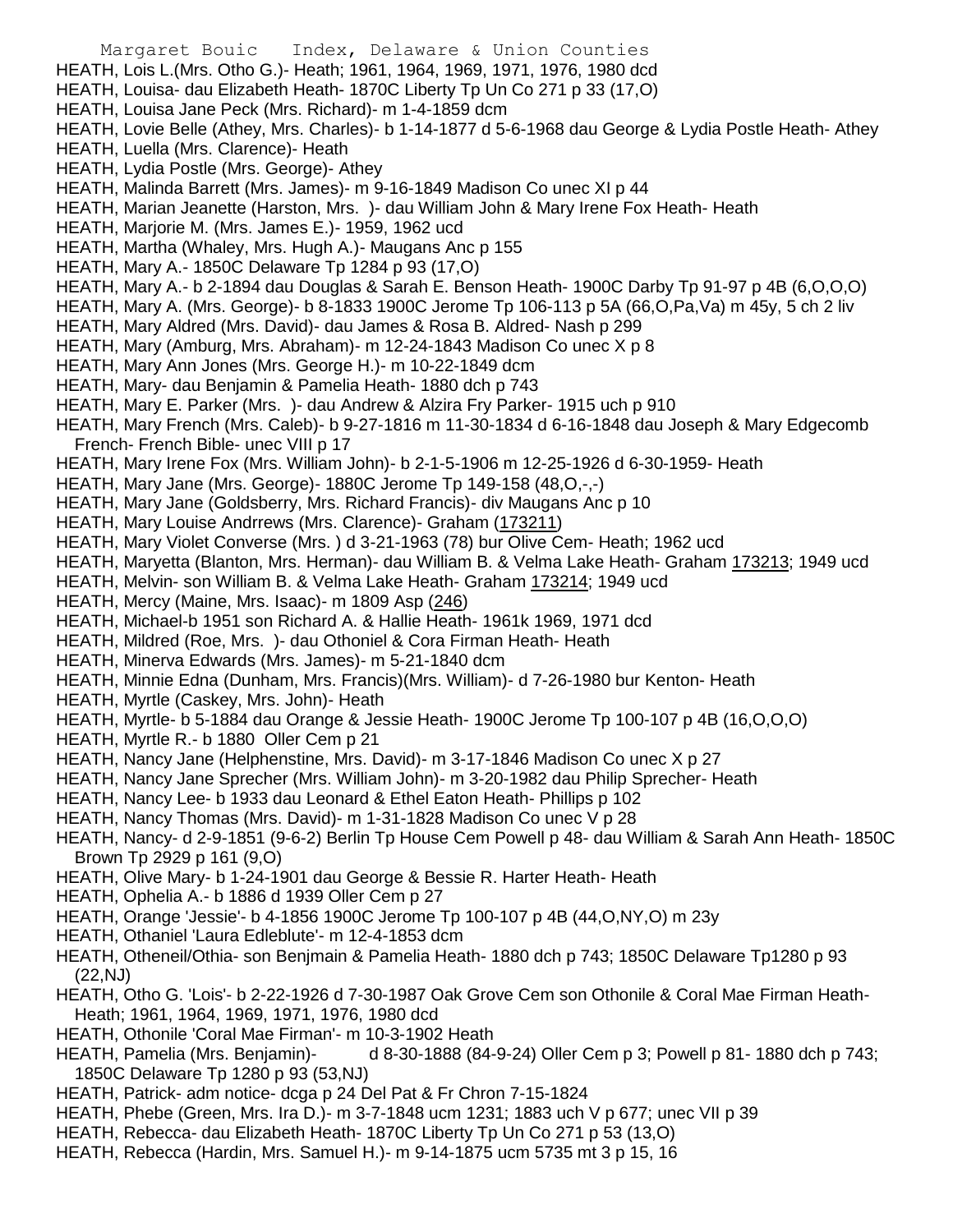- HEATH, Richard Allen 'Hallie A.'- son William John & Mary Irene Fox Heath- Heath; 1961, 1964, 1969, 1971, 1976, 1980 dcd
- HEATH, Richard C.- adm. Sarah Moore Home- dg 3-15-1978
- HEATH, Richard 'Louisa Jane Peck'- m 1-4-1859 dcm
- HEATH, Richard R.- son Benjamin & Pamelia Heath- 1880 dch p 743; 1850C Delaware Tp 1280 p 93 (19,NJ)
- HEATH, Robert/Bob- son Elmer & Irma Louise Antrim Heath- Heath
- HEATH, Robert E.- son Robert L. Heath- Heath
- HEATH, Robert L.- Heath
- HEATH, Robert- son William B. & Velma lake Heath- Graham 173216; 1949, 1959 ucd
- HEATH, Ronnie- son Elmer & Irma Louise Antrim Heath- Heath
- HEATH, Ruth- dau William B. & Velma Lake Heath- Graham 173215; 1949 ucd
- HEATH, Samuel- 1810 delge II p 37, VII p 62, VIII p 54, 55; hadc p 20; CCC Brown Tp 1849
- HEATH, Samuel- son William & Sarah Ann Heath- 1850C Brown Tp 2929 p 161 (16,Pa)
- HEATH, Sarah A. Benson (Mrs. Douglas)- b 3-1865 Heath; 1900C Darby Tp 91-97 p B4 (35,O,O,O) m 15y 4 ch
- HEATH, Sarah Ann (Mrs. William)- 1850C Brown Tp 2929 p 161 (42,Pa)
- HEATH, Sarah Ann- dau William & Sarah Ann Heath- 1850C Brown Tp 2929 p 161 (3,O)
- HEATH, Sarah E. (Swick, Mrs. John)- m 1910 Weaver (1233)
- HEATH, Sarah E.- dau William H. & Susan Jones Heath- 1880 dch p 743
- HEATH, Sarah Tilda McIntire (Mrs. Lewis)- b 1875 m 1896 d 1902 dau Jerome & Margaret Caroline McIntire-Phillips p 102
- HEATH, Shady Rea (Mrs. )- dau David & Ruth Skidmore Rea- 1915 uch p 962
- HEATH, Shirley (Austin, Mrs. )- dau Elmer & Irma Louise Antrim Heath- Heath
- HEATH, Shirley Ann (Ullom, Mrs. Thomas)- b 1960 m 4-30-1988 dau Otho G. & Lois Heath- Heath; 1961, 1964, 1969, 1971, 1980 dcd
- HEATH, S. R.- 1915 uch p 433
- HEATH, Stewart 'Caroline Baughman'- m 4-7-1858 ucm 2715; unec XII p 30; 1860C Millcreek Tp 66 (27,NY)
- HEATH, Susan A. Jones (Mrs. William H.)- m 10-6-1854 dcm dau Abraham & Sarah Jones- 1880 dch p 743
- HEATH, Susanna (Dillow, Mrs. Hugh)- m 9-21-1850 Madison Co unec XI p 46
- HEATH, Thomas- 1976 dcd p 201 Officer, Civil War, attended OWU
- HEATH, Timothy- b 1963 son John D. & Linda Heath- 1971, 1975, 1977 ucd
- HEATH, Tom- b 1975 son Jeff L. & Le Anna M. Heath- 1991 ucd
- HEATH, Rev. Uriah- 1880 dch p 380, 600; 1908 dch p 221, 277; 1883 uch V p 34, 234; 1985 uch p 163, 166; unvmec p 7, 39
- HEATH, Velma Lake (Mrs. William B.)- d 1-27-1960 DJ p 122- dau Ed & Martha Graham Lake- Graham 17321; 1949, 1959 ucd
- HEATH, Walter A. 'Leola C.'- b 1908 d 12-14-1969 York Cem p 68
- HEATH, Warren- son Andrew J. & Irena Fisher Heath- 1880C Liberty Tp Un Co 204-209 p 21 (1,O,O,O)
- HEATH, William- unec II p 11, 19
- HEATH, William- hadc p 20; CCC 1849 Brown Tp; delge V p 71
- HEATH, Mrs. William- 1971 dcd
- HEATH, William 'Adrianna'- 1964 dcd
- HEATH, William- son Albert & Edna Johnson Heath- Heath
- HEATH, William B. 'Velma Lake'- Graham (17321); 1949, 1959 ucd
- HEATH, William Douglas- son William John & Mary Irene Fox Heath- Heath
- HEATH, William H.- son William & Sarah Ann Heath- 1850C brown Tp 2929 p 161 (12,O)
- HEATH, William H.- b 8-15-1871 dcb d 1938 Oller Cem p 21 -son William M. & Susan Jones Heath- 1880 dch p 743
- HEATH, William J. 'Ardean'- 1961 dcd
- HEATH, William- b 1962 son John D. & Linda Heath- 1975 ucd
- HEATH, William J.- b 10-1896 son Douglas & Sarah Benson Heath- Heath; 1900C Darby Tp 91-97 p 4B (3,O,O,O)
- HEATH, William John 'Nancy Jane Sprecher'- m 3-20-1982 son Richard Heath- Heath
- HEATH, William- married sister of John Perry- Powers p 302
- HEATH, William M.- son Benjamin & Pamelia Heath- 1880 dch p 743; 1850C Delaware Tp 1280 p 93 (16,NJ)
- HEATH, William 'Minnie Edna'- Heath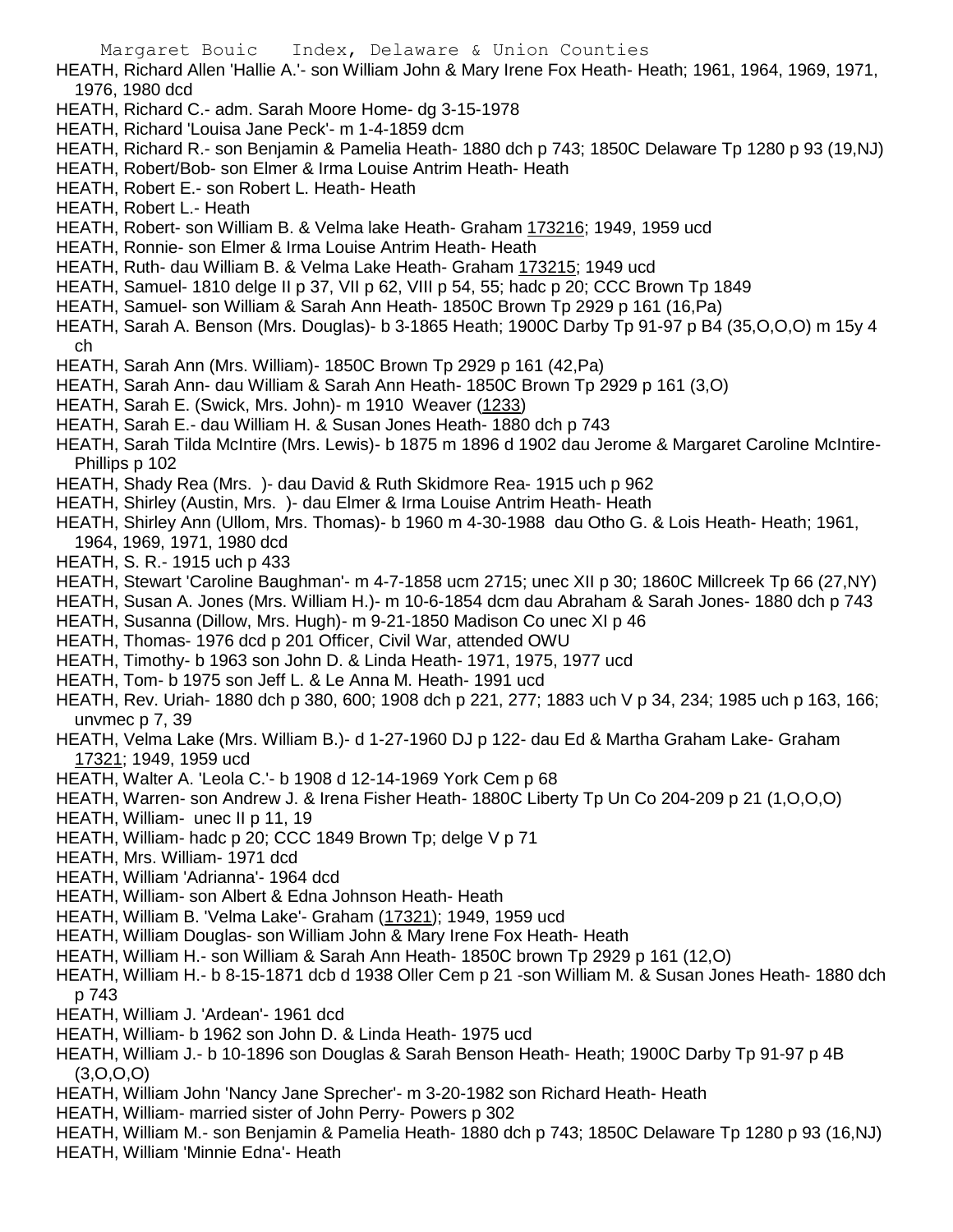Margaret Bouic Index, Delaware & Union Counties HEATH, William M. 'Susan A. Jones'- m 10-6-1854 dcm HEATH, William 'Sarah Ann'- 1850C Brown Tp 2929 p 161 (50,Pa) HEATH, Zelda Freshwater (Mrs. Geroge)- dau George W. & Margaret Freshwater- Freshwater p 108 HEATHCOCK, Albert G. - d 8-21-1974 (98) Oak Grove Cem- Heathcock HEATHCOCK, Lillian (Broadnax, Mrs. )- dau Albert G. Heathcock- Heathcock HEATHCOCK, Mildred (Mitchell, Mrs. )- dau Albert G. Heathcock- Heathcock HEATHERCOTE, S.- 1883 uch IV p 532 HEATHERESTON, Eliza- Nash p 422 HEATHERMAN, Elizabeth M. Sherwood (Mrs. John)- d 11-22-1991 (80) Forest Grove dau Everett & Flora McKitrick Sherwood- Heatherman HEATH, Heatherman, Grace E.- 1964 dcd HEATHERMAN, John 'Elizabeth M. Sherwood'- Heatherman HEATHERON, William- 1969 dcd HEATLEY, Walter (50-1932)- uninf p 22, 23, 25 HEATON, Alice (Mrs. Robert)- dcq Thomas Graham 971 HEATON, Caroline L. (Mrs. Ronald E.)- 1969, 1971, 1976 dcd HEATON, Grace (Stackhouse, Mrs. Thomas)- dau Robert & Alice Heaton- dcw Thomas Graham 485, 941 HEATON, Kimberly- b 1961 dau Ronald E. & Caroline L. Heaton- 1969, 1971, 1976, 980 dcd HEATON, Marion (Newhouse, Mrs. David)- Newhouse p 103 HEATON, Robert 'Alice'- dcq Thomas Graham 971 HEATON, Ronald E. 'Caroline L.'- 1969, 1971, 1976 dcd HEATON, Ronald- b 1964 son Ronald E. & Caroline L. Heaton- 1969, 1971, 1976 dcd HEATWOLE, Emily Louise- dau Oren E. Heatwole- Heatwole- engaged to D. Perry Hostetler HEAVERLO, see Heverlo spelling is sometimes interchanged HEAVERLO, Agnes June (Slawson, Mrs. Thomas)- b 7-13-1855 d 3-1927 HEAVERLO, Andrew- son Andrew Heaverlo- dcw Bk 2 p 266 HEAVERLO, Andrew 'Elizabeth Pennyjohn'- m 12-30-1841 dcm d 11-19-1858 dcc James Hapner 22 HEAVERLO, Andrew 'Rachel'- son James Heaverlo- Pabst 1 p 3; dcw Bk 2 p 266; will dcw Bk 1 p 110; hadc p 44 Powell p 339; delge V p 36, p 62 HEAVERLO, Ann (North, Mrs. John W.)- m 112-5-1840 dcm HEAVERLO, Anthony,Jr.- son Anthony Heaverlo,Sr- Powell p 339 HEAVERLO, Anthony, Sr.- from Germany- Powell p 339 HEAVERLO, Anthony 'Lizzie Rooney'- (30-1892) dcb late (Irma) HEAVERLO, Barnet 'Mary'- son Andrew Heaverlo- b 4-8-1785 d 11-30-1856 War 1812 Powell p 341; Pabst 1 p 13; hadc p 44; dcw Bk 1 p 119; dcw Bk 2 p 266; delge V p 36, VII VII p 19 HEAVERLO, Edna (Fleming, Mrs. Frank)- Powers p 133; Pabst 2 p 57 HEAVERLO, Elizabeth Eckleberry (Mrs. Jacob)- m 10-5-1854 dcm; delge VI p 61, VIII p 32 HEAVERLO, Elizabeth Pettyjohn (Mrs. Andrew)- b 1813 m 12-30-1841 dcm d 8-29-1892 dcc James Hapner 23 HEAVERLO, Emory- d 3-2-1875 (18-4-19) son Jacob & E. Heaverlo- Old Kilb Cem Powell p 71 HEAVERLO, Hannah b 8-3-1836 d 7-21-1922 Old Kilbourne Cem Powell p 71; (82-1880) Brown Tp delge VIII p 52 HEAVERLO, Hannah Pettie (Mrs. Stapleford)- b 11-1-1792 d 3-15-1883 (84-1-6) Old Kilb Cem; Powell p p 71; 1880 dch p 811 HEAVERLO, Henry M.- d 3-22-1864/1 (14-10-7) 5th Ohio Cavalry- son J. & M. P. Heaverlo Old Eden Cem Powell p 69 HEAVERLO, Henry- 1908 dch p 395 HEAVERLO, Irma (Karns, Mrs. )- b 11-1-1892 dau Anthony & Lizzie Rooney Heaverlo- dcb late; Pabst 2 p 57 HEAVERLO, Jacob 'Elizabeth Eckleberry'- m 10-5-1854 dcm; CCC Brown Tp; delge VI p 61, VIII p 32 HEAVERLO, Jacob E.- b 2-12-1874 Brown Tp son Jacob & Elizabaeth Ekelberry Heavalo- dcb HEAVERLO, James- son Anthony Heaverlo,Jr.- Powell p 339 HEAVERLO, James- son Andrew Heaverlo- dcw Bk 1 p 119; delge V p 36 HEAVERLO, Jane (James, Mrs. William)- m 9-4-1842 dcm HEAVERLO, Jesse 'Mary Ann Galloway'- m 6-17-1847 dcm HEAVERLO, John- b 10-22-1887 d 5-8-1962 (700 Old Kilb Cem Heaverlo Brown Tp son Anthony & Elizabeth Romy Heaverlo- dcb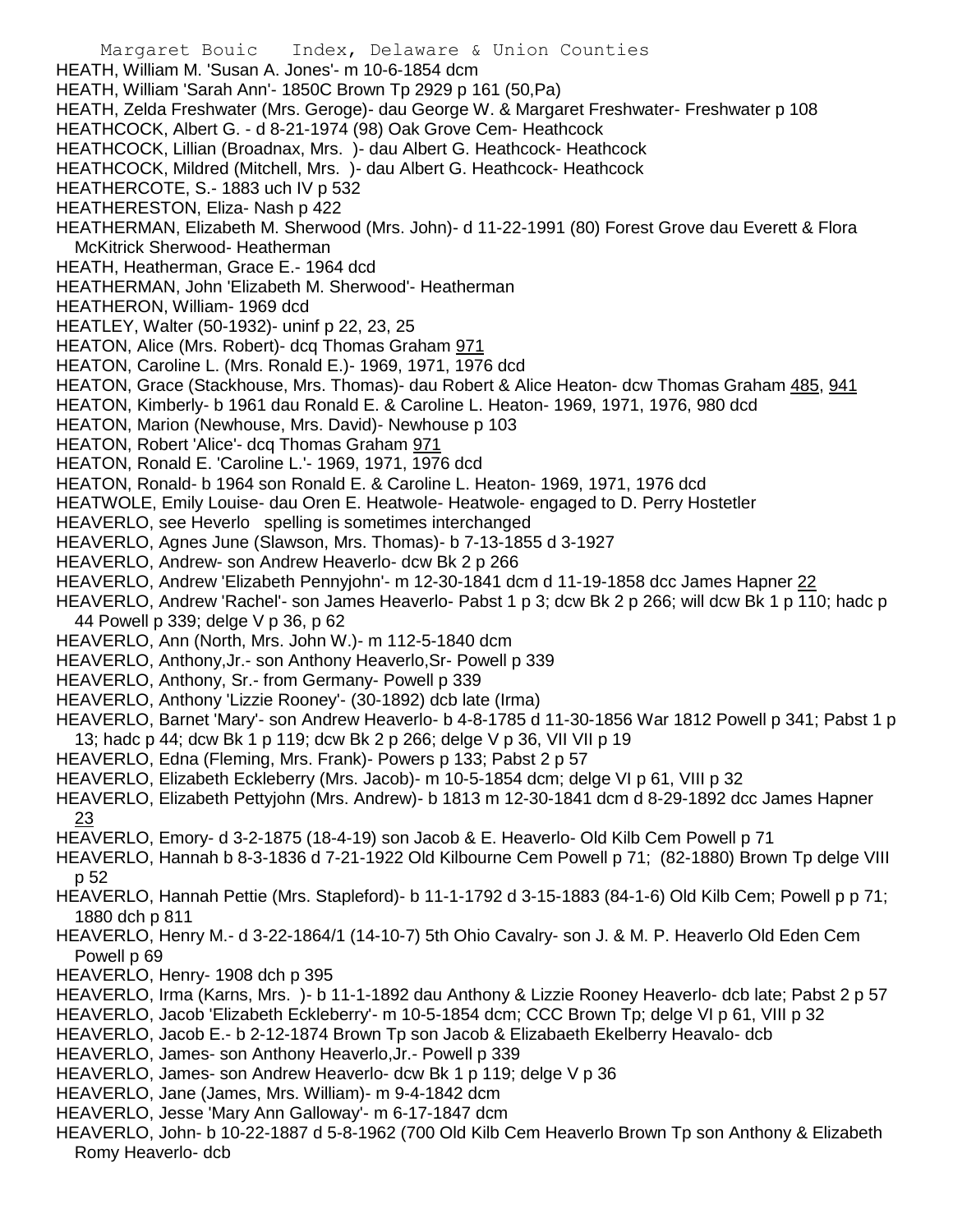HEAVERLO, John 'Mary Ekelberry'- m 9-20-1860 dcm son Stapleford & Hannah Pettit- 1880 dch p 811

- HEAVERLO, Lizzie Rooney (Mrs. Anthony)- (30-1892) dcb late (Irma)
- HEAVERLO, Maria Lancaster (Mrs. William)- b 3-26-1806 d 12-4-1895 Whitehall Cem Powell p 341
- HEAVERLO, Maria (Thomas, Mrs. Daniel)- m 8-21-1839 dcm
- HEAVERLO, Martha- b 5-4-1834 d 2-25-1873 Old Kilbourne Cem Powell p 71
- HEAVERLO, Martha- dau Andrew Heaverlo- dcw Bk 1 p 119, Bk 2 p 266
- HEAVERLO, Mary Ann Galloway (Mrs. Jesse)- m 10-7-1852 dcm
- HEAVERLO, Mary C. (Strain, Mrs. John)- m 10-7-1852 dcm
- HEAVERLO, Mary Ekelberry (Mrs. John)- m 9-20-1860 dcm dau Jacob & Elizabeth Whitman Ekelberry- 1880 dch p 811
- HEAVERLO, Mary (Phillips, Mrs. John M.)- b 11-14-1843 m 3-21-1861 d 1-9-1936 dau Andrew & Elizabeth Pettyjohn Heaverlo- dcc James Hapner 11
- HEAVERLO, Mary ---th Worth? (Mrs. Barnett)- b 9-11-1795? d Mar 1878 Whitehall Cem Powell p 341
- HEAVERLO, Polly- ch of Andrew Heaverlo- dcw Bk 1 p 119, Bk 2 p 266
- HEAVERLO, Rachael (Fleming, Mrs. James F.)- b 8-15-1829 m 4-4-1847 d 6-15-1914- Powers p 132
- HEAVERLO, Rachel (Mrs. Andrew)- dcw Bk 1 p 119; dcw Bk 2 p 266
- HEAVERLO, Reuben- d 1-3-1851 (53y,4d) Morehouse Cem Powell p 339 son Andrew Heaverlo- dcw Bk 1 p 119, Bk 2 p 266
- HEAVERLO, Samuel- hadc p 44
- HEAVERLO, Sarah- dau Andrew Heaverlo- dcw Bk 1 p 110, Bk 2 p 266
- HEAVERLO, Stapleford 'Hannah Pettit'- d 2-25-1877 (86-10-23) Old Kilb Cem Powell p 71; 1880 dch p 811; hadc p 20; delge VII p 7, 19, VIII p 10; 1835 men p 17 #52 p 25 Brown Tp; 1840C Brown Tp; CCC 1849 Brown Tp
- HEAVERLO, Susan (Wigton, Mrs. Thomas)- m 3-16-1848 dcm
- HEAVERLO, William- son Andrew Heaverlo- dcw Bk 1 p 110, Bk 2 p 266; hadc p 44
- HEAVERLO, William 'Maria Lancaster' d 8-29-1834 (42-8-6) War 1812- Powell p 341; delge VII p 7, 19
- HEAVLIN, Ada (Root, Mrs. Franklin)- dau William Lee & Clarissa Cramer Heavlin- Heavlin
- HEAVLIN, Arlene (Weiser, Mrs. Edmund Leroy)- b 8-25-1929 m 1-6-1951 dau William Lee & Clarissa Cramer Heavlin- Heavlin; Weiser p 289
- HEAVLIN, Clarissa E. Cramer (Mrs. William Lee)- b 11-27-1901 m 11-1-1919 d 6-9-1968 bur Waldo dau Elmer & Lydia Jones Cramer- Heavlin
- HEAVLIN, Edward 'Ollie Strim'- Heavlin
- HEAVLIN, Faith Anne- dau William G. & Naomi Disbennett Heavlin- Heavlin
- HEAVLIN, Imo (Kaebler, Mrs. )- dau Edward & Ollie Strim Heavlin- Heavlin
- HEAVLIN, Jerri (Brockshire, Mrs. )(Fulkwood, Mrs. )- dau William Lee & Clarissa Cramer Heavlin- Heavlin
- HEAVLIN, Marjorie (Howe, Mrs. James)- dau William Lee & Clarissa Cramer Heavlin- Heavlin
- HEAVLIN, Naomie Disbennett (Mrs. William G.)- Heavlin
- HEAVLIN, Piper Lynn (Ream, Mrs. Rick Alan)- m 6-21-1980 dau William g. & Naomi Disbennett Heavlin-**Heavlin**
- HEAVLIN, William G. 'Naomi Disbennett'- son William Lee & Clarissa Cramer Heavlin- Heavlin
- HEAVLIN, William G.,Jr.- son William G. & Naomie Disbennett Heavlin- Heavlin
- HEAVLIN, William Lee 'Clarissa E. Cramer'- b 8-20-1893 m 11-1-1919 d 4-11-1971- sister Grover Cramer-Heavlin; 1971 ucd
- HEBARD, Charlotte (Loudenback, Mrs. David)- m 8-14-1838 ucm 502; unec III p 37
- HEBARD, Hannah (Oliphant, Mrs. Athens)- m 11-1-1843 ucm 922; unec VI p 4
- HEBARD, Margaret Finley (Mrs. Samuel)- m 6-27-1850 ucm 1545; mt 7-3-1850
- HEBARD, Ozias- Rev. Soldier b 12-1-1763 d 5-19-1851 Milford Cem Un Al p 28
- HEBARD, Samuel 'Margaret Finley'- m 6-27-1850 ucm 1545; mt 7-3-1850
- HEBB, Clarence- 1980 dcd
- HEBBARD, Anna (Arahood, Mrs. George)- m 7-6-1837 ucm 435; unec III p 29
- HEBBARD, Lydia (Fellows, Mrs. W. W.)- m 11-27-1839 uxm 597; unec III p 38
- HEB(B)ERDING, Carol- dau Harold & Janice Heberding- 1961(12), 1964, 1969 dcd
- HEBERDING, Harold 'Janice'- 1961, 1964, 1969, 1971, 1976, 1980 dcd
- HEBERDING, Janice (Mrs. Harold)- 1961, 1964, 1969, 1971, 1980 dcd
- HEBERDING, Marta- b 1952 dau Harold & Janice Heberding- 1961, 1964, 1969, 1981 dcd
- HEBERLIG, Esthere (Woodburn, Mrs. William Chambers)- m 1-16-1935- Weiser p 471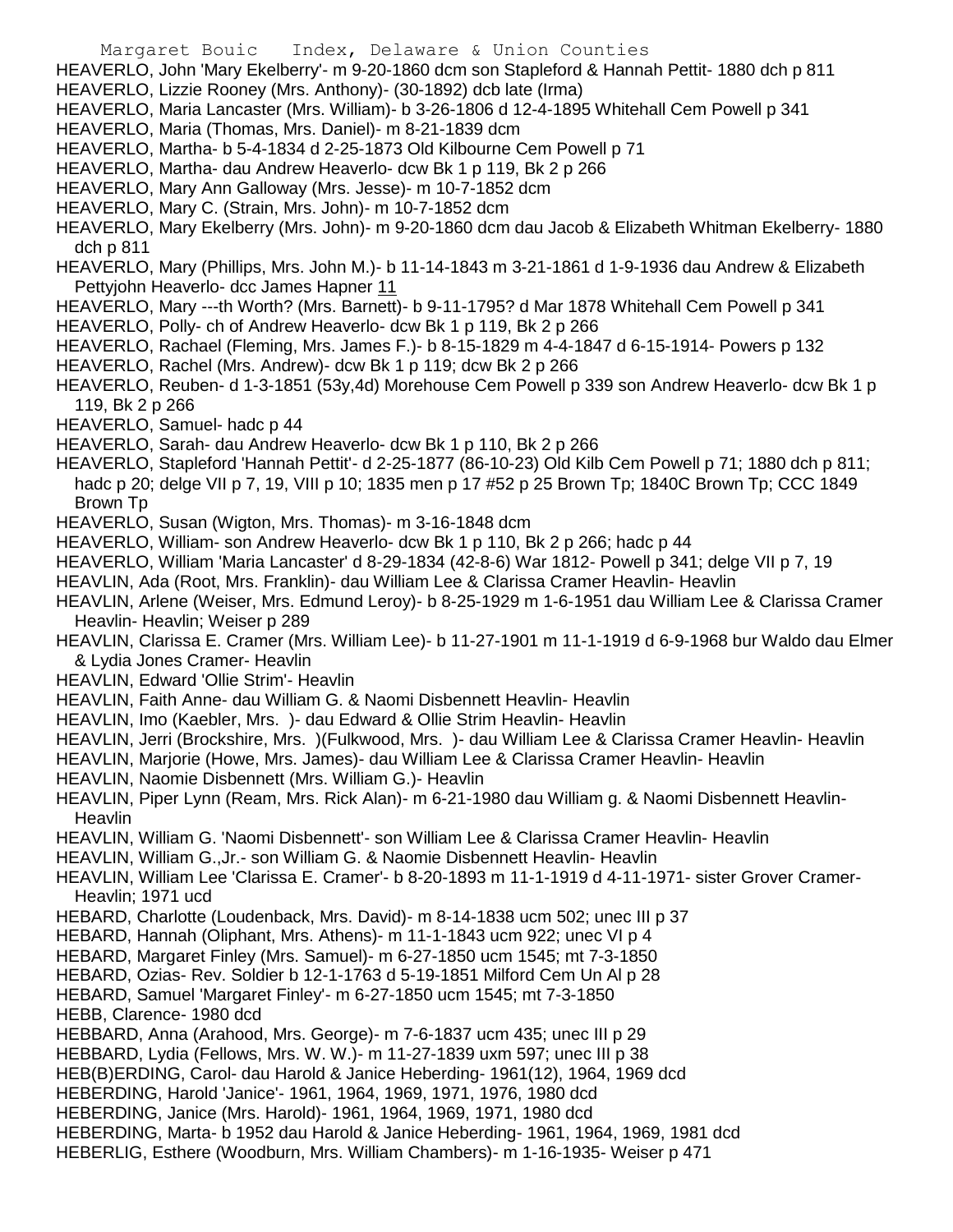Margaret Bouic Index, Delaware & Union Counties HEBBERT, William- 1835 men #96 p 36 Delaware Tp HEBERT, Barbara (Glasgow, Mrs. )- dau Robert Scott,Sr. & Mary Jane Brightman Hebert- Hebert HEBERT, Joanne- b 1967 dau Lemuel R. & Sandra I. Hebert- 1971, 1976 dcd HEBERT, Kathleen- b 1963 dau Lemuel R. & Sandra I. Hebert- 1971, 1976 dcd HEBERT, Keith- b 1960 son Lemuel R. & Sandra I Hebert- 1971, 1976 dcd HEBERT, Lemuel R. 'Sandra I.'- 1971, 1976 dcd HEBERT, Linda Teal (Mrs. Robert Scott)- Hebert HEBERT, Mary Kay (Cosgrove, Mrs. )- dau Robert Scott,Sr. & Mary Jane Brightman Hebert- Hebert HEBERT, Michael- son Robert Scott & Linda Teal Hebert- Hebert HEBERT, Ozias- 1820C Union Tp (45+)- Hebert HEBERT, Robert Scott 'Linda Teal'- b 12-5-1939 d 10-15-1990 son Robert Scott,Sr. & Mary Jane Brightman Hebert- Hebert HEBERT, Sandra I. (Mrs. Lemuel R.)- 1971, 1976 dcd HEGERT, Tracy (Crandall, Mrs. Peter)- m 9-27-1986 dau Robert Scott & Linda Teal Hebert- Hebert HEBMER, Delecta (Briggs, Mrs. Philip)- Asp see 1900 p 118; Hebmer HECHT, Margaret (Nicol, Mrs. John)- unec XII p 15 HECK, Calvin 'Linda Reese'- b 8-9-1937 Freshwater p 138 HECK, Elsie Young (Mrs. Henry)- dau Daniel & Elizabeth Ellen Loveless Young- Loveless 7 HECK, Hannah- 1860C Scioto Tp 854 (26, Md) HECK, HECK, Henry 'Elsie Young'- Loveless p 7 HECK, James Andrew- b 6-15-1972 son Michael L. & Kay Ellen Burkhart Heck- Heck HECK, H.- Oller Cem p 5; 1908 dch p 395; 1880C Scioto Tp 351; 1870C Sc Tp 103 (32,Md); delge VII p 39 HECK, James Michael- b 10-30-1958 son Calvin & Linda Reese Heck- Freshwater p 138 HECK, June Eleanor (Frye, Mrs. James Irvin)- b 11-8-1923 m 7-22-1944- Weiser p 344 HECK, Kay Ellen Burkhart (Mrs. Michael L.)- m 6-5-1966 dau Leslie Burkhart- Burkhart HECK, Keven Lee- b 3-13-1965 son Calvin & Linda Reese Heck- Freshwater p 138 HECK, Linda Reese (Mrs. Calvin)- b 7-29-1941 dau Ivan S. & Violet G. Freshwater Reese- Freshwater p 138 HECK, Mariah- 1870C Scioto Tp 105 (34,O); 1880C Sc. Tp 332 HECK, Mary E.- sister John H. Heck- 1860C Sc Tp 859 (16,O); 1870C Scioto Tp 103 (25,O); 1880C Sc Tp 351 HECK, Mary (Mrs. Jacob)- d 6-23-1878 (76) Oller Cem p 5; 1860C Scioto Tp 859 (53, Md); 1870C Scioto Tp 103 (65, Md) HECK, Mary (Kerwacker, Mrs. John G.)- m 9-5-1837 dcm HECK, Michael L. 'Kay Ellen Burkhart'- m 6-5-1966 son John L. Heck- Heck; Brukhart HECK, Michele Renee- b 7-4-1875 dau Calvin & Linda Reese Heck- Freshwater p 138 HECK, Sarah E. (Crothers, Mrs. Joseph)- m 6-9-1853 dcm HECK, William- 1969 dcd HECKATHORN, Christian- 1840C Waldo- delge IV p 68 HECKATHORN, Elizabeth Sanford, Mrs. Amasa)- m 9-18-1842 dcm HECKATHORN, John- 1820C Big Rock Tp HECKATHORN Patricia (Shade, Mrs. Charles William)- b 12-30-1937 m 5-29-1958- Weiser p 731 HECKEL, Daniel- b 1957 son Quentin R. & Mildred T. Heckel- 1973 ucd HECKEL, Margaret (Mrs. Peter)- b 1850 m 3-22-1877 ucm 6042 d 7-24-1934 (84-1930) Raymond Cem lptw p 26; dau Hamilton & Susan Orahood Blue- 1883 uch V p 82; uninf p 20; 1900C Paris Tp 192-197 p 11A (49,O,O,O); m 23y 3 ch, O liv. HECKEL, Mildred T. (Mrs. Quentin R.)- 1973 ucd HECKEL, Nancilin- b 1966 dau Quentin R. & Mildred T. Heckel- 1973 ucd HECKEL, Peter 'Margaret Blue'- b 5-1850/49 m 3-22-1877 ucm 6042; 1883 uch V p 82d 1926 Raymond Cem lptw p 22; 1900C Paris Tp 192-197 p 11A (50,Ger,Ger,Ger) m 23y HECKEL, Quentin R. 'Mildred T.'- 1973 ucd HECKELMAN, Edward H. 'Pauline Main'- Heckelman; Main HECKELMAN, Erick- grandson Edward W. & Pauline Main Heckelman- Heckelman HECKELMAN, Dr. Frederick W. 'May D. J.'- d 1947- dg 8-18-1950 HECKELMAN, Grace -dau dr. Frederick W. & Mary D. J. Heckelman- dg 8-18-1950 HECKELMAN, Mary D. J. (Mrs. Dr. Frederick W.)- d 8-18-1950 dg HECKELMAN, Pauline Main (Mrs. Edward H.)- d 3-6-1978 (78) cremated- Main; Heckelman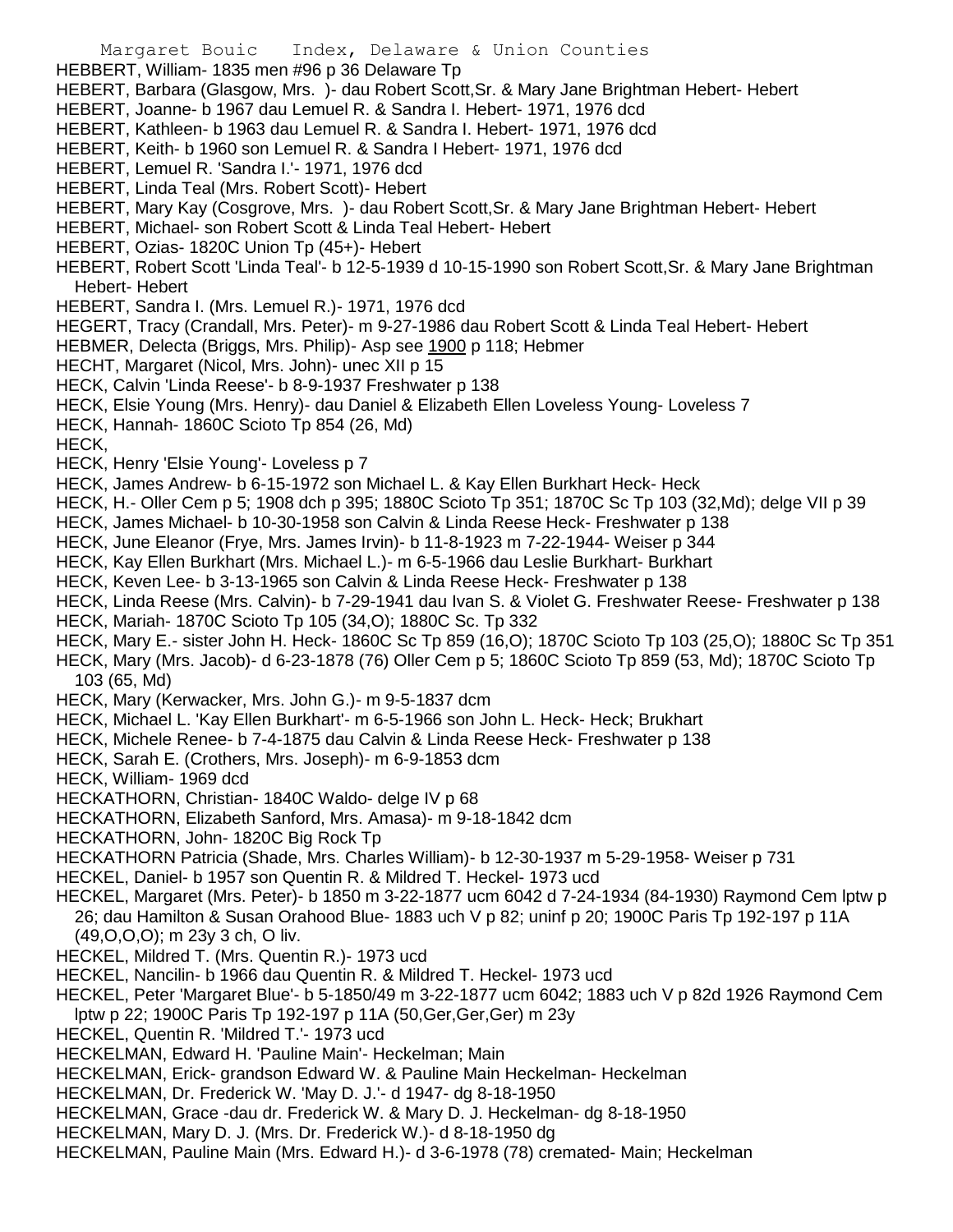- Margaret Bouic Index, Delaware & Union Counties HECKELMAN,---(Stewart, Mrs. James L.)- dau Dr. Frederick W. & May D. J. Heckelman- dg 8-18-1950 HECKER, Adam- son Rev. Rudolph & Margaret Sulser Hecker- Powell p 310 HECKER, Anita- dau Vance & Jo Ann Simpson Hecker- Hecker HECKER, Barbara- dau Jacob Hecker- Powell p 310, lived Germany HECKER, Barbara (Schweinfurth, Mrs. )- dau Rev. Rudolph & Margaret Sulser Hecker- Powell p 310 HECKER, Betsy- dau Vance & Jo Ann Simpson Hecker- Hecker HECKER, B. William 'Marcia Ann'- 1980 dcd HECKER, Billie Ann- b 1970 son Bill & Marcia Hecker- Hecker; 1980 dcd; engaged to Mark Allen Dunlap HECKER, Bruce- son Vance & Jo Ann Simpson Hecker- Hecker HECKER, Bubba- ch Vance & Jo Ann Simpson Hecker- Hecker HECKER, Burton- son Henry & Ruth Hecker- 1949 ucd HECKER, C.- Porter Tp 1866; delge IV p 3i HECKER, Carolyn- 1973 ucd HECKER, Carolyn K.- dau Desmond & Marcile Hecker- Claibourne Cem p 100 HECKER, Catherine (Mrs. Peter)- b 3-19-1839 d 2-4-1886 (46-10-15) Oller Cem p 20; Powell p 87 HECKER, Catherine (Schweinfurth, Mrs. )- dau Rev. Rudolph & Margaret Sulser Hecker- Powell p 310 HECKER, Cathy (Mrs. Dennis)- 1983 ucd HECKER, Charles B.- son Charles Emil & Sara Lee Kinnel Hecker- Pounds, see opc 784 HECKER, Charles Emil 'Sarah Lee Kinnel'-d 2-12-1988 (55) bur Fairview Mem. Pk- son George Hecker-Hecker; Frey 4,5; Pounds 6,7 HECKER, Cheryl L. (Waters, Mrs. Scott C.)- m 5-27-1988 dau William Hecker- Hecker HECKER, Chris- b 1968 dau Marjorie Hecker- 1973 ucd HECKER, Christina C. Wortz (Mrs. Kenneth L.)- d 11-17-1971 (49) bur Marion- dau Earl Wortz- Hecker HECKER, Christopher 'Clara Dietsch'- b 10-24-1867 son Rev. Rudolph & Margaret Sulser Hecker- Powell p 310, Mexican War HECKER, Christy L.- 1991 u cd HECKER, Clara Dietsch (Mrs. Christopher)- Powell p 310 HECKER, Cody- b 1988 ch Christy L. Hecker- 1991 ucd HECKER, Cynthia (Ryder, Mrs. Christopher E.)- m 10-6-1990 dau William & Lorraine Hecker- Hecker HECKER, Daniel- son Rev. Rudolph & Margaret Sulser Hecker- Powell p 310 HECKER, David 'Ruth E.'- 1983, 1991 ucd HECKER, David- son Vance & Jo Ann Simpson Hecker- Hecker HECKER, Debra- dau Vance & Jo Ann Simpson Hecker- Hecker HECKER, Della (Davidson, Mrs. )- dau George & Violet Hecker- Hecker HECKER, Dennis 'Cathy'- 1983 ucd HECKER, Desmond D. 'Marcille L.'- 1971, 1973, 1975, 1977, 1979, 1981, 1983, 1991 ucd; Claibourne Cem p 100 HECKER, Donald Owen- son Harold O. Hecker- Hecker HECKER, Elizabeth (Almendinger, Mrs. )- dau Rev. Rudolph & Margaret Sulser Hecker- Powell p 310 HECKER, Emma- 1908 dch p 429 HECKER, F.- Co C. d Murfresboro,Tn- dg 1-13-1865 Cryder Extract HECKER, Frederick A. 'Verna M. Stubbs'- b 1899 d 1982 Oakdale Cem II p 145 (M-R10-10) HECKER, George L.- son George & Violet Hecker- Hecker HECKER, George 'Violet'- Hecker HECKER, Gertrude E. Owen (Mrs. )- d 5-17-1962 (75) Union Cem- Hecker HECKER, Hannah- 1880C Millcreek Tp 36-39 p 5 (21, O,Ger,Ger) HECKER, Harold O.- son Gertrude E. Owen Hecker- Hecker HECKER, Harvey 'Margie L.'- 1983, 1991 ucd HECKER, Henry F. 'Ruth'- b 1900 d 1978 Hopewell cem djlm p 89; 1949, 1959, 1962, 1967, 1971, 1973, 1975, 1977 ucd HECKER, Irene- dau Vance & Jo Ann Simpson Hecker- Hecker
- 
- HECKER, Jacob- d age 82; Powell p 310
- HECKER, Jacob- son Rev. Rudolph & Margaret Sulser Hecker- Powell p 310
- HECKER, Jacob- son Jacob Hecker- Powell p 310
- HECKER, Jeffry- son Vance & Jo Ann Simpson Hecker- Hecker
- HECKER, Jo Ann Simpson (Mrs. Vance)- b 8-30-1930 d 10-13-1977 (47) bur Texas- dau Roy M. & Gladys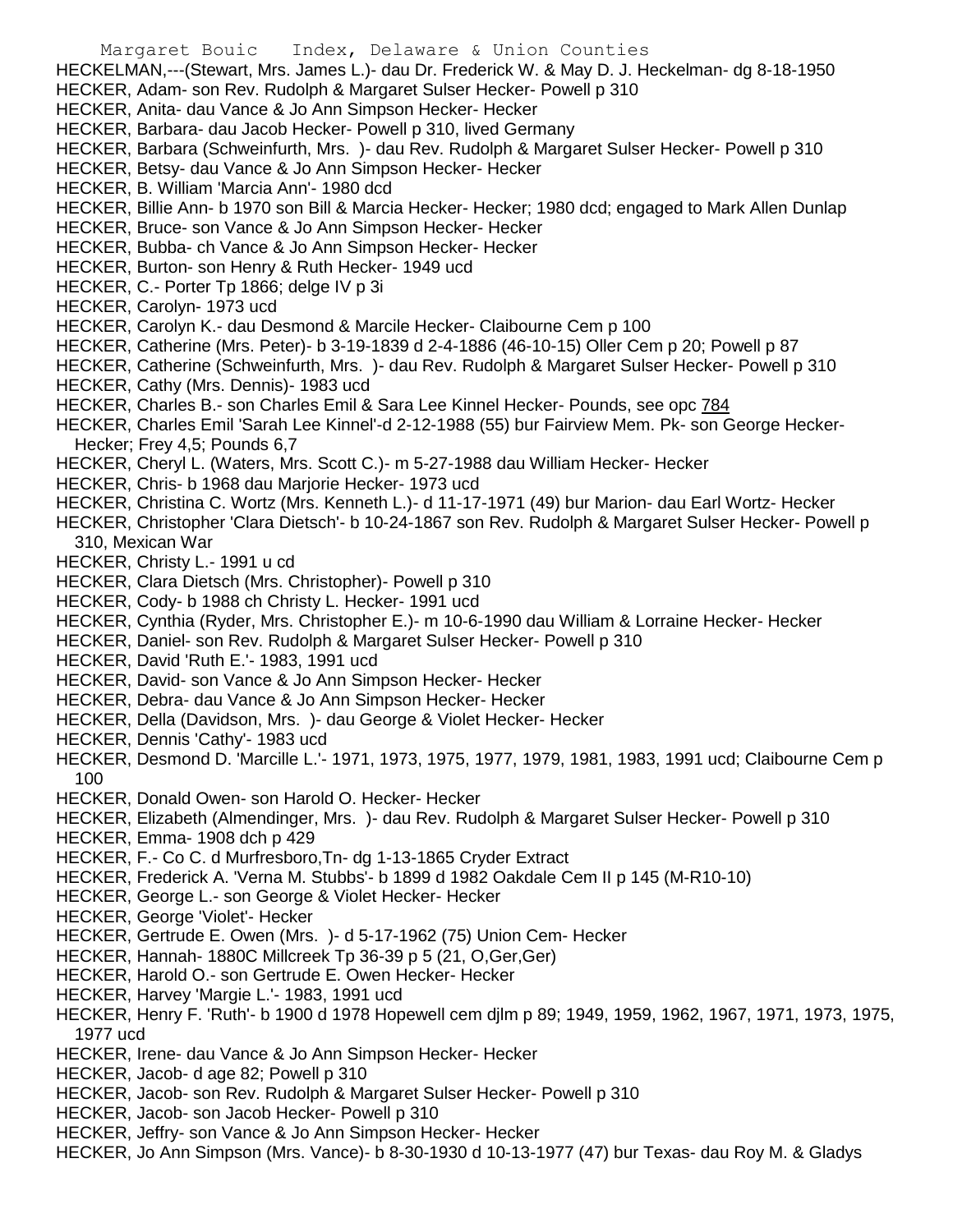Margaret Bouic Index, Delaware & Union Counties Longshore Simpson- Hecker HECKER, John- son Jacob Hecker- Powell p 310 HECKER, Kenneth- son Henry F. & Ruth Hecker- 1949, 1959(14), 1962 ucd HECKER, Kenneth L. 'Christian C. Wortz'- Hecker HECKER, Lewis- 1908 dch p 428, 429 HECKER, Lila- dau Vance & Jo Ann Simpson Hecker- Hecker HECKER, Linda (Bjerke, Mrs. )- dau Vance & Jo Ann Simpson Hecker- Hecker HECKER, Lisa- b 1959 dau Marjorie Hecker- 1973 ucd HECKER, Lorraine (Mrs. William)- m 6-21-1946 Hecker HECKER, Louis 'Louise'- 1979, 1981, 1983 ucd HECKER, Louise (Mrs. Louis)- 1979 ucd HECKER, Marcille L. (Mrs. Desmond D.)- 1971, 1973, 1975, 1977, 1979, 1981, 1983, 1991 ucd; Claibourne p 100 HECKER, Margaret (Schweinfurth, Mrs. )- dau Rev. Rudolph & Margaret Sulser Hecker- Powell p 310 HECKER, Margie L. (Mrs. Harvey L.)- 1991 u cd HECKER, Marjorie- 1973 ucd HECKER, Marcia Ann (Mrs. B. William)(Gray, Mrs. )- Hecker; 1980 dcd HECKER, Mark- son George & Violet Hecker- Hecker HECKER, Mary (Keller, Mrs. )- m 1869 d 1874 dau Rev. Rudolph & Margaret Sulser Hecker- Powell p 308, 310 HECKER, Mary K.- b 8-2-1900 Concord Tp dau Louise & Emma K. Wells Hecker- dcb HECKER, Nancy (Sexton, Mrs. )- dau Vance & Jo Ann Simpson Hecker- Hecker HECKER, Patricia Anne- b 11-1960 dau Vance F. & Jo Ann Simpson Hecker- Hecker- mt HECKER, Peter 'Catherine'-b 9-10-1827 d 1-29-1889 (61-4-19) Oller Cem p 20; Powell p 87 HECKER, Rilla C. (Geyer, Mrs. Herman)- d 7-11-1982 Hecker HECKER, Randy- son Vance & Jo Ann Simpson Hecker- Hecker HECKER, Robert- son Vance & Jo Ann Simpson Hecker- Hecker HECKER, Rev. Rudolph 'Margaret Sulser'- son Jacob Hecker- Powell p 310 HECKER, Rudolph- son Rev. Rudolph & Margaret Sulser Hecker- Powell p 310 HECKER, Ruth E. (Mrs. David)- 1991 ucd HECKER, Ruth R. (Mrs. Henry F.)- b 1902 d 1967 Hopewell Cem djlm p 89; 1949, 1959, 1962 ucd HECKER, Samuel- son Rev. Rudolph & Margaret Sulser Hecker- Powell p 310 HECKER, Sara Lee Kinnell Owen (Mrs. Charles Emil)- b 8-24-1931 m 11-10-1950 dau William & Elizabeth Miller Kinnell- opc 784; Pounds; Hecker HECKER, Sherri Lu (Knight, Mrs. Kent)(Brady, Mrs. Leo)- dau Charles Emil & Sara Lee Kinnel Owen Hecker-Pounds; see opc 784 HECKER, Shirley A. -dau Desmond & Marcile Hecker- Claibourne Cem p 100; 1973, 1975, 1991 ucd HECKER, Steven D.- son Desmond & Marcile Hecker- Claibourne Cem p 100 HECKER, Susan Blanche- b 3-5-1891 Concord Tp dau Lewis & Emma C. Hecker- dcb HECKER, Terri (Schinke, Mrs. Cecil)- dau Charles Emil & Sara Lee Kinnel Owen Hecker- Pounds; see opc 784 HECHER, Vance 'Jo Ann Simpson'- Hecker HECKER, Verna M. Stubbs (Mrs. Frederick A.)- b 2-20-1906 Oakdale Cem II p 145 (M-R10-10) dau Hollis D. & Josie Reed Stubbs- Hecker HECKER, Vernon Lewis- b 9-1-1893 Concord Tp son Lewis & Emma C. Wells Hecker- dcb

- HECKER, Victoria Lee (Hraanilovich, Mrs. David)- dau Charles Emil & Sara Lee Kinnel Hecker- opc 784; Pounds
- HECKER, Violet (Mrs. George)- Hecker
- HECKER, William 'Helen'- son Frederick A. & Verna M. Stubbs Hecker- Hecker
- HECKER, William 'Lorraine'- m 6-21-1946 son Rilla C. Hecker Geyer- Hecker
- HECKER, William- b 8-18-1882 Concord Tp son Peter & Catharine Bucker Hecker- dcb
- HECKERT, A. Franklin 'Virginia Peacock''Doris Patterson'- b 4-23-1918 m(2) 7-22-1957 son John F. & Leah Charlotte Witmer Heckert- Weiser p 352
- HECKERT, Alfreda Naomi Buffington (Mrs Ralph Edgar)- b 5-13-1909 m 2-5-1928- Weiser p 398
- HECKERT, Anna Mae- b 6-22-1934 dau Ralph Edgar & Alfreda Naomi Buffington Heckert Weiser p 398
- HECKERT, Arlo David- b 3-30-1941 son James Quintin & Frances Eva Tressler Heckert- Weiser p 399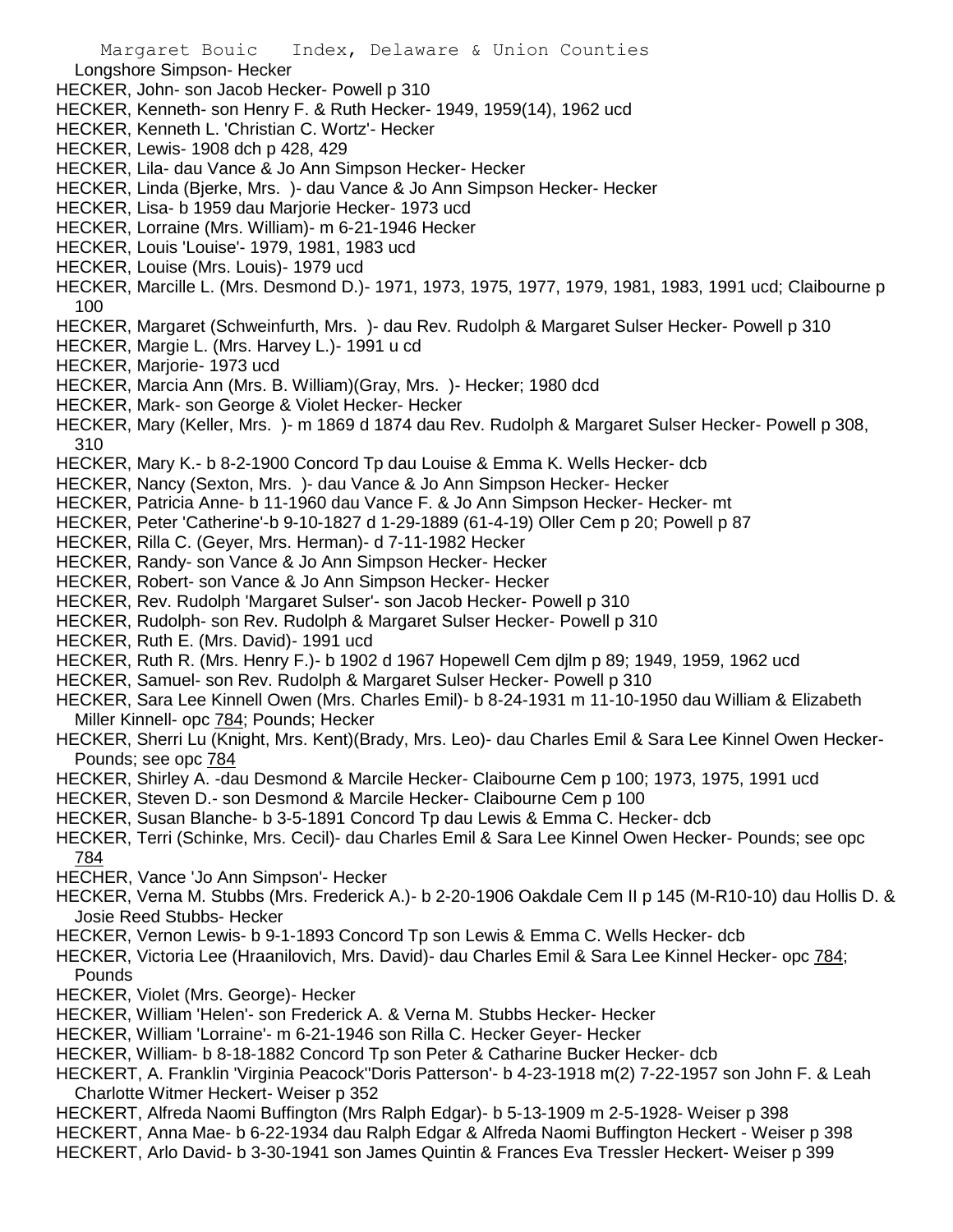- Margaret Bouic Index, Delaware & Union Counties HECKERT, Beulah Pauline Latsha (Mrs. Mark Allen)- b 1-26-1914 m 3-24-1935- Weiser p 398 HECKERT, Beverly Ann- b 7-18-1946 dau Mark Allen & Beulah Pauline Latsha Heckert- Weiser p 398 HECKERT, Brian Christopher- b 2-12-1958 son Bruce John & Emelia Bermudez Heckert- Weiser p 397 HECKERT, Bruce John 'Emelia Bermudes'- b 6-9-1931 m 12-31-1955 son George Witmer & Josephine Catherine Lynch Heckert- Weiser p 397 HECKERT, Bruce Michael- b 10-12-1956 son Bruce John & Emelia Bermudez Heckert- Weiser p 397 HECKERT, Catherine May (Herb, Mrs. Fay Eugene)- Weiser p 381 HECKERT, Charles Matthew- b 7-16-1944 son Ralph Edgar & Alfreda Naomi Buffington Heckert- Weiser p 398 HECKERT, Christina Maritza- b 2-18-1959 d 3-3-1959 dau Paul Charles & Sara Mae Raezer Heckert- Weiser p 398 HECKERT, Clara Belle Plessinger (Mrs. Paul Kester)- b 12-25-1908 m 5-30-1928- Weiser p 398 HECKERT, Dale Daniel- b 8-29-1938 son James Quintin & Frances Eva Tressler Heckert- Weiser p 399 HECKERT, Daniel Alex- b 11-1-1957 son Paul Charles & Sara Mae Raezer Heckert- Weiser p 398 HECKERT, Daniel Nelsen 'Mary Edna Witmer'- b 4-27-1871 m 1-10-1903 d 10-27-1948 Weiser p 397 HECKERT, Donald Lamar- b 1-5-1932 d 11-13-1949 son Ralph Edgar & Alfreda Naomi Buffington Heckert-Weiser p 398 HECKERT, Doris Patterson (Mrs. A. Franklin)- b 2-26-1926 m 7-22-1957 Weiser p 351 HECKERT, Druann Maria- b 2-2-1956 dau paul Charles & Sara Mae Raezer Heckert- Weiser p 398 HECKERT, Elaine Mary- b 7-3-1958 dau John Donald & Katherine Kessler Heckert- Weiser p 351 HECKERT, Emelia Bermudez (Mrs. Bruce John)- b 1-26-1931 m 12-31- 1955- Weiser p 397 HECKERT, Frances Eva Tressler (Mrs. James Quintin)- b 10-11-1911 m 7-2-6-1930- Weiser p 399 HECKERT, George Frances- b 1-4-1929 ch George Witmer & Josephine Catherine Lynch Heckert- Weiser p 397 HECKERT, George Witmer 'Josephine Catherine Lynch'- b 9-8-1903 m 2-14-1928 son Daniel Nelsen & Mary Edna Witmer Heckert- Weiser p 397 HECKERT, Gerald Paul- b 2-2-1934 son George Witmer & Josephine Catherine Lynch Heckert- Weiser p 397 HECKERT, Gladys Eileen- b 11-25-1936 dau Ralph Edgar & Alfreda Naomi Buffington Heckert- Weiser p 398 HECKERT, James Quintin 'Frances Eva Tressler'- b 6-15-1910 m 7-26-1930 son Daniel Nelsen & Mary Edna Witmer Heckert - Weiser p 399 HECKERT, John Donald- b 5-9-1954 son John Donald & Katherine Kessler Heckert- Weiser p 351 HECKERT, John Donald 'Katherine Kessler'- b 7-10-1922 m 12-19-1950 son John F. & Leah Charlotte Witmer Heckert-Weiser p 351 HECKERT, John F. 'Leah Charlotte Witmer'- b 10-20-1898 m 9-15-1917 d 9-11-1936- Weiser p 351 HECKERT, Joseph Daniel- b 6-16-1941 son Ralph Edgar & Alfreda Naomi Buffington Heckert- Weiser p 398 HECKERT, Josephine Catherine Lynch (Mrs. George Witmer)- b 2-23-1907 m 2-14-1928- Weiser p 397 HECKERT, Karen Eileen- b 3-15-1952 dau John Donald & Katherine Kessler Heckert- Weiser p 351 HECKERT, Katherine Kessler (Mrs. John Donald)- b 3-15-1926 m 12-19-1950 Weiser p 351 HECKERT, Kenneth Leo- b 4-1-1933 son Ralph Edgar & Alfreda Naomi Buffington Heckert- Weiser p 398 HECKERT, Leah Charlotte Witmer (Mrs. John F.)- b 11-3-1900 m 9-15-1917 dau Jonathan Hain & Elizabeth Ellen Koppenheffer Witmer- Weiser p 351 HECKERT, Leonard John- b 4-23-1943 son James Quintin & Frances Eva Tressler Heckert- Weiser p 399 HECKERT, Lois Jean- b 6-21-1948 dau James Quintin & Frances Eva Tressler Heckert- Weiser p 399 HECKERT, Marietta Barbara- b 2-6-1946 dau James Quintin & Frances Eva Tressler Heckert- Weiser p 399 HECKERT, Marion Josephine (Brooke, mrs. John Alan)- b 10-16-1935 m 6-11-1957 dau George Witmer & Josephine Catherine Lynch Heckert- Weiser p 397 HECKERT, Mark Allen 'Beulah Pauline Latsha'- b 5-31-1908 m 3-24-1935- son Daniel Nelsen & Mary Edna Witmer Heckert - Weiser p 398 HECKERT, Mary Edna Witmer (Mrs. Daniel Nelsen)- b 1-15-1880 m 1-10-1903 d 1-14-1923 dau John H. & Catherine Hoke Witmer- Weiser p 397 HECKERT, Mary Ellen- b 7-28-1930 dau Ralph Edgar & Alfreda Naomi Buffington Heckert- Weiser p 398 HECKERT, Nathaniel Alan- b 11-1-1957 son Paul Charles & Sara Mae Raezer Heckert- Weiser p 398 HECKERT, Nolan James- b 3-9-1931 son James Quintin & Frances Eva Tressler Heckert- Weiser p 399 HECKERT, Paul Andrew- b 9-20-1953 son Paul Charles & Sara Mae Raezer Heckert- Weiser p 398 HECKERT, Paul Charles 'Sara Mae Raezer'- b 5-30-1929 m 9-6-1952 son Paul Kester & Clara Belle
	- Plessinger Heckert- Weiser p 398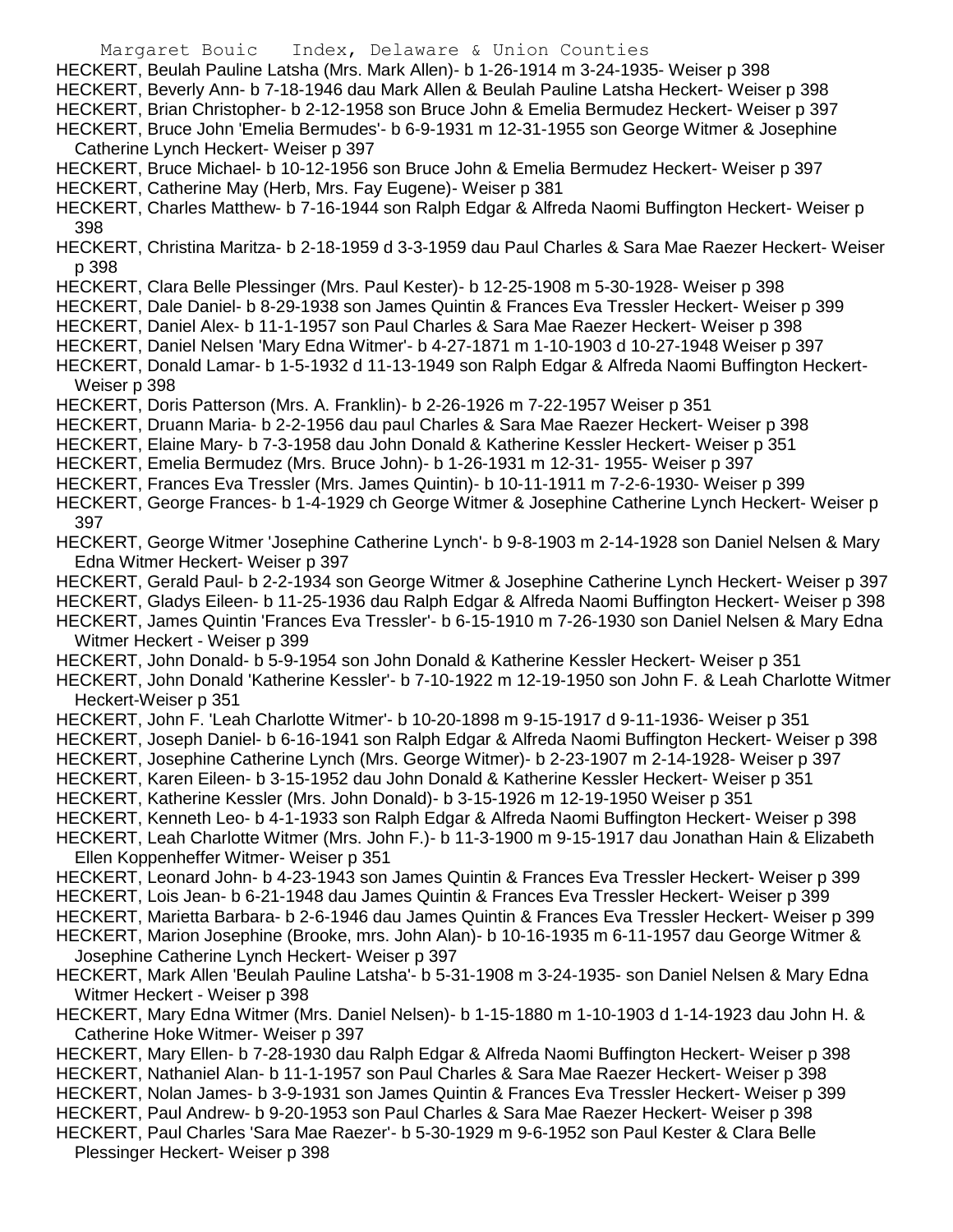Margaret Bouic Index, Delaware & Union Counties HECKERT, Paul Kester 'Clara Belle Plessinger'- b 10-2-1906 m 5-30-1928 son Daniel Nelsen & Mary Edna Witmer Heckert- Weiser p 398 HECKERT, Philina Townley (Mrs. Robert Mark)- b 1-22-1932 m 6-2-1958- Weiser p 351 HECKERT, Quintin Isaac- b 2-26-1936 son James Quintin & Frances Eva Tressler Heckert- Weiser p 399 HECKERT, Ralph Edgar 'Alfreda Naomi Buffington'- b 5-6-1905 m 2-5-1928 son Daniel Nelsen & Mary Edna Witmer Heckert- Weiser p 398 HECKERT, Robert Mark 'Philina Townley'- b 1-27-1925 m 6-2-1958 son John F. & Leah Charlotte Witmer Heckert- Weiser p 351 HECKERT, Ross Allen- b 3-15-1947 son A. Franklin & Virginia Peacock Heckert- Weiser p 351 HECKERT, Roy Albert- b 2-17-1913 d 1-23-1923 son Daniel Nelsen & Mary Edna Witmer Heckert- Weiser p 399 HECKERT, Sally Jane- b 1-27-1938 dau Ralph Edgar & Alfreda Naomi Buffington Heckert- Weiser p 398 HECKERT, Sara Mae Raezer (Mrs. Paul Charles)- b 5-20-1929 m 9-6-1952- Weiser p 398 HECKERT, Virginia Mary- b 11-18-1939 dau Geroge Witmer & Josephine Catherine Lynch Heckert- Weiser p 397 HECKERT, Virginia Peacock (Mrs. A. Franklin)- div Weiser p 351 HECKLE, Johnnie- b 8-1883 brother-in-law Michael Rudolph- 1900C Darby Tp 222- 231 p 11B (16,Ger,Ger,Ger) to US 1894 HECKLE, Lizzie S.- b 8-1876 sister-in-law Michael & Cathrine M. Rudolph- 1900C Darby Tp 222- 231 p 11B (12,Ger,Ger,Ger)- to US 1894 HECKLEMAN, Edward Hoyt 'Pauline Margaret Main'- Schultz p 9; dcq Forest Main Lawrence 1 HECKLEMAN, James Henry- b d 1923 Marlborough Cem p 178 HECKLEMAN, Pauline Margaret Main (Mrs Edward Hoyt)- dau Henry T. & Hattie Buck Main- dcq Forest Main Lawrence 1; Schultz p 9 HECKLEMAN, William- son Edward Hoyt & Pauline Margaret Main Heckleman- dcq Forest Main Lawrence 1 HECKLER, Elaine Carol - dau Harley Heckler- Heckler; engaged to David Michael Ingram HECKLER, Harley- Heckler HECKMAN, Dora T/Dorothy- b 1806 d 3-24-1888 (82y9m) Oakdale Cem 375 I p 11 (E-15-1); 1870C Marysville 225-226 p 26 (65,Bav) HECOX, Fonda J.- 1969 dcd HECTOR, Charles 'Marrah White'- m 8-20-1835 Madison Co unec VII p 23 HECTOR, John 'Lavinia Hammond'- m 12-16-1830 Madison Co unec V p 17 HECTOR, Lavinia Hammond (Mrs. John)- m 12-16-1830 Madison Co unec V p 17 HECTOR, Marrah White (Mrs. Charles)- m 8-20-1835 Madison Co unec VII p 23 HECTOR, Mary- Oak Grove Cem Powell p 433 HEDBORG, Henry (61-1938) b Sweden- uninf p 24 HEDDEN, ---Pabst 6 p 15 ----(Mrs.) - Pabst 3 p 34, 6 p 14 HEDDEN, Aaron Ogden 'Ann'- b 4-27-1818 m 11-14-1844 d 8-27-1897 (79y4m) Galena Cem Powell p 25; Pabst 8 p 59; 1850C Orange Tp 1716 p 111 (28,NJ) HEDDEN, Alden T.- d 3-16-1948 (72) Hedden; delge VIII p 61; dg HEDDEN, Ann (Mrs. Aaron Ogden)- b 9-22-1824 m 11-14-1844 d 6-19-1896 (71-8-27) Galen Cem Powell p 25; Pabst 8 p 59; 1850C Orange Tp 1716 p 111 (26,NJ) HEDDEN, Asher B. 'Rachel'- Powell p 56 HEDDEN, Catherine- dau Aaron & Anna Hedden- 1850C Orange Tp 1716 p 111 94,NJ) HEDDEN, Daisy- d 1-20-1964 (81) Oak Grove Cem - Hedden HEDDEN, David- Pabst 8 p 59 HEDDEN, Drusilla- dau James & Mary Ann Hedden- 1850C Genoa Tp 403 p 42 (6/12,O) HEDDEN, Eleazer- d 7-8-1862 (39y8m) Cheshire Cem Powell p 56 HEDDEN, Fairy Pritchard- btp p 15;delge VIII p 61 HEDDEN, Jack- brother Robert F. Hedden- Hedden HEDDEN, James 'Mary Ann'- 1850C Genoa Tp 403 p 42 (30,O) HEDDEN, J. F.- hadc p 26 HEDDEN, Lewis- son James & Mary Ann Hedden- 1850C Genoa Tp 403 p 42 (3,O) HEDDEN, Louisa E. Tyler (Mrs. Norman T.)- m 5-20-1858 dcm HEDDEN, Luella A.- dau James & Mary Ann Hedden- 1850C Genoa Tp 403 p 42 (5,O) HEDDEN, Mary Ann (Mrs. James)- 1850C Genoa Tp 403 p 42 (35,Va)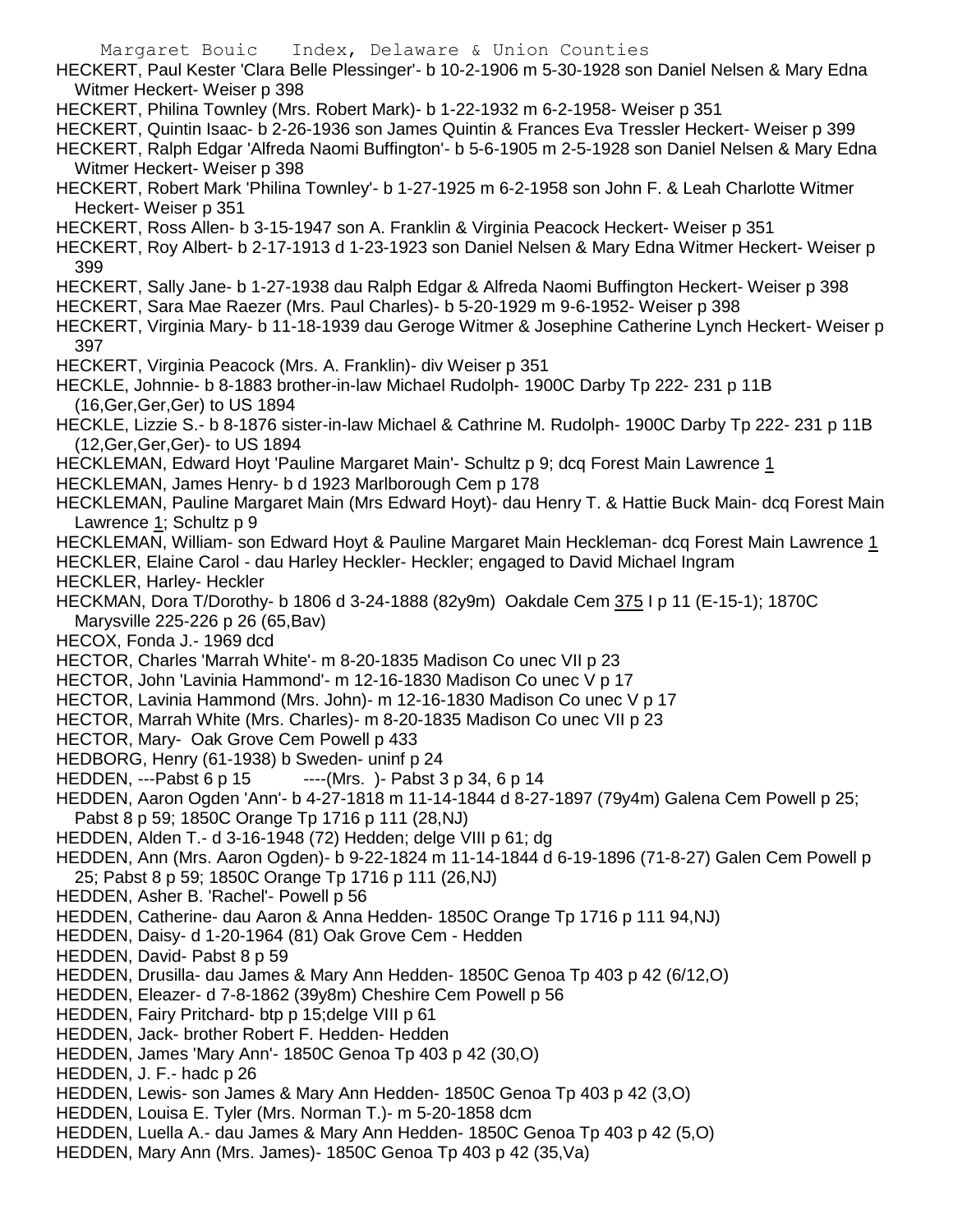Margaret Bouic Index, Delaware & Union Counties HEDDEN, Norman T. 'Louisa E. Tyler'- m 5-20-1858 dcm; Pabst Pion II p 258 HEDDEN, Rachel (Mrs. Asher B.)- d 6-6-1859 (66y2d) Cheshire Cem Powell p 56; 1850C Orange Tp 1716 p 111 (58,NJ) HEDDEN, Robert F.- d 12-26-1964 (51) Sunbury Cem- Hedden HEDDEN, Samuel- Pabst 1 p 65 HEDDING, Alice (Mrs. Eleazer)- 1850C Orange Tp 1720 p 111 (24,NJ) HEDDING, Eleazer 'Alice'- 1850C Orange Tp 1720 p 111 (28,NJ) HEDDING, Jay- Hedding; Mitchell HEDDING, John H.- son Eleazer & ALice Hedding- 1850C Orange Tp 1720 p 111 (2,O) HEDDING, Juanita kay (Mitchell, Mrs. Steven Scott)- b 3-3-1946 m 8-17-1968 dcc Virginia Harsh Mitchell 1 HEDDING, Sarah (Pierce, Mrs. Milton)- m 10-20-1854 dcm HEDDINGS, Catherine Carpenter (Mrs. John)- m 4-18-1842 dcm HEDDINGS, Jeanette May Klinger (Mrs. Robert)- b 10-13-1934 m 8-1-1954 dau John Frazier & Sarah Elizabeth Rose Klinger- Weiser p 388 HEDDINGS, John 'Catherine Carpenter'- m 4-18-1842 dcm HEDDINGS, Randall Lee- b 6-17-1958 son Robert & Jeanette May Klinger Heddings- Weiser p 388 HEDDINGS, Robert 'Jeanette May Klinger'- m 8-1-1954- Weiser p 388 HEDDINGS, Robert Lewis- b 8-6-1955- son Robert & Jeanette May Klinger Heddings- Weiser p 388 HEDDINGS, Russell Loyd- b 3-31-1957 son Robert & Jeanette May Klinger Heddings- Weiser p 388 HEDDINGTON, Rebecca (Cox, Mrs. Christopher)- m 6-28-1840 dcm HEDDLESON, A. 'Mary'- Powell p 327 HEDDLESON, Mary (Mrs. A.)- d 1-30-1851 (75-7-17) Ebenezer Cem Powell p 327 HEDDLESON, Mary (Parrott, Mrs. Simeon)- m 9-10-1840 dcm HEDGE, A.- uca p 87, 102 HEDGE, Aaron- dumch p 402; Powell p 370 HEDGE(S), Abel 'Julia''Indiana'- d 6-8-1899 (69-4-4) Claibourne Cem p 21, 111; 1860C Claibourne Tp 681 (30,O); 1870C Claib. Tp 242-239 p 31 (36,O); also 1870C Claib. Tp 270-266 p 35 (39,); 1880C Claib. Tp 142-150 p 14 (50,Pa,Pa,Pa) HEDGE, Absalom- 1883 uch V p 644 HEDGE, Alexander- uca p 102 HEDGE, Allie (Julian, Mrs. John,Jr.)- dumch p 402 HEDGE, Amanda (McMillen, Mrs. Andrew)- b 1856 dau Absalom Hedge- 1883 uch V p 644 HEDGE, Anna L. (Mrs. James E.)- 1979, 1981, 1983 ucd HEDGE, Carol Lou Maugans (Mrs. John)- b 5-20-1931 m 1951 dau Russell J. & Dorothy Mays Maugans-Maugans Anc p 65 HEDGE, Caroline- b 1853 d 1925 Claibourne Cem p 71 HEDGE, Charles C.- b 12-2-1889 Sen PLE son W. A. & Sadie Taylor Hedge- dcb HEDGE, Columbus- d 2-2-1967 (12-7-22) son Abel & Indiana Hedge- Claibourne Cem p 111 HEDGE, Debra Susan- Hedge; 1983 ucd HEDGE, E.- uca p 21 HEDGE, Elizabeth (Davis, Mrs. John)- m 10-17-1814 Madison Co unec IX p 22 HEDGE, Elizabeth- dau John & Carol Lou Maugans Hedge- Maugans Anc p 65 HEDGE, Elza- b 1847 d 1925 Claibourne Cem p 71 HEDGE, Emily (Ford, Mrs. William H.)- m 11-16-1861 ucm 3251 HEDGE, Emma A. to Children's Home (5-1886) uninf p 3 HEDGE, Flora (Coder, Mrs. Earl)- b 1881 Oakdale Cem II p 27 (G-R1-5) HEDGE, Gregg- son John & Carol Lou Maugans- Maugans Anc p 65 HEDGE(S), Indiana (Mrs. Abel)(Webb, Mrs. )- b 1-1830 d 11-15-1908 (79-9-21) Claibourne Cem p 111; 1870C Claib. Tp 242-239 p 31 (35,O); also 1870C Claib. Tp 270-265 p 35 (39,O); 1880C Claib. Tp 142-150 p 14 (50,O,Md,Md); 1900C Claib. Tp 254-270 p 11B ((-,O,Md,Md) wid 1 ch, O living HEDGE, James E. 'Anna L.'- 1979, 1981, 1983 ucd

- HEDGE, Jane (Linsly, Mrs. Hallet B.)- m 12-10-1868 ucm 4477
- HEDGE, John 'Carol Lou Maugans'- m 1951- Maugans Anc p 65
- HEDGE, John 'Mary'- 1880C Paris Tp 8 p 1 (28,O,Va,O)
- HEDGE, John Sherman- son John & Carol Lou Maugans Hedge- Maugans Anc p 65
- HEDGE(S), Julia (Mrs. Abel)- Claibourne Cm p 21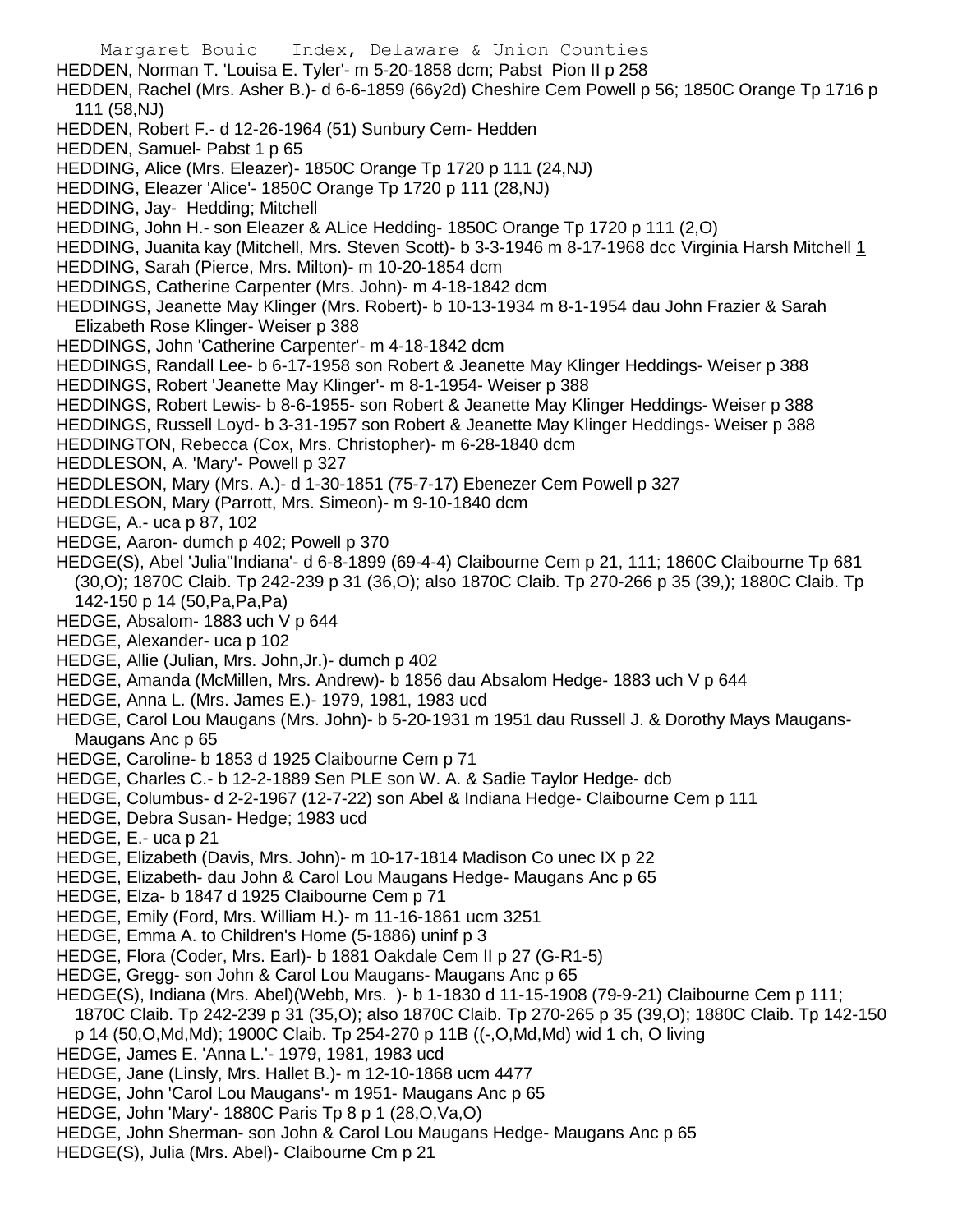- Margaret Bouic Index, Delaware & Union Counties
- HEDGE, Leslie- ch John & Carol Lou Maugans Hedge- Maugans Anc p 65
- HEDGE, Lottie (10m-1886) b 9-15-1885 to Children's Home uninf p 3
- HEDGE, Margaret (Julian, Mrs. John)- dau Aaron Hedge- dumch p 402; Powell p 370
- HEDGE, Mary- d 11-27-1886 uninf p 3; Jackson Tp
- HEDGE, Mary Jane (McMillen, Mrs. Nathan)- m 2-1-1859 ucm 2812; unec IV p 27
- HEDGE, Mary (Mrs. John)- 1880C Paris Tp 8 p 1 (28,O,O,O)
- HEDGE, Rachel A. (Mansperger, Mrs. Horace William)- ped David Kandel #184 15, unec X p 9
- HEDGES, --family of Phillip Koerper #377; unec X p 25; Margaret Stainbrook, unec VIII p 16
- HEDGES, Aberta- dau Absalum & Mary Hedges- 1880C Marysville 163-167 p 16 (5,O,Va,O)
- HEDGES, Abraham- son Lewis & Catherine Hedges- 1860C Claibourne Tp[ 614 (11,O); 1870C Claib. Tp 121- 119 (21,O)
- HEDGES, Abraham 'Mary Winfield'- b 4-1849; 1915 uch p 1024; 1900C Richwood 278-292 p 11A (51,O,Eng,-) m 8y
- HEDGES, Absalum 'Mary'- 1880C Marysville 163-167 p 15 (55,Va,Va,Va)
- HEDGES, Ada (Mrs. Gaylord)- b 2-1863 1900C Jackson Tp 185-187 p 8B (37,O,O,Penn) m 13y, no ch
- HEDGES, A. 'Jennie'- 1880C Claibourne Tp 173-185 p 17 (30,O,O,O)
- HEDGES, Alberta (McCrary, Mrs. Vinton D.)- m 7-30-1900 dau Abraham & Mary Winfield Hedges- 1915 uch p 1024
- HEDGES, Alexander 'Rebecca Patrick'- m 10-3-1860 ucm 3075; 1883 uch IV p 495
- HEDGES, Alice- dau Absalum & Mary Hedges- 1880C Marysville 163-167 p 15 (55,Va,Va,Va)
- HEDGES, Alice- d 2-20-1865 (1-2-20) dau J. W. & R. M. Hedges- Price Cem djlm p 27
- HEDGES, --d 5-6-1875 infant son of J. W. & R. M. Hedges- Price Cem djlm p 27
- HEDGES, Mrs.- uca p 92
- HEDGES, Alice Shannon (Mrs. Leslie W.)- b 2-2-1906 bur Marlborough Cem- Hedges; 1961, 1964, 1969, 1976, 1980 dcd
- HEDGES, Alice M. Turner (Mrs. John A.)- m 10-2-1879 ucm 6547; d 2-13-1881 (24-2-4) E. York Cem p 4; 1880C Jackson Tp 2 p 15 (22,O,Ind,O)
- HEDGES, Almira Jeanette Russell (Mrs. George Ellsworth)- b 2-15-1858 d 4-26-1935 dau William A. & Susan Mary Fleming Russell- dcc Ivan Hedges 5
- HEDGES, Amanda Marie- b 9-26-1979 dau Steven Hedges- Hedges
- HEDGES, Amanda M. (McMillen, Mrs. Andrew)- m 4-8-180 ucm 6701
- HEDGES, A. 'Mary Jane'- Claibourne Cem p 21
- HEDGES, Andrew J.- d 3-12-1867 (2m28d) York Cem p 36
- HEDGES, Babette Lyn Seiber (Mrs. James Wilbur)- m 10-20-1990 dau Jerry & Shirley Seiber- Hedges
- HEDGES, Barbara (Hancock, Mrs. )- dau Ralph R. & Edith Hedges- Hedges
- HEDGES, Beatrice Mae- dau Lewis W. & Philenia Mae Bowsher Hedges- dg 12-21-1948
- HEDGES, Benjamin F. 'Maryetta Griffith'- dumch p 79; unec XII p 6
- HEDGES, Benjamin T.- son Israel & Mary Barnet Hedges- 1880 dch p 756
- HEDGES, Bessie (Mrs. Harold Herbert)- Hedges
- HEDGES, Bethann- dau Leslie W. Jr. & Bettye Long Hedges- Hedges
- HEDGES, Betty (Jewell, Mrs. )- dau Ralph R. & Edith Hedges- Hedges
- HEDGES, Betty J. (Lamb, Ms. )- dau Stanley Hedges- Hedges
- HEDGES, ---(Calwell, Mrs. Ralph)- dau Stanley Hedges- Hedges
- HEDGES, Bettye Long (Mrs. Leslie W.,Jr.)- b 6-6-1927 d 6-30-1993 (66) Oak Grove Cem- dau Samuel & Dorothy Heath Long- Hedges
- HEDGES, B. G.- b 2-23-1897 son E. W. & Laura Sands Hedges- dcb
- HEDGES, Billy W.- 1961 dcd
- HEDGES, Bill- son Leslie W.,Sr. & Alice Shannon Hedges- Hedges
- HEDGES, Bill I.- b 1971 son Ivan & Vera Hedges- 1971 dcd
- HEDGES, Dr. B. Webb- see Dr. W. B.- Cherington p 8; Fowler p 69
- HEDGES, Caleb 'Mary Clellan'- b 3-4-1789 m 4-7-1814 d 11-17-1874 son Joseph & Rebecca Van Meter Hedges- 1880 dch p 756; 1883 uch V p 506, 634; dcc Ivan Hedges 16; Ruth Gast Wolfinger 22; Powell p 224; 1860C Jackson Tp 1128-1141 p 148 (36,O)
- HEDGES, Calie- dau Lewis & Mary Dirst Hedges- 1880C Claibourne Top 53-55 p 5 (16,O,O,Penn)
- HEDGES, Carol Jean (Crawford, Mrs. William B.)- m 6-15-1969 dau Luther D. & Dorothy M. Hedges- Hedges; 1961(15), 1964 dcd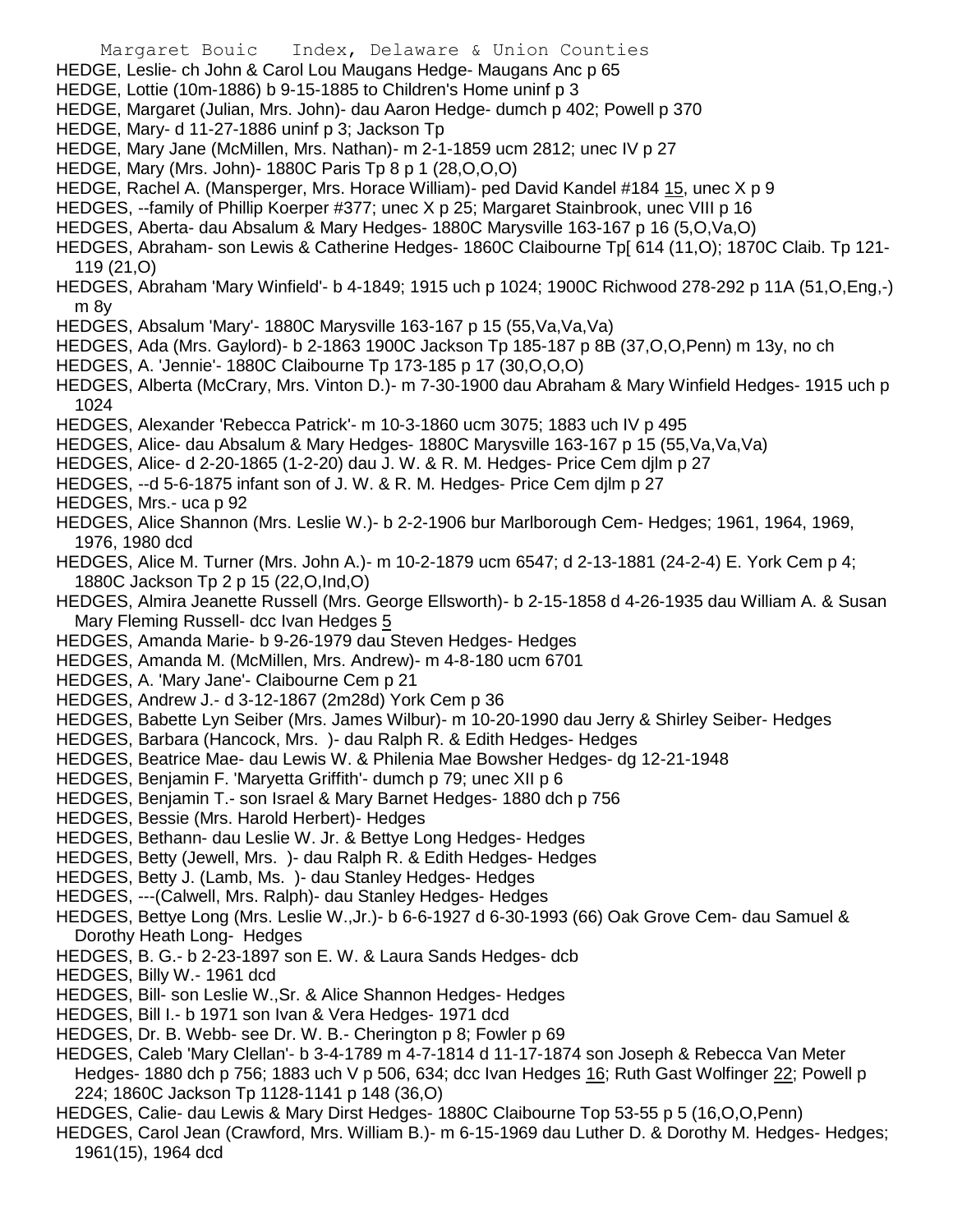- HEDGES, Caroline- dau Lewis Hedges- 1870C Claibourne Tp 121-119 (7,O)
- HEDGES, Carrie B.- dau Silas & Elizabeth Hedges- 1880C Richwood 326-343 p 30 (3,O,O,O); 1900C Paris Tp 131-134 p 8A (23,O,O,O)
- HEDGES, Catherine (Cheney, Mrs. )- dau Leslie W.,Sr. & Alice Shannon Hedges- Hedges
- HEDGES, Catherine (Mrs. Lewis)- 1860C Claibourne Tp 614 (46,O)
- HEDGES, Catherine (Mrs. Louis)- d 11-30-1860 (16-7-1) Claibourne Cem p 10
- HEDGES, Cathy- dau Lloyd Jr. & Faye Hedges- Hedges
- HEDGES, Charles- son Absalum & Mary Hedges- 1880C Marysville 163-167 p 16 (15,O,Va,O)
- HEDGES, Charles S.- d 8-22-1896 (2-6-29) son W. S. & M. B.- Amrine Cem lptw p 59
- HEDGES, Charles W.- d 4-17-1948 (82) Radnor Cem dg 4-17-1948; son Israel & Mary Barnet Hedges- 1880 dch p 756
- HEDGES, Chloe R. (Mrs. Harold L.)- 1961, 1964, 1969, 1971, 1976, 1980 dcd
- HEDGES, Christopher- b 1969 son Elmer E.,Jr. & Paulette Hedges- 1976 dcd
- HEDGES, Cindy (Wike, Mrs. Jeff)- b 1955 m 6-4-1977 dau Harold L. & Chloe Hedges- 1961, 1964, 1969, 1981 dcd
- HEDGES, Clara- dau Absalum & Mary Hedges- 1880C Marysville 163-167 p 16 (12,O,Va,O)
- HEDGES, Clara A.- dau Ezra & Sarah A. Goss Hedges- 1883 uch V p 634; 1880C Claibourne Tp 71-75 p 7 (23,O,O,O)
- HEDGES, Clara E. (Davis, Mrs. )- b 1857 d 1938- Claibourne Cem p 27
- HEDGES, Clark- son Caleb & Mary Clellan Hedges- 1860C Jackson Tp 1128-1141 p 150 (9,O)
- HEDGES, Columbus- son Abel & Julia Hedges- 1860C Claibourne Tp 681 96,O)
- HEDGES, Cylas- son Lewis Hedges- 1870C Claibourne Tp 121-119 (22,O)
- HEDGES, Dale Allen 'Diana Jean Brower'- b 1954 m 1-20-1973 son Ruth Hedges Welch- 1961 (7), 1964, 1969 dcd
- HEDGES, Daniel Ray 'Myrna Marlene Lavender'- b 4-9-1942 m 4-27-1962 d 2-16-1973(30) son Fred J. & Ruby Lucerne Clements Hedges- dcc William Hedges 1; 1964 dcd
- HEDGES, Dan W.- 1976, 1980 dcd (Orange Tp)
- HEDGES, Daniel W.- 1980 dcd (Delaware Tp)
- HEDGES, Danielle Lyn- d 4-13-1980 (21m) Fairview Mem.- Hedges
- HEDGES, Daniel b 1957 son Jack & Ruth Hedges Welch- 1961, 1964, 1969 dcd
- HEDGES, Da(y)ton R. 'Grace Agnes McWherter'- b 10-11-1880 dcb m 7-21-1907 d 9-22-1943 son Otis
- Jerome & Rebecca Jane Bevis Hedges- dcc William Hedges 4
- HEDGES, David 'Margaret Donels'- m 12-20-1833 Madison Co unec VII p 10
- HEDGES, David- son Daniel R. & Myrna Marlene Lavender Hedges- Hedges; 1964 dcd (1)
- HEDGES, Deanna Jane Tobey (Mrs. William Allen)- b 10-14-1938 m 9-28-1957 dau Myron L. & Isabelle W. Willey Tobey- 1985 uch p 138; dcc Isabelle Willey Tobey 1; dcc William Hedges 1; 1977, 1979, 1981, 1983 ucd
- HEDGES, Debbie- dau Ruth Hedges- 1961(10), 1964 dcd
- HEDGES, Devin May- dau Dale Allen & Diana Jean Brower Hedges- Hedges
- HEDGES, Diana Jean Brower (Mrs. Dale Allen)- m 1-20-1973 dau Joseph E. Brower- Hedges
- HEDGES, Diane- b 1954 dau Harold L. & Chloe Hedges- 1961, 1964, 1969, 1971 dcd
- HEDGES, Diane Lee Oswald (Mrs. Gary Lee)- m 4-9-1977 dau Paul Oswald- Hedges; 1980 dcd
- HEDGES, Don- son Donald & Dorothy Lauer Hedges- Hedges; 1961(11), 1964, 1969 dcd
- HEDGES, Donald Delbert- son Ray C. & Minnie Price Hedges- Hedges; 1961, 1964, 1969, 1971, 1976, 1980 dcd
- HEDGES, Donald Delbert- 'Dorothy S. Lauer'- d 12-8-1982 (72) Prospect Cem- son Ira Delbert & Mary Belle Somerlot Hedges- dcc Ivan Hedges
- HEDGES, Donica Jo- d 2-2-1980 (7 1/2m) bur Fairview Mem. Pk. dau Dale Allen & Diana Jean Brower Hedges- Hedges
- HEDGES, Donna (Mrs. James R.)- 1961, 1964, 1969, 1971 dcd
- HEDGES, Donna (Moore, Mrs. )- dau Leslie W.,Sr. & Alice Shannon Hedges- Hedges
- HEDGES, Doris (Guess, Mrs. )(Spangler, Mrs. )- dau Lloyd & Katherine Gaines Hedges- Hedges
- HEDGES, Dorothy (Bennett, Mrs. )- dau Lloyd & Katherine Gaines Hedges- Hedges
- HEDGES, Dorothy N. (Mrs. Luther D.)- m 11-24-1943 dau O. W. & Della Beard Fox- Hedges; 1961, 1963, 1969, 1971, 1976, 1980 dcd
- HEDGES, Dorothy S. Lauer (Mrs. Donald D.)- d 11-14-1968 (54) bur Prospect- Pabst ; 1961, 1964 dcd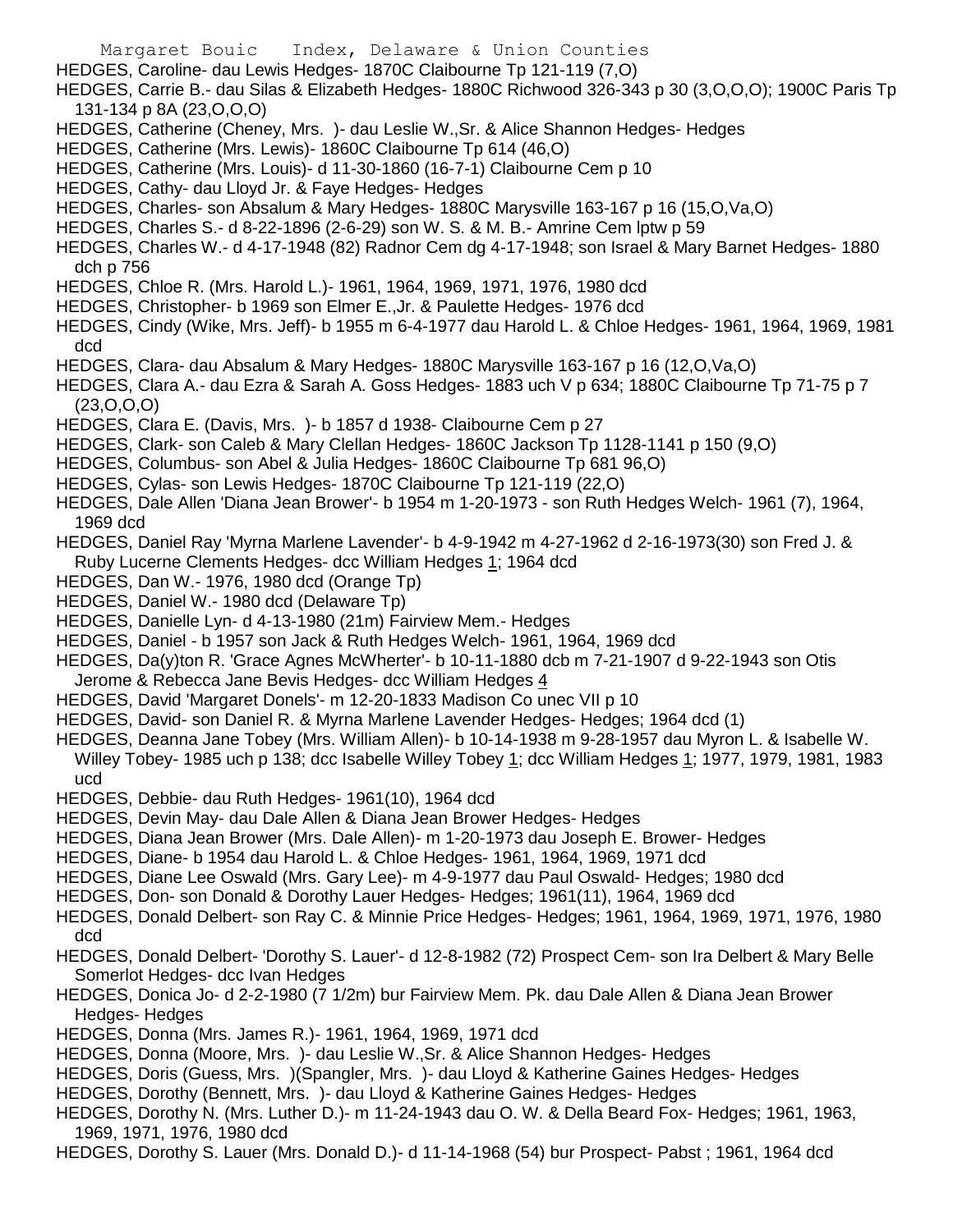- HEDGES, Dwayne- son Daniel R. & Myrna Marlene Lavender Hedges- Hedges; engaged to Michelle Lynn **McIntire**
- HEDGES, Dwight- b 1959 son Ruth Hedges Welch- Hedges; 1961, 1964, 1969 ucd
- HEDGES, Earl- b 6-9-1896 d 8-4-1897 prob. son W. S. & M. B. -Amrine Cem lptw p 59
- HEDGES, Edith (Mrs. Ralph R.)- b 1907 Price Cem djlm p 47; Hedges
- HEDGES, Effa/Effie L. (White, Mrs.Emory)- b 1870 m 1888 d 1938 Price Cem djlm p 50; dau Jonathan W. &
- Rebecca M. Brown Hedges- 1883 uch V p 507; 1880C Jackson Tp 8 p 17 (9,O,O,Pa); unec IV p 27
- HEDGES, Elenora Mary Banet Hedges- 1880 dch p 756; Radnor Cem Powell p 224
- HEDGES, Elijah B. 'Susan'- 1850C Delaware Tp 1448 p 100 (46,Va)
- HEDGES, Eliza- d 4-8-1853 (1y) dau Caleb & Mary Hedges- Radnor Cem Powell p 224
- HEDGES, Eliza J.- dau Harrison & Mary Severan Hedges- 1870C Taylor Tp 193-184 p 23 (7,O)
- HEDGES, Elizabeth- dau Elijah B. & Susan Hedges- 1850C Delaware Tp 11448 p 100 (6,O)
- HEDGES, Elizabeth- dau Israel & Mary Barnet Hedges- 1880 dch p 756
- HEDGES, Elizabeth- dau Lewis Hedges- 1860C Claibourne Tp 614 (19,O); 1870C Claib Tp 121-119 (29,O)
- HEDGES, Elizabeth (Pringle, Mrs. )(Morse, Mrs. Joe Parthemore)- m 11-13-1976; 1985 uch p 99
- HEDGES, Elizabeth (Mrs. Silas)- 1880C Richwood p 326-343 p 20 (30,O,O,O); uca p 93; 1900C Paris Tp 131- 134 p 8A (48,O,O,O); m 28y, 2 ch
- HEDGES, Elmer Eugene,Sr- son Leslie W. Sr. & Alice Shannon Hedges- Hedges
- HEDGES, Elmer E.,Jr. 'Paulette'- 1976 dcd
- HEDGES, Elmer E. 'Rosemary A.'- 1971 dcd
- HEDGES, Elmer 'Marilyn'- Hedges
- HEDGES, Elmer- son Silas & Elizabeth Hedges- 1880C Richwood 326-342 p 30 (8,O,O,O)
- HEDGES, Emma- 1880C Paris Tp 46-59 p 45 (23,O,O,O); WCTU unec III p 58
- HEDGES, Emma Z.- dau Jonathan W. & Rebecca M. Brown Hedges- 1880C Jackson Tp 8 p 19 (14,O,O,Pa)
- HEDGES, Emmett- son A. & Jennie Hedges- 1880C Claibourne Tp 173-185 p 17 (3,O,O,O)
- HEDGES, E. S.- 1869 wsc p 6; Pabst 8 p 17
- HEDGES, Ethel (Barden, Mrs. )- sister Leslie W. Hedges- dg
- HEDGES, Ethel Bonnette (Blumenschein, Mrs. John)(Mrs. James)- b 8-18-1880 d 1-25-1963 Oakdale Cem dau Will H. & Harriett Ballard Bonnette- Hedges
- HEDGES, Eunice (Tracy, Mrs. William M.)- b 1866 d 1952 Price Cem djlm p 47 dau Jonathan W. & Rebecca M. Brown Hedges- 1883 uch V p 507; 187OC Jackson Tp 162-154 p 22 (4,O)
- HEDGES, Eva- b 4-1-5--1882 Radnor Tp dau Frank & Mary E. Griffith Hedges- dcb
- HEDGES, Evedell (Mrs. Willard)- b 4-1865 1900C Jackson Tp 179-181 p 8B (34,O,O,O) m 10y, no ch
- HEDGES, Ezra 'Sarah A. Goss''Nancy Young;- b 10-17-1826 m(1) 1854 (2) 10-16-1862 ucm 3367 d 1910 Claibourne Cem p 22- son Caleb & Mary Clellan Hedges- 1883 uch V p 634; 1860C Claibourne Tp 641 (32,O); 1870C Claib. Tp 140-1138 p 26 (40,O); 1880C Claib. Tp 71-75 p 7 (52,O,Md,Md)- 1900C Richwood 396-404 p 16A (73, O,Md.Md)
- HEDGES, Faye (Mrs. Lloyd,Jr.)- Hedges
- HEDGES, Fred J. 'Ruby Lucerne Clements'- b 3-25-1914 m 6-16-1935 d 1-17-1965 son Daton R. & Grace Agnes McWherter Hedges- dcc William Hedges 2; 1985 uch p 138
- HEDGES, Gary- 1967 ucd
- HEDGES, Gary Lee 'Diane Lee Oswald'- b 1958 m 4-9-1977- son Harold L. & Chloe Hedges- Hedges; 1961, 1964, 1967, 1969, 1971, 1976, 1980 dcd
- HEDGES, Gary- son Luther D. & Dorothy M. Fox Hedges- Hedges; 1961(11), 1964, 1969, 1971 dcd
- HEDGES, Gaylord son Jonathan W. & Rebecca M. Brown Hedges- 1883 uch V p 507; 1870C Jackson Tp 162- 154 p 22 (13,O); 1880C Jackson Tp 8 p 17 (24,O,O,Pa); 1900C Jackson Tp 185-187 p 8B (42,O,O,Pa)- m 13y
- HEDGES, George Ellsworth 'Almira Jeanette Russell'- b 10-17-1861 d 12-14-1935 son Israel & Mary Barnet Hedges- 1880 dch p 756; dcc Ivan Hedges 4
- HEDGES, George R.- 1860C Claibourne Tp 614 (21,O)
- HEDGES, George W.- b 5-1880 prob. son Emma Hedges- 1880C Paris Tp 46-59 p 45 (1/12,O,O,O)
- HEDGES, George W.- son Lewis & Mary Hedges- 1860C Claibourne Tp 614 (2,O); 1870C Claib. Tp 121-119 p 11 (12,O)
- HEDGES, George W. 'Lora A. Wood'- m 3-7-1881 ucm 6931 Claibourne Cem p 24
- HEDGES, Gina- b 1969 dau Elmer E. & Rosemary A. Hedges- 1971, 1976 dcd
- HEDGES, Glenda (Mrs. Bill)- Hedges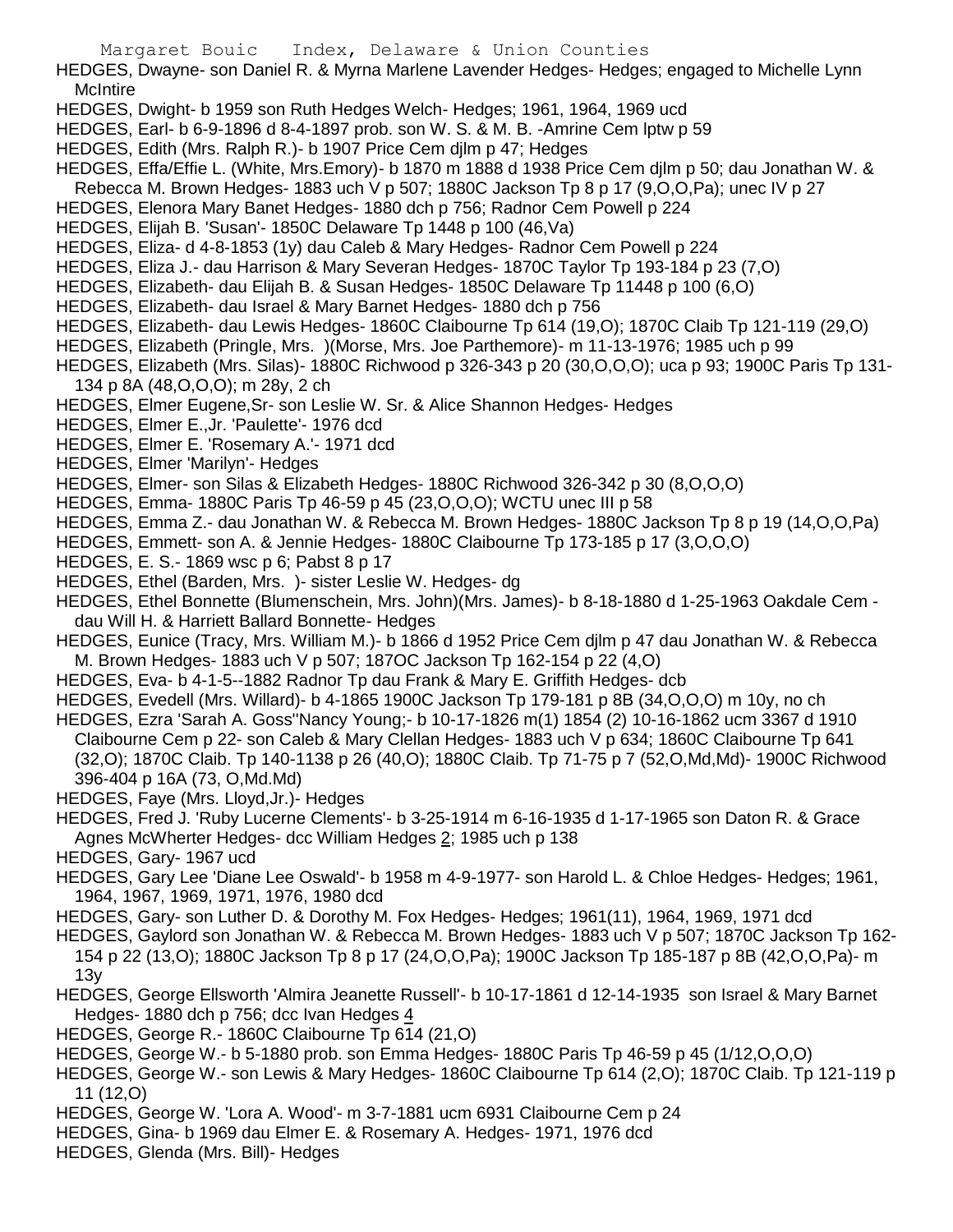- Margaret Bouic Index, Delaware & Union Counties
- HEDGES, Glenn- son Ray C. & Minnie Price Hedges- Hedges
- HEDGES, Grace Agnes McWherter (Mrs. Daton R.)- b 6-29-1887 m 7-21-1907 d 8-1-1916 dau S. Bingham & Valentine Schofield Hedges- dcc William Hedges 5
- HEDGES, Grant- b 1864 d 1882 Claibourne Cem p 27; son Ezra & Nancy Young Hedges- 1883 uch V p 634; 1870C Claib. Tp 140-133 p 26 (5,O)
- HEDGES, G. W.- uca p 93
- HEDGES, Hannah- dau Israel & Mary Barnet Hedges- 1880 dch p 756
- HEDGES, Harold,Jr.'Chloe'- son Harold & Bessie Hedges- Hedges; 1961, 1964 dcd
- HEDGES, Harold Herbert 'Bessie'- b 6-12-1903 d 11-15-1960 Oak Grove Cem- son Lewis & Phlenia Bowsher Hedges- Hedges
- HEDGES, Harold L. 'Chloe R.'- son Leslie W.,Sr. & Alice Shannon Hedges- Hedges; 1969, 1971, 1976, 1980 dcd
- HEDGES, Harrison 'Mary J. Severan'- m 11-1-1859 ucm 2943; 1870C Taylor Tp 193-184 p 23 (32,O); unec IV p 66
- HEDGES, Harrison 'Rebecca' -d 7-20-1859 (62-2-11) E. York Cem p 3
- HEDGES, Hazel N. (Boyer, Mrs. Lawrence)- d 3-14-1984 (82) Woodstock Cem- Hedges
- HEDGES, Helen (Price, Mrs. )- dau Leslie W.,Sr. & Alice Shannon Hedges- Hedges
- HEDGES, Henrietta Mae (Jacobs, Mrs. Carl L.)- b 7-5-1908 m 10-11-1930 d 3-20-1988 (79)- dau Dayton R. & Grace McWhirter Hedges- Hedges
- HEDGES, Henry- 1850C Delaware Town 999 p 79 (18,O)
- HEDGES, Harold Herbert,Jr.- d 8-13-1976 (45) bur Green Mound Cem- Hedges
- HEDGES, Ira Delbert- b 3-8-1888 Radnor son George E. & Nettie Russel Hedges- dcb
- HEDGES, Hulda (Decker, Mrs. William)- dau Ezra & Sarah A. Goss Hedges- 1883 uch V p 634; 1860C Claibourne Tp 641 (5,O)
- HEDGES, Ida V.- dau Israel & Mary Barnet Hedges- 1880 dch p 756
- HEDGES, Ira Delbert 'Mary Belle Somerlot'- b 3-8-1888 m 3-22-1908 d 3-17-1919 son George Ellsworth & Almira Jeanette Russell Hedges- dcc Ivan Hedges 2; 1976 dch p 378
- HEDGES, Israel 'Mary E. Barnet'- b 3-17-1821 m 9-7-1848 d 8-22-1905 Radnor Cem Powell p 2224- son Caleb & Mary Clellan Hedges- Hedges; dcc Ivan Hedges 8; dcc William Hedges- 16; 1880 dch p 756; uca p 92; delge IV p 25
- HEDGES, Ivan Ira 'Vera Mae Griffiths'-b 1-1-1918 m 1-13-1941 son Ira & Mary Bell Somerlot Hedges- 1976 dch p 378; dcc Ivan Hedges 1; 1961, 1969, 1971, 1976, 1980 dcd
- HEDGES, Ira Delbert 'Mary Belle Somerlot- 1985 uch p 47
- HEDGES, Jack 'Ruth' div son Leslie W. Sr. & Alice C. Shannon Hedges- Hedges; 1961 dcd
- HEDGES, James- 1985 uch p 175
- HEDGES, James 'Ethel Bonnette'- d 1959- Hedges
- HEDGES, James G.- d 4-11-1868 (1m19d) son A. & R.- York Cem p 36
- HEDGES, James R. 'Donna'- 1961, 1964, 1969, 1971 dcd
- HEDGES, James Wilbur'Babette Lyn Seiber'- m 10-20-1990 son Elmer & Marilyn Hedges- Hedges
- HEDGES, Janice (Phelps, Mrs. Ken)- b 1962 dau William A. & Deanna Jane Tobey
- Hedges- 1985 uch p 138, 139; 1971, 1977, 1979 ucd
- HEDGES, Jarid- son Jonathan & Rebecca M. Brown Hedges- 1860C Jackson Tp 1151-1138 p 151 (4,O)
- HEDGES, Jason- son Steve Hedges- Hedges
- HEDGES, Jennie (Mrs. A.)- 1880C Claibourne Tp 173-185 p 17 (32,O,O,O)
- HEDGES, Jennie Seckel (Mrs. John)- Hedges
- HEDGES, Jennifer I.- dau Elmer & Marilyn Hedges- Hedges- engaged to A. James Hopper
- HEDGES, Joan (Martin, Mrs. )- dau Ralph R. & Edith Hedges- Hedges
- HEDGES, John- 1883 uch IV p 495; uca p 102
- HEDGES, John A. 'Alice M. Turner'- m 10-2-1879 ucm 6547 York Cem p 4
- HEDGES, John A.- d 6--28-1878 (14-8-16) Radnor Cem Powell p 224 son Israel & Mary Barnet Hedges- 1880 dch p 756
- HEDGES, John A. 'Alles M.'- son Jonathan W. & Rebecca M. Brown Hedges- 1883 uch V p 507; 1860C Jackson Tp 1151-1138 p 151 (6,O); 1870C Jackson Tp 162-154 p 22 (15,O); 1880C Jackson Tp 2 p 15 (25,O,O,Pa)
- HEDGES, John Ivan- son Donald & Dorothy S. Lauer Hedges- Hedges; 1961 (15), 1964, 1969 dcd
- HEDGES, John 'Jennie Seckel'- Hedges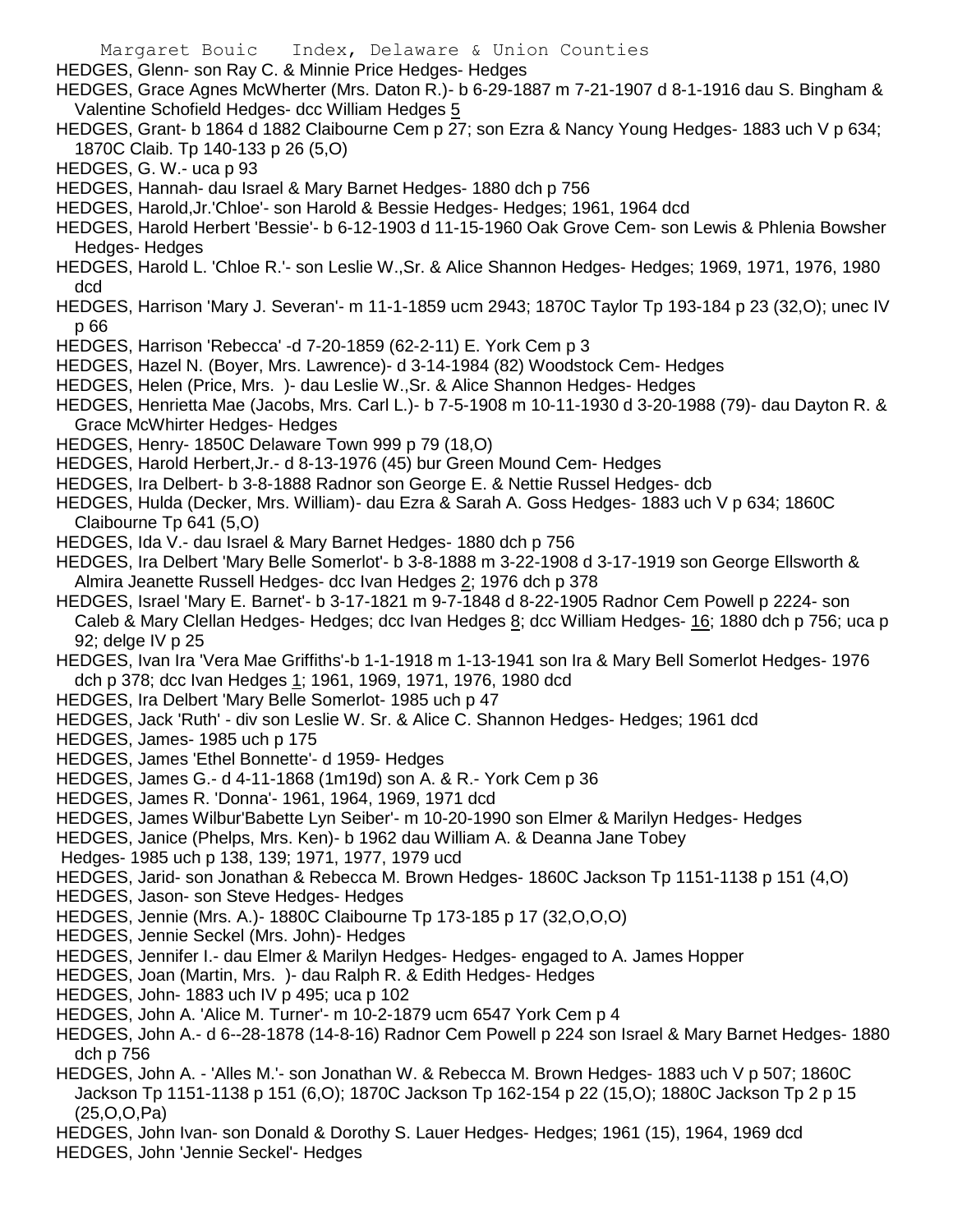Margaret Bouic Index, Delaware & Union Counties HEDGES, John 'Mary Sharp'- m 5-1-1880 ucm 6718 HEDGES, John L.'Kristy L. Milligan'- m 6-26-1993 son Steve & Joy Hedges- Hedges HEDGES, John- b 1960 son William A. & Deanna Jane Tobey Hedges- 1985 uch p 138, 139; 1971, 1975, 1977, 1979, 1981, 1983 ucd HEDGES, Jonathan W. 'Rebecca M. Brown'- b 3-3-1829 d 11-29-1906 Price Cem djlm p 47 son Caleb & Polly Hedges- 1915 uch p 218; 1883 uch V p 60 Picture, 496, 506, 506; uca p 22, 103; 1860C Jackson Tp 1151- 1138 p 151 (31,O); 1870C Jackson Tp 162-154 p 22 (42,O); 1880C Jackson Tp 8 p 17 (47,Pa,Pa,Pa); 1900C Jackson Tp 80-81 p A4 (71, O,Md,Md) m 44y HEDGES, Joseph 'Rebecca Van Meter'- son Solomon Hedges- dcc Inva Hedges 32 HEDGES, Joy (Ballard, Mrs. William F.)- 1985 uch p 7 HEDGES, Joy (Mrs. Steven)- Hedges; 1976, 1980 dcd HEDGES, Judy- dau Lloyd,Jr. & Faye Hedges- Hedges HEDGES, Julia (Mrs. Abel)- 1860C Claibourne Tp 681 (30,O) HEDGES, Julie- dau Daniel R. & Myarna Marlene Lavender Hedges- Hedges HEDGES, Julie M.- 1991 ucd HEDGES, Junior- son Lloyd,Jr. & Faye Hedges- Hedges HEDGES, J. W. 'R. M.'- Price Cem djlm p 27 HEDGES, Karen Howald (Mrs. William)- m 12-9-1972 dau Lawrence Howald- Hedges HEDGES, Katherine Gaines (Mrs. Lloyd)- m 7-1-1941- Hedges HEDGES, Kathy- b 1959 dau Harold L. & Chloe Hedges- 1961, 1964, 1969, 1971, 1976 dcd HEDGES, Kathy- dau James R. & Donna Hedges- 1961(10), 1964, 1969, 1971 dcd HEDGES, Kimberly- b 1959 dau Harold L. & Chloe Hedges- 1961, 1964, 1969, 1981, 1976 dcd HEDGES, Kristy L. Milligan (Mrs. John L.)- m 6-26-1993 dau Larry & Mary Milligan- Hedges HEDGES, L.- d 1875 Jackson Tp mt 3 p 27; uca p 75, 92, Leesburg Tp HEDGES, L. A. - 1915 uch p 498; 1883 uch V p 561, 592, 595; uca p 87 HEDGES, Mrs. L. A.- 1883 uch V p 595 HEDGES, Laurie- b 1953 dau James R. & Donna Hedges- 1961, 1964, 1969, 1971 dcd HEDGES, Leslie Wilbur,Sr 'Alice Shannon'- b 7-4-1907 d 4-27-1983 bur Marlborough Cem- son Lewis W. & Philena Mae Bowsher Hedges- dcb late; 1961, 1964, 1969, 1971, 1976, 1980 dcd

- HEDGES, Leslie Wilbur,Jr. 'Bettye'- b 1-2-1927 d 5-7-1992 (65) Oak Grove Cem- son Leslie Wilbur,Sr. & Alice Shannon Hedges- Hedges
- HEDGES, Lewis- son Caleb & Mary Clellan Hedges- 1860C Jackson Tp 1128-1141 (9/12,O)
- HEDGES, Lewis 'Mary Dirst'- b 3-14-1819 m 9-26-1862 ucm 3360 d 8-6-1909 Claibourne Cem p 13; 1860C
- Claibourne Tp 614 (42,O); 1870C Claib. Tp 121-119 p 16 (50,O); 1880C Claib. 53-55 p 5 (61,O,Md,Md) HEDGES, Lewis 'P. Mae'- Hedges
- HEDGES, Lewis W. 'Philenia Mae Bowsher'- b 3-1-1878 Hocking Co m 9-25-1898 d 12-21-1948 (70-8-21) dg (30-1907), dcb late (Leslie W); Hedges
- HEDGES, Linda Lou Howard (Mrs. Lyle J.)- m 6-20-1968- dcc William Hedges 1
- HEDGES, Lisa (Leonard, Mrs.Jeff)- dau Leslie Wilbur,Jr. & Bettye Long Hedges- Hedges
- HEDGES, Lizzie (Pierce, Mrs. James M.)- d 9-15-1874 (25) m 12-27-1870 dg 10-15-1874; Cryder Abst.
- HEDGES, Lloyd Omer- b 9-30-1913 son Lewis Wilbur & Philenia May Bowsher Hedges- dcb late; Hedges
- HEDGES, Lloyd "Sonny" 'Faye'- d 8-18-1972 (29) Hopewell cem- son Lloyd & Katherine Gaines Hedges-**Hedges**
- HEDGES, Londa Michelle- b 7-17-1976 dau William Ivan Hedges- dcc Ivan Hedges 1
- HEDGES, Lora A. Wood (Mrs. George W.)- m 3-7-1881 ucm 6931 d 5-18-1886 (25-11-10) Claibourne Cem p 24 dau J. I. & N. Wood
- HEDGES, Lori- dau Gary & Diane Hedges- Hedges
- HEDGES, Lotus Lucille (Evans, Mrs.Robert LeRoy)- m 1943 dau Ira Delbert & Mary Belle Somerlot Hedgesdcc Ivan Hedges 1; 1985 uch p 47
- HEDGES, Louis A. 'Catherine'- Claibourne Cem p 10; 1883 uch V p 565
- HEDGES, Lucille (Evans, Mrs. Robert L.)- d 9-24-1985 (69) Claibourne Cem- dau Ira Delbert & Mary Belle Somerlot Hedges- Hedges
- HEDGES, Luther D. 'Dorothy N. Fox'- m 11-24-1943 son Jennie D. Seckel Oswald- Hedges; 1961, 1964, 1969, 1971, 1976, 1980 dcd
- HEDGES, Lyle J.'Linda Lou Howald'- b 11-18-1946 m 6-20-1968 son Fred J. & Ruby Lucerne Clements Hedges- Hedges; dcc William Hedges 1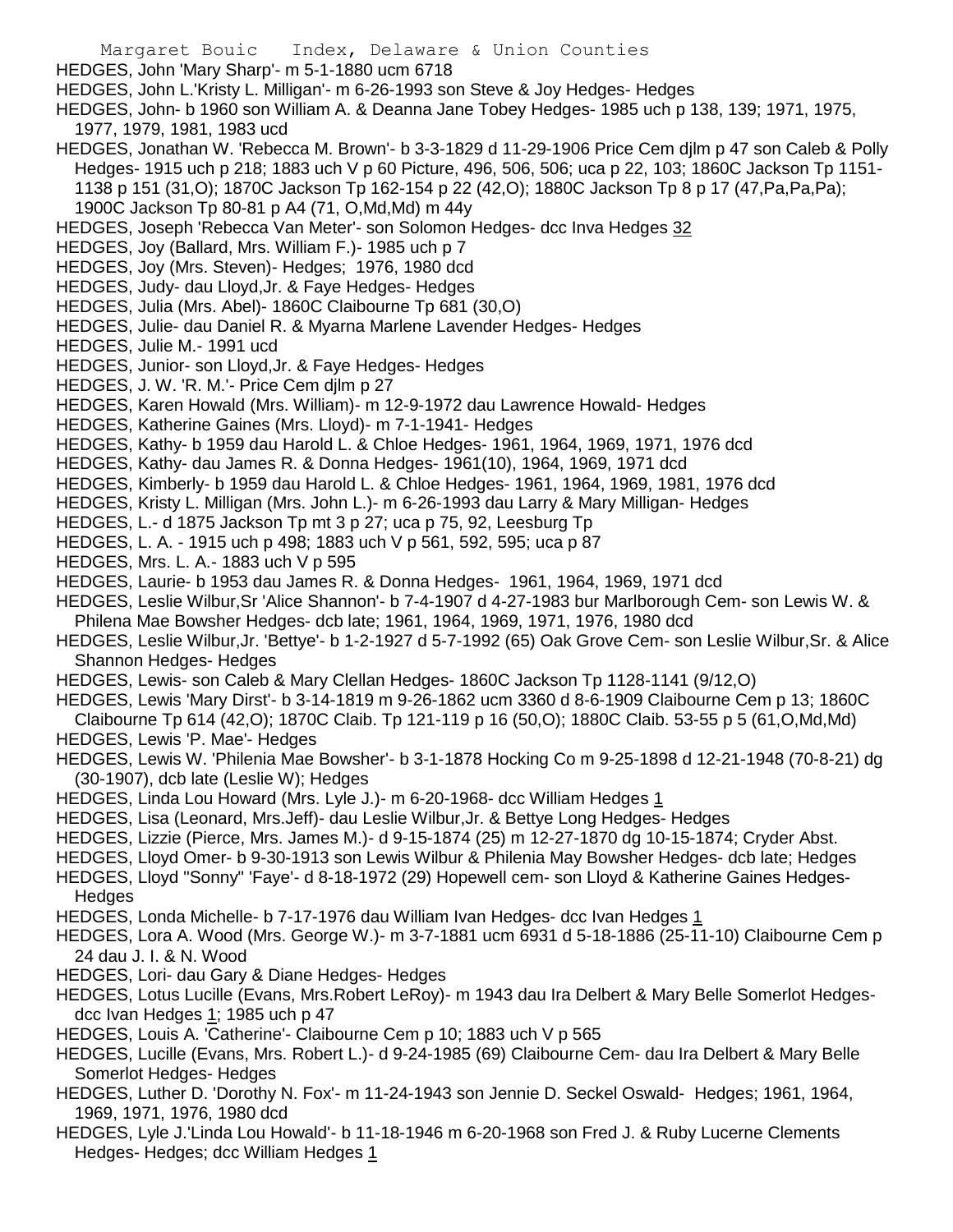- Margaret Bouic Index, Delaware & Union Counties
- HEDGES, Philena Mae Bowsher (Mrs. Lewis)- d 10-15-1981 (98) Marlborough Cem- Hedges
- HEDGES, Margaret Donels (Mrs. David)- m 12-20-1833 Madison Co nec VII p 10
- HEDGES, Maria (Moses, Mrs. Thomas)- m 3-11-1860 ucm 3002; unec VII p 26; bur Neb.
- HEDGES, Marilyn (Mrs. Elmer)- Hedges
- HEDGES, Martha- b 2-10-1860 d 2-17-1860 Claibourne Cem p 10
- HEDGES, Martie (Lawrence, Mrs. William H.)- m 3-18-1880 ucm 6680
- HEDGES, Mary (Mrs. Absolum)- 1880C Marysville 163-167 p 16 (49,O,Va,Va)
- HEDGES, Mary A. (Reynolds, Mrs. William D.)- b 12-19-1815 m 3-12-1835 d 8-10-1903 dau Caleb & Mary Clellan Hedges- dcc Ruth Gast Wolfinger 11
- HEDGES, Mary E. Barnet (Mrs. Israel)- b 1833 m 9-7-1848 d 1888 Radnor Cem Powell p 224- dau Robert L. & Augustus Barnet- 1880 dch p 756; dcc Ivan Hedges 9; dcc William Hedges- 17
- HEDGES, Mary Belle Somerlot (Mrs. Ira Delbert)- b 2-3-1888 m 3-22-1908 d 12-4-1957 dau William Henry & Susan Emeline Cummins Somerlot- dcc Ivan Hedges 3; 1976 dch p 378; 1985 uch p 47
- HEDGES, Mary B. (Mrs. William)- b 3-1870 d 10-28-1918 Oakdale Cem II p 39 (G-R5-4); 1900C Allen Tp 85- 89 p 4B m 7 y; 2 ch, 0 living
- HEDGES, Mary- dau Caleb & Mary Clellan Hedges- 1860C Jackson Tp 1128-1141 p 150 (4,O)
- HEDGES, Mary Clellen (Mrs. Caleb)- b 1794 m 4-7-1814 d 1856 Powell p 224; dcc Ivan Hedges- 17; dcc Ruth Gast Wolfinger 23; 1880 dch p 756; 1883 uch V p 506, 634; 1860C Jackson Tp 1128-11141 p 148 (31,O)
- HEDGES, Mary Dirst (Mrs.Lewis)- b 12-27-1824 m 9-26-1862 d 7-22-1904 Claib. Cem p 13; 1870C Claib. Tp 121-119 p 16 (45,Pa); 1880C Claibourne Tp 53-55 p 5 (55,Pa,NJ,NJ); 1900C Richwood 415-446 p 16A (75,Pa,NJ,NJ) 2 ch
- HEDGES, Mary E.- dau Harrison & Mary Severan Hedges- 1870C Taylor Tp 193-184 p 23 (1,O)
- HEDGES, Mary Ellen (Howald, Mrs. Rodney)- dau Ivan Ira & Vera Mae Griffiths Hedges; dcc Ivan Hedges 1; Hedges- 1961, 1964 dcd; 1976 dch p 378
- HEDGES, Mary E.- dau Lewis & Mary Dirst Hedges- 1860C Claibourne Tp 614 (6,O); 1870C Claibourne Tp 121-119 p 16 (16,O)
- HEDGES, Mary E. (Thomas, Mrs. Allen)- m 3-23-1875 ucm 5670; mt 2 p 11
- HEDGES, Mary J.- dau Israel & Mary Barnet Hedges- 1880 dch p 756
- HEDGES, Mary Jane (Mrs. A.)- d 10-4-1891 (43-8-24) Claibourne Cem p 21
- HEDGES, Mary J. Severan (Mrs. Harrison)- m 11-1-1859 ucm 2943; 1870C Taylor Tp 193-184 p 23 (31,O)
- HEDGES, Mary (Pewthers, Mrs. )(Mrs. W. B.)- 1908 dch p 362; Fowler p 91
- HEDGES, Mary Sharp (Mrs. John)- m 5-1-1880 ucm 6718
- HEDGES, Mary Winfield (Mrs. Abraham)- b 5-1859 1915 uch p 1024; 1900C Richwood 278-292 p 11A (41,O,O,O)
- HEDGES, Maryetta Griffith (Mrs. B. F.)- dau John & Anna McKinley Griffith- dumch p 79
- HEDGES, M. B. (Mrs. W. S.)- lptw p 59
- HEDGES, Melissa Sue- b 1-1-1983 dau William Ivan Hedges- dcc Ivan Hedges 1
- HEDGES, Minnie Price (Mrs. Ray C.)- b 1877 d 1931 Price Cem djlm p 47; 1900C Jackson Tp 80-82 p 4A (22,O,O,O); 1 ch, none living
- HEDGES, Myrna Marlene Lavender (Mrs. Daniel R.)- m 4-27-1962 ; dcc William Hedges 1; Hedges; 1964 dcd
- HEDGES, Nancy- dau Ezra & Sarah Gase Hedges- 1870C Claibourne Tp 140-135 p 26 (12,O)
- HEDGES, Nancy Young (Mrs. Ezra)- b 12-1826 m 10-16-1862 ucm 3367 d 1901 Claibourne Cem p 27; 1883 uch V p 634; 1870C Claib. Tp 140-138 p 26 (40,O); 1900C Richwood 376-404 p 16A (73, O,Pa,Pa) m 37y 1 ch 0 living
- HEDGES, Naomi Jean- granddau Lewis W. & Philenia Mae Bowsher Hedges- Hedges
- HEDGES, Nelda Neola- dau Ira Delbert & Mary Belle Somerlot Hedges- Hedges; dcc Ivan Hedges 1
- HEDGES, Noble- son Jonathan & Rebecca M. Brown Hedges- 1860C Jackson Tp 1151-1138 p 151 (1,O)
- HEDGES, N.W.- delge VII p 39
- HEDGES, Olivia A. (Newell, Mrs. Joseph W.)- m 4-15-1856 dcm dau Elijah B. & Susan Hedges- 1850C Delaware Tp 1449 p 100 (15,O)
- HEDGES, Orpha M. (Cheney, Mrs. Charles S.)- m 9-1-1881 ucm 7007- dau Jonathan W. & Rebecca M. Brown Hedges- 1883 uch V p 507; 1870C Jackson Tp 162-154 p 22 (8,O); 1880C Jackson Tp 8 p 17 (19,O,O,Pa)
- HEDGES, Otis Jerome 'Rebecca Jane Bevis'- b 8-16-1851 m 10-9-1878 d 11-12-1912 son Israel & Mary Barnett Hedges- dcc William Hedges 8; 1880 dch p 756
- HEDGES, Owen A.- b 5-1851 d 2-11-1853 son A. & J. Hedges- Claibourne Cem p 21
- HEDGES, Paul- b 1980 d 5-27-1985 (4) bur Fairview Cem son Gary L. & Diane L. Oswald Hedges- Hedges;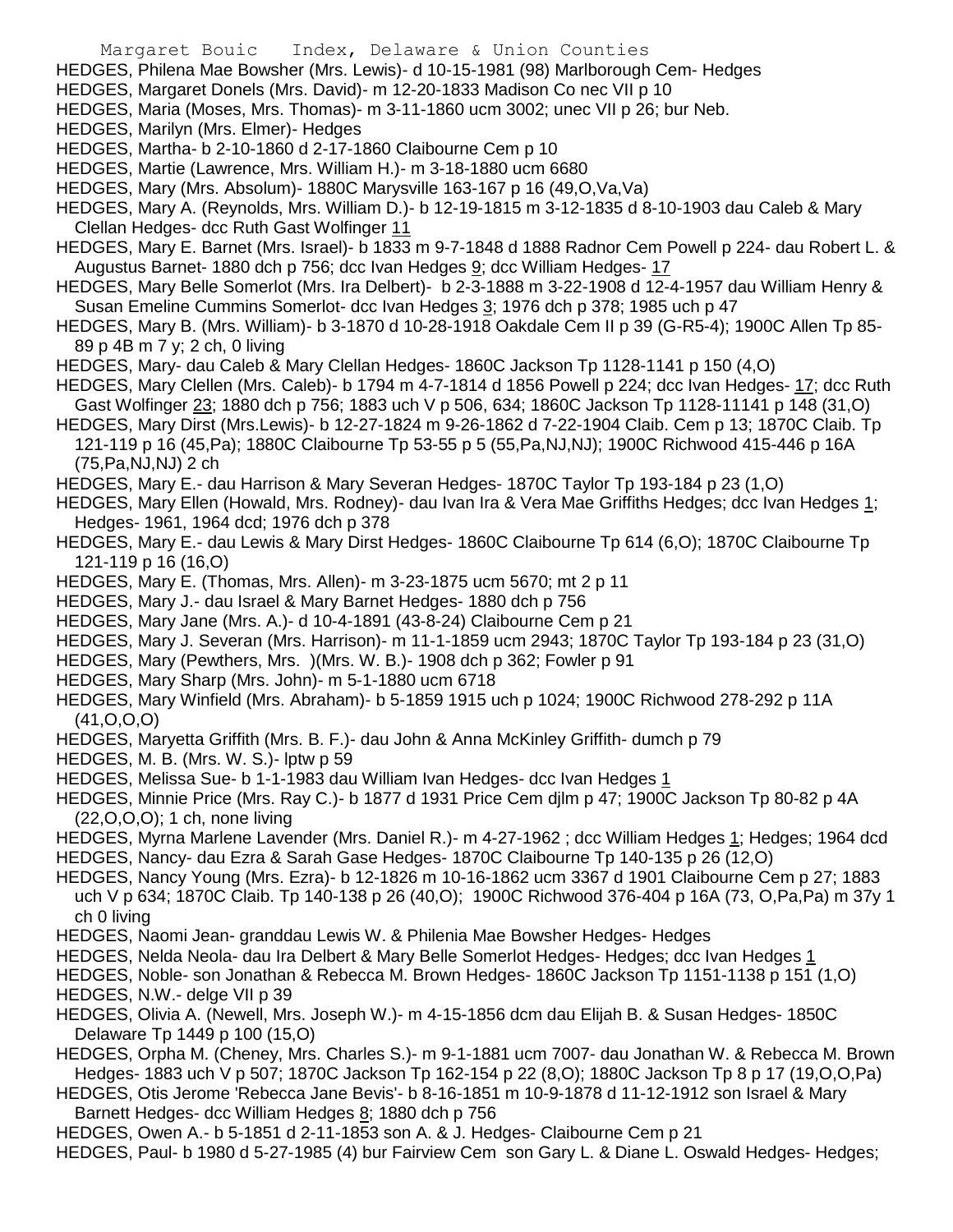1980 dcd

- HEDGES, Pery C.- son Caleb & Mary Hedges- Radnor Cem Powell p 224
- HEDGES, Philenia/Phlena Mae/May Bowsher (Mrs. Lewis W.) (25-1907) dcb late Leslie Wilbur); Hedges
- HEDGES, Rachel (Finch, Mrs. Hosea)- m 11-16-1866 ucm 4080
- HEDGES, Rachel- dau Lewis & Catherine Hedges- 1860C Claibourne Tp 614 (14,O)
- HEDGES, Ralph G.- d 9-12-1881 (8m20d) son John A. & Alice M. Turner Hedges- E. York Cem p 4
- HEDGES, Ralph R. 'Edith'- b 3-1902 d 11-2-1964 Price Cem djlm p 47- son Ray C. & Minnie Price Hedges-**Hedges**
- HEDGES, Ray C. 'Minnie Price'- b 1878 d 1925 Price Cem djlm p 47- son Jonathan W. & Rebecca M. Brown Hedges- 1883 uch V p 507; 1880C Jackson Tp 8 p 17 (2,O,O,Pa);1900C Jackson Tp 80-82 p 4A (22,O,O,Pa) m 1y
- HEDGES, Rebecca- b Va d 5-27-1875 (71y 17d) mt 3 p 30 E. York Cem p 3; 1870C Taylor Tp 33-32 p 5 (64,WVa)
- HEDGES, Rebecca Jane Bevis (Mrs. Otis Jerome)- b 8-8-1853 m 10-9-1878 d 3-11-1929 dau Daniel & Susanna Foos Bevis- dcc William Hedges- 9
- HEDGES, Rebecca M. Brown (Mrs. Jonathan W.)- b 5-9-1833 m 2-28-1854 d 2-2-1907 Price Cem djlm p 47, 27; 1883 uch V p 506, 507; 1860C Jackson Tp 1151-1138 (28,O); 1870C Jackson Tp 162-154 p 22 (37,Pa); 1880C Jackson Tp 8 p 17 (47,Pa,Pa,Pa);1900C Jackson Tp 80-81 p 4A (68, Pa,Pa,Pa) m 44 y, no ch
- 
- HEDGES, -- d 10-30-1873 infant dau of J. W. & R. M. Price Cem- djlm p 27
- HEDGES, Rebecca Patrick (Mrs. Alexander)- m 10-3-1860 ucm 3075
- HEDGES, Rebecca Van Meter (Mrs. Joseph)- dcc Ivan Hedges- 33
- HEDGES, Rebecca (West, Mrs. James R.)- b 2-4-1816 m 1835 Powell p 365
- HEDGES, Relepha- d 8-30-1875 (7-3-11) Price Cem djlm p 27- dau J. W. & R. M. Hedges
- HEDGES, Robert L.- son Israel & Mary Barnet Hedges- 1880 dch p 756
- HEDGES, Robin (Stacy, Mrs. Mark)- m 6-30-1990 dau Bill & Glenda Hedges- Hedges
- HEDGES, Rosemary Cole (Mrs. Elmer E.)- dau Kenneth William & Mary Buck Cole- 1976 dch p 370; 1971 dcd
- HEDGES, Ruby Lucerne Clements (Mrs. Fred J.)- b 4-2-1914 m 6-16-1935 dau Charles William & Rella Eliza Russell Clements- dcc William Hedges 3; 1985 uch p 138
- HEDGES, Ruth Ann- dau Lloyd & Katherine Gaines Hedges- Hedges
- HEDGES, Ruth Ellen (Gearhiser, Mrs. Richard)- dau Donald & Dorothy Lauer Hedges- Hedges; 1961(14), 1964, 1969 dcd
- HEDGES, Ruth (Mrs. Jack)(Holycross, Mrs. )(Welch, Mrs. )- Hedges; 1964 dcd
- HEDGES, S.- uca p 103
- HEDGES, Samantha (Lawrence, Mrs. William)- dau Ezra & Sarah A. Goss Hedges- 1883 uch V p 654; 1860C Claibourne Tp 641 (2,O)
- HEDGES, Sarah A. Goss (Mrs. Ezra)- m 1854 d 3-2-1861 1883 uch V p 634; 1860C Claibourne 641 (31,O)
- HEDGES, Sarah B.- dau Elijah B. & Susan Hedges- 1850C Delaware Tp 1448 p 100 (11,O)
- HEDGES, Sarah E.- b 2-28-1861 d 3-14-1861 Claibourne Cem p 10
- HEDGES, Sarah- dau Lewis & Catherine Hedges- 1860C Claibourne Tp 614 (9,O)
- HEDGES, Sarah- d 3-16-1861 (11d) dau S. & B?- Claibourne Cem p 10
- HEDGES, Sarah (Neil, Mrs. John)- m 12-27-1859 dcm
- HEDGES, Sepha- dau Jonathan W. & Rebecca M. Brown Hedges- 1870C Jackson Tp 162-154 p 22 (2,O)
- HEDGES, Shirley (Billings, Mrs. )- dau Ralph R. Hedges- Hedges
- HEDGES, Silas 'Elizabeth'- b 3-1846- son Lewis & Catherine Hedges- 1883 uch V p 521; 1860C Claibourne
- Tp 614 (12,O); 1880C Richwood 326-343 p 30 (30,O,O,O); 1900C Paris Tp 131-134 p 8A (52,O,O,O) m 28y HEDGES, Solomon- dcc Ivan Hedges 64
- HEDGES, Steven 'Joy'- son Leslie W. Jr. & Bettye Long Hedges- Hedges; 1976, 1980 dcd
- HEDGES, Sue (Coonfare, Mrs. Ted R.)- m -14-1964 dau Donald & Dorothy S. Lauer Hedges- Hedges; 1961 dcd
- HEDGES, Susan B. (Mrs.Elijah B.)- d 5-2-1863 (50y3m) dg 5-8-1863 Cryder Abst.; 1850C Delaware Tp 1448 p 100 (37,O)
- HEDGES, Susan Mary- dau Ira Delbert & Mary Belle Somerlot Hedges- dcc Ivan Hedges 1
- HEDGES, Thomas W.- son Elijah B. & Susan Hedges- 1850C Delaware Tp 1448 p 100 (9,O)
- HEDGES, Truman d 2-13-1951 (60) Centerburg Cem- dg 2-1951
- HEDGES, Vera Mae Griffiths (Mrs. Ivan Ira)- b 8-4-1917 m 1-13-1941 dau William Alvin & Ruby Elizabeth Bumgartner Griffiths- dcc Ivan Hedges 1; dcc Vera Griffiths Hedges 1; 1976 dch p 378; 1961, 1964, 1969,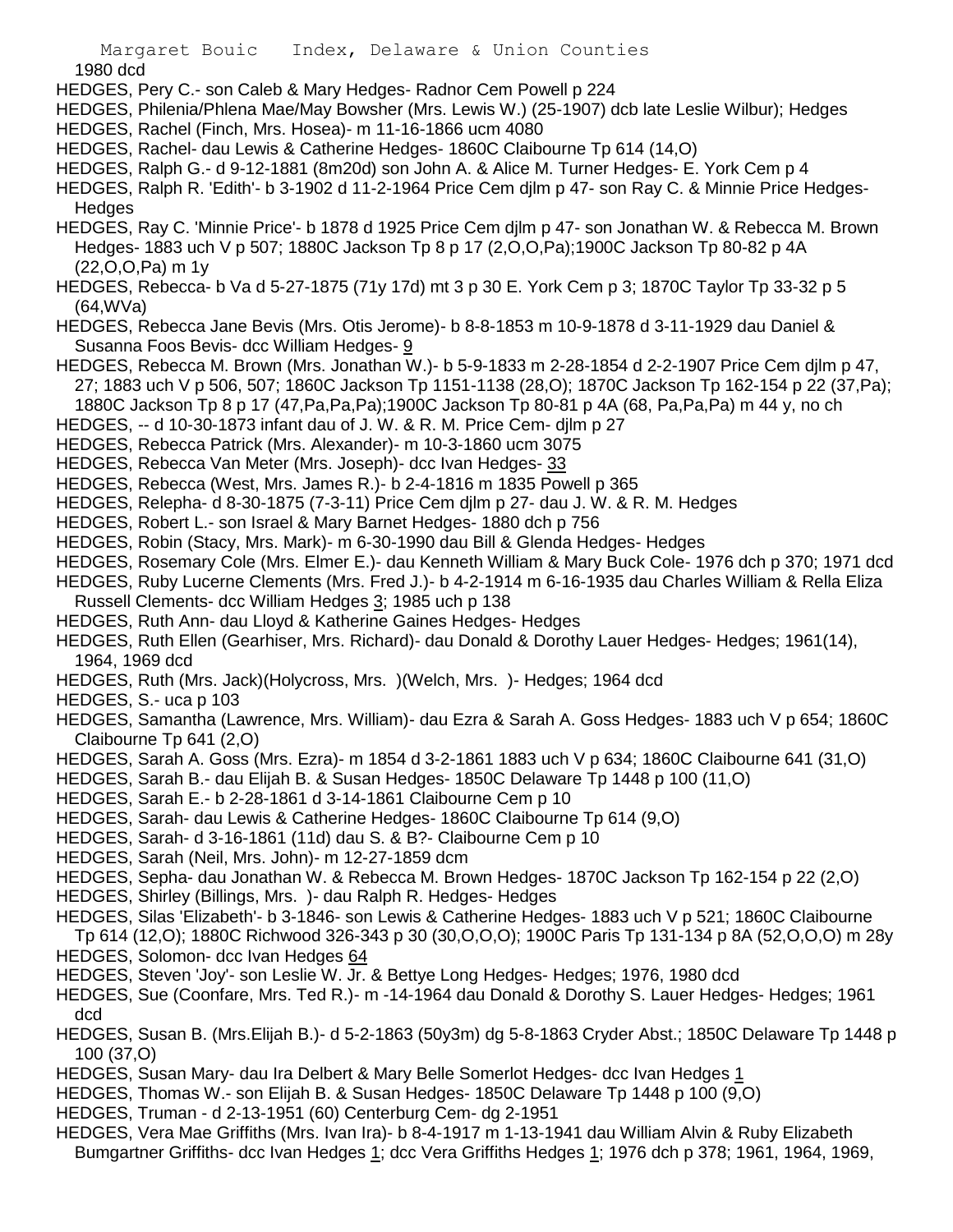Margaret Bouic Index, Delaware & Union Counties 1971, 1980 dcd HEDGES, Victoria M.- dau Daniel R. & Myrna Marlene Lavender Hedges- Hedges; 1991 ucd HEDGES, Vina V.- dau Harrison & Mary Severan Hedges- 1870C Taylor Tp 193-184 p 23 (4,O) HEDGES, Viola Sarah (Neil, Mrs. Dr. John)- Maugans Anc p 170 HEDGES, Walter- d 2-14-1861 (2d) son W. & W.- Claibourne Cem p 10 HEDGES, Walton- son Caleb & Mary Clellan Hedges- 1860C Jackson Tp 1128-1141 p 150 (2,O) HEDGES, Wanda- dau Lloyd,Jr. & Faye Hedges- Hedges HEDGES, Dr. W. B.- 1880 dch p 238; 1908 dch p 361, 395, 818; Fowler picture 43, 90, 91; 1976 dch p 295 HEDGES, Wilfred Noble- b 1859 d 1909 Price Cem djlm p 54- son Jonathan W. & Rebecca M. Brown Hedges-1883 uch V p 507; 1870C Jackson Tp 162-154 p 22 (12,O); 1880C Jackson Tp 8 p 17 (22,O,O,Pa) HEDGES, Willard 'Evedell'- b 4-1865; 1900C Jackson Tp 179-181 p 8B (41,O,O,PA) m 10y HEDGES, William Alan 'Deanna Jane Tobey'- b 8-12-1938 m 9-28-1957 son Fred J. & Ruby Lucerne Clements Hedges- dcc William Hedges 1; 1985 uch p 138, 139; 1971, 1975, 1977, 1979, 1981, 1983 ucd HEDGES, William- son Harrison & Mary Severan Hedges- 1870C Taylor Tp 193-184 p 23 (9,O) HEDGES, Bill 'Glenda'- Hedges HEDGES, William Ivan-b 8-18-1951 Ivan Ira & Vera Mae Griffiths Hedges- dcc Ivan Hedges 1; 1961, 1964 dcd; 1976 dch p 378 HEDGES, William M.- 1908 dch p 395 HEDGES, William 'Mary B.'- b 1863 d 1947 Oakdale Cem II p 39 (G-R5-4) b 7-1859; 1900 Allen Tp 85-89 p 4B (46,O,unk,unk) HEDGES, Winifred Evans (Mrs. )- b 1880 d 1934 dau W. E. & Louise Evans- Hopewell cem djlm p 81 HEDGES, W. S. 'M. B.- lptw p 59 HEDING, Isaah- Pabst 6 p 55 HEDING, N.- hadc p 46 HEDINGTON, Catharine (Mrs. L. H.)- 1880C Washington Tp 128-133 p 14 (41,Ind) HEDINGTON, Cora B.- dau L. H. Hedington- 1880C Washington Tp 128-133 p 14 (16,Ind,Ind,O) HEDINGTON, Eli- son Nicholas & Ruth Hedington- 1850C porter Tp 3050 p 165 (15,Md) HEDINGTON, James L.- son L. H. & Catharine Hedington- 1880C Washington Tp 128-133 p 14 (8,O,Ind,O) HEDINGTON, John J.- son L. H. Hedington- 1880C Washington Tp 128-133 p 14 (16,Ind,Ind,O) HEDINGTON, L. H. 'Catharine'- 1880C Washington Tp 128-133 p 14 (44, Ind, Md, O) HEDINGTON, Millie I.- dau L. H. Hedington- 1880C Washington Tp 128-133 p 14 (11,Ind,Ind,O) HEDINGTON, Nicholas 'Ruth'- 1850C Porter Tp 3050 p 165 (60,Md) HEDINGTON, Ruth (Mrs. Nicholas)- 1850C Porter Tp 3050 p 165 (56,Md) HEDINGTON, Washington- son Nicholas & Ruth Hedington- 1850C Porter Tp 3050 p 165 (20,Md) HEDINGTON, Wesley- son Nicholas & Ruth Hedington- 1850C Porter Tp 3050 p 165 (17,Md) HEDINGTON, William C.- son L. H. & Catharine Hedington- 1880C Washington Tp 128-133 p 14 (2,Ind, O) HEDLEY, Isaac 'Sarah'- 1870C Claibourne Tp 85-83 (71,Penn) HEDLEY, Sarah (Mrs. Isaac)- 1870C Claibourne Tp 85-83 (70,Va) HEDMAN, Carl E. 'June E.'- Hedman HEDMAN, Carl E. II- son Carl E. & June E. Hedman- Hedman HEDMAN, Gary R.- son Carl E. & June E. Hedman- Hedman HEDMAN, June E. (Mrs. Carl E.)- d 7-29-1982 (65) bur Colo. - Hedman HEDMAN, Laurie J.- dau Carl E. & June E. Hedman- Hedman HEDREI, Michele Charland (Mrs. Stephen)- b 1951 dau Richard & Elizabeth A. McKittrick Charland- McKitrick p 408 HEDREI, Stephen 'Michele Charland'- McKitrick p 408 HEDRIE, Stephanie C.- dau Stephen & Michele Charland Hedrei- McKitrick p 408 HEDRICK, Anna May (Coyner, Mrs. C. C.)- dau Joseph & Maria Markel Hedrick- dcq Rolland Coyner 3 HEDRICK, Basil E.,Jr. 'Jeanette'- 1973, 1975, 1977, 1983 ucd HEDRICK, Basil Sr. 'Magdaline'- 1973, 1975, 1977, 1979, 1981, 1991 ucd HEDRICK, Calaway 'Sarah Emmaline'- ped Judith Killion Weber #91 30- unec VI p 64 HEDRICK, Catharine (Atherton, Mrs. Edward)- m 7-18-1844 dcm HEDRICK, Catherine Strare (Mrs. Jacob,Jr.)-b 1792 d 4-3-1840 Stratford Cem - dcq Rolland Coyner 13 HEDRICK, Dana E. 'Louise N.'- 1964, 1969, 1971, 1976, 1980 dcd HEDRICK, Dorothy Ellen Easly (Mrs. O. W.)- dau Henry & Hattie Turner Easly -Freshwater p 248 HEDRICK, Earl- d 6-16-1967 (75) bur Ashley Union Cem- brother Lee Hedrick-Hedrickl dg 12-13-1950; 1964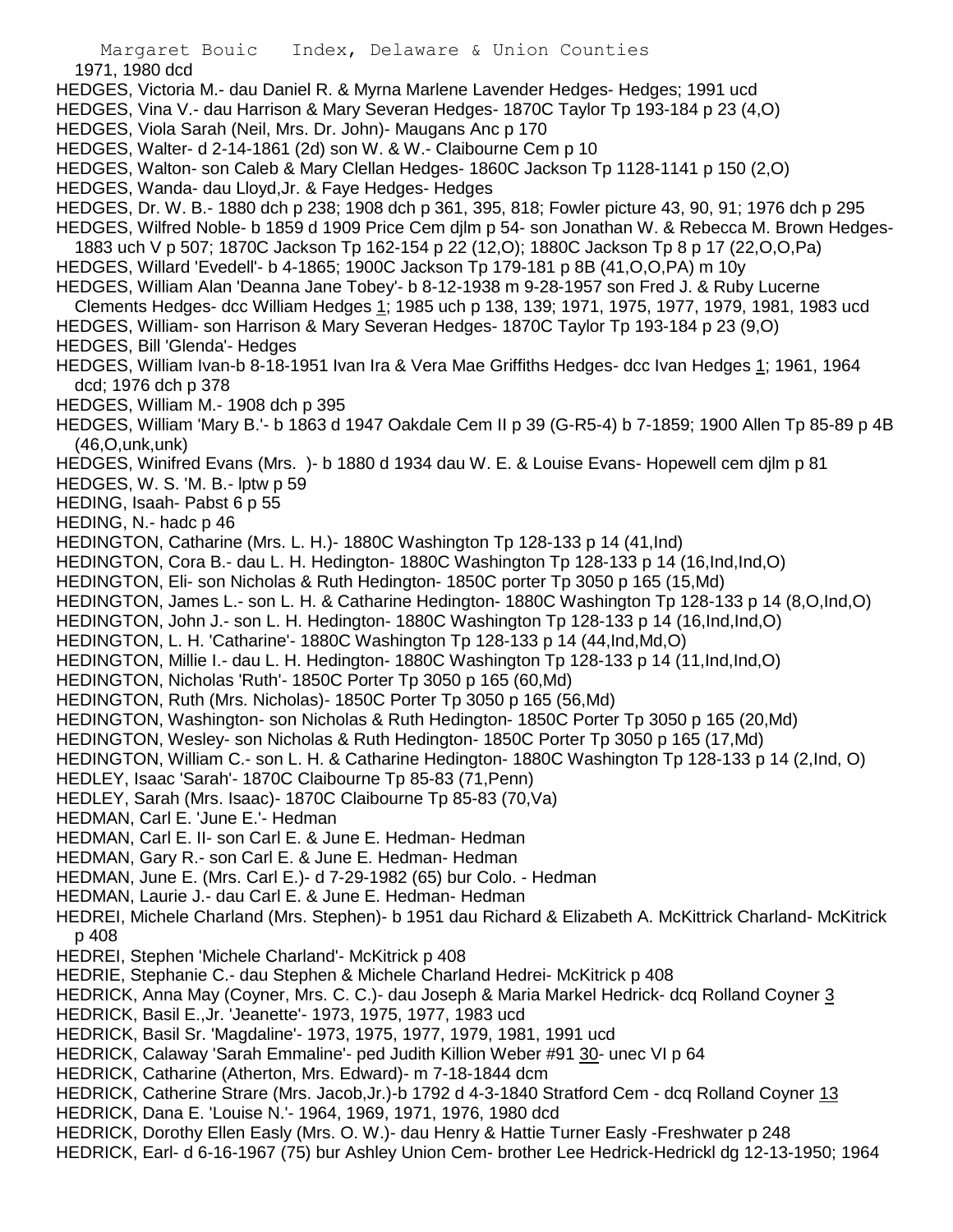dcd

- HEDRICK, Elizabeth (Johnson, Mrs. Absolem)- m 9-7-1842 dcm
- HEDRICK, Euphrasia- ch Levi & Susan Hedrick- 1850C Delaware Tp 1445 p 100 (6/12,O)
- HEDRICK, Eva M. Ell (Mrs. John)- m 3-17-1881 ucm 6940
- HEDRICK, Evelyn Marie Kanniard (Mrs. Walter E.)- m 9-29-1962 dau J. S. Kanniard- Hedrick
- HEDRICK, Ferne (Mrs. Paul L.)- 1959, 1962, 1967, 1971, 1973, 1975, 1977, 1979, 1981, 1983, 1991 ucd
- HEDRICK, Helen Iva Gross (Mrs. Raymond E.)- d 9-25-1965 (64) -sister Guy Gross; Hedrick
- HEDRICK, Helen L. (Mrs. James E.)- 1983 ucd
- HEDRICK, Isabelle Chase (Scanlan, Mrs. Thomas Richard,Jr.)- b 10-19-1928 m 11-18-1950 Weiser p 420
- HEDRICK, J.- hadc p 22 (1849 Concord Tp)
- HEDRICK, Jacob, Jr. b 3-27-1778 d 2-6-1873 Stratford Cem Powell p 102 son Jacob Sr. & Magdalene Storms Hedrick; delge II p 32; will 1873 d (95) dg 2-21-1873; dcq Rolland Coyner 12; 1850C Liberty Tp 1627 p 107 (73,Pa)
- HEDRICK, Jacob,Sr. 'Magdalene Storms'- dcq Rolland Coyner 24
- HEDRICK, James E. 'Helen L.'- 1983 ucd
- HEDRICK, Jane (McWilliams, Mrs. James)- dau James McWilliams- dcw Bk 2 p 318
- HEDRICK, Jeanette (Mrs. Basil E. Jr.)- 1975, 1977 ucd
- HEDRICK, Jo Ann- b 1964 dau Paul Jr. & Shirley Hedrick- 1979 ucd
- HEDRICK, John 'Eva M. Ell'- m 3-17-1881 ucm 6940
- HEDRICK, John M.- moved to Kansas- unec VIII p 30
- HEDRICK, Joseph 'Maria Markel- b 11-13-1822 m 3-8-1849 dcm d 7-17-1898 Oak Grove Cem Powell p 1-2 son Jacob Jr. & Catherine Atrare Hedrick- dcq Rolland Coyner 6; 1850C Delaware Tp 1444 p 100 (25,Pa) HEDRICK, Kate Rockey (Mrs. Rufus)- dau Sarah Weiser Rockey- Weiser p 647
- HEDRICK, Lee d 12-13-1950 Ashley Union Cem dg
- HEDRICK, ---(Nichols, Mrs. Grover)- sister Lee Hedrick- dg 12-13-1950
- HEDRICK, Levi 'Susan Harman'- m 1-19-1849 dcm; 1850C Delaware Tp 1445 p 100 (23,Pa)
- HEDRICK, Magdalene Storms (Mrs. Jacob,Sr.)- dcq Rolland Coyner 25
- HEDRICK, Magdaline (Mrs. Basil,Sr)- 1977, 1979, 1981, 1983 ucd
- HEDRICK, Margaret (Chambers, Mrs. Cyrus)- m 1-19-1845 dcm
- HEDRICK, Maria Markel (Mrs. Joseph)- b 9-3-1828 m 3-8-1849 d 2-7-1906 Oak Grove Cem -Powell p 102; dcq Rolland Coyner 7; 1850C Delaware Tp 1444 p 100 (20,Pa)
- 
- HEDRICK, Mary- dau Pasil Jr. & Jeanette Hedrick- 1975, 1977 ucd
- HEDRICK, May Dunning (Mrs. Oliver)- see opc 585; Maugans Anc p 50
- HEDRICK, Melisha- b 1962 dau Randall C.& Patricia Hedrick- 1969, 1971, 1976 dcd
- HEDRICK, Monica- b 1960 dau Randall C. & Patricia Hedrick- 1969, 1971, 1976 dcd
- HEDRICK, Oliver 'May Dunning'- see opc 585; Maugans Anc p 50
- HEDRICK, Oscar- brother Lee Hedrick- dg 12-13-1950
- HEDRICK, O. W. 'Dorothy Ellen Easly'- Freshwater p 248
- HEDRICK, Patricia- dau Paul & Ferne Hedrick- 1959(13), 1962 ucd
- HEDRICK, Paul L. 'Ferne'- 1959, 1962, 1967, 1971, 1973, 1975, 1977, 1979, 1981, 1983, 1991 ucd
- HEDRICK, Paul L. Jr.- 'Shirley'- son Paul & Ferne Hedrick- 1959(15), 1962, 1967, 1979 ucd
- HEDRICK, Randall C. 'Patricia'- 1969, 1971, 1976 dcd
- HEDRICK, Raymond E. 'Helen Iva Gross''Aadla'- d 1-4-1981 (91) Oak Grove- Hedrick
- HEDRICK, Robert R.- son Raymond E. & Helen Iva Gross Hedrick- Hedrick
- HEDRICK, Rufus 'Kate Rockey'- Weiser p 647
- HEDRICK, Sadie (Bovey, Mrs. Erenst)- dau Oliver & May Dunning Hedrick- Maugans Anc p 50; opc 585; Bovey 3
- HEDRICK, Sarah A. (Miller, Mrs. George)- m 10-6-1840 dcm
- HEDRICK, Sarah Emmaline Harvey (Mrs. Calaway)- ped Judith Killion Weber #91 31- unec VI p 64
- HEDRICK, Shirley A. (Mrs. Paul L.Jr.)- 1991 ucd
- HEDRICK, Susan- 1850C Orange Tp 1694 p 110 (5,O); lived with Cyrus Chambers- repeated p 1839 p 116 (15)
- HEDRICK, Susan Hartman (Mrs. Levi)- m 1-19-1849 dcm; 1850C Delaware Tp 1445 p 100 (23,O)
- HEDRICK, Sylvester- d 9-1854 (4-5-8) Stratford Cem Powell p 102; delge II p 28, 32- son Joseph & Moriah Hedrick- 1850C Delaware Tp 1445 p 100 (4/12,O)
- HEDRICK, Walter E.'Evelyn Marie Kanniard'- m 9-29-1962 son Raymond E. & Helen Iva Gross Hedrick-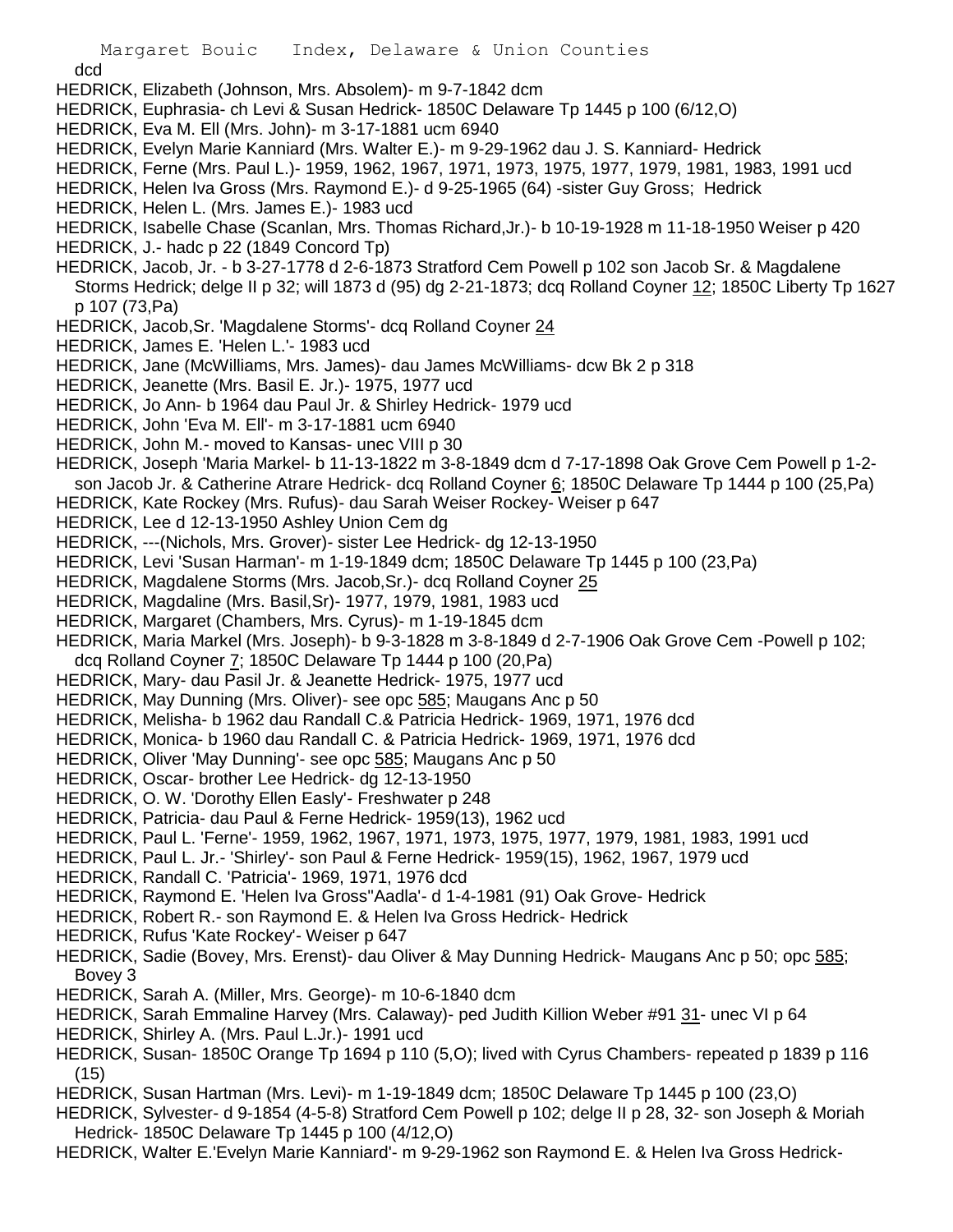- Margaret Bouic Index, Delaware & Union Counties **Hedrick** HEDSTROM, Alice (Snyder, Mrs. Thomas Easton)- Weiser p 114 HEDY, Jay- b 1963 son William & Nancy Hedy- 1979 ucd HEDY, Jon- b 1968 son William & Nancy Hedy- 1979 ucd HEDY, Nancy (Mrs. William)- 1979 ucd HEDY, William 'Nancy'- 1979 ucd HEEB, Cheryl K. (Mrs. Thomas G.)- 1991 ucd HEEB, Thomas G. 'Cheryl K.'- 1991 ucd HEED, Anna (Sharadin, Mrs. Henry J.)- dau Thomas Heed- 1880 dch p 642 HEED, Thomas- 1880 dch p 642 HEELEY, Jacob 'Jemima Wood'- dumch p 261 HEELEY, Jemima Wood (Mrs. Jacob)- dau Rev. Daniel & Phoebe Benedict Wood- dumch p 261 HEELY, Eliza D. (Hutchinson, Mrs. James T.)- m 10-2-1862 dcm see Healy HEENAN, Bertie E.- b 1887 d 1927 Claibourne Cem p 14 HEENAN, Chandes- b 5-10-1901 d 12-28-1902 son Joseph T. & Hattie B. Heenan- Byhalia Cem lptw p 115 HEENAN, Charles- b 1878 d 1949 Claibourne Cem p 26; 1985 uch p 51 uncle of Dorothy Omeroid Fogle HEENAN, Charley- b 5-1877 son Mary Heenan- 1900 Claibourne Tp 92-98 p B4 (23,O,Irel,O) HEENAN, Dallas 'Ella'- 1949 ucd HEENAN, Eddie- son Dallas & Ella Heenan- 1949 ucd HEENAN, Ella (Mrs. Dallas)- 1949 ucd HEENAN, Hattie B. (Mrs. Joseph T.)- b 1870 d 1944 Byhalia Cem lptw p 115 HEENAN, Hattie M. (Mrs. James Frank)- b 6-1879 d 1946 Claibourne Cem p 78; 1900C Claib. Tp 260-276 p 11B (20,O,O,O); 2 ch 1 living, m 2y HEENAN, James Frank 'Hattie M.'- b 1875 d 1947 Claibourne Cem p 78; 1900C Claibourne Tp 260-276 p 11B (24,O,Ind,O) m 2y HEENAN, Joseph 'Hattie B.'- b 1872 d 1953 Byhalia Cem lptw p 115; 1949 ucd HEENAN, Keith- d 1-11-1910 (18d) son James F. & Hattie M. Heenan- Claibourne Cem p 78 HEENAN, Lois- dau Dallas & Ella Heenan- 1949 ucd HEENAN, Marion- b 10-1898 son James Frank & Hattie M. Heenan- 1900C Claibourne Tp 260-276 p 11B  $(1, 0, 0, 0)$ HEENAN, Mary- b 8-1839 1900C Claibourne Tp 92-98 p B4 (60,O,O,O) 11 ch HEENAN, Mina J.- b 1878 d 1949 Claibourne Cem p 26; 1985 uch p 51 HEENAN, Thomas- b 12-22-1838 d 2-1-1894 (55-1-9) Claibourne Cem p 14 HEENAN, William- b 4-1885 d 1973 Claibourne Cem p 14 son Mary Heenan- 1900C Claibourne Tp 92-98 p 4B (15,O,Irel,O) HEER, George- 1915 uch p 227; OGS Vol XIX 1 p 19 HEER, Johannes- Pabst 2 p 84 HEERE,---family of David Kandel #184 unec p 2 HEERE, Ethel- d 2-19-1915 (2y10m) Oakdale Cem 2726 (F-86) HEERE, Hannah Schmidt (Mrs.John)- m 10-14-1838 dcga p 66 Olentangy Gaz HEERE, John 'Hannah Schmidt'- m 10-14-1838 dcga p 66 Olentangy Gaz HEETER, Asia Lenora Kahle (Mrs. Walter K.)- b 11-19-1901 m 6-1-1927 d 2-16-1954 dau George Calvin Reeser & Nancy Wolford Kahle- Weiser p 695 HEETER, Kenneth Robert- d 9-28-1990 (66) bur Obetz- brother of Jean O;Harra HEETER, Walter K. 'Asia Lenora Kahle'- m 6-1-1927- Weiser p 695 HEFFELFINGER, Eliza Jane Gilmore (Mrs. John)- b 6-17-1827 d 11-14-1915 dau Mitchell & Lydia Johnson Gilmore- ped Patrice Jordan Dugan \$204 11 unec X p 57; ped Gweneth Kay Kelley 27 delge II p 26 HEFFELFINGER, John 'Eliza Jane Gilmore'- b 2-26-1823 d 7-8-1889 son William & Margaret Beistle Heffelfinger- ped Patrice Jordan Dugan #204 10 unec X p 57; ped Gweneth Kay Kelley delge II p 26 26 HEFFELFINGER, Margaret Beistle (Mrs. William)- b 1803 d 1885 ped Patrice Dugan #204 21 unec X p 57 HEFFELFINGER, Martha Jane (Dugan, Mrs. John Dustin)- b 11-10-1852 d 6-2-1926 dau John & Eliza Jane Gilmor Heffelfinger- ped Patrice Jordan Dugan #204 5; unec X p 57; ped Gweneth Kay Kelley, delge II p 26
	- 13
- HEFFELFINGER, Stella Wilhelmina (Kredell, Mrs. Robert Blee)- b 6-17-1892 m 5-15-1914 d 1-25-1960- Weiser p 749
- HEFFELFINGER, William 'Margaret Beistle'- b 1798 d 1889 ped Patrice Dugan #204 20; unec X p 57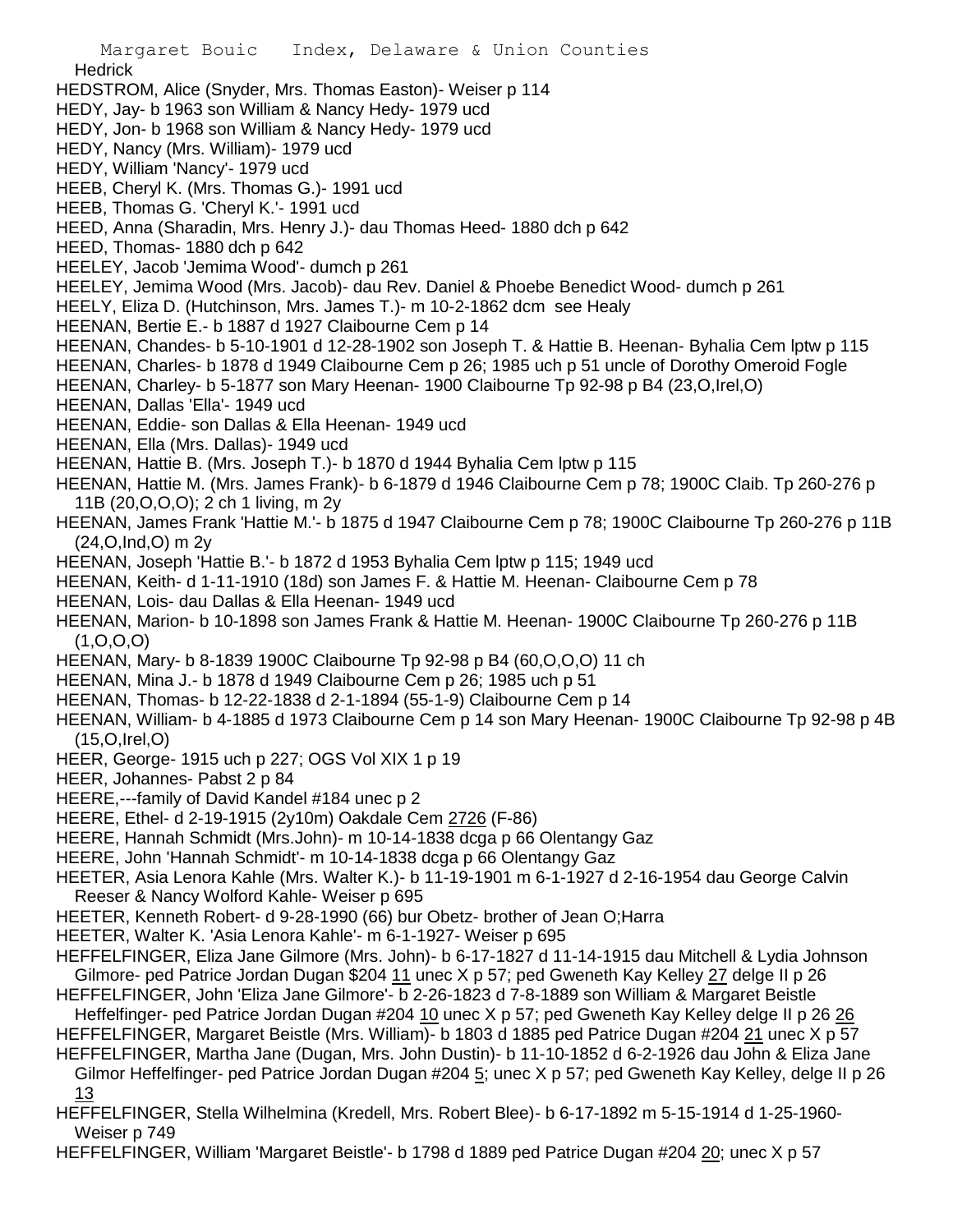Margaret Bouic Index, Delaware & Union Counties HEFFERLIN, John- uca p 58 Allen Tp HEFFLEY, Charles (1807) delge II p 37 HEFFLEY, Diana- (19-1988) dau John Michael & Rita Jean Lowe Heffley- Heffley HEFFLEY, Cleo V. Houk (Mrs. John Raymond)- Heffley; 1961, 1964, 1969 dcd HEFFLEY, George- (1807) delge II p 87 HEFFLEY, George- son John Raymond & Cleo V. Houk Heffley- Heffley; 1961 dcd (16) HEFFLEY, George Raymond 'Shirley Kay Hinderer'- m 10-10-1964 son John Heffley- Heffley HEFFLEY, Guy- Heffley HEFFLEY, Jeffrey- b 1955 son John Raymond & Cleo V. Houk Heffley- Heffley; 1961, 1964, 1969 ucd HEFFLEY, John Raymond 'Cleo V. Houk'- d 7-8-1978 (58) bur Caledonia- son Guy Heffley; Heffley; Longbrake p 54; 1961, 1964, 1969 dcd HEFFLEY, Merum E. Wallace (Mrs. Simon)- m 11-14-1850 Madison Co unec XI p 46 HEFFLEY, Michael 'Rita Jean Lowe'- son John Raymond & Cleo V. Houk Heffley- 1961(13), 1964(17) dcd; Longbrake p 51, 53, 54; Heffley HEFFLEY, Rita Jean Lowe (Mrs. John Michael)- b 2-22-1947 m 9-3-1967 dau Fred & Jean Stimmel Lowe-Longbrake p 51, 53, 54, 55 HEFFLEY, Shirley Kay Hinderer (Mrs. George Raymond)- m 10-10-1964 dau Charles Hinderer- Heffley HEFFLEY, Simon 'Merum E. Wallace'- m 11-14-1850 Madison Co unec XI p 46 HEFFLEY, Susan (Dennis, Mrs. Rex.)- Heffley HEFFLEY, Virginia Jean- b 8-4-1972 dau John Michael & Rita Jean Lowe Heffley- Longbrake p 51, 54, 55 HEFFLINGER, Lisa Ann- b 5-18-1954 dau William Crofford & Margaret Alice Burkholder Hefflinger- Weiser p 125 HEFFLINGER, Margaret Alice Burkholder (Mrs. William Crofford)- b 8-12-1925 m 7-14-1946 dau Paul Kauffman & Maude Fletcher Burkholder- Weiser p 125 HEFFLINGER, Margaret Lynn- b 9-13-1949 dau William Crofford & Margaret Alice Burkholder Hefflinger-Weiser p 125 HEFFLINGER, Mark William- b 5-21-1948 son William Crofford & Margaret Alice Burkholder Hefflinger- Weiser p 125 HEFFLINGER, William Crofford 'Margaret Alice Burkholder'- b 5-30-1923 m 7-14-1946- Weiser p 125 HEFFNER, Abrahama- b 1814 d 1876 Oak Grove Cem Powell p 434 HEFFNER, b d 1819 infant Oak Grove Cem Powell p 434 HEFFNER, Ada L. (Wise, Mrs. William Jacob)- m 9-26-1906- Weiser p 673 HEFFNER, Amas 'Mary Reicheldaffer'- Heffner HEFFNER, Catherine Worline- 2nd dau Albright Worline- dcw Bk 2 p 203 HEFFNER, Charlotte (Nicholson, Mrs. George W.)- dc 1903 ped Dorothy Nash 15 dau David & Mary Dorcas Measell- delge III p 54 HEFFNER, Clayton- son Eli Heffner- Heffner HEFFNER, Daniel 'Mary Weiser'- b 12-10-1809 d 2-20-1893- Weiser p 37 HEFFNER, David- b 2-11-1844 d 2-15-1847 son Daniel & Mary Weiser Heffner- Weiser p 37 HEFFNER, David 'Mary Dorcas Measell'- ped Dorothy Nash 30 HEFFNER, Debra Sue (Carl, Mrs. John)- m 7-16-1977 dau Mr. & Mrs. Max Latham Heffner HEFFNER, Eli 'Ora M. Spangler'- b 12-29-1877/6 m 8-15-1934 d 3-9-1960 Claibourne Cem p 81 son Amas & Mary Reicheldaffer Heffner- Heffner HEFFNER, Ephraim- b 4-16-1840 d 2-9-1847 son Daniel & Mary Weiser Heffner- Weiser p 37 HEFFNER, Eve- b 1823 d 1951 Oak Grove Cem Powell p 433 HEFFNER, Florence Christian (Mrs. James)- b 7-17-1911 dau Albert & Jennie Dressler Christian- Weiser p 825 HEFFNER, George- Heffner HEFFNER, George K.- delge IV p 25 HEFFNER, Georgia Kay- d 5-4-1969 (15) Oak Grove Cem dau William Gerald & Mary Katherine Frost Heffner-Heffner; Gabriel 1647114 HEFFNER, Gerald Nelson- b 10-19-1946 son William Gerald & Mary Katherine Frost Heffner- Heffner; Gabriel 1647111 HEFFNER, Gladys Swearengin (Mrs. Robert)- d 3-7-1984 (68) dau Louis Scott & Sarah Jane Hatton

Swearengin- dcq Sarah Hatton Swearengin 1

HEFFNER, H. N.- guardian of George K. Heffner- delge IV p 25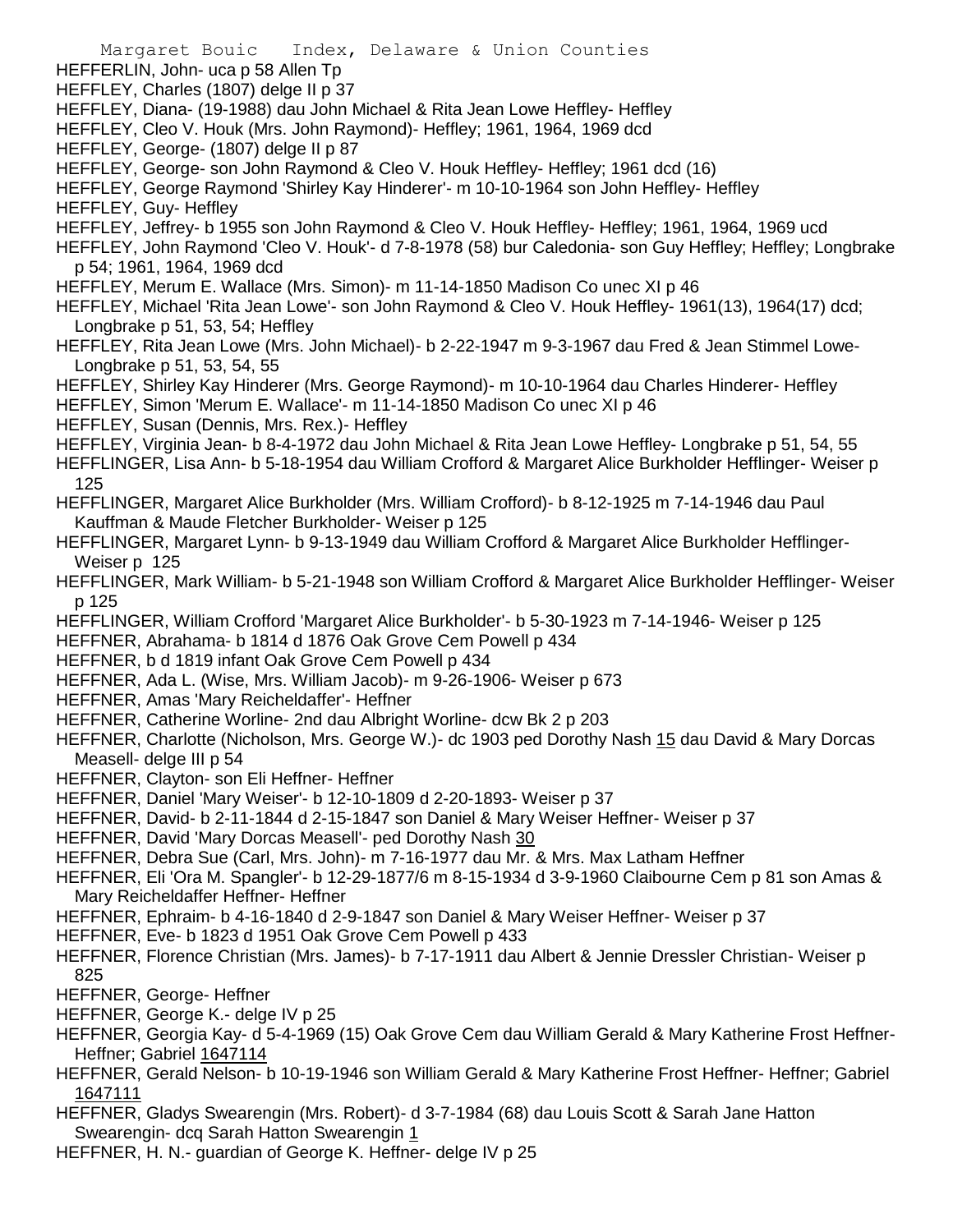- Margaret Bouic Index, Delaware & Union Counties HEFFNER, Isaac- Pabst 2 p 79; CCC (1849, 1875 Delaware Tp); hadc p 23 HEFFNER, James E.- 1971 dcd Berlin Tp HEFFNER, James W. 'Sherry K.'- 1976 dcd HEFFNER, Jim- son Robert Nelson Heffner- Heffner HEFFNER, Linda Sue- b 4-13-1949 dau William Gerald & Mary Katherine Frost Heffner- Gabriel 1647112 HEFFNER, Mary Dorcas Measell (Mrs. David)- ped Dorothy Nash 31; delge III p 54 HEFFNER, Mary Katherine Frost (Mrs. William Gerald)- b 9-10-1925 m 1-5-1946 dau Paul B. & Ernestine Florence McClain Frost- Gabriel 164711 HEFFNER, Mary Reicheldaffer (Mrs. Amas)- Heffner HEFFNER, Mary Weiser (Mrs. Daniel)- b 4-3-1816 d 2-16-1844 dau John Frederick & Mary Worline Weiser-Weiser p 37 HEFFNER, Maude Ann Bishop (Mrs. )- sister Carl Bishop- Carlson HEFFNER, Ora Spangler (Andrews, Mrs. Oscar M.)(Mrs. Eli)- b 6-6-1885 d 7-17-1971 bur York Cem- dau George & Susan M. Lewis Spangler- Heffner HEFFNER, Patrick- Weiser p 395 HEFFNER, Robert Nelson- b 11-15-1925 d 9-16-1986 (60) bur Ore.- son Maude Heffner- Heffner HEFFNER, Robert Nelson,Jr.- son Robert Nelson Heffner- Heffner HEFFNER, Robert 'Gladys Swearingen'- dcq Sarah Hatton Swearengin 1 HEFFNER, Sarah Ann- b 4-7-1842 d 2-16-1847 dau Daniel & Mary Weiser Heffner- Weiser p 37 HEFFNER, Sherry K. (Mrs. James W.)- 1976 dcd HEFFNER, Susannah Worline- eldest dau Albright Worline- dcw Bk 2 p 203 HEFFNER, William Forest- b 8-2-1952 son William Gerald & Mary Katherine Frost Heffner- Heffner; Gabriel 164711 HEFFNER, William - son George Heffner- Heffner HEFFNER, William Gerald 'Mary Katherine Frost'- b 12-11-1923 m 1-5-1946- d 3-13-1981 (57) Oak Grove Cem son Maude Heffner- Heffner; Gabriel (164711) HEFFREN, Patrick- delge VIII p 26 St. Mary's Cem dg 5-31-1895 HEFFRON, Agnes Devine (Mrs. Daniel J.)- McKitrick p 426 HEFFRON, Agnes W. (McKitterick, Mrs. Russell John)- b 3-17-1894 m 1-7-1916 d 11-12-1974 dau Daniel J. & Agnes Devine Heffron- McKitrick p 426 HEFFRON, Daniel J. 'Agnes Devine;- McKitrick p 426 HEFLEY, Charles 'Prudence Mathes'- m 11-9-1848 Madison Co unec XI p 9 HEFLEY, Prudence Mathes (Mrs. Charles)- m 11-9-1848 Madison Co unec XI p 9 HEFLEYBOWER, Daniel- 1800 Md Powers p 45, 46 HEFLIN, Amanda E.- b 6-26-1983 dau Brent L. & Audrey Elizabeth Holloway Heflin- 1985 uch p 68; 1991 ucd HEFLIN, Anna Ruth- dau Kathryn C. Heflin- Heflin HEFLIN, Audrey Elizabeth Holloway (Mrs. Brent L.)- b 5-6-1962 m 12-29-1980 dau Jay C. & Clara L. Schiller Holloway- 1985 uch p 68 HEFLIN, Beth (Mrs. Brent)- 1981, 1983, 1991 ucd HEFLIN, Beth Elaine Herriott (Mrs. Roy Burt)- m 7-2-1988 dau Charles & Donna Brobeck - Heflin HEFLIN, Brandy N.- b 6-29-1981 son Brent & Audrey Elizabeth Holloway Heflin- 1985 uch p 68; 1983, 1991 ucd HEFLIN, Brent L. ' ''Audrey Elizabeth Holloway'- b 2-26-1956 son Jennings B. Jr. & Patricia Lombard Heflin-1985 uch p 68; 1959, 1962, 1967, 1971, 1973, 1981, 1983, 1991 ucd HEFLIN, Bruce Lombard 'Marla Delana Perrin'- b 1953 m 12-22-1992 son Jennings B. & Patricia Heflin- Heflin;
- 1959, 1962, 1967, 1971, 1973 ucd
- HEFLIN, Arthur Faunty- son Kathryn C. Heflin- Heflin
- HEFLIN, Herbert Z.- d 4-12-1989 (70) bur Ky- son Karthryn C. Heflin- Heflin
- HEFLIN, Joshua- b 8-14-1974 son Brent & Audrey Elizabeth Holloway Heflin- 1985 uch p 68; 1983, 1991 ucd
- HEFLIN, Jennings B. 'Patricia Lombard'- son Kathryn C. Heflin- 1985 uch p 68; 1959, 1962, 1967, 1971, 1973, 1975, 1977, 1979, 1981, 1983, 1991 ucd
- HEFLIN, Jennings B.,Jr- b 1950 son Jennings B. & Patricia Lombard Heflin- Heflin; 1959. 1962, 1967 ucd
- HEFLIN, Jennings Bryant III 'Barbara''Karen Jo McMannis'- m (2) 8-13-1977 son Jennings Bryant Jr. -Heflin; div 11-1973
- HEFLIN, Jennings Bryant IV son Jennings Bryant,III & Karen Jo McMannis Heflin- Heflin
- HEFLIN, Joshua b 8-14-1974 son Brent & 1st wife Hefner- 1985 uch p 68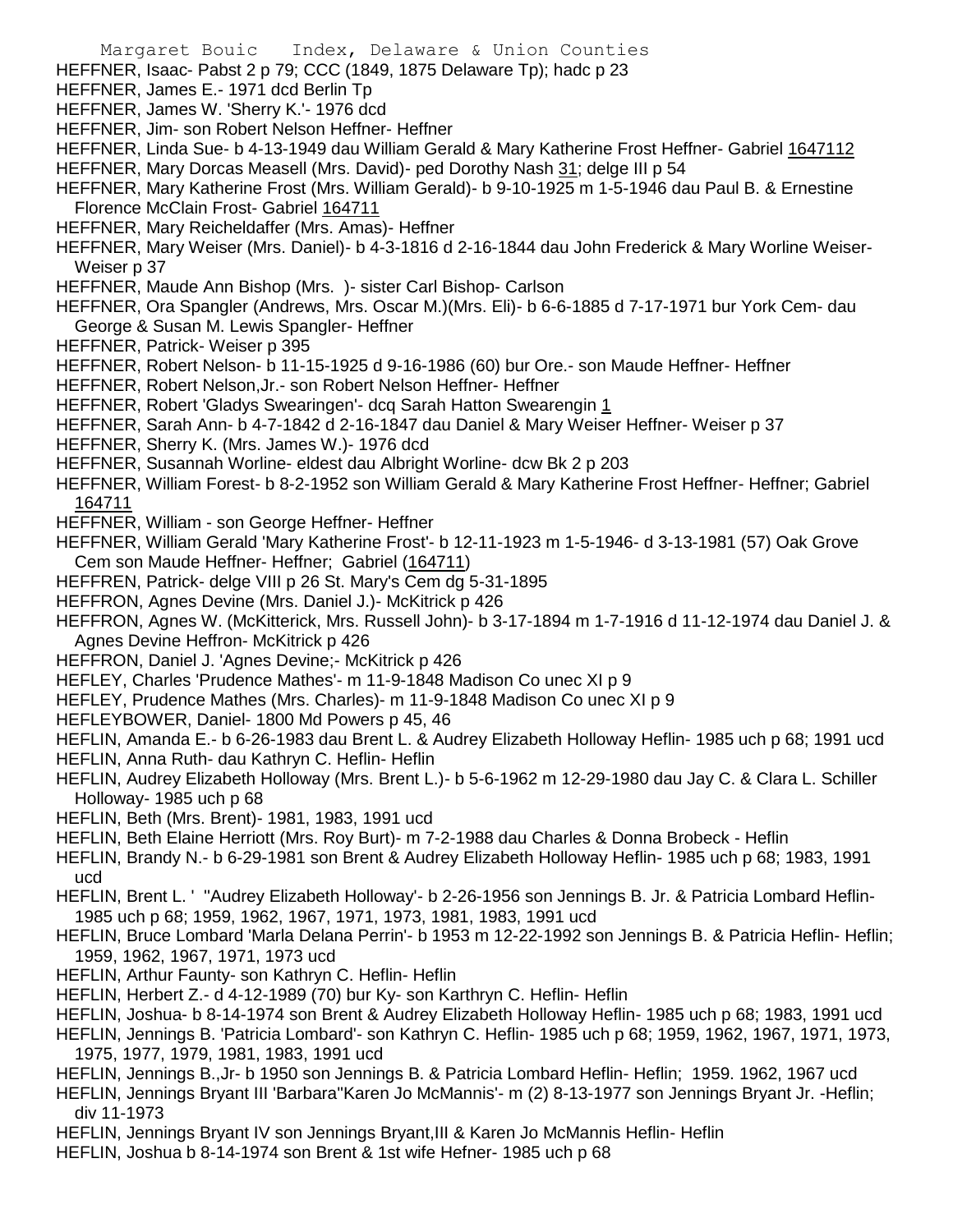- Margaret Bouic Index, Delaware & Union Counties
- HEFLIN, Kathryn C. (Mrs. )- d 7-3-1977 bur Ky- Heflin
- HEFLIN, Lauren Rae- b 3-14-1985 dau Jennings Bryant III & Karen Jo McMannis Heflin- Heflin
- HEFLIN, Marla Delana Perrin (Mrs. Bruce Lombard)- m 12-22-1992 dau Connie Fleming & Douglas Duncan
- HEFLIN, Patricia Lombard (Mrs. Jennings B.)- dau Alice Lombart- Heflin; 1985 uch p 68; 1959, 1962, 1967,
- 1971, 1973, 1974, 1977, 1979, 1981, 1983, 1991 ucd
- HEFLIN, Roy Burt 'Beth Elaine Herriott'- b 1958 m 7-2-1988 son Jennings B. & Patricia Lombard Heflin- Heflin; 1959, 1962, 1967, 1971, 1973, 1975, 1977, 1979, 1981, 1983, 1991 ucd
- HEFLIN, Ryan McMannis- b 3-31-1982 son Jennings Bryan III & Karen Jo McMannis Heflin- Heflin
- HEFLIN, Teresa Halma (Garrett, Mrs. Charles R.)- b 1954 m 7-9-1977 dau Jennings B. & Patricia Lombard Heflin- Heflin; 1959, 1962, 1967, 1971, 1973 ucd
- HEFNER, Clyde 'Margaret Jordan'-b 11-22-1893 d 1-27-1983 (89) bur Forest Grove Cem- son John & Nancy Davis Hefner
- HEFNER, Christian- 1880C Leesburg Tp 307 p 30 (30,Ger)
- HEFNER, David- 1880 dch p 318
- HEFNER, Eli- b 12-29-1876 d 3-10-1960 Claibourne Tp uninf p 33
- HEFNER, Isaac 'Tryphosa Troutman'- m 12-19-1948 dcm; 1850C Delaware Tp 1345 p 96 (36,O)
- HEFNER, John 'Nancy Davis'- Hefner
- HEFNER, Margaret Jordan (Mrs. Clyde)- b 5-2-1896 bur Forest Grove- dau Joseph & Isabele Whipkey Jordan-Hefner
- HEFNER, Nancy Davis (Mrs. John)- Hefner
- HEFNER, Sarah Gertrude (Brown, Mrs. Walter,Sr.)- b 11-15-1889- 1985 uch p 18
- HEFNER, Tryphose Troutman (Mrs. Isaac)- m 12-19-1848 dcm; 1850C Delaware Tp 1345 p 96 (36,Pa)
- HEFNER, Willie Oneta (Willey, Mrs. John Henry)- b 7-24-1907 m 12-26-1928- Weiser p 24
- HEFT, Lizzie (Kahle, Mrs. Washington Clemer)- m 1897 Weiser p 695
- HEFTI, Dr. Jane Hoopes (Mrs. )(Orr, Mrs. )- m(2) 12-23-1969 dau Dr. Carl & Nelle G. McCloud Hoopes-**Hoopes**
- HEGAN, Derfern George- unec X p 66
- HEGARDAERFER, G.- 1915 uch p 227
- HEGAS, Alex- 1860C Taylor Tp 930-945 p 124 (27,Va)
- HEGAS, Emily- 1860C Taylor Tp 930-945 p 124 (17,Va)
- HEGAS, Elsey- 1860C Taylor Tp 930-945 p 124 (14,Va)
- HEGAS, John- 1860C Taylor Tp 930-945 p 124 (30,Va)
- HEGAS, Rebecca- 1860C Taylor Tp 930-945 p 124 (56,Va)
- HEGEDUS, Arthur M. 'Theresa Ramroth'- Hegedus; 1964, 1969, 1971, 1976, 1980 dcd
- HEGEDUS, Bert- 1961 dcd
- HEGEDUS, Theresa Ramroth (Mrs. Arthur M.)- b 3-14-1902 d 9-1-1990 (88) dau Fred & Grace Hill Ramroth-Hegedus; 1964, 1969, 1971, 1976 dcd
- HEGELMAN, Rev.- pmc p 3
- HEGENBERGER, Judy (Mrs. Paul A.)- 1976 dcd
- HEGENBERGER, Nancy (Mrs. Paul A.)- 1969, 1971 dcd
- HEGENBERGER, Patti- b 1957 dau Paul A. & Nancy Hegenberger- 1969, 1971 dcd
- HEGENBERGER, Paul A. 'Nancy''Judy' 1969, 1971, 1976 dcd
- HEGENBERGER, Paul- son Paul A. & Nancy Hegenberger- 1969, 1971 dcd
- HEGENBERGER, Terri- b 1954 ch Paul A. & Nancy Hegenberger- 1969, 1971, 1976 dcd
- HEGENDERFER, Ada D.- b 1-30-1918 d 1-10-1919 dau George J. & Katherine Blumenschien Hegenderfer-St. John's Cem DJ p 62
- HEGENDERFER, Anna Irene (Cross, Mrs. )- b 2-1935 dau Floyd C. & Opal Penn Hegenderfer- Hegenderfer
- HEGENDERFER, Anna D.- b 1-1882 dau Gottlieb & Katherine Blumenschein Hegenderfer- 1900C Darby Tp 249-253 p 12B (18,O,O,O)
- HEGENDERFER, Barbara Lou Pound (Mrs. Byron George)- m 8-28- d 8-22-1976 (35) dau Leroy & Waldene Geese Pounds- Hegenderfer; Pound
- HEGENDERFER, Barry LeRoy- b 12-30-1969 son Byron George & Barbara Pounds Hegenderfer-**Hegenderfer**
- HEGENDERFER, Benjamin Eric- b 6-26-1968 adopted son Byron George & Barbara Pound Hegenderfer-Hegenderfer
- HEGENDERFER, Berna Jean (Snyder, Mrs. )- dau Floyd C. & Opal Penn Hegenderfer- Hegenderfer; 1949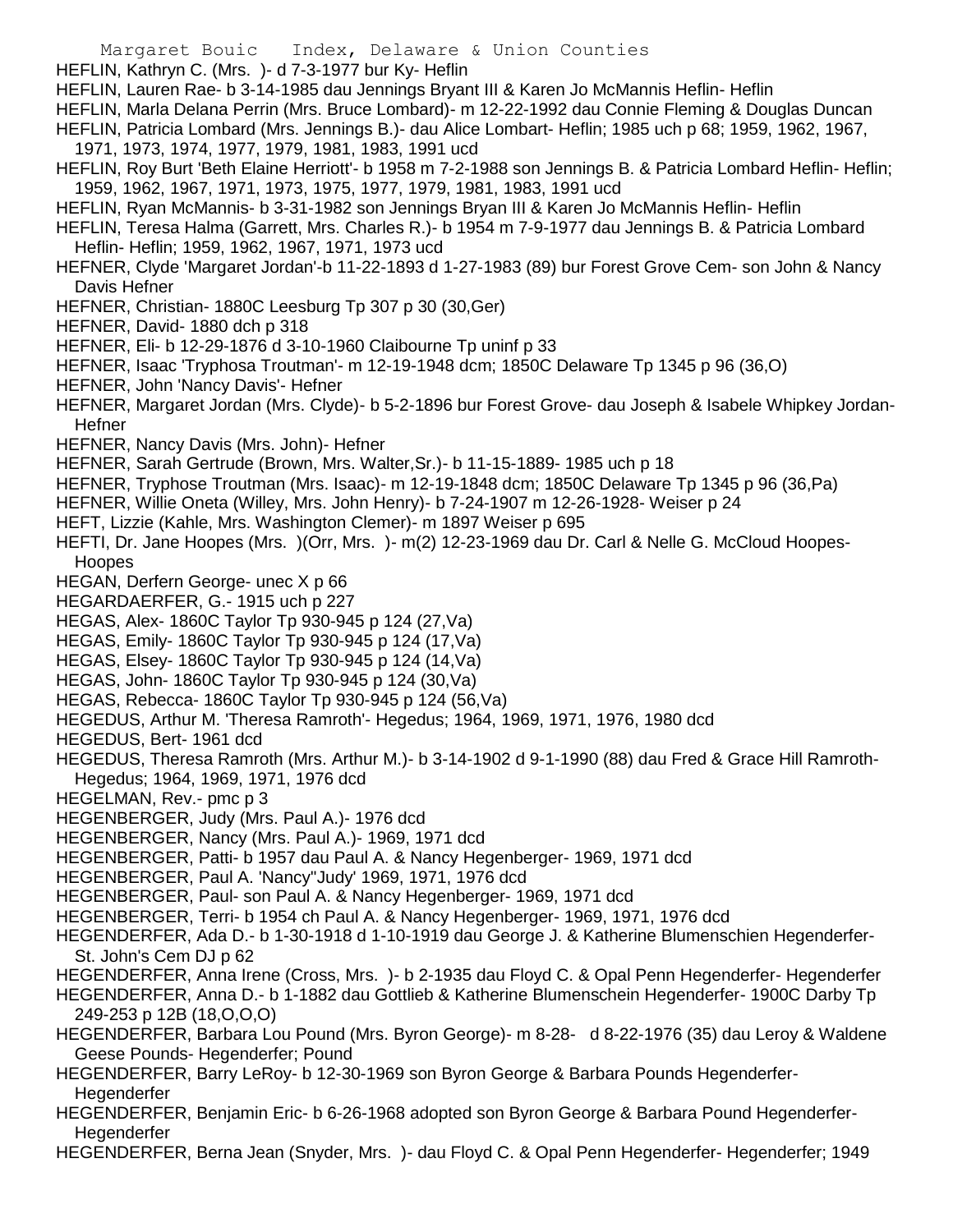ucd

HEGENDERFER, Bernette (Nicol, Mrs. Herbert J.)- b 7-26-1920 m 11-28-1946 dau Eric P. & Eva Dorthea Ruhl Hegenderfer- Hegenderfer; Rausch (11416),(13416)

HEGENDERFER, Bryce- son Byron George & Barbara Lou Pound Hegenderfer- adopted by his grandmother Waldine Geese Pounds

HEGENDERFER, Byron George 'Barbara Lou Pound''Susan Louise Welch' m(1) 8-28-1960 son Floyd C. & Opal Penn Hegenderfer- Hegenderfer; 1949, 1959 ucd

HEGENDERFER, Catherine (Dascher, Mrs. Philip)(Daum, Mrs. Leonard)- b 1834 m 1859 d 1913 Price Cem-1985 uch p 37; 1850C Paris Tp 466-474 p 72 (17,O)

HEGENDERFER, Debbie Sue Stuart (Mrs. Terry L.)- m 4-5-1986 dau William D. Stuart- Hegenderfer; 1991 ucd

HEGENDERFER, Debra Jean- b 7-12-1954 dau Harold Hegenderfer- Hegenderfer; 1977, 1979, 1981, 1991 ucd

HEGENDERFER, Debra-b 1954 dau Harry H. & Frances P. Hegenderfer- 1959, 1962, 1967, 1971, 1973, 1983 ucd

HEGENDERFER, Dorothy (Shively, Mrs. Elmer)- dau Harry H. & Frances P. Hegenderfer- Hegenderfer; 1959(14), 1962 ucd

HEGENDERFER, Elizabeth- b 12-1872 d 1920 St. John's- DJ p 59- dau Gottlieb & Katharine Blumenschein Hegenderfer- 1900C Darby Tp 244-253 p 12B (26,O,O,O)

HEGENDERFER, Elsie K. (Van Hoose, Mrs. )- d 1972 dau Eric P. & Eva Dorthea Ruhl Hegenderfer-**Hegenderfer** 

HEGENDERFER, Eric P. 'Eva Dorthea Ruhl'- b 8-3-1880 d 7-6-1959(78) Oakdale Cem II p 99 (H-RE-15)- son Gottlieb & Catherine Blumenschein Hegenderfer- Hegenderfer; 1900C Darby Tp 244-253 p 12B (19,O,O,O)

HEGENDERFER, Eva Dorthea Ruhl (Mrs. Eric P.)- b 1884 d 1947 Oakdale Cem II p 99 (H-RE-15)

HEGENDERFER, Fern (Jolley, Mrs. )- dau George H. & Katherine Ruffing Hegenderfer- Hegenderfer

HEGENDERFER, Florence (Geer, Mrs. Lawrence)- b 5-21-1903 d 2-1-1953 Oakdale Cem II p 59 (G-R14-11) dau Eric P. & Eva Dorthea Ruhl Hegenderfer- Hegenderfer

HEGENDERFER, Florence Wheeler (Mrs. Ray E.)- Hegenderfer

HEGENDERFER, Floyd C. 'Opal Penn'- b 9-20-1906 d 2-6-1970 Oakdale Cem II p 141 (M-R6-15)- son Eric P. & Eva Dorthea Ruhl Hegenderfer- Hegenderfer; 1949, 1959, 1962, 1967 ucd

HEGENDERFER, Frances P. Casto (Mrs. Harry H.)- b 1925 m 6-18-1950 DJ p 74; 1959, 1962, 1967, 1971, 1973, 1975, 1977, 1979, 1981 ucd

HEGENDERFER, George J. 'Katherine Ruffing'-b 10-12-1883 d 10-8-1951 St. John's Cem DJ p 62- son Gottlieb & Katherine Blumenschein Hegenderfer- 1900C Darby Tp 244-258 p 12B (16,O,O,O); OGS Vol XIX 1 p 19

HEGENDERFER, Gilbert 'Helen Rockenbaugh'- m 10-14-1939 son Eric P. & Eva Dorthea Ruhl Hegenderfer-**Hegenderfer** 

HEGENDERFER, Gottlieb 'Katherine Blumenschein'- b 3-1845 m 10-26-1871 ucm 4998 d 1925 St. John's Cem, DJ p 59; 1985 uch p 70; 1900C Darby Tp 244-253 p 12B (55,O,Ger,Ger) m 26y; uca p 35 HEGENDERFER, Harold- Hegenderfer

HEGENDERFER, Harry H. 'Frances P. Casto'- b 6-1-1922 m 6-18-1950 d 5-24-1976 bur St. John's DJ p 75 son George J. & Katherine Ruffing Hegenderfer- Hegenderfer; 1949, 1959, 1962, 1967, 1971, 1973, 1975 ucd

HEGENDERFER, Harry P.- 1983, 1991 ucd

HEGENDERFER, Helen (Hines, Mrs. )- dau George J. & Katherine Ruffing Hegenderfer- Hegenderfer HEGENDERFER, Helen Rockenbaugh (Mrs. Gilbert)- m 10-14-1939- Hegenderfer

HEGENDERFER, Irene (12-1929)- dau Eric P. & Eva Dorthea Ruhl Hegenderfer- Hegenderfer

HEGENDERFER, Irene- dau Floyd C. & Opal D. Hegenderfer- 1949 ucd

HEGENDERFER, Irvan- son Goerge J. & Katherine Ruffing Hegenderfer- Hegenderfer

HEGENDERFER, John George (1847) unec III p 48

HEGENDERFER, Joshua Carroll- b 11-24-1988 son Terry L. & Debbie Sue Stuart Hegenderfer- Hegenderfer

HEGENDERFER, Karen Martha (Earl, Mrs. )- dau Floyd C. & Opal Penn Hegenderfer- Hegenderfer; 1949, 1959 uch(17)

HEGENDERFER, Katherine Blumenschein (Mrs. Gottlieb)- b 6-1848 m 10-26-1871 ucm 4998 d 1929 St. John's Cem DJ p 59; 1985 uch p 70; 1900C Darby Tp 244-253 p 12B (51, O,Ger,Ger); m 26y, 9 ch

HEGENDERFER, Katherine Ruffing (Mrs. George)- b 11-16-1886 d 10-13-1971 bur St. John's DJ p 62- dau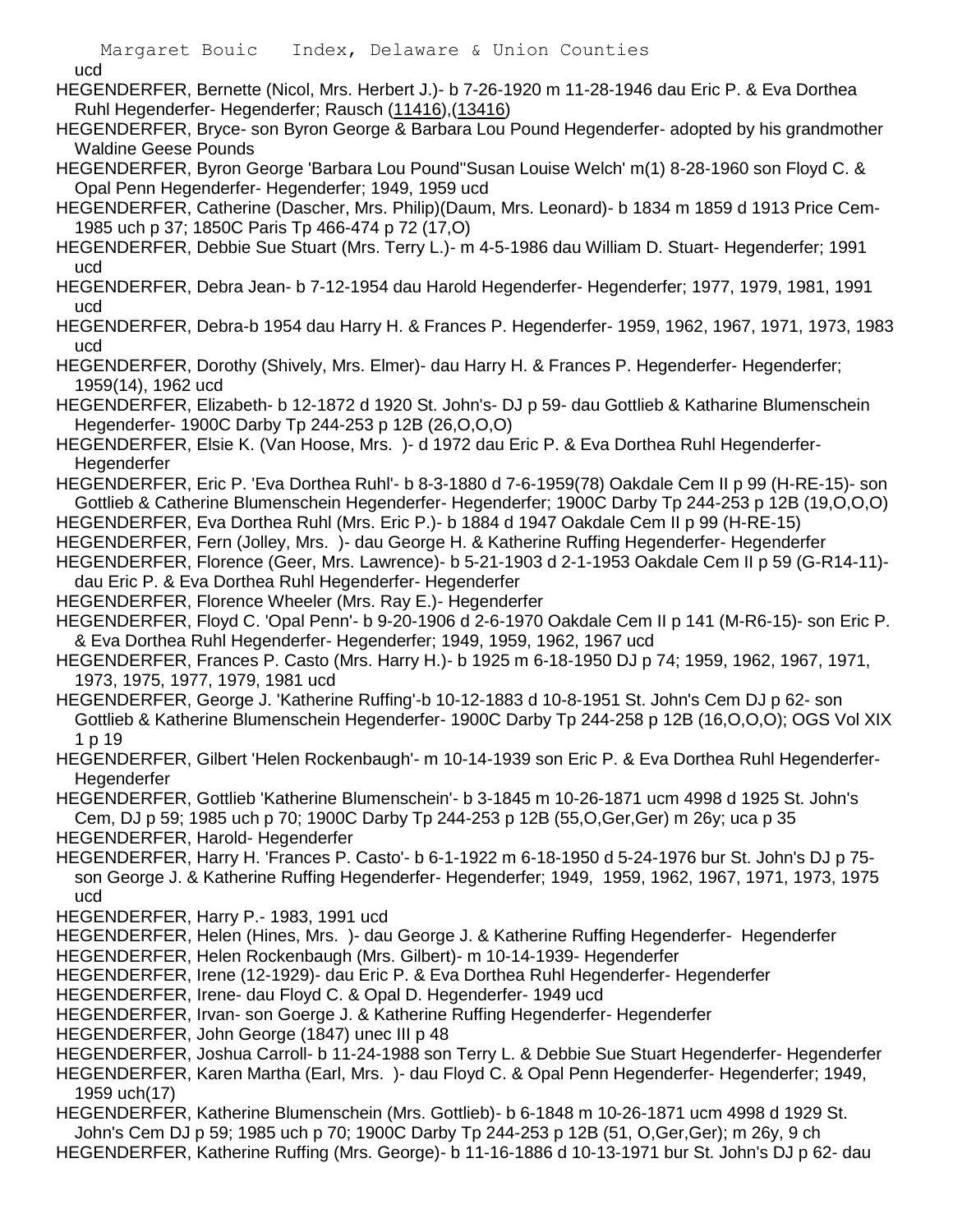Margaret Bouic Index, Delaware & Union Counties Constantine & Lena Peters Ruffing- Hegenderfer; 1949, 1959, 1962, 1967 ucd HEGENDERFER, Lelia Crook (Mrs. Phillip)- b 9-6-1889 m 6-26-1913 d 4-5-1974 Forest Grove Cem- dau George W. & Winifred Marriott Crook- Hegenderfer HEGENDERFER, Lydia- b 4-1873 dau Gottlieb & Katherine Blumenschein Hegenderfer- 1900C Darby Tp 244- 253 p 12B (7,O,O,O) HEGENDERFER, Marie (Loudermilk, Mrs. )- dau George H. & Katherine Ruffing Hegenderfer- Hegenderfer HEGENDERFER, Martha (Frazee, Mrs. )- dau George J. & Katherine Ruffing Hegenderfer-Hegenderfer HEGENDERFER, Martha- b 10-1888 dau Gottlieb & Katherine Blumenschein Hegenderfer- 1900C Darby Tp 244-253 p 12B (11,O,O,O) HEGENDERFER, Mary- 1971 ucd HEGENDERFER, Mary Katherine (Hilbert, Mrs. Fred)- b 1-11-1874 m 5-16-1894 d 4-213-1958 bur Unionville Cem dau Gottlieb & Katherine Blumenschein Hegenderfer- Hilbert; 1985 uch p 70 HEGENDERFER, Opal D. (Mrs. Floyd C.)(Leimer, Mrs. Eugene) div- b 1914 Oakdale II p 14 (M-R6-15); 1949, 1959, 1962, 1967, 1971 ucd HEGENDERFER, Philip 'Lelia Crook'- b 7-1875 m 6-26-1913 d 1944 St. John's DJ p 68; 1900C Darby Tp 223- 232 p 11B (24,O,O,O) HEGENDERFER, Philip Lee- son Floyd C. & Opal Penn Hegenderfer- Hegenderfer; 1949, 1959(13), 1962, 1975, 1977 ucd HEGENDERFER, Ray 'Florence Wheeler'- d 11-6-1976 bur Phoenix- son George J. & Katherine Ruffing Hegenderfer- Hegenderfer HEGENDERFER, Richard- b 1956 dau Harry H. & Frances P. Casto Hegenderfer- 1959, 1962, 1967, 1971, 1973, 1979 ucd HEGENDERFER, Ronald- son Ray E. & Florence Wheeler Hegenderfer-Hegenderfer HEGENDERFER, Susan Louise Welch (Mrs. Byron George)- Hegenderfer HEGENDERFER, Terry L. 'Debbie Sue Stuart'- b 1958 m 4-5-1986 son Harry H. & Frances P. Hegenderfer-1959, 1962, 1967, 1971, 1973, 1975, 1977, 1979, 1981, 1983 ucd HEGENDERFER, Tessa (Parr, Mrs. )- dau Eric P. & Eva Dorthea Ruhl Hegenderfer- Hegenderfer HEGENDERFER, Walter- son George J. & Katherine Ruffing Hegenderfer- Hegenderfer; 1949 ucd HEGENDERFER, Wilburt- son Phillip & Lelia Crook Hegenderfer- Hegenderfer HEGENDORFER, George- 1883 uch V p 235 HEGGANDORN, A. (Mrs. M.)- dcb p 17 HEGGANDORN, David- d 6-30-1850 (1-5-25) dcb p 17, Powell p 98 son M. & A. Heggandorn HEGGANDORN, Isac- d 7-27-1847 (1y5d) dcb 17, Powell p 98 son M. & A. Heggandorn HEGGLIN, Doris Moore (Mrs. Harry)- b 2-9-1904 d 11-21-1981 dau John Franklin & Hester Marie Bowsher Moore- Cowgill p 8 HEGGLIN, Harry 'Doris Moore'- Cowgill p 8 HEGNER, Bess Lloyd Randolph (Mrs. Fred Milburn)(Card, Mrs. Jerome Thomas)- b c 1894 dau Edward & Minnie Adelaide Lemming Rudolph- McKitrick 252 HEGNER, Fred Milburn 'Bess Lloyd Randolph'- m 5-15-1922- McKitrick p 252 HEGNER, Jean- researching Roberts- delge VIII p 69 HEGNER, Lineta Randolph (Wilkins, Mrs. James C.)- b 9-21-1925 dau Fred Milburn & Bess Lloyd Randolph Hegner- McKitrick p 252 HEGGS (or Meggs?) Isaac J.- 1850C Concord Tp 2200 p 129 (15,Va) HEGSTEDT, Maryon (Kahle, Mrs. Richard William)- Weiser p 701 HEHEMAN, Carol Lee Baker (Mrs. Gary Paul)- m 9-27-1975 dau Carl A. & Carrie mayer Rausch- Rausch 118212, III p 264, 142712 III p 282 HEHEMAN, Gary Paul 'Carol Lee Baker'- m 9-27-1975 Rausch (118212), (142712) HEHEMAN, Jennifer Marie- b 9-9-1982 dau Gary Paul & Carol Lee Baker Heheman- Heheman HEHEMAN, Theodore James b 5-25-1978- son Gary Paul & Carol Lee Baker Heheman- Rausch HEHR, Chandra- 1983 ucd HEIBEL, Debbie- 1977 ucd HEIBIE- Mr. 1908 dch p 260 HEIBY, Caroline Glass (Mrs. Philip)- m 7-13-1854 dcm HEIBY, David- son Frank Valentine & Lydia Heiby- Heiby HEIBY, Earl L.- d 1-24-1965 (79) brother Val Heiby- Heiby HEIBY, Mrs. Earl- d 6-27-1962 (75) bur Galion- heiby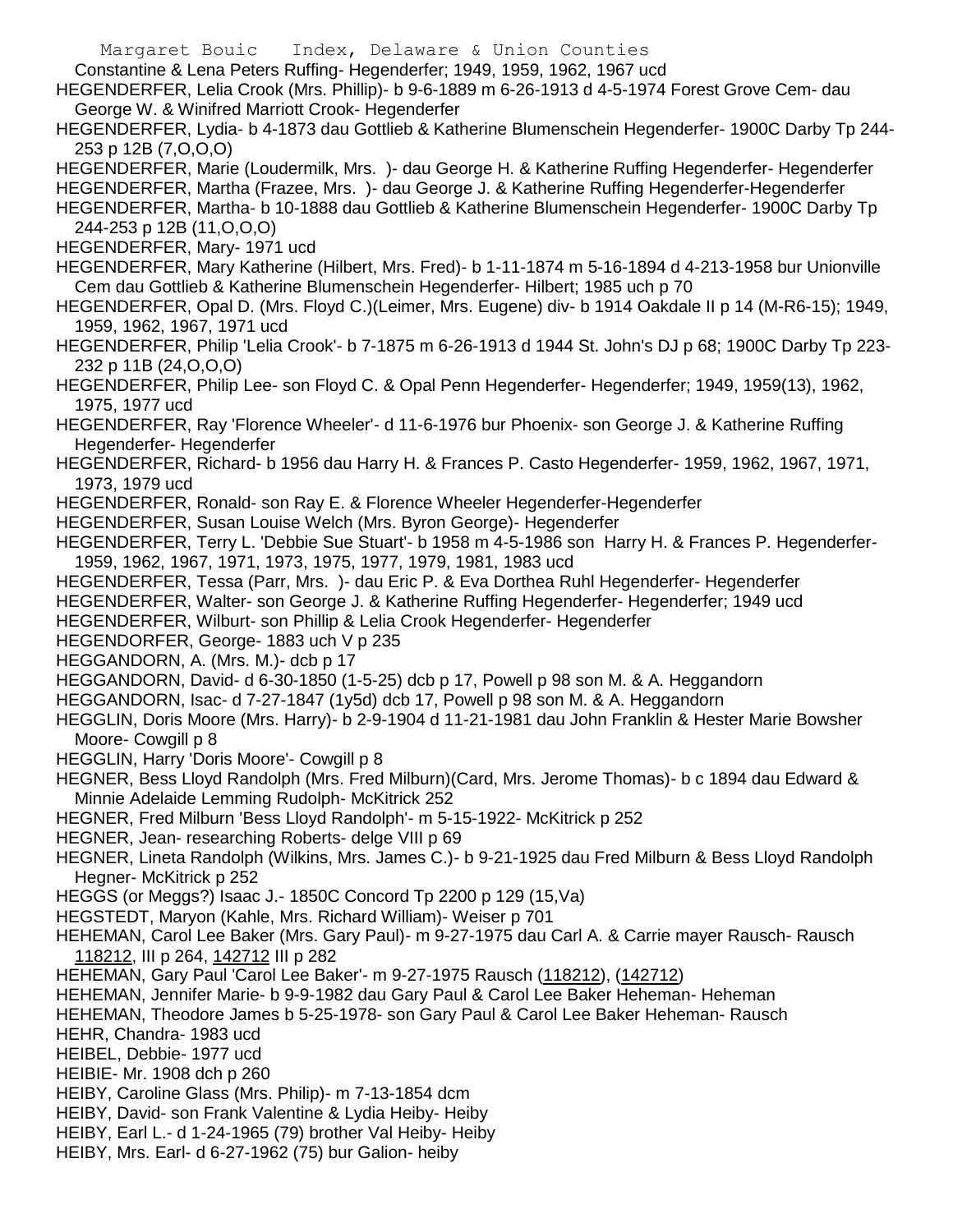Margaret Bouic Index, Delaware & Union Counties HEIBY, Elizabeth (Kandel, Mrs. Herbert)- m 6-7-1942 dau Frank Valentine & Lydia Heiby- Heiby; Kandel HEIBY, Emma E.- b 1873 d 1874 Oak Grove Cem p 433 HEIBY, Ernest- son Frank Valentine & Lydia Heiby- Heiby HEIBY, Frene (Mrs. Val)- Heiby HEIBY, Frank Valentine 'Lydia'-b 9-23-1882 d 9-29-1980 (98) bur Ft. Recovery- Heiby HEIBY, Jerry (Deibig, Mrs. Ralph)- sister Val Heiby- Heiby HEIBY, LaDonna (Weir, Mrs. James)- dau Earl Heiby- Heiby HEIBY, Lydia (Mrs. Frank Valentine)- Heiby HEIBY, Mrs. P.- 1908 dch p 169, 173, 178; delge III p 14 HEIBY, Philip 'Caroline Glass'- m 7-13-1854 dcm HEIBY, Robert H.- son Earl Heiby- Heiby HEIBY, Val 'Ferne'- d 4-17-1968 (50) bur Galion- son Earl Heiby- Heiby HEIBY, Vicki- dau Val & Ferne Heiby- Heiby HEICHEL, Dennie Lee- b 5-14-1961 son Kenneth L. & Eloise Rausch Heichel- Rausch 117133 III p 263, 136333 HEICHEL, Eloise Rausch (Mrs. Kenneth L.)- b 3-4-1934 m 9-10-1955 dau George Adam & Katherine Streng Rausch- Rausch 13633 II p 266, 11713 III p 263 HEICHEL, Jack 'Ruth Ann Keller'- Weiser p 514 HEICHEL, Kenneth L. 'Eloise Rausch'- b 5-4-1926 m 9-10-1955 Rausch (11713), III p 263, (13633) II p 266 HEICHEL, Kimberlee Sue- b 8-16-1956 dau Kenneth L. & ELoise Rausch Heichel- Raysch 117131 III p 263, 136332 HEICHEL, Ruth Ann Keller (Mrs. Jack)- b 6-1-1936 dau Albert & Neva Eleanor Cosgrove Keller- Weiser p 514 HEICHMAN, Rev. Ralph E. 'Virginia'- 1980 dcd HEICHMAN, Virginia (Mrs. Rev. Ralph E.)- 1980 dcd HEID, Barbara Jo Hillegas (Mrs. Kelly R.)- m 11-26-1977 dau Robert Hillegas- Heid HEID, Caroline Mittenberger (Mrs. George)- Heid HEID, George 'Caroline Mittenberger'- Heid HEID, James R. 'Nancy C.'- 1976 dcd HEID, John Robert 'Rose Valentine'- b 4-7-1974 (70) bur Woodland Cem- Heid HEID, Kelly R. 'Barbara Jo Hillegas'- m 11-26-1977 son John Robert & Rose Valentine Heid- Heid HEID, Kevin- son John Robert & Rose Valentine Heid- Heid KEID, Leo 'Lucy Cobb/Cook'- b 1-23-1885 m 1919 d 2-22-1969 Price Cem djlm p 43- son George & Caroline Mittenberger Heid HEID, Lucy Cobb/Cook (Mrs. Leo)- b 3-17-1875 m 1919 d 2-7-1962 Price Cem djlm p 43 -dau William & Eliza Barnes Cobb- Heid HEID, Nancy C. (Mrs. James R.)- 1976 dcd HEID, J. Robert- son John Robert & Rose Valentine Heid- Heid HEID, Rose Valentine (Mrs. John Robert)- Heid HEIDE, Jeanne Mary (Casner, Mrs. Edward)- b 4-13-1938- Weiser p 760 HEIDEMAN---Pabst 7 p 4 HEIDEMANN, Charles O. 'Joyce E.'- Heidemann; 1969 dcd HEIDEMANN, Charles- b 1965 son Charles O. & Joyce E. Heidemann-Heidemann; 1969 dcd HEIDEMANN, Deborah (Hughes, Mrs. )- b 1953 dau Charles O. & Joyce E. Heidemann- Heidemann; 1969 dcd HEIDEMANN, Joyce E. (Mrs. Charles O.)- 1969 dcd HEIDEMANN, Lori-b 1963 dau Charles O. & Joyce E. Heidemann- Heidemann, 1969 dcd

HEIDEMANN, Michael S.- b 1955 d 7-27-1974 (19) son Charles Heidemann- Heidemann; 1969 dcd

- HEIDENREICH, Edwin H. 'Helen Bowen'- b 5-1-1915 Freshwater p 156
- HEIDENREICH, Helen Bowen (Mrs. Edwin H.)- b 7-3-1921 dau Erwin E. & Lanrie Caldwell Bowen- Freshwater p 156
- HEIDENREICH, James- b 7-17-1960 son Edwin H. & Helen Bowen Heidenreich- Freshwater p 156
- HEIDENREICH, Joan R. (Fletcher, Mrs. Ronald)- b 12-3-1956 dau Edwin H. & Helen Bowen Heidenreich-Freshwater p 156
- HEIDENREICH, John 'Julie'- Heidenreich
- HEIDENREICH, Julie (Mrs. John)- Heidenreich
- HEIDENREICH, Karon L.- b 2-27-1958 dau Edwin H. & Helen Bowen Heidenreich- Freshwater p 156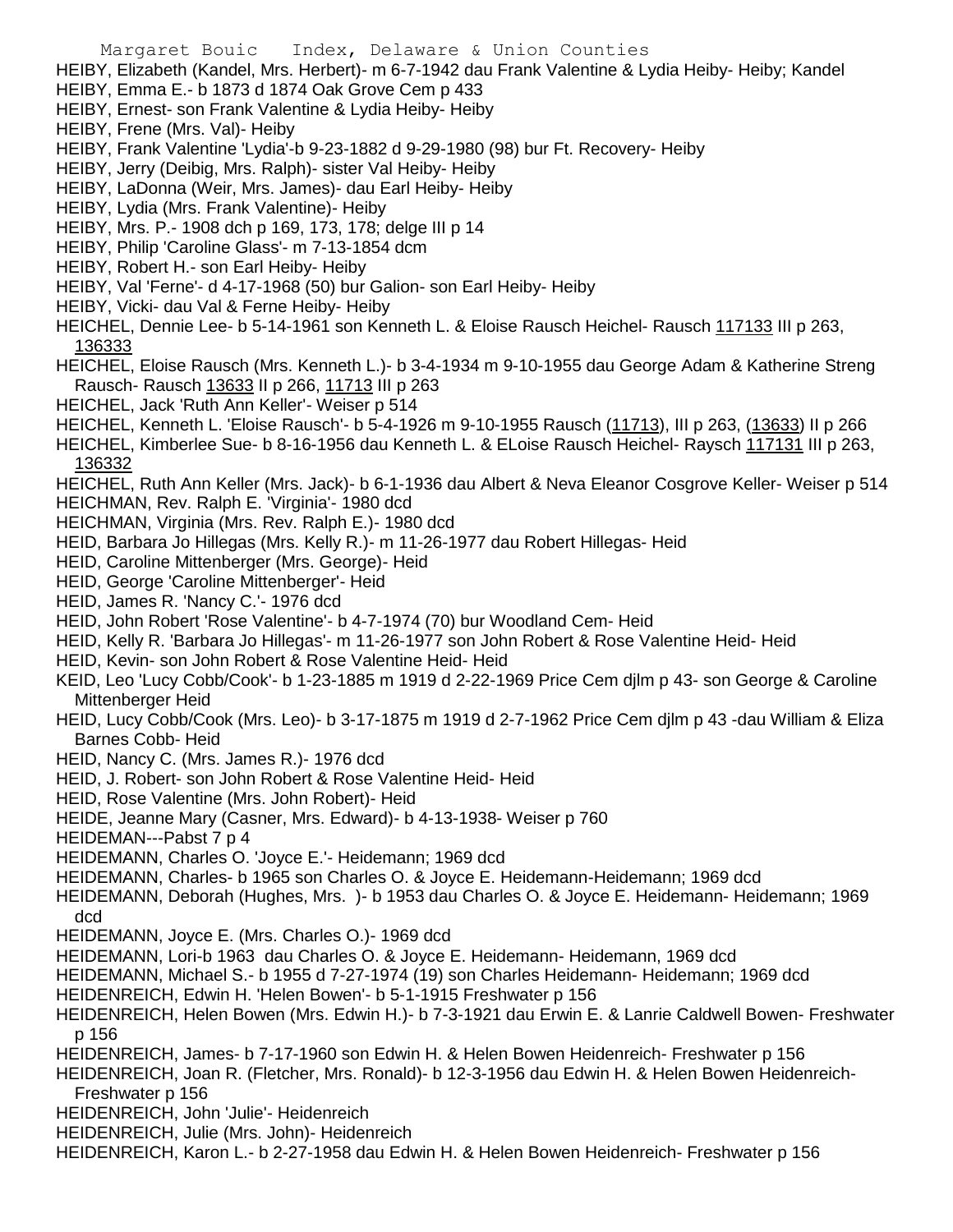- Margaret Bouic Index, Delaware & Union Counties
- HEIDENREICH, Matthew John- b 2-8-1992 dau John & Julie Heidenreich- Heidenreich
- HEIDER, Loraine Miller #106- unec IV p 2, VII p 29 ped, VIII p 1,2, IX p 2, X p 2, XII p 2, 71
- HEIDLE, Laura Mae (Ehrhardt, Mrs. Clyde Walter)- m 5-20-1907 Weiser p 585
- HEIDMAN, Anna Susanna Weiser (Mrs. George Henry)- b 8-29-1834 m 1-9-1862 d 1-11-1916 dau Peter & Elizabeth Kline Weiser- Weiser p 243
- HEIDMAN, Annie Louisa (Frantz, Mrs. Oscar Allen)- b 2-16-1893 m 6-27-1927 dau Frank Henry & Laura Belle Howard Heidman- Weiser p 244
- HEIDMAN, Carl Graves 'Marjorie Hanson'- b 2-17-1895 m 9-20-1929 son Frank Henry & Laura Belle Howard Heidman- Weiser p 244
- HEIDMAN, Catha Olive- b 2--16-1893 d 7-1893 dau Frank Henry & Laura Belle Howard Heidman- Weiser p 244
- HEIDMAN, Charlotte Roth (Mrs. Howard Henry)- m 1936- Weiser p 244
- HEIDMAN, Elizabeth Haskell Sonter (Mrs. Henry Stello)- b 12-22-1895- Weiser p 244
- HEIDMAN, Frank Henry 'Laura Belle Howard'- b 4-22-1863 m 5-1-1890 d 11-14-1934 son George Henry & Anna Susanna Weiser Heidman- Weiser p 243
- HEIDMAN, George Henry 'Anna Susanna Weiser'- b 7-19-1835 m 1-9-1862 d 3-3-1903- Weiser p 243
- HEIDMAN, Henry Stello 'Elizabeth Haskell Stoner'- b 11-12-1891 m 4-8-1916 son Frank Henry & Laura Belle Howard Heidman- Weiser p 244
- HEIDMAN, Howard Henry 'Charlotte Roth''Rita Bower'- b 1-22-1917 m(1) 1936 son Henry Stello & Elizabeth Haskell Stoner- Weiser p 244
- HEIDMAN, Jack Lane- b 7-16-1940 son Howard Henry & Charlotte Roth Heidman- Weiser p 244
- HEIDMAN, Jerry Lee- b 11-10-1938 son Howard Henry & Charlotte Roth Heidman- Weiser p 244
- HEIDMAN, Joannes Edith (Rock, Mrs. Richard)- b 1-20-1934 m 8-18-1954 dau Carl Graves & Marjorie Hanson Heidman- Weiser p 244
- HEIDMAN, Laura Belle Howard (Mrs. Frank Henry)- b 10-14-1867 m 5-1-1890 d 2-24-1932- Weiser p 244
- HEIDMAN, Lena Gertrude (Mosier, Mrs. Ray Walters)- b 11-18-1899 m 7-24-1924 dau Frank Henry & Laura Belle Howard Heidman- Weiser p 244
- HEIDMAN, Manetta Jeunie- b 9-26-1900 dau frank Henry & Laura Belle Howard Heidman- Weiser p 245
- HEIDMAN, Marjorie Hanson (Mrs. Carl Graves)- b 6-13-1898 m 9-20-1929- Weiser p 244
- HEIDMAN, Marvin Frank- b 3-28-1938 son Carl Graves & Marjorie Hanson Heidman- Weiser p 244
- HEIDMAN, Mary Elizabeth (Lenox, Mrs. Walter Elsworth)- b 8-25-1876 m 3-5-1908 d 12-22-1942 dau George Henry & Anna Susanna Weiser Heidman- Weiser p 245
- HEIDMAN, Mary Emma (Johnson, Mrs. Neil Lewis)- b 8-16-1897 m 12-31-1921 dau Frank Henry & Laura Belle Howard Heidman- Weiser p 244
- HEIDMAN, Rita Bower (Mrs. Howard Henry)- Weiser p 244
- HEIDORN, Eleanor Conklin (Mrs. Howard Snyder)- b 12-27-1915 m 9-21-1940 dau William & Mary Dulaney Conklin- Conklin 2,3; 1985 uch p 31; unec VIII p 29; 1949, 1959, 1962, 1967, 1971, 1973, 1975, 1977, 1979, 1981 ucd
- HEIDORN, Howard Snyder 'Eleanor Conklin'- b 10-9-1915 m 9-21-1940 d 7-21-1986 (70) son Fred & Verda Snyder Heidorn- Heidorn; 1985 uch p 31; Conklin 2,3; 1949, 1959, 1962, 1967, 1971, 1973, 1975, 1977, 1979, 1981, 1983 ucd
- HEIDORN, Joy Lou (Cromar, Mrs. Brent)- b 3-31-1944 m 8-31-1968 dau Howard Snyder & Eleanor Conklin Heidorn- Conklin 3; Heidorn; 1985 uch p 31; 1949, 1959, 1962 ucd
- HEIDORN, Mary Kay (Penzone, Mrs. Joe)- b 7-15-1946 m 9-1-1969 dau Howard Snyder & Eleanor Conklin Heidorn- Conklin 3,4; Heidorn; 1985 uch p 31; 1949, 1959, 1962, 1967, 1971 ucd
- HEIDORN, William- unec VIII p 29
- HEIDTMAN, Chad- b 1965 son Donald L. & Jerry Heidtman- 1980 dcd
- HEIDTMAN, Donald L. 'Jerry'- 1980 dcd
- HEIDTMAN, Joel- b 1969 son Donald L. & Jerry Heidtman- Heidtman; 1980 dcd
- HEIDTMAN, Lara- b 1970 Ch Donald L. & Jerry Heidtman- 1980 dcd
- HEIDTMAN, Mike J.- 1980 dcd
- HEIER, Leonard- Powell p 89
- HEIER, Magdalene (Homan, Mrs. Sithman)- b 1739 d 1827 dau Leonard Heier- Powell p 89
- HEIFNER, Kathleen E. (Mrs. Michael R.)- 1991 ucd
- HEIFNER, Michael R. 'Kathleen E.'- 1991 ucd
- HEIGES, Lucille Weiser (Winstead, Mrs. Victor Lee)- b 6-18-1914 m 12-29-1934 dau William Smith & Marie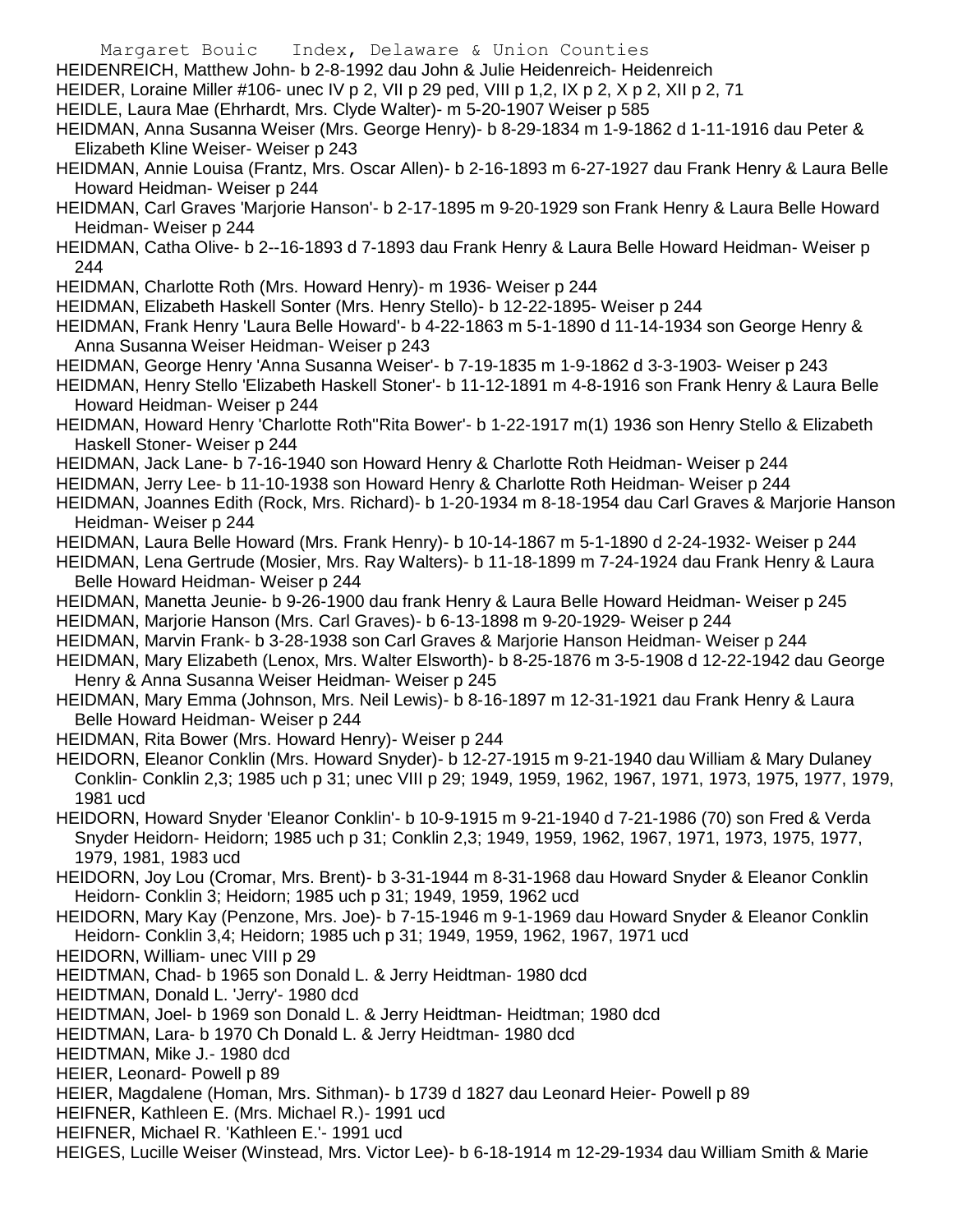Margaret Bouic Index, Delaware & Union Counties Eichelberger Weiser- Weiser p 803 HEIGES, Marie Eichelberger Weiser (Mrs. William Smith)- b 7-3-1879 m 10-28-1909 dau Harry Percival & Irene Amanda Stauffer Weiser- Weiser p 803 HEIGES, Marie Irene (Major, Mrs. William Fleming)- b 11-14-1915 dau William Smith & MArie Eichelberger Weiser- Weiser p 803 HEIGES, William Smith 'Marie Eichelberger Weiser'- b 8-18-1867 m 10-28-1909 d 9-16-1926- Weiser p 803 HEIGLE, Annetta (Dellinger, Mrs. )- dau Luther & Lena Geyer Heigle- Heigle HEIGLE, Luther 'Lena Geyer'- Heigle HEIGLE, Lena Geyer (Mrs. Luther)- b 9-5-1899 d 8-28-1990 (90) bur Stoutsville- Heigle HEIKES, C. M.- dg 1-24-1908 delge VIII p 13 HEIKES, R. R.- 1908 dch p 424 HEIKS, Linda (Mrs. Robert L.)- 1973 ucd HEIKS, Noll- b 1970 son Robert L. & Linda Heiks- 1973 ucd HEIKS, Robert L. 'Linda'- 1973 ucd HEIL, Adam 'Franki Ann Galpin'- (25-1887)- dcb late (Lillie May) HEIL, Anna M.- 1961, 1964, 1969, 1971, 1976, 1980 dcd HEIL, Arthur 'Grace Elizabeth Maugan'- Maugans Anc p 18 HEIL, Barbara Elizabeth (Rudolph, Mrs. Frederick Louis August)- b 9-20-1842 Ger m 4-1-1860 Ky d 1-8-1894 McKitrick p 204, 243, 251, 252 HEIL, Christine Streng (Mrs. Robert)- dau Ted & Minnie patch Streng- 1985 uch p 136 HEIL, Clara E. (Mrs. John)- b 1864 d 1948 Shawtown Cem Powell p 360 HEIL, Claude H.- brother Ivah B. Heil- Heil; Bartlett HEIL, --(Worline, Mrs. Clyde)- sister Ivah B. Heil- Heil; Bartlett HEIL, Daniel C. 'Martha A.'- Heil; 1964, 1969, 1971, 1976, 1980 dcd HEIL, Debra (Mrs. George)- Heil; 1981, 1983 ucd HEIL, Edmund L. 'Thelma'- 1964, 1969, 1971, 1976, 1980 dcd HEIL, Elva Stella- b 8-1-1887 d 8-10-1887 dau John & Clara Heil- Powell p 360 HEIL, Emma Shaw (Mrs. )- dau Jesse Shaw- Powell p 364 HEIL, Faldeen- brother Barbara Elizabeth Heil- McKitrick p 243 HEIL, Franki Ann Galpin (Mrs. Adam)- (21-1887)- dcb late (Lillie May) HEIL, Gary- son Marjorie Heil- 1961 dcd (16) HEIL, George 'Debra'- son Thomas H. & Janet Moss Heil- Heil HEIL, Grace Elizabeth Maugan (Mrs. Arthur)- dau Benjamin Maugan- Maugans Anc p 18 HEIL, Guy W.- Heil HEIL, Ivah B. (Bartlett, Mrs. Wesley)- m 4-16-1911- Bartlett; Heil HEIL, Janet- b 1953/4 dau Daniel C. & Martha A. Heil- 1964, 1969, 1971 dcd HEIL, Janet (Balsiger, Mrs. Paul)- dau Thomas H. & Janet Moss Heil- Heil HEIL, Janet Moss (Mrs. Thomas H.)- m 9-29-1945 Heil; 1949 ucd HEIL, John- brother Barbara Elizabeth Hiel- McKitrick p 243 HEIL, John 'Clara E.'- b 1862 d 1942 Shawtown Cem Powell p 360 HEIL, Lillie May (Stith, Mrs. )- b 12-4-1887 dau Adam & Frankie Ann Galbin Heil- dcb late HEIL, Marjorie- 1964 dcd HEIL, Martha J. (Mrs. Daniel C.)- 1964, 1969, 1971, 1976, 1980 dcd HEIL, Michael 'Vivian'- son Thomas H. & Janet Moss Heil- Heil HEIL, O. J.- brother Ivah B. Heil Bartlett- Bartlett HEIL, Robert 'Christine Streng'- 1985 uch p 136 HEIL, Sally Jo (Hopper, Mrs. Thomas William)- m 5-25-1985 dau Guy W. Heil- Heil HEIL, Sherry- ch Marjorie Heil- 1964 dcd (14) HEIL, Susan Kay (Newton, Mrs. Albert A.III)- b 1956 m 4-6-1974 dau Daniel C. & Martha A. Heil- Heil; 1964, 1969, 1971 dcd

- HEIL, Ted- son Robert & Christine Streng Heil- 1985 uch p 136
- HEIL, Teri- ch Marjorie Heil- 1964 dcd (13)
- HEIL, Thelma (Mrs. Edmund L.)- 1964, 1969, 1971, 1976, 1980 dcd
- HEIL, Thomas H. 'Janet Moss'- b 9-7-1917 m 9-29-1945 d 10-4-1982 (65) Oakdale Cem II p 146 (M-R12-3) son Thomas & Virginia Barry Heil- Heil; 1949 ucd
- HEIL, Thomas,Jr.- son Tom & Janet Heil- 1949 ucd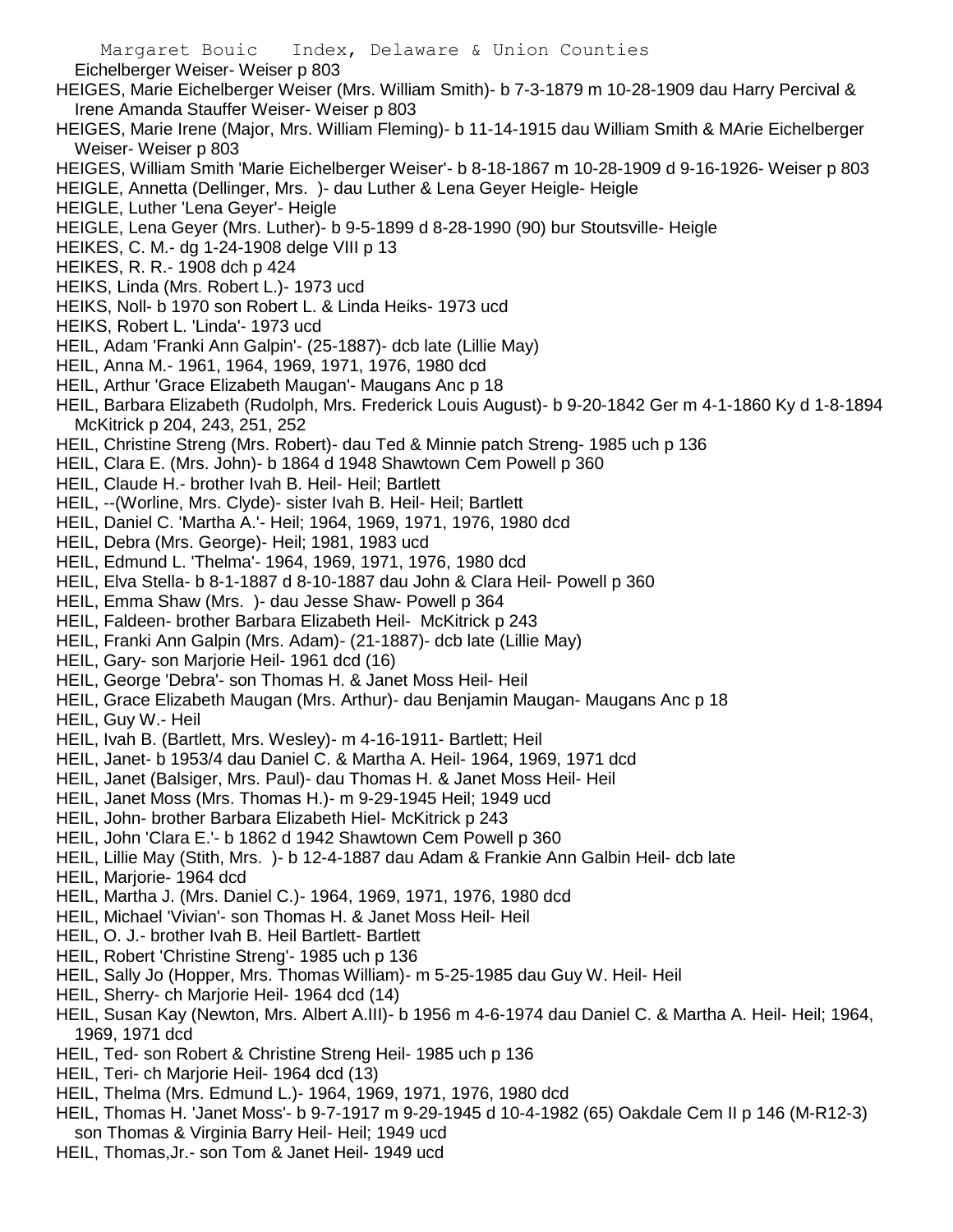Margaret Bouic Index, Delaware & Union Counties HEIL, Thomas 'Virginia Barry'- Heil HEIL, Tom- son Robert & Christine Streng Heil- 1985 uch p 136 HEIL, Troy- b 1-19-1885 d 7-14-1905 son John & Clara E. Heil- Shawtown Cem Powell p 360 HEIL, Virginia Barry (Mrs. Thomas)- Heil HEIL, Vivian (Mrs. Michael)- Heil HEILBARGER, Roger- 1976 dcd HEILBUT, M.- uca p 35 Darby Tp HEILEGMAN, Joyce Elaine (Bevan, Mrs. Wendel L. Jr.)- b 1941 m 1961- Rausch (182321) III p 306 HEILMAN, August F.- Oak Grove Powell p 432 HEILMAN, Carl- Oak Grove- Powell p 432 HEILMAN, Dale- son Lewis & Ople Elizabeth Keckler Heilman- Heilman HEILMAN, Earl- son Lewis & Ople Elizabeth Keckler Heilman- Heilman HEILMAN, Lena- Oak Grove- Powell p 432 HEILMAN, Lewis 'Ople Elizabeth Keckler'- Heilman HEILMAN, Magdalene- Oak Grove- Powell p 432 HEILMAN, Mary- Oak Grove- Powell p 432 HEILMAN, Ople Elizabeth Keckler'- Heilman HEILMAN, Ople (Roger, Mrs. Jack)- dau Lewis & Ople Elizabeth Keckler Heilman- Heilman HEILMAN, Phillip- 1976 dcd HEILMAN, Robert- son Lewis & Ople Elizabeth Keckler Heilman-Heilman HEILMAN, Sarah (Armentrout, Mrs. Byron)- b 3-21-1915 m 3-21-1934 d 5-7-1986 (71) Broadway Cem- dau Lewis & Ople Elizabeth Keckler Heilman- Heilman HEILT, Rosina Weiser (Mrs. )- b 2-1-1746 d 5-4-1794 dau David Weiser- Weiser p 844 HEIM, Andreas 'Opal'- 1971 ucd HEIM, Andrew d 5-1-1871 (85) father of W. D. Heim dg 5-19-1871 Cryder Abst. p 87 HEIM, Andy- 1976 dcd HEIM, Catharine (Weiser, Mrs. Frederick)- b 7-3-1780 m 5-10-1800 d 8-30-1861 dau John Heim- dcc Marjorie Brookens Humes 53 HEIM, Charles A.- 1870C Brown Tp 106-109 (35,O); delge II p 40 HEIM, Charles A.- son H. D. & Louisa Heim- 1850C Delaware Town 998 p 79 (16,Md) HEIM, Craig Grant- b 8-11-1847 son Ernest Calvin & Frances Helena Brosious Heim- Weiser p 334 HEIM, Deane- b 1961 dau Andreas & Opal Heim- 1971 ucd HEIM, Ernest Calvin 'Frances Helena Brosious'- b 7--15-1916 m 2-1-1947- Weiser p 334 HEIM, Frances Helena Brosious (Mrs. Ernest Calvin)- b 4-25-1923 m 2-1-1947 dau George E. & Grace Elizabeth Dockey Brosious- Weiser p 334 HEIM, H. D. 'Louisa'- 1850C Delaware Town 998 p 79 (38,Md) HEIM, Henry- b 1845 d 1883 Oak Grove Powell p 433- son H. D. & Louisa Heim- 1850C Delaware Town 998 p 79 (4,O) HEIM, Horam- son H. D. & Louisa Heim- 1850C Delaware Town 998 p 79 (9,O) HEIM, John- dcc Marjorie Brookens Humes 106 HEIM, John- Weiser p 231 HEIM, Joyce- b 1954 dau Andreas & Opal Heim- 1971 ucd HEIM, Kirwan- b 1840 d 1857 Oak Grove Powell p 493 HEIM, Kurt- b 1965 son Andreas & Opal Heim- 1971 ucd HEIM, Louisa E.(Mrs. H. D.)- b 1812 d 1866 Oak Grove Powell p 433; 1850C Delaware Town 998 p 79 (38,Md) HEIM, Mary Catharine (Weiser, Mrs. Frederick)- b 7-3-1780 m 5-10-1800 d 8-30-1860 dau John Heim- Weiser p 231 HEIM, Mary (Fegley, Mrs. Peter Irvin)- b 9-2-1876 m 9-14-1907 Weiser p 419 HEIM, Opal (Mrs. Andreas)- 1971 ucd HEIM, Rodney Ernest- b 5-18-1950 son Ernest Calvin & Frances Helena Brosious Heim- Weiser p 334 HEIM, Sheila- b 1967 dau Andreas & Opal Heim- 1971 ucd HEIM, W. B.- 1908 dch p 189 HEIM, W. D.- b 1812 d 1883 Oak Grove Cem Powell p 433; Powers p 204 HEIM, Mrs. W. D.- d 7-22-1866 dg 7-28-1866 Cryder Abst. p 56; Pabst 2 p 14, 8 p 46 HEIM, William D.- 1880 dch p 357, 627; 1908 dch p 154, 155; Pabst 2 p 4, 12, 13, 14; Pabst 8 p 46; dcw Bk 4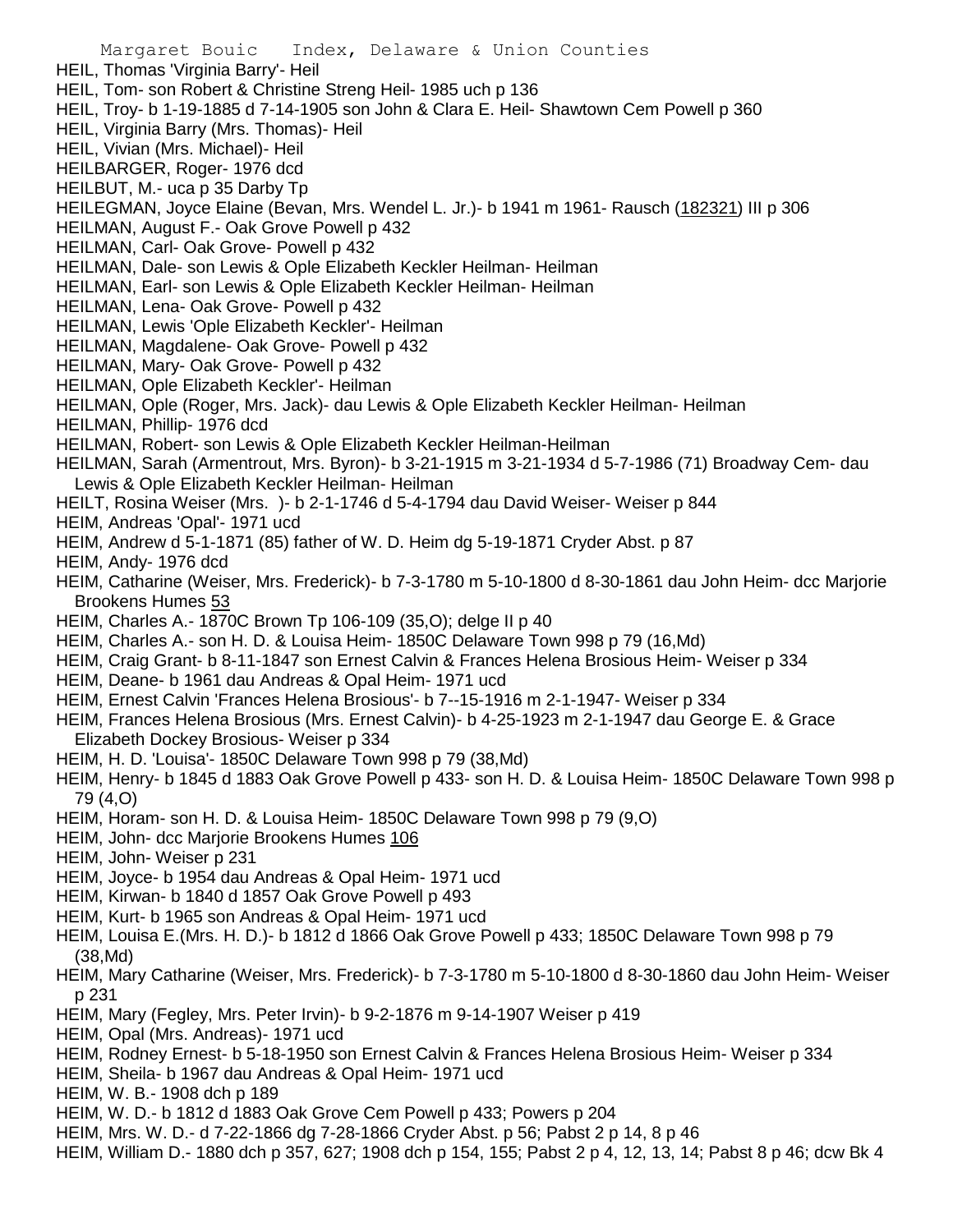Margaret Bouic Index, Delaware & Union Counties 70(9) witness HEIM, W. O.- Poe p 24 HEIMADINGER, Annie (Conrad, Mrs. Howard Leslie)- Weiser p 691 HEIMAN, Christopher- Pabst 2 p 89 HEIMBERGER, Helen Dennis (Mrs. )- d 4-11-1993 bur Washington D. C.- sister Rev. Bede Dennis-**Heimberger** HEIMBERGER, John W. 1908 dch p 423, 424 HEIMBERGER, Karl- delge VII p 24; dg 1-3-1902 HEIMBERGER/Heimburger, Mabel G.- d 4-14-1981 (91) Oak Grove Cem sister Lillian B. Reider- Heimbergerdelge VII p 24; dg 1-3-1902 HEIMBURGER, Carl Vincent- d 4-24-1970 Oak Grove- Heimburger HEIMBURGER, Father Oak Grove Powell p 433 HEIMBURGER, Helen- dau Carl Vincent Heimburger- Heimburger HEIMBURGER, Lillian (Reider, Mrs. )- sister Carl Vincent Heimburger- Heimburger HEIMBURGER, Mother Oak Grove Powell p 433 HEIMBURGER, Mary E.- Oak Grove Powell p 433 HEIMER, Elizabeth Stratman (Mrs. Joseph)- m 11-24-1874 ucm 5585 HEIMER, Joseph 'Elizabeth Stratman'- m 11-24-1874 ucm 5585 HEIMLEN, Edmund 'Mahala D. Gale'- m 7-15-1853 dcm HEIMLEN, Mahala D. Gale (Mrs. Edmund)- m 7-15-1853 dcm HEIMLICH, Barbara N. (Mrs. Richard W.)- 1976, 1980 dcd HEIMLICH, Beth M. b 1956 dau Charles & Margaret Heimlich- Heimlich; 1964, 1969, 1971, 1976 dcd HEIMLICH, Charles L. 'Margaret/Marguerite'- Heimlich; 1961, 1964, 1969, 1971, 1976, 1980 dcd HEIMLICH, Cindy Sue (Helton, Mrs. Richard E.)- b 1957 m 8-30-1974 dau Rev. Richard E. & Norma Heimlich-Heimlich; 1964 dcd HEIMLICH, Clifford H. 'Donna Huffman'- b 7-30-1897 d 3-19-1955 (57) Milford Cem Un Al p 97- son John J. & Mary E. Ebert Heimlich- Heimlich HEIMLICH, Donna Ethel Huffman (Mrs. Clifford H)- b 5-17-1897 m 11-8-1930 d 10-2-1993 (96) Milford Cem Un Al p 47; dau Noah & Semantha Jane Bowman Huffman- Heimlich HEIMLICH, Elizabeth Schorr (Mrs. F.)- dau John & Anna Mary Schertzer Schorr- Powell p 365 HEIMLICH, Eva Mae (Shaw, Mrs. Cyrus Levi)- b 5-8-1874 m 10-30-1890 d 6-24-1962 dau Lewis & Sophia Leah Paterson Heimlich- dcq, dcc Cuba Faust Vance 7 HEIMLICH, Eva (Smith, Mrs. )- sister George L. Heimlich- Heimlich HEIMLICH, George- dcc Cuba Faust Vance 28 HEIMLICH, George L.- d 8-20-1961 (83) Heimlich HEIMLICH, Gladys N.- d 2-28-1977 (75) -dau George Heimlich- Heimlich; 1964, 1969, 1971, 1976 dcd HEIMLICH, Harry 'Mary Ann'- son Clifford H. & Donna Huffman Heimlich- Heimlich HEIMLICH, John J. 'Mary E. Ebert'- Heimlich HEIMLICH, John- son Ralph F. & Pauline Heimlich- Heimlich HEIMLICH, Karalyn Lue- twin dau Clifford H. & Donna Huffman Heimlich- Heimlich HEIMLICH, Kassi (Higgins, Mrs. )- sister George L. Heimlich- Heimlich HEIMLICH, Kathy/Kathleen- b 1955 dau Charles & Margaret Heimlich- 1961, 1964, 1969, 1971, 1976 dcd HEIMLICH, Leroy- son Ralph F. & Pauline Heimlich- Heimlich HEIMLICH, Lewis 'Sophia Leah Patterson'- b 10-22-1840 son George Heimlich- dcq, dcc Cuba Faust Vance 14 HEIMLICH, Lisa J.- b 1957 dau Charles & Margaret Heimlich- 1964, 1969, 1971, 1976 dcd HEIMLICH, Lisa- b 1960 dau Richard W. & Barbara N. Heimlich- 1976 dcd HEIMLICH, Lois- dau Ralph F. & Pauline Heimlich- Heimlich HEIMLICH, Louisa- dau Ralph F. & Pauline Heimlich- Heimlich HEIMLICH, Mahlon 'Marcelle A. Bliss'- Heimlich HEIMLICH, Maralyn Sue- twin dau Clifford H. & Donna Huffman Heimlich- Heimlich HEIMLICH, Marcelle A. Bliss (Mrs. Mahlon)- d 2-27-1986 (78) - Heimlich; 1964, 1969, 1976 dcd HEIMLICH, Margaret/Marguerite (Mrs. Charles L.)- 1961, 1969, 1971, 1976, 1980 dcd HEIMLICH, Mark Andrew-b 1959 son Charles & Margaret Heimlich- Heimlich; 1961, 1964, 1969, 1971, 1976 dcd- engaged to Mericee Lotz HEIMLICH, Mary E. Ebert (Mrs. John J.)- Heimlich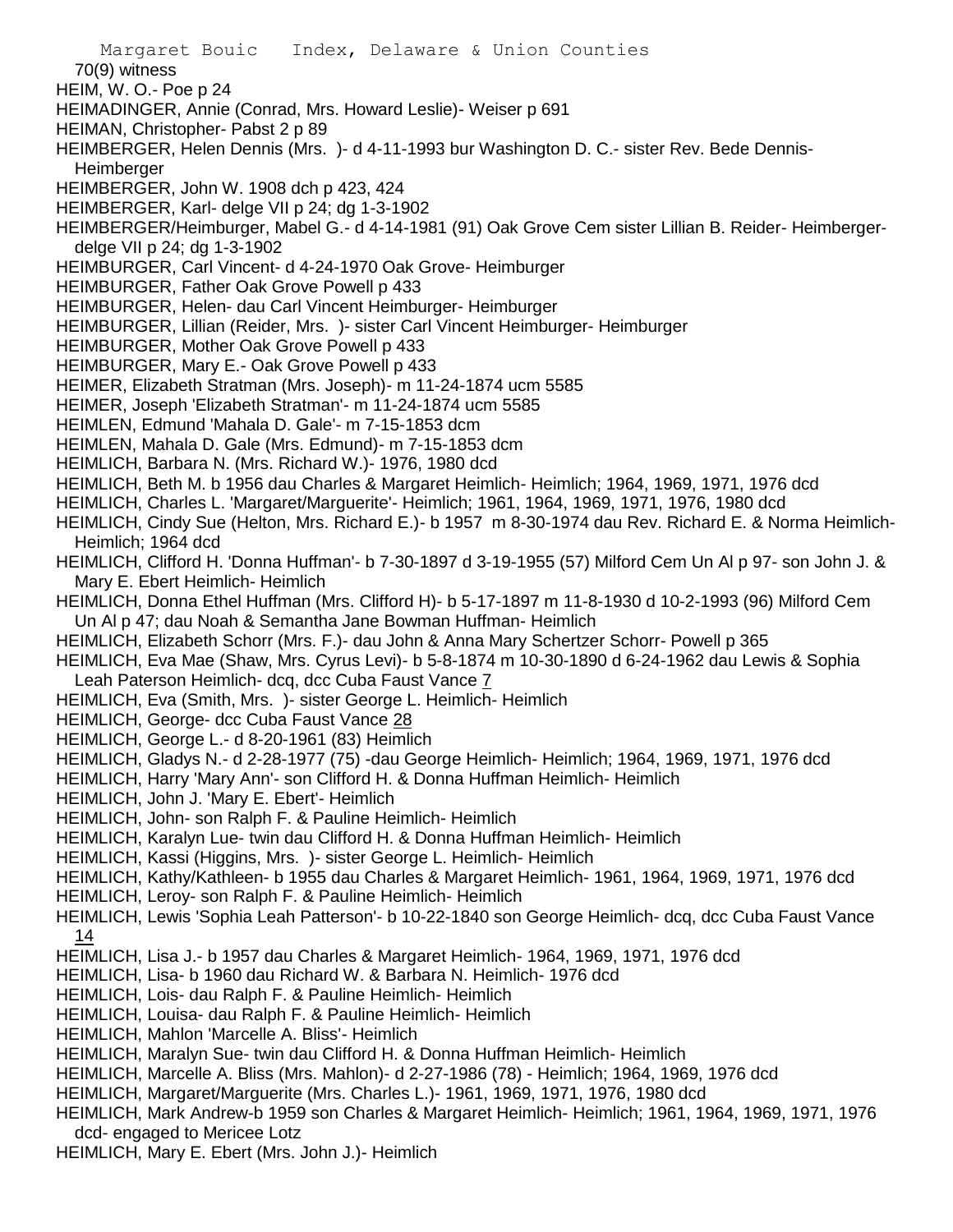Margaret Bouic Index, Delaware & Union Counties HEIMLICH, Mary Jane (Bradley, Mrs. James)- b 2-1939 m 7-1957 dau Clifford H. & Donna Huffman Heimlich-Heimlich HEIMLICH, May/Mary (Ebert, Mrs. Henry)- unec II p 4 HEIMLICH, Melanie - b 1959 dau Richard M. & Norma L. Heimlich- 1964, 1969, 1976 dcd HEIMLICH, Milton- son John J. & Mary E. Ebert Heimlich- Heimlich HEIMLICH, Nicky- b 1952 ch Charles & Margaret Heimlich- 1961, 1964, 1969, 1980 dcd HEIMLICH, Norma L. (Mrs. Richard M.)- 1964, 1969, 1976 dcd HEIMLICH, Paul Dalton- b 1932, d 1937 Milford Cem Un Al p 47 son Clifford H. & Donna E. Huffman Heimlich-

Heimlich

- HEIMLICH, Pauline (Mrs. Ralph F.)- d 3-9-1963 (45) Heimlich
- HEIMLICH, Ralphd F. 'Pauline'- Heimlich
- HEIMLICH, Richard E.- Heimlich
- HEIMLICH, Rev. Richard M. 'Norma L.'- Heimlich; 1964, 1969, 1971. 1976, 1980 dcd
- HEIMLICH, Richard- son Mahlon & Marcelle A. Bliss Heimlich- Heimlich
- HEIMLICH, Richard- b 1969 son Richard W. & Barbara N. Heimlich- 1976, 1980 dcd
- HEIMLICH, Richard W. 'Barbara N.'- 1976, 1980 dcd
- HEIMLICH, Rose V. Milligan (Mrs. Marvin C.)- d 12-29-1981 (42) bur Prospect Cem- Heimlich
- HEIMLICH, Sophia Leah Patterson (Mrs. Lewis)- d ca 1850 dau James Patterson- dcq, dcc Cuba Faust Vance 15
- HEIMLICH, Steven- b 1973 son Richard W. & Barbara N. Heimlich- 1976, 1980 dcd
- HEIMLICH, Teresa Ann- b 1954 dau Rev. Richard M. & Norma L. Heimlich- Heimlich; 1964, 1969 dcd
- HEIMLICH, Theresa- b 1962 dau Richard W. & Barbara N. Heimlich- 1976, 1980 dcd
- HEIMLICH, Thomas E.- son Clifford H. & Donna Huffman Heimlich- Heimlich
- HEIMLICH, Wilbert- son John J. & Mary E. Ebert Heimlich- Heimlich
- HEIN, Ashley- b 1988 dau Tim G. & Brenda L. Hein- 1991 ucd
- HEIN, Brenda L. Terbrack (Mrs. Timothy Gene)- m 3-3-1984 dau Fred J. Terbrack- Hein
- HEIN, Connie M.- b 1961 dau Lowell W. & Shirley M. Schmucker Hein- Hein; 1975, 1977, 1979, 1981, 1983 ucd
- HEIN, Kaye Diane (Howard, Mrs. Paul)- b 1958 m 9-16-1978 dau Lowell W. & Shirley M. Schmucker Hein-Hein; 1975, 1977 ucd
- HEIN, Capt. Linda- dau Dr. Ned & Virginia Dodge Hein- Hein; Dodge
- HEIN, Lois (Zengler, Mrs. Dale)- dau Roland & Hazel Wendell Hein- Hein
- HEIN, Lowell W. 'Shirley M. Schmucker'- b 7-13-1930 m 6-2-1956 d 6-25-1986 son Roland & Hazel Wendell Hein- Hein; 1975, 1977, 1979, 1981, 1983 ucd
- HEIN, Matthew- b 1986 son Tim G. & Brenda L. Hein- 1991 ucd
- HEIN, Dr. Ned 'Virginia Dodge'- Hein; Dodge
- HEIN, Dr. Ned,Jr.- son Dr. Ned & Virginia Dodge Hein- Hein; Dodge
- HEIN, Shirley M. Schmucker (Mrs. Lowell W.)- b 12-25-1934 m 6-2-1956 d 12-12-1991 (56) Broadway Cemdau Howard & Verna Miller Schmucker- Hein; 1975, 1977, 1979, 1981, 1983, 1991 ucd
- HEIN, Stephanie (Child, Mrs. )- dau Dr. Ned & Virginia Dodge Hein- Hein; Dodge
- HEIN, Timothy G. 'Brenda L. Terbrack'- b 1960 m 3-3-1984 son Lowell W. & Shirley M. Schmucker Hein- Hein; 1975, 1977, 1979, 1981, 1983, 1991 ucd
- HEIN, Vicki- b 1964 dau Lowell W. & Shirley M. Schmucker Hein- Hein; 1975, 1977, 1979, 1981 ucd
- HEIN, Virginia Dodge (Mrs. Dr. Ned)- d 9-9-1986 (63) dau Homer T. & Lucille Watts Dodge- Dodge 167571744 ; Hein
- HEINBAUGH, Harold 'Kathryn Muggie'- d 8-1944 Weiser p 827
- HEINBAUGH, Harold,Jr.- son Harold & Kathryn Muggie Heinbaugh- Weiser p 827
- HEINBAUGH, Kathryn Muggie (Mrs. Harold)- b 8-25-1921 m 11-1943 dau Cataldo & Violet Dressler Muggio-Weiser p 827
- HEINE, Carolyn H. (Mrs. Walter F.II)- 1964, 1969, 1971, 1976, 1980 dcd
- HEINE, Hiram 'Joanna'- 1850C Harlem Tp 707 p 62 (44,NY)
- HEINE, James W. 'Linda K.'- 1976, 1980 dcd
- HEINE, Joanna (Mrs. Hiram)- 1850C Harlem Tp 707 p 62 (43,Pa)
- HEINE, Julia- b 1958 dau Walter F. II & Carolyn H. Heine- Heine; 1964, 1969, 1971, 1976 dcd
- HEINE, Katherine Louise (Cheek, Mrs. Jackie Rex,Jr.)- b 1963 m 7-12-1986 dau Walter F. II & Carolyn H. Heine- Heine; 1964, 1969, 1971, 1976, 1980 dcd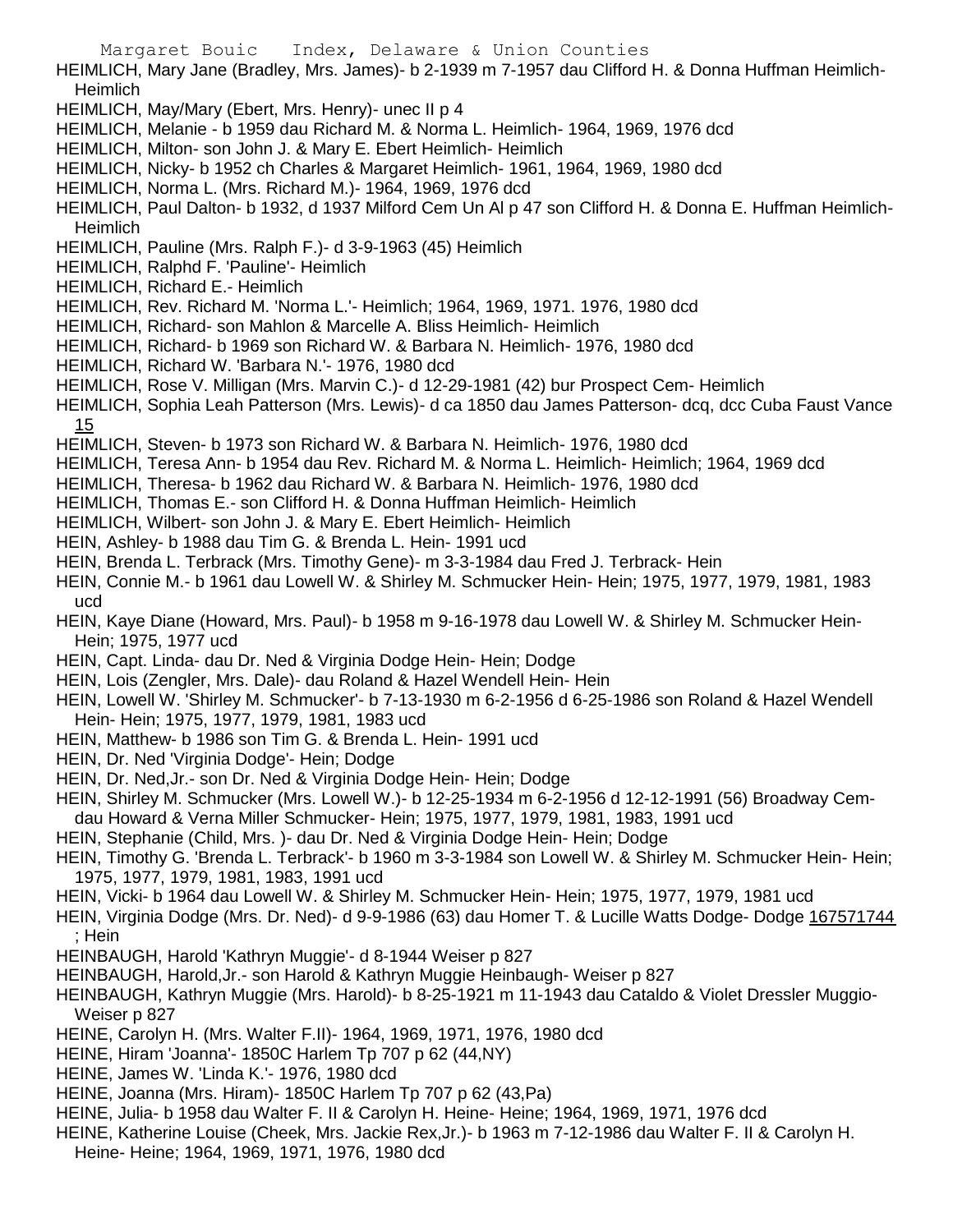- Margaret Bouic Index, Delaware & Union Counties
- HEINE, Linda K. (Mrs. James W.)- 1976, 1980 dcd
- HEINE, Rick- b 1961 son Walter F. II & Carolyn H. Heine- 1976 dcd
- HEINE, Susan D/E.- b 1956 dau Walter F. II & Carolyn H. Heine- Heine; 1969, 1971, 1980 dcd
- HEINE, Tamara- b 1966 dau James W. & Linda K. Heine- 1976, 1980 dcd
- HEINE, Timothy b 1973 son James W. & Linda K. Heine- 1976, 1980 dcd
- HEINE, Todd- b 1971 son James W. & Linda K. Heine- 1976, 1980 dcd
- HEINE, Walter F. II 'Carolyn H.'- 1964, 1969, 1971, 1976, 1980 dcd
- HEINE, Walter III b 1961 son Walter F. & Carolyn H. Heine- 1964, 1969, 1971, 1976, 1980 dcd
- HEINEMAN, Adam Thomas- b 8-10-1989 son Tom & Sherry Heineman- Heineman
- HEINEMAN, Amy- b 12-3-1972 dau Barbara Heineman- Heineman
- HEINEMAN, Barbara J. b 3-18-1950 d 4-2-1991 (41) St. Mary's Cem- dau George W. & Katherine Bobo Heineman- Heineman
- HEINEMAN, Bonnie- dau Richard E. & Ruby Heineman- Heineman
- HEINEMAN, Branda-dau Richard E. & Ruby Heineman- Heineman
- HEINEMAN, Carol- dau Richard E. & Ruby Heineman- Heineman
- HEINEMAN, Charles S. 'Margaret A. England'-b 6-3-1901 m 6-28-1924 d 7-14- (84) bur Mt. Gilead- son William & Mary Heineman- Heineman
- HEINEMAN, Charlotte (Welch, Mrs. )- dau Rodger H. Heineman- Heineman
- HEINEMAN, Christena (Mrs. Earl L.)- Heineman
- HEINEMAN, Connie Sue- dau Richard E. & Ruby Heineman- Heineman
- HEINEMAN, Connie Wren (Mrs. Terry Lee)- Heineman
- HEINEMAN, Daniel- son Tom & Sherry Heineman- Heineman
- HEINEMAN, David- son George W. & Katherine M. Bobo Heineman- Heineman
- HEINEMAN, Debbie- lived with Robert E. & Patricia Cook- 1961 dcd (6)
- HEINEMAN, Deborah Sue Daniel (Mrs. Thomas Allen)- m 9-3-19-- dau Harrison Daniel- Heineman
- HEINEMAN, Dianne- lived with Robert E. & Patricia Cook- 1961 dcd (8)
- HEINEMAN, Dorothy (Mrs. Paul E.)- Heineman
- HEINEMAN, Earl- son Rodger Heineman- Heineman
- HEINEMAN, Earl 'Christena'- d 5-1-1978 (60)- Heineman
- HEINEMAN, Florence (Strawser, Mrs. )- dau George C. & Minnie J. Heinieman- dg 4-5-1946
- HEINEMAN, ---Meade, Mrs. Charles)- dau George C. & Minnie J. Heineman- dg 4-5-1946
- HEINEMAN, George C. 'Minnie J.'- d 4-5-1946 Oak Grove Cem dg; Heineman
- HEINEMAN, George W.'Katherine M. Bobo'- d 1-30-1974 (53) bur St. Mary's son George E. & Minnie J. Heineman- Heineman; dg 4-5-1946
- HEINEMAN, Hazel (Stover, Mrs. Charles)- sister George C. Heineman- dg 4-5-1946; Heineman
- HEINEMAN, James- son Earl L. & Christena Heineman- Heineman
- HEINEMAN, Janet (Gibson, Mrs. James)(C/Dailey, Mrs. )- dau George W. & Katherine M. Bobo Heineman-Heineman
- HEINEMAN, Jonathan- son Charles & Margaret England Heineman- Heineman
- HEINEMAN, Katherine Bobo (Mrs. George W.)- b 10-10-1920 d 11-25-1991 (71) dau Benjamin & Belle Criswell Bobo- Heineman
- HEINEMAN, Lee Ann- dau Paul E. & Dorothy Heineman- Heineman
- HEINEMAN, Margaret- b 1835 d 1882 Ock Grove Cem Powell p 434
- HEINEMAN, Margaret England (Mrs. Charles)- b 6-20-1905 d 4-27-1978 (72) bur Mt. Gilead-dau William & Gertrude Markle England- Heineman
- HEINEMAN, Margaret (Mead, Mrs. Charles)- dau George E. & Minnie J.Slack Heineman- Heineman
- HEINEMAN, Marvin L. 'Patty'- d 5-16-1870 (36) bur Forest Grove- Heineman
- HEINEMAN, Mary (Bishop, Mrs. Teryl)(Manemann, Mrs. )- dau George W. & Katherine M. Bobo Heineman-Heineman
- HEINEMAN, Mary Ethel (Butcher, Mrs. )- b 11-12-1906 dau Wm. Frank & Rachel Stevens Heineman- dcb late HEINEMAN, Mary (Mrs. William)- Heineman
- HEINEMAN, Maxine (Wilson, Mrs. )- dau Rodger H. Heineman- Heineman
- HEINEMAN, Michael- son Tom & Sherry Heineman- Heineman
- HEINEMAN, Minnie J. Slack (Mrs. George C.)- b 2-18-1899 d 9-8-1988 (89) bur Oak Grove Heineman; dg 4- 5-1946
- HEINEMAN, Patricia Ann (Cook, Mrs. Robert)- du George C. & Minnie J. Slack Heineman- dg 4-5-1946;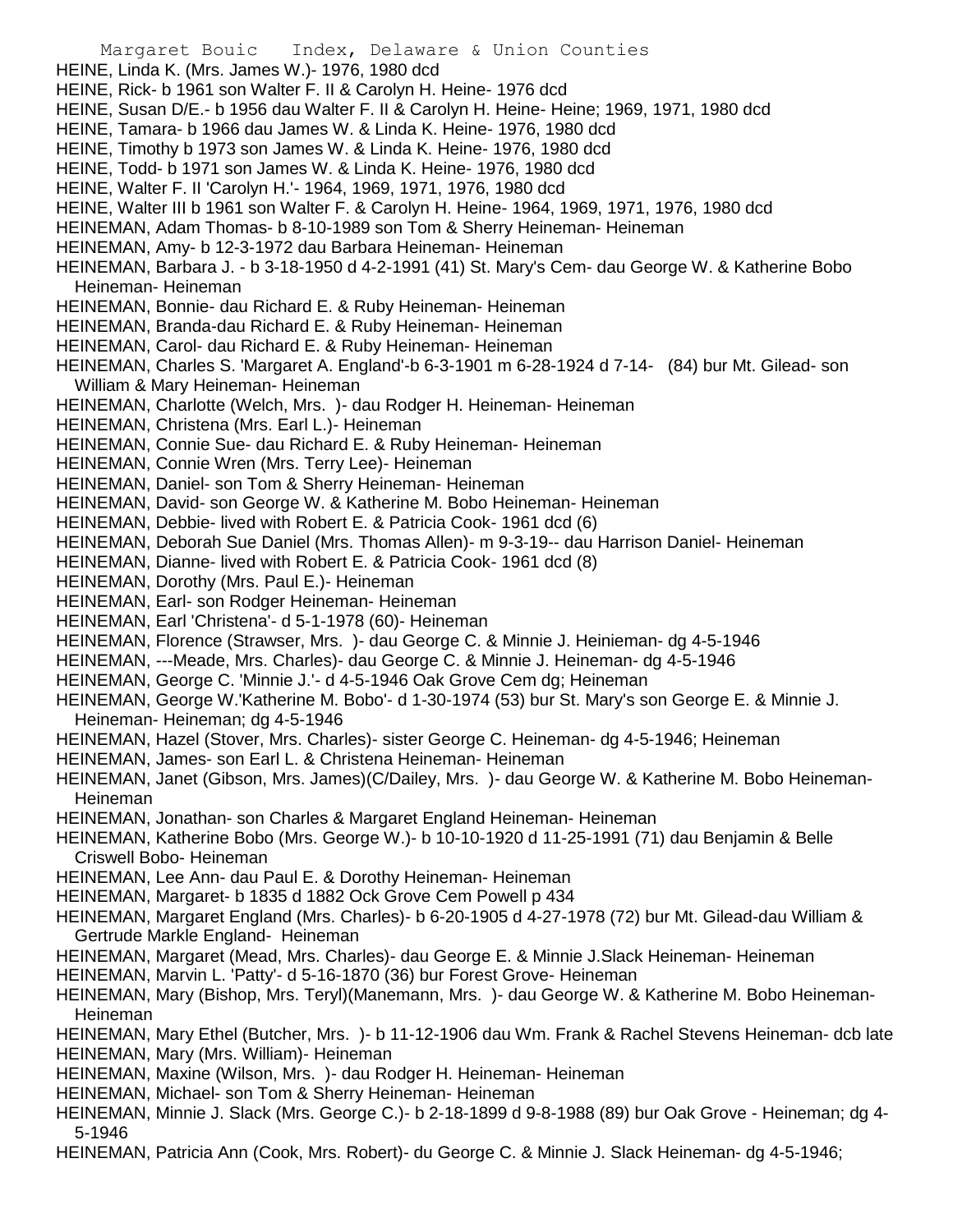Margaret Bouic Index, Delaware & Union Counties **Heineman** HEINEMAN, Patty (Mrs. Marvin L.)- Heineman- engaged to Richard F. Kaiser HEINEMAN, Paul E.'Dorothy'- son George E. & Minnie J. Slack Heineman- d 2-26-1982 (59) bu Ky-Heineman; dg 4-5-1946 HEINEMAN, Paul- son Paul E. & Dorothy Heineman- Heineman HEINEMAN, Pauline M.- d 12-24-1981 (66) Oak Grove Cem- sister Ruth Cochran- Heineman HEINEMAN, Rachel Stevens (Mrs. William Frank)- dcb late (Mary Ethel) HEINEMAN, Richard E. 'Rby'- d 4-25-1973 (43) bur Oak Grove- son George E. & Minnie J. Heineman-Heineman HEINEMAN, Richard,Jr.- son Richard E. & Ruby Heineman- Heineman HEINEMAN, Rodger H.- d 4-18-1960 (68) Oak Grove Cem Heineman HEINEMAN, Roger E.- son George E. & Minnie J. Heineman- dg 4-5-1946 HEINEMAN, Roger- brother George C. Heineman- dg 4-5-1946 HEINEMAN, Ronald- son Earl L. & Christena Heineman- Heineman HEINEMAN, Ruby (Mrs. Richard E.)- Heineman HEINEMAN, ---(Marston, Mrs. Lester)- sister George C. Heineman- dg 4-5-1946; Heineman HEINEMAN, Sherry (Mrs. Tom)- Heineman HEINEMAN, Stanley H.- brother Rodger H. Heineman- Heineman HEINEMAN, Tammy- dau Marvin L. & Patty Heineman- Heineman HEINEMAN, Teresa- dau Marvin L. & Patty Heineman- Heineman HEINEMAN, Terry- son George W. & Katherine M. Bobo Heineman- Heineman HEINEMAN, Terry Lee 'Connie Wren'- d 9-12-1972 (17) Forest Grove Cem son Marvin L. & Patty Heineman-Heineman HEINEMAN, Thomas- son Charles & Margaret England Heineman- Heineman HEINEMAN, Thomas Allen 'Deborah Sue Daniel'- m 9-3-19--son Marvin L. & Patty Heineman- Heineman HEINEMAN, Tom 'Sherry'- Heineman HEINEMAN, William Frank 'Rachel Stevens'- dcb late (Mary Ethel) HEINEMAN, William 'Mary'- Heineman HEINES, Herbert- son Kenneth & Waltrud Heines- 1961 dcd (4) HEINES, Kenneth 'Waltrud'- 1961 dcd HEINES, Lloyd- son Kenneth & Waltrud Heines- 1961 dcd (5) HEINES, Thomas- son Kenneth & Waltrud Heines- 1961 dcd (2) HEINES, Walter- son Kenneth & Waltrud Heines- 1961 dcd (3) HEINES, Waltrud (Mrs. Kenneth)- 1961 dcd HEINGARTNER, Alex 'Ellie'- Heingartner HEINGARTNER, Amy Newmark (Mrs. Robert)- m 3-31-1990 dau Dr. Franklyn & Frances Newmark-**Heingartner** HEINGARTNER, Ann Catherine (Mrs. Gordon Frank)- m 5-19-1990 dau Robert & Martha Junkin- Heingartner HEINGARTNER, Elinor/Ellie (Mrs. Alex)- (57-1988) Heingartner HEINGARTNER, Gordon Frank 'Ann Catherine Junkin'- m 5-19-1990 son Alex & Elinor Heingartner-**Heingartner** HEINGARTNER, Nancy- dau Alex & Ellie Heingartner- Heingartner HEINGARTNER, Robert 'Amy Newmark'- m 3-31-1990 son Alex & Ellinor/Ellie Heingartner- Heingartner HEINGER, Jabrilla (Elsworth, Mrs. Fredric)- m 1861 unec IV p 27 HEINIG, Emilie Lange (Mrs. Gustave Eduard)- b 1829 d 1913 ped Verna Forbes Willson #285 7; unec XI p 52 HEINIG, Emma (Wrampelmeier, Mrs. Frederick William)- b 1852 d 1838 dau Gustave Eduard & Emilie Lange Heinig- ped Verna Forbes Willson #285 15- unec XI p 52 HEINIG, Gustave Eduard 'Emilie Lange'- ped Verna Forbes Willson #285 14- unec XI p 52 HEINIGER, Verena (Schurch, Mrs. Niklaus)- 1985 uch p 123 HEINILA, Leena Kaarina (Kais, Mrs. Eduard)- 1985 uch p 57 HEINKLE, Jamison Charles- b 4-12-1983 son John D. & Hall Heinkel- Heinkel HEINKLE, John C.' Hall'- son Phyllis H. Heinkel- Heinkel HEINKLE, John Nathan- b 10-2-1984 son John D. & Hall Heinkle- Heinkle HEINKLE, Julian (Bondley, Mrs. John Mikel,Sr.)- b 1-9-1821 d 8-19-1854 dcc Kay Evans Caudy 25 HEINLEIN, Rev. H. C.- Sunbury p 46 HEINLEIN, Miriam (Mrs. Paul A.)- 1976 dcd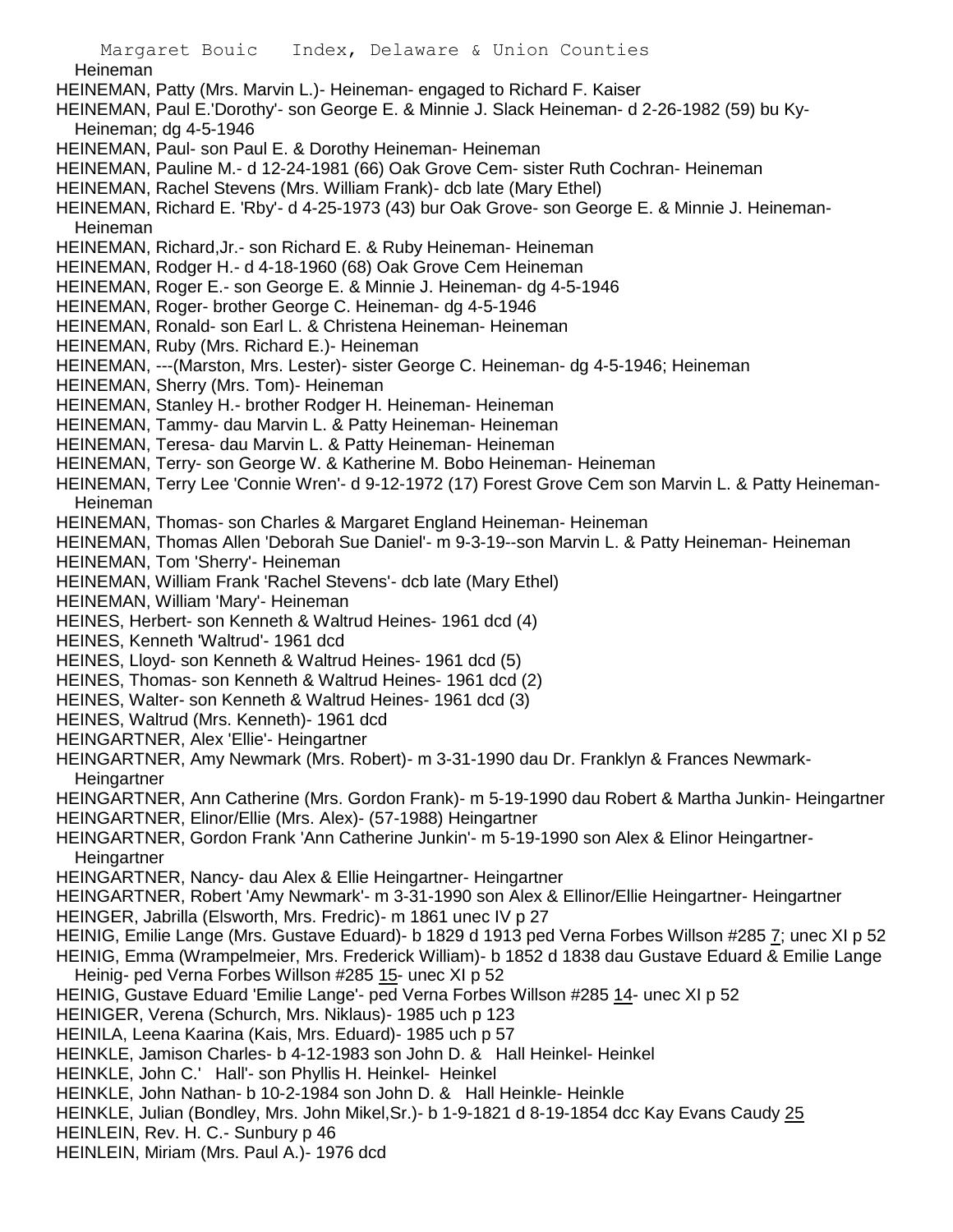- HEINLEIN, Paul A.'Miriam'- 1976, 1980 dcd
- HEINLEINE, Dick 'Sharon McKitrick'- m 6-4-1965- McKitrick 272
- HEINLEINE, Sharon McKitrick (Mrs. Dick)- dau Charles & Helen Selders McKitrick McKitrick p 272
- HEINLEN Bible- delge VII p 49
- HEINLEN, ---(Biggs, Mrs. Curtis)- sister Frank Heinlen- dg 2-1-1951
- HEINLEN, Abram- Marlborough Tp 1864; delge VI p 50
- HEINLEN, Abram 'Lydia E. Schultz''Cordelia Cross'- son Jacob & Mary Wittenberg Heinlen- 1880 dch p 817; 1908 dch p 395, 693; Schultz p 5
- HEINLEN, Adam- b 1973 son Steve & Kendra Heinlen- 1980 dcd
- HEINLEN, Alice- dau Russell & Nellie Sidenstricker Heinlen- Schultz p 5; Heinlen
- HEINLEN, Alton Ray- son Abram & Lydia E. Schultz Heinlen- 1880 dch p 817; 1908 dch p 694
- HEINLEN, Amy- b 1979 dau Daniel L. & Gelene Heinlen- 1980 dcd
- HEINLEN, Anna Marie- b 4-4-1959 dau Donald & Mary Ann Schaefer Heinlen- Weiser p 513
- HEINLEN, Annabelle Ryder (Mrs. Thomas)- Schultz p 5
- HEINLEN, Arthur- b 5-9-1954 son Daniel & Rose Ann Sales Heinlen- Weiser p 513
- HEINLEN, Bert L. 'Mary Woodfill'- d 12-10-1964 (83) bur Green Mound brother Frank Heinlen- White II (212); Heinlen; dg 2-1-1951
- HEINLEN, Calvin X. 'Charlotte'- d 1-32-1993 (85) bur Kingwood Mem. Pk- Heinlen
- HEINLEN, Carl E.'Lucille Scott'- b 5-5-1907 d 10-30-1988 (81) bur Green Mound Cem- son Thomas & Annabelle Ryder Heinlen- Schultz p 5; Heinlen
- HEINLEN, Carl Ray- son Ivan A. & Merle Nash Heinlen- Heinlen
- HEINLEN, Carol Rose- b 7-30-1958 dau Daniel & Rose Ann Sales Heinlen- Weiser p 513

HEINLEN, Carrie Gertrude Clark (Mrs. Ray)- d 3-30-1974 (93) bur Green Mound Cem- Heinlen; Schultz p 6; dcb late (Ivan Abram)

- HEINLEN, Charles I.- son Ivan & Merle Nash Heinlen- Schultz p 6; Heinlen
- HEINLEN, Charlotte (Mrs. Calvin X.)- Heinlen
- HEINLEN, Chauncey M. 'Lucy McClain'- b 10-12-1893 m 2-14-1917 d 11-25-1964 bur Fairview, W. Libertyson Stpehen H. & Lucy Crary Heinlen- Heinlen
- HEINLEN, Cordelia Cross (Christ, Mrs. Julius)(Mrs. Abram)- 1908 dch p 684; Pabst 2 p 19, 33, 38
- HEINLEN, Cheryl Ann- b 7-30-1958 dau Daniel & Rose Ann Sales Heinlen- Weiser p 513
- HEINLEN, Corwin 'Mabel Eckard'- m 2-6-1932 son Ray & Carrie G. Clark Heinlen- Scultz p 6; Heinlen; 1961, 1964, 1969, 1971, 1976, 1980 dcd
- HEINLEN, Dale Hobart- son Bert & Mary Woodfill Heinlen- White II 114; Heinlen
- HEINLEN, Daniel L.'Gelene'- son Calvin X. & Charlotte Heinlen- Heinlen;1980 dcd
- HEINLEN, Daniel 'Rose Ann Sales'- b 5-8-1931 son John & Effie Starner Heinlen- Weiser p 513
- HEINLEN, Deborah Lynn- b 2-9-1964 dau Ronald & Mary Turney Heinlen- Heinlen
- HEINLEN, Diane (Dowell, Mrs. )- dau John & Helen Heinlen- Heinlen
- HEINLEN, Donald 'Mary Ann Schaefer'- b 7-11-1925 son John & Effie Starner Heinlen- Weiser p 513
- HEINLEN, Edith Dutton (Mrs. Frank)- d 10-9-1961 (77) bur Green Mound- Heinlen; 1961 dcd
- HEINLEN, Edmund 'Mahala D. Gale'- m 7-15-1853 dcm
- HEINLEN, Effie Starner (Mrs. John)- b 3-11-1897 son Eugene & Emma Cosgrove Starner- Weiser p 513
- HEINLEN, Elizabeth (Petry, Mrs. Daniel)- m 12-16-1858 dcm- dau Jacob & Mary Wittenberg Heinlen- 1908 dch p 693; 1880 dch p 817
- HEINLEN, Emmanuel- son Jacob & Mary Wittenberg Heinlen- 1880 dch p 817; 1908 dch p 793
- HEINLEN, Eva (Umble, Mrs. Floyd)- dau Stephen H. & Lucy Crary Heinlen- Heinlen
- HEINLEN, Fanny- dau Jacob & Mary Wittenberg Heinlen- 1880 dch p 817
- HEINLEN, Frances May- dau Woodrow Heinlen- Heinlen
- HEINLEN, Frank- 1908 dch p 446
- HEINLEN, Frank 'Edith Dutton'- d 2-1-1951 (72) Green Mound; dg
- HEINLEN, Gelene (Mrs. Daniel L.)- Heinlen; 1980 dcd
- HEINLEN, Gertrude G. (Mrs. )- d 5-22-1976 (81) Green Mound Cem- Heinlen
- HEINLEN, Harry- Brown Tp 1980 dcd
- HEINLEN, Harry Thomas 'Sandra Houser'- m 5-27-1967 son Carl & Lucille Scott Heinlen- Heinlen; Schultz p 5
- HEINLEN, Heather- b 1980 dau Steve & Kendra Heinlen- 1980 dcd
- HEINLEN, Helen (Mrs. Dr. John J.)- Heinlen
- HEINLEN, Howard C.- d 6-24-1977 (79) -bur Green Mound Cem- son Thomas & Annabelle Rder Heinlen-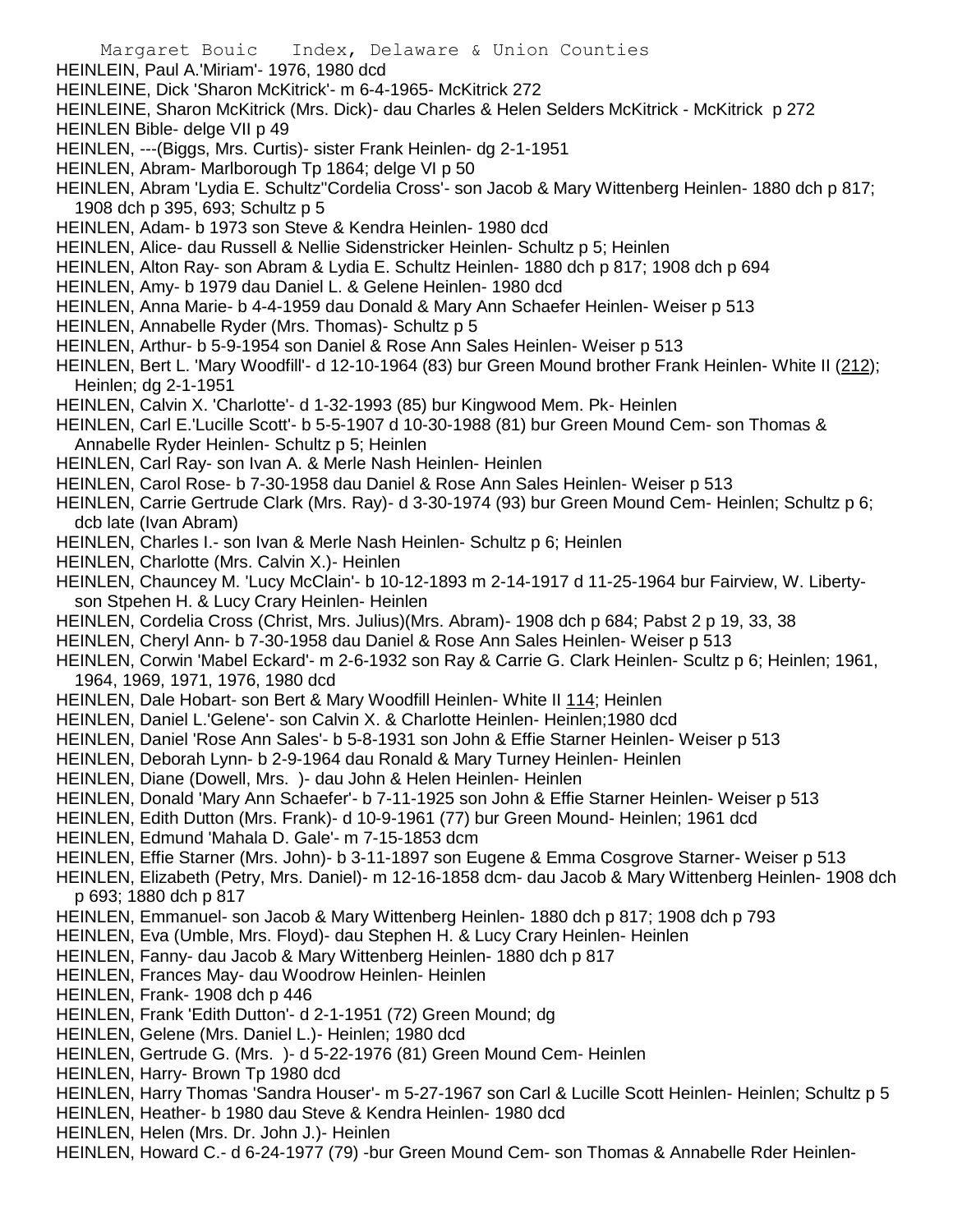- Margaret Bouic Index, Delaware & Union Counties
- Heinlen; Schultz p 5; dg 6-24-1977; 1961, 1964, 1969, 1971, 1976 dcd
- HEINLEN, Isaac- brother Frank Heinlen- dg 2-1-1951
- HEINLEN, Isaac- son Jacob & Mary wittenberg Heinlen- 1880 dch p 817; 1880 morch p 653
- HEINLEN, Ivan"Whitey" 'Merle Nash'- b 1-18-1914 dcb late d 7-25-1981 (67) Oak Grove Cem- son Alton Ray & Carrie Gertrude Clark Heinlen- Schultz p 6; Heinlen
- HEINLEN, Jacob 'Mary Wittenberg'- 1880 dch p 817; 1908 dch p 693
- HEINLEN, Jacob- son Jacob & Mary Wittenberg Heinlen- 1880 dch p 817
- HEINLEN, Jason- b 1973 son Steve & Kendra Heinlen- 1980 dcd
- HEINLEN, Jenny (Wentz, Mrs. Leander) Cowgill p 73
- HEINLEN, John 'Effie Starner'- d 1959 Weiser p 513
- HEINLEN, Dr. John J.'Helen'- d 7-2-19-- (63) bur Joliet,ILL.-son Gertrude G. Heinlen- Heinlen
- HEINLEN, John- son Jacob & Mary Wittenberg Heinlen- 1880 dch p 817
- HEINLEN, Joy- ch Thomas & Annabelle Ryder Heinlen- 1880 dch p 817
- HEINLEN, Joyce Lynn (Mackey, Mrs.James Joseph)- m 8-12-1967 dau Dr. John & Helen Heinlen- Heinlen
- HEINLEN, Kathryn (Hoffman, Mrs. Walter)- dau Corwin & Mabel Eckard Heinlen- Heinlen; Schultz p 6
- HEINLEN, Kathryne Elizabeth (Ziegler, Mrs. Peres)- dau Bert & Mary Woodfill Heinlen- White II 113; Heinlen
- HEINLEN, Kay (Bowler, Mrs. )- sister Calvin X. Heinlen- Heinlen
- HEINLEN, Kendra (Mrs. Steve)- 1980 dcd
- HEINLEN, Linda Baker (Willis, Mrs. )(Mrs. Russell,Jr.)- m (2) 7-19-1975- dau Clarence Baker- Heinlen
- HEINLEN, Lois (Breisch, Mrs. )- sister Calvin X. Heinlen- Heinlen
- HEINLEN, Lois Jean (Thiergartner, Mrs. Carl)- dau Chauncey M. & Lucy McClain Heinlen- Heinlen
- HEINLEN, Lucille Scott (Mrs. Carl)- d 9-21-1986 (72) bur Green Mound- Heinlen; Schultz p 5
- HEINLEN, Lucy Crary (Mrs. Stephen H.)- Heinlen
- HEINLEN, Lucy McClain (Mrs. Chauncey M.)- m 2-14-1917- Heinlen
- HEINLEN, Lydia E. Shultz (Mrs. Abram)- dau John & Susannah Gingerich Schultz- 1880 dch p 817; 1908 dch p 694
- HEINLEN, Lydia (Howard, Mrs. Hiram)- dau Jacob & Mary Wittenberg Heinlen- 1908 dch p 693; 1880 dch p 817
- HEINLEN, Mabel Eckard (Mrs. Corwin)- m 2-6-1932- Schultz p 6; Heinlen; 1961, 1964, 1969, 1971, 1976, 1980 dcd
- HEINLEN, Mae (Collier, Mrs. )- dau Corwin & Mabel Eckard Heinlen- Heinlen
- HEINLEN, Mamie (Houseworth, Mrs. Presley)- Schultz p 8
- HEINLEN, Marjorie (Mercer, Mrs. )- dau Gertrude G. Heinlen- Heinlen
- HEINLEN, Mary A.- dau Jacob & Mary Wittenberg Heinlen- 1880 dch p 817
- HEINLEN, Mary Ann Schaefer (Mrs. Donald)- b 3-15-1934- Weiser p 513
- HEINLEN, Mary Katherine (Clark, Mrs. William)- dau Chauncey M. & Lucy McClain Heinlen- Heinlen
- HEINLEN, Mary Turney (Mrs. Ronald)- Heinlen
- HEINLEN, Mary Wittenberg (Mrs. Jacob)- 1880 dch p 817; 1908 dch p 693
- HEINLEN, Mary Woodfill (Mrs. Bert)- d 5-23-1981 (95) bur Green Mound- dau Wesley White & Lila Coyner Woodfill- White II 112; Heinlen
- HEINLEN, May (Collier, Mrs. Huey)- dau Corwin & Mabel Eckard Heinlen- Heinlen; Schultz p 6
- HEINLEN, Merle Nash (Mrs. Ivan)- Schultz p 6
- HEINLEN, Merlin 'Ruth Brown'- son Alton Ray & Carrie Gertrude Clark Heinlen- Schultz p 6; Heinlen
- HEINLEN, Miriam R. (Mrs. Paul A.)- 1969, 1971 dcd
- HEINLEN, Nancy (Cleis, Mrs. Terry)- dau Calvin X. & Charlotte Heinlen- Heinlen
- HEINLEN, Nancy- dau Merlin & Ruth Borwn Heinlen- Schultz p 6
- HEINLEN, Nellie Sidenstricker (Mrs. Russell)- m 7-31-1938 Heinlen; 1961, 1964, 1969, 1971, 1976, 1980 dcd
- HEINLEN, Norma Jean (Brosie, Mrs. William)- dau Bert & Mary Woodfill Heinlen- White II 115; Heinlen; dpc p 94
- HEINLEN, Orra E.- d 5-11-1974 (78) bur Green Mound Cem- son Thomas & Annabelle Ryder Heinlen-Heinlen; Schultz p 5; 1961, 1964, 1969, 1971 dcd
- HEINLEN, Paul A. 'Miriam R.'- 1969, 1971 dcd
- HEINLEN, Paul- b 10-27-1923 d 2-24-1945 son John & Effie Starner Heinlen- Weiser p 513
- HEINLEN, Alton Ray 'Carrie Gertrude Clark'- son Abraham & Lydia Schultz Heinlen-; Schultz p 6
- HEINLEN, Rebecca (Rhodes, Mrs. Eli)- 1908 dch p 613; 1880 dch p 817
- HEINLEN, Reuben- son Jacob & Mary Wittenberg Heinlen- 1880 dch p 817; 1908 dch p 693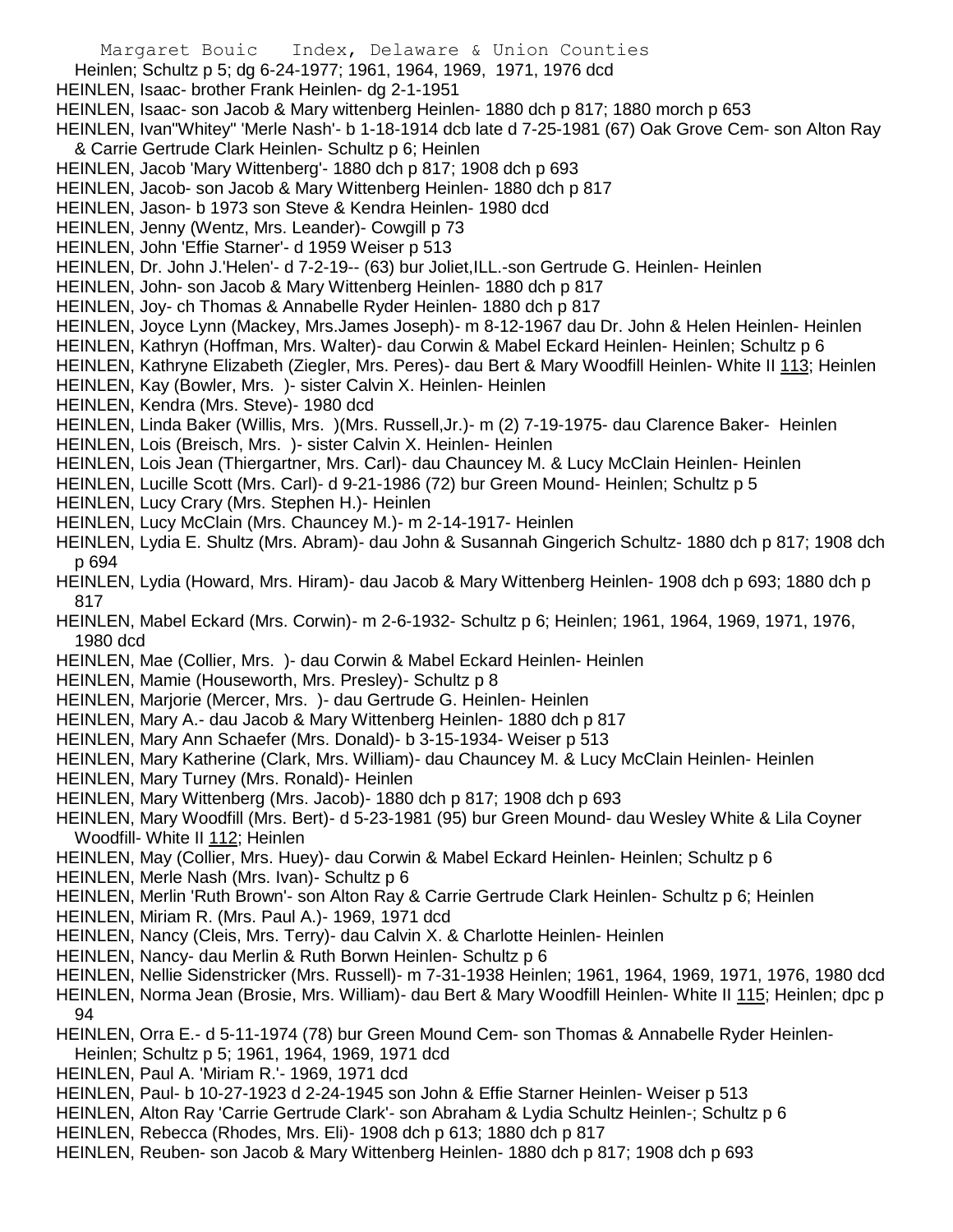HEINLEN, Reva Mae (Smith, Mrs. Marion)- dau Chauncey M. & Lucy McClain Heinlen- Heinlen

- HEINLEN, Rhetta Kinnaird (Mrs. Russell,Jr.)- m 7-11-1970 dau William Kinnaird- Heinlen
- HEINLEN, Robert- son Chauncey M. & Lucy McClain Heinlen- Heinlen
- HEINLEN, Robert Christopher- b 7-26-1969 son Ronald & Mary Turney Heinlen- Heinlen
- HEINLEN, Ronald 'Mary Turney'- son Carl & Lucille Scott Heinlen-Heinlen; Schultz p 5
- HEINLEN, Dr. Ronald S.- son Dr. John & Helen Heinlen- Heinlen
- HEINLEN, Rose Ann Sales (Mrs. Daniel)- m 3-15-1934- Weiser p 513
- HEINLEN, Russell,Jr. 'Rhetta Kinnaird'Linda Baker Willis'- m 7-19-1975 son Russell & Nellie Sidenstricker Heinlen- Heinlen
- HEINLEN, Russell 'Nellie Sidenstricker'- m 7-31-1938 son Thomas & Annabelle Ryder Heinlen- Heinlen; 1961, 1964, 1969, 1971, 1976, 1980 dcd
- HEINLEN, Ruth Brown (Mrs. Merlin)- Schultz p 6
- HEINLEN, Sandra Houser (Mrs. Harry Thomas)- m 5-27-1967 dau Edwin Houser- Heinlen
- HEINLEN, Solomon- son Jacob & Mary Wittenberg Heinlen- 1880 dch p 817
- HEINLEN, Stephanie- b 1970 dau Daniel L. & Gelene Heinlen- 1980 dcd
- HEINLEN, Stephen H. 'Lucy Crary;- Heinlen
- HEINLEN, Steve'Kendra'- 1980 dcd
- HEINLEN, Thomas I. 'Annabelle Ryder'- son Abram & Ludia Schultz Heinlen- 1880 dch p 818; 1908 dch p 694; dg 1-7-1908, delge VIII p 13
- HEINLEN, Travis- b 1974 ch Steve & Kendra Heinlen- 1980 dcd
- HEINLEN, Warren- son Thomas & Annabelle Ryder Heinlen- Schultz p 5
- HEINLEN, Woodrow- Heinlen
- HEINLEN, Yvonne (Esten, Mrs. )- sister Howard C. Heinlen- Heinlen
- HEINLEY, Salomey (Hamburger, Mrs. Andrew)- m 5-25-1856 dcm
- HEINLINE, Helen B. (Wanamaker, Mrs. Merritt K.)- m 9-1-1935- Heinline; Wanamaker
- HEINLY, Rebecca (Road, Mrs. Eli)- m 4-1-1858 dcm
- HEINOLD, Charlie- 1981 ucd
- HEINRICKS, Elissa- b 1970 dau Hubert & Margart Heinricks- 1976, 1980 dcd
- HEINRICKS, Hubert H. 'Margaret A.'- 1976, 1980 dcd
- HEINRICKS, Kimberly- b 1962 dau Hubert & Margart Heinricks- 1976, 1980 dcd
- HEINRICKS, Margaret A. (Mrs. Hubert H.)- 1976, 1980 dcd
- HEINRICKS, Mark- b 1964 son Hubert & Margaret Heinricks- 1976, 1980 dcd
- HEINRICKS, Reid/Reed- b 1966 son Hubert & Margaret Heinricks- 1976, 1980 dcd
- HEINRICKS, Todd- b 1967 son Hubert & Margaret Heinricks- 1976, 1980 dcd
- HEINS, Paul R.- 1969, 1971 dcd
- HEINSIUS, Elmer 'Susan J.'- 1981, 1983, 1991 ucd
- HEINSIUS, Justin- b 1976 ch Elmer & Sue Heinsius- 1983 ucd
- HEINSIUS, Ryann- b 1978 son Elmer & Sue Heinsius- 1983 ucd
- HEINSIUS, Sue/Susan J. (Mrs. Elmer)- 1983, 1991 ucd
- HEINTZ, Adam 'Mary'- dumch p 48
- HEINTZ, Andrew Phillip- b 2-7-1984 son Rev. Frederick Henry & Lena Kay Lorenz Heintz- Heintz
- HEINTZ, Catharine (Wiechers, Mrs. Rev. F. W. C.)- m 12-31-1878 dau Adam & Mary
- Heintz- dumch p 48
- HEINTZ, Daniel E.- 1983 ucd
- HEINTZ, Frederick Henry 'Lana Kay Lorenz'- m 6-18-1977 son Rev. Leo Heintz- Heitz
- HEINTZ, Frieda (Mrs. Rev. Leo)- Heintz
- HEINTZ, Jennifer Marie- d 6-27-1980 St. John's- DJ p 74
- HEINTZ, Lana Kay Lorenz (Mrs. Frederick Henry)- m 6-18-1977 dau Everett Lorenz- Heintz
- HEINTZ, Rev. Leo 'Frieda'- Heintz
- HEINTZ, Mary (Mrs. Adam)- dumch p 48
- HEINTZ, Shelly Kay- b 7-13-1981 dau Rev. Frederick Henry & Lana Kay Lorenz Heintz- Heintz
- HEINTZELMANN, Heinrich Istael- b 2-10-1756 d 9-12-1774 son Rev. John Dietrich Mattheus & Margaret Weiser Heintzelmann-Weiser p 754
- HEINTZELMANN, Rev. John Dietrich Mattheus 'Margaret Weiser'- m 11-1754 d 2-9-1756- Weiser p 754 HEINTZELMANN, Margaret Weiser (Mrs. Rev. John Dietrich Mattheus)(Fricker, Mrs. Anthony)- b 1-128-1734
	- m(1) 11-1754- Weiser p 754, 755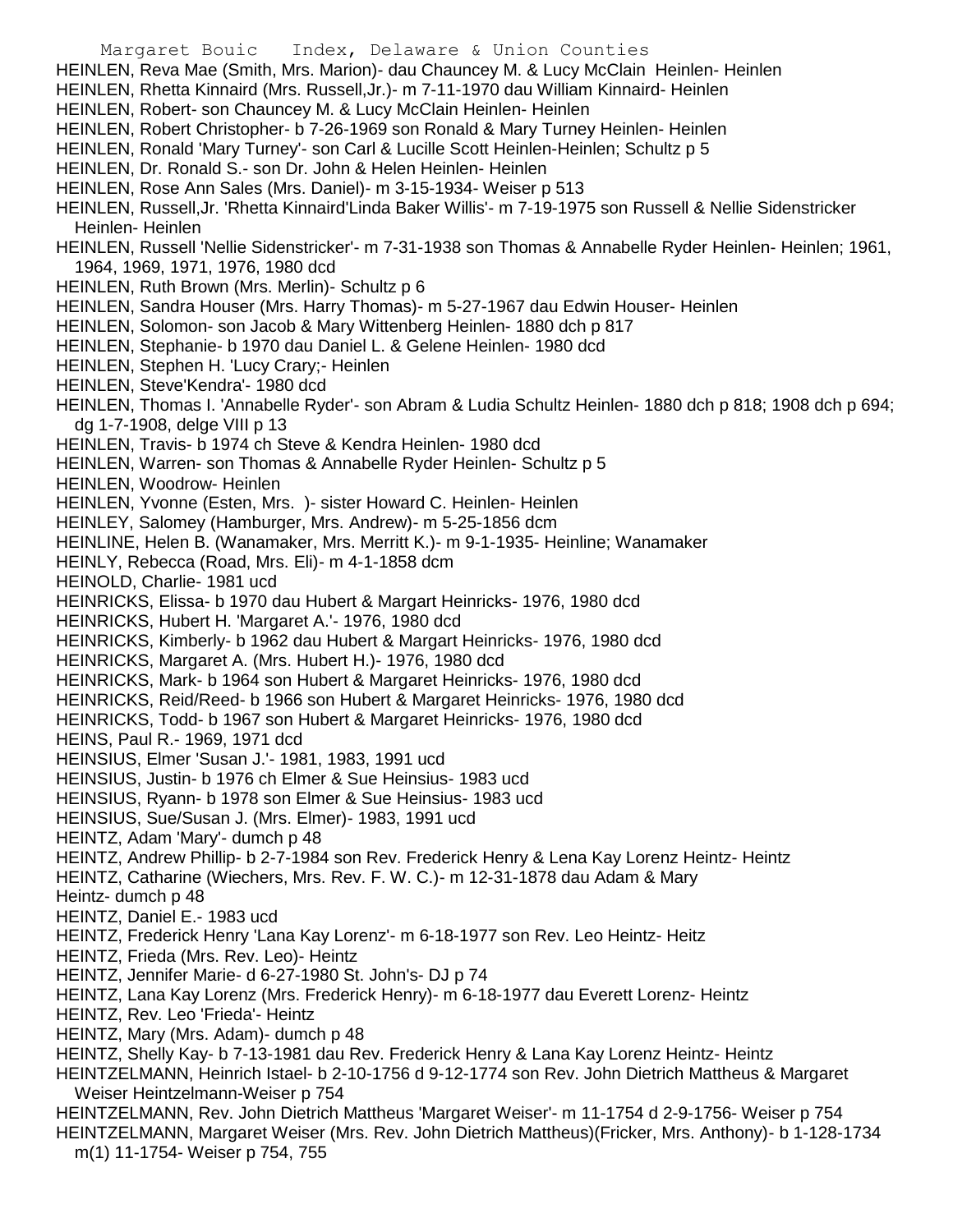Margaret Bouic Index, Delaware & Union Counties HEINZERLING, Karen Sue- b 1-23-1971 dau Dr. Robert A. & Kathryn Paula Sieg Heinzerling- 1985 uch p 128 HEINZERLING, Kathryn Paula Sieg (Mrs. Dr. Robert A.)- b 7-14-1933 m 9-6-1960 dau Thaddeus Paul & Helen Lamont Cahill Sieg- 1985 uch p 128 HEINZERLING, Linda Susan- b 2-25-1963 dau Dr. Robert A. & Kathryn Paula Sieg Heinzerling- 1985 uch p 128 HEINZERLING, Mildred (Mrs. Otto)- 1985 uch p 128 HEINZERLING, Otto 'Mildred'- 1985 uch p 128 HEINZERLING, Dr. Robert A. 'Kathryn Paula Sieg'- m 9-6-1960 son Otto & Mildred Heinzerling- 1985 uch p 128 HEINZERLING, Robert Eric- b 1-6-1966 son Dr. Robert A. & Kathryn Paula Sieg Heinzerling- 1985 uch p 128 HEIR, Amelia M.- b 1857 d 1871 Oak Grove Powell p 434 HEIR, Barbary- b 1845 d 1846 Oak Grove Powell p 434 HEIR, Hannah- b 1821 d 1871 Oak Grove Powell p 434 HEISCHMAN, Ann Bagley (Bell, Mrs. Craig Warren)- m 10-9-1982 dau Rev. Ralph E. & Virginia B. Heischman-**Heischman** HEISCHMAN, Linda (Kelley, Mrs. )- dau Rev. Ralph E. & Virginia B. Heischman- Heischman HEISCHMAN, Mary Lou- dau Rev. Ralph E. & Virginia B. Heischman- Heischman HEISCHMAN, Rev. Ralph E. 'Virginia B.'- 1976 dcd HEISCHMAN, Virginia B. (Mrs. Rev. Ralph E.)- 1976 dcd HEISE, Edith (Mrs. Nelson)- 1971 dcd HEISE, Nelson 'Edith'- 1971 dcd HEISER, Sarah F. (Jennings, Mrs. John)- m 11-6-1878 ucm 6352 HEISERMAN, Cathaine (Hummell, Mrs. Frederick)- m 2-20-1857 dcm HEISKALL, Belle (Cadwallader, Mrs. John)- m 10-22-1885- Howison (660) HEISLER, Bruce A.-b 1955 son Joseph & Nancy Heisler- 1971, 1973, 1991 ucd HEISLER, Cynthia Austin (Mrs. Joseph)- m 8-16-1877 ucm 6103 HEISLER, Joseph 'Cynthia Austin'- m 8-16-1877 ucm 6103 HEISLER, Joseph S. 'Nancy'- 1971, 1973, 1975, 1977, 1979, 1981, 1983 ucd HEISLER, Nancy D.(Mrs. Joseph S.)- 1971, 1973, 1975, 1977, 1979, 1981, 1983, 1991 ucd HEISLER, Robert B.- Heisler HEISLER, Susan Powers- dau Robert B. Heisler- Heisler- engaged to William Shaw Yound HEISS, Catherine (Cochram, Mrs. William)- ped Joseph Price by Lois Price Bassett #138 15- unec VIII p 60 HEISSERMAN, Sophia (Bauer, Mrs. Magnus)- m 5-2-1855 dcm HEIST?, Rachel- 1850 Delaware Town 998 p 79 (13,Ger) lived with H. D. Heim HEISTAN, Aaron 'Matilda Cole'- m 7-28-1853 dcm HEISTAN, Matilda Cole (Mrs. Aaron)- m 7-28-1853 dcm HEISTAN, Nancy E. (McCloud, Mrs. Coraden)- m 10-1-1879 ucm 6544 HEISTAND, --family of Helen Blue #78 unec V p 2, VI p 13, VII p 7, X p 13, XI p 37 HEISTAND, Dr.- unec III p 28 HEISTAND, Andrea- b 1985 ch Larry D. & Sharon K. Heistand- 1991 ucd HEISTAND, Barbara Ann Radel (Mrs. Roy Eugene)- b 11-18-1931 m 12-20-1952 dau Franklin Elias & Mary Evelyn Kocher Radel- Weiser p 337 HEISTAND, Daniel 'Mary'- 1870C Jerome Tp 224-225 p 129 (40,O) HEISTAND, Daniel 'Sarah Ann West'- b 3-15-1830 m 1-8-1857 ucm 2507 d 12-23-1906 GAR Unionville Cem DJ p 34, 52; 1883 uch IV p 481; 1900C Darby Tp 15-16 p 1B (70,O,Pen,Penn)- m 43y; mt 1-17-1857; ped Helen Reed Blue #78 14- unec VI p 51 HEISTAND, David- b 1980 son Larry D. & Sharon K. Heistand- 1991 ucd HEISTAND, George W.- 1883 uch V p 53, 61 HEISTAND, Gwen Annette- b 12-21-1956 dau Roy Eugene & Barbara Ann Radel Heistand- Weiser p 337 HEISTAND, G. W.- uca p 24 HEISTAND, Henry M.- d 7-10-1852 (1-0-9) son H. O. S. & Lavinia Heistand- mt 7-31-1852 HEISTAND, Dr. Henry O.- 1860C Claibourne Tp 196 p 31 (23,O) HEISTAND, Dr. H. S. O. 'Lovina/Levian Irwin'- m 9-12/10-1850 ucm 1563 unec VII p 18, VIII p 3; 1915 uch p 168, 356, 498; 1883 uch V p 591, 596; mt 9-18-1850

- HEISTAND, James- son Daniel & Mary Heistand- 1870C Jerome Tp 224-215 p 29 (5,O)
- HEISTAND, Jane- dau Daniel & Mary Heistand- 1870C Jerome Tp 224-215 p 29 (11,O)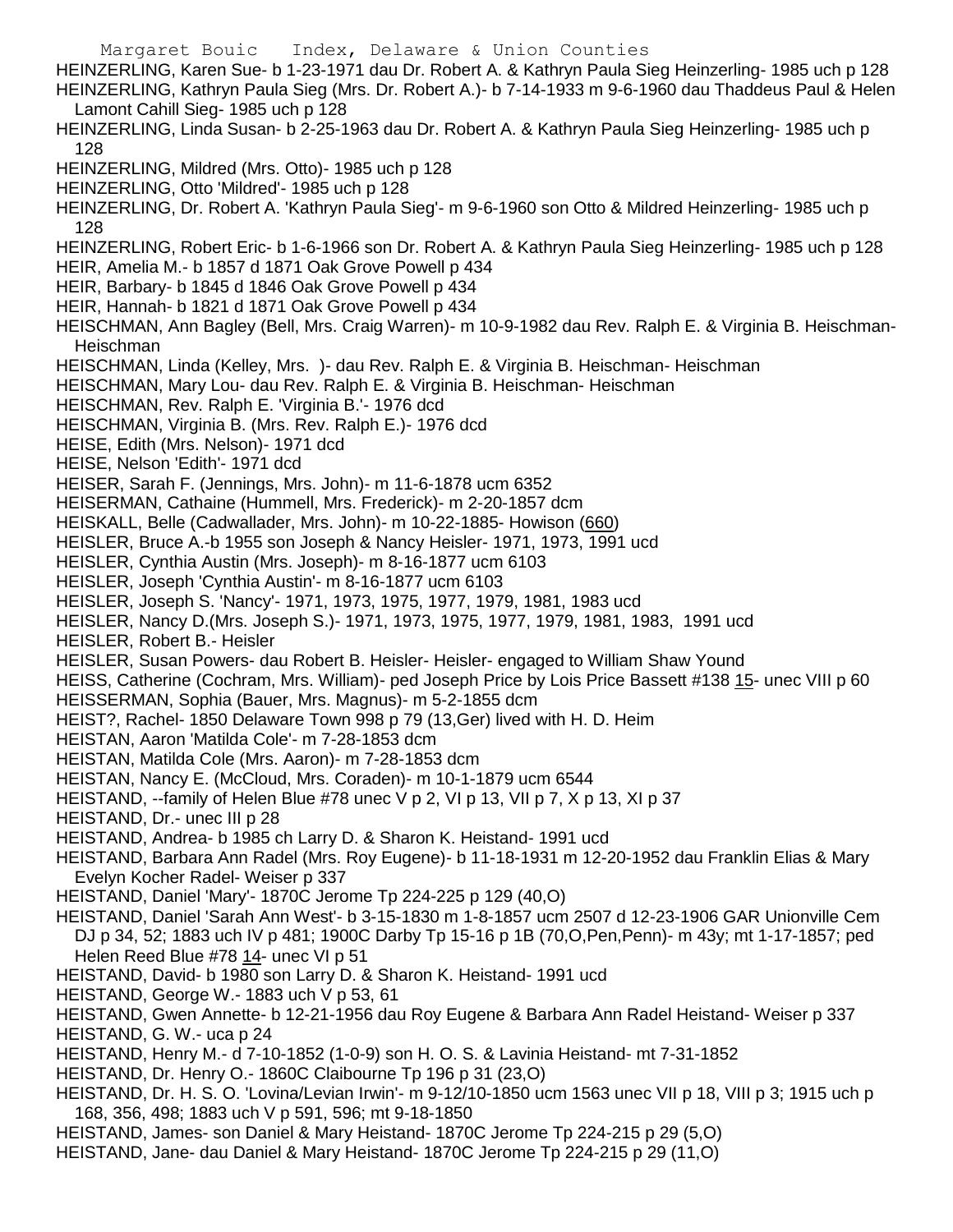- HEISTAND, Larry D. 'Sharon K.'- 1991 ucd
- HEISTAND, Lavina (Davids, Mrs.James M.)- m 4-5-1870 ucm 4710
- HEISTAND, Louisa- dau Daniel & Mary Heistand- 1870C Jerome Tp 224-215 p 29 (13,O)
- HEISTAND, Lovina/Levian Irwin (Mrs. Dr. H. S. O.)- m 9-12/10-1850 ucm 1563 unec VII p 18; mt 7-31-1852
- HEISTAND, Mary (Mrs. Daniel)- 1870C Jerome Tp 224-215 p 29 (30,O)
- HEISTAND, Mary (Longbrake, Mrs. John)- Longbrake p 25, 27, 39
- HEISTAND, Nancy- dau Daniel & Mary Heistand- 1870C Jerome Tp 224-215 p 29 (12,O)
- HEISTAND, Nancy Ellen (McCloud, Mrs. Coradon)- dau Daniel & Sarah Ann West Heistand- ped Helen Reed Blue #782 7- unec VI p 51
- HEISTAND, Roy Eugene 'Barbara Ann Radel'- b 8-10-1930 m 12-20-1952 Weiser p 337
- HEISTAND, Samuel- Longbrake p 27
- HEISTAND, Sarah Ann West (Mrs. Daniel)- b 6-22-1832 m 1-8-1857 ucm 2507 d 9-25-1913 Unionville Cem DJ p 34; mt 1-17-1857; ped Helen Reed Blue #78 15- unec VI p 51; 1900C Darby Tp 15-16 p 1B
	- (67,O,Maine,Vt); 9 ch 3 living m 43y
- HEISTAND, Sharon K. (Mrs. Larry D.)- 1991 ucd
- HEISTAND, T. W.- Pabst 2 p 53 also W. T.
- HEISTER, Bertha Olive (Hummell, Mrs. Charles Foster)(DeLapp, Mrs. Clyde Bert)- b 9-6-1886 m(1) 12-25- 1909 (2) 4-17-1933 dau Edward Monroe & Flora Minnesota Belote Heister- Weiser p 665
- HEISTER, Gen. Daniel 'Rosanna Hager'- Powers p 56
- HEISTER, Dora Belle Cline (Mrs. Forrest Raymond)- b 11-20-1895 m 4-7-1928 d 6-8-1950 Weiser p 666
- HEISTER, Edward Monroe 'Flora Minnesota Belote' b 3-1-1858 m 4-30-1882 d 3-9-1937 Weiser p 665
- HEISTER, Eliza (Weiser, Mrs. Isaac Daniel)- b 1854 d 7-10-1917 Weiser p 784
- HEISTER, Flora Minnesota Belote (Mrs. Edward Monroe)- b 6-21-1859 m 4-30-1882 d 5-24-1922 dau George W. & Harriet Weiser Belote- Weiser p 665
- HEISTER, Forrest Raymond 'Dora Belle Cline'- son Edward Monroe & Flora Minniesota Belote Heister- Weiser p 666
- HEISTER, Jeannette Eloise (Stiffler, Mrs. George)- b 8-30-1930 m 4-6-1952 dau Forrest Raymond & Dora Belle Cline Heister- Weiser p 666
- HEISTER, Magdalena (Shoup, Mrs. Adam)- m 11-8-1838 Holmes Co Marriages
- HEISTER, Mary Ross (Mrs. )- d 2-9-1975 (79) bur Ada- Heister
- HEISTER, Raymond Edward- b 1-13-1929 son Forrest Raymond & Dora Belle Cline Heister- Weiser p 666 HEISTER, Rosanna Hager (Mrs. Gen. Daniel)- Powers p 56
- HEISTER,Viola Josephine- b 4-6-1896 dau Edward Monroe & Flora Minnesota Belote Heister- Weiser p 667 HEISZARMAN, b 1798 d 1880 Oak Grove Cem Powell p 433
- HEIT, John 'Rebecca Fuller'- 1880C Scioto Tp 112
- HEIT, Rebecca Fuller (Mrs. John)- dau Amos Fuller- 1880C Scioto Tp 112
- HEITER, Ella (Erhard, Mrs. Franklin Pierce)- Weiser p 587
- HEITGER, Joyce Ann (Geary, Mrs. Norman Hugh)- m 6-14-1964 dau Lester Leland Heitger- Heitger
- HEITGER, Lester Leland- Heitger
- HEITZMAN, Elizabeth/Betty L. (Mrs. Louis)- 1964, 1969, 1971, 1976 dcd
- HEITZMAN, Louis R. 'Elizabeth''Ruth'- 1964, 1969 dcd
- HEITZMAN, Robert- b 1952 son Louis R. & Elizabeth Heitzman- 1964(11), 1969 dcd
- HEITZMAN, Ruth (Mrs. L. R.)- 1969 dcd
- HEITZMAN, Walter- 1971 dcd
- HEITZMAN, William L.- son Louis R.& Elizabeth Heitzman 1964(17), 1969 dcd
- HEIVNER, Betty (Lentz, Mrs. Edward)- dau George & Viola May Fenton Heivner- Weiser p 564
- HEIVNER, George 'Viola May Fenton'- Weiser p 564
- HEIVNER, Jean- dau George & Viola May Fenton Heivner- Weiser p 564
- HEIVNER, Kathryn- d y dau George & Viola May Fenton Heivner- Weiser p 564
- HEIVNER, Mervin- son George & Viola May Fenton Heivner- Weiser p 564
- HEIVNER, Thelma (Reichart, Mrs. Harold)- dau George & Viola May Fenton Heivner- Weiser p 564
- HEIVNER, Viola May Fenton (Mrs. George)- b 5-3-1896 dau Samuel Monroe & Katie May Cooper Fenton-Weiser p 564
- HEIZER, Anna (Schmelzer, Mrs. John David)- dau George E. & ELizabeth D. Heizer- Heizer; 1985 uch p 123; 1949 ucd
- HEIZER, David- son Leonard & Dorcas Wheeler Heizer- Heizer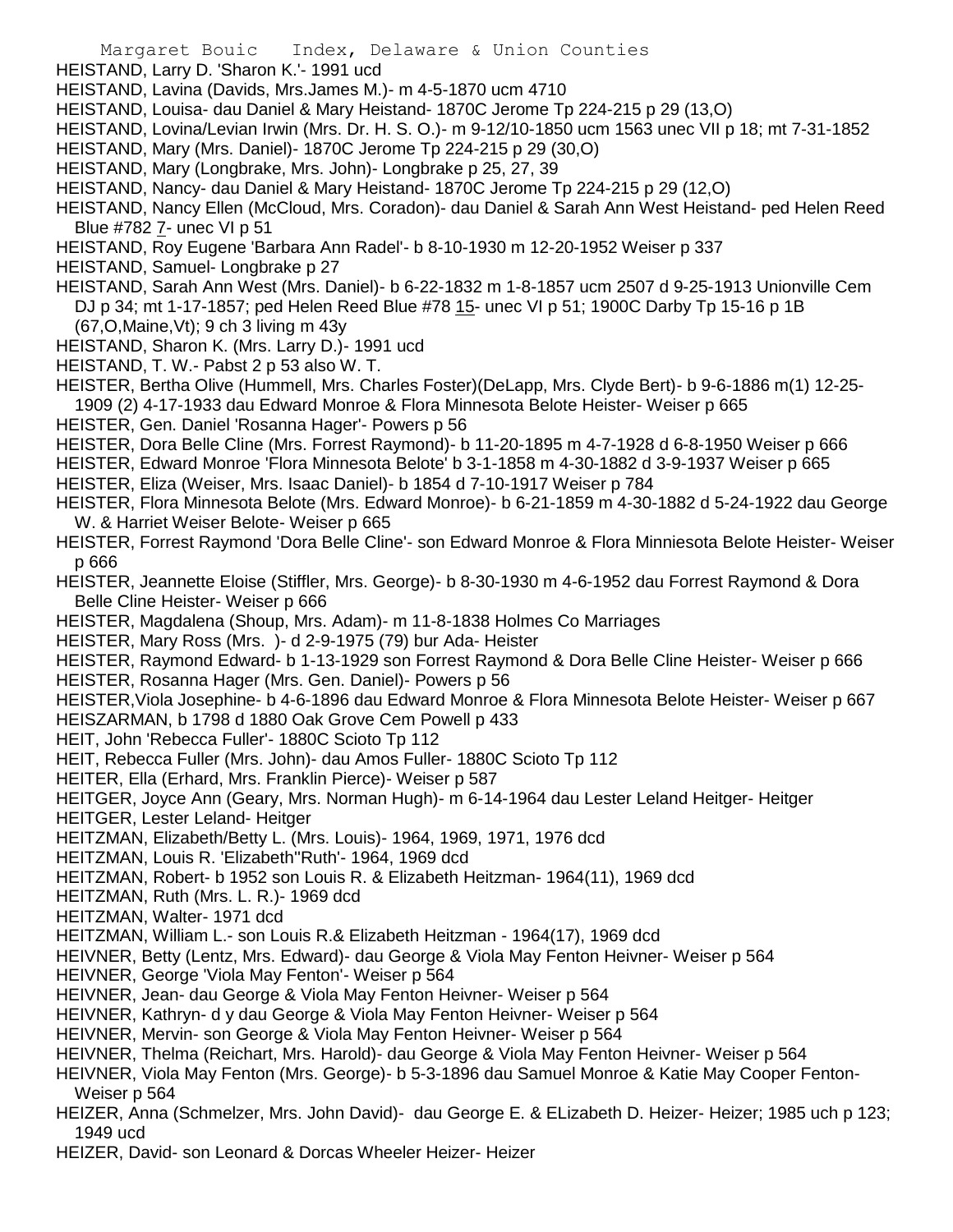- HEIZER, Dora- dau George E. & Elizabeth D. Heizer- 1949 ucd
- HEIZER, Eldon T.- 1962 ucd
- HEIZER, Eleanor (Butler, Mrs. P. T.)- dau George Edward & Elizabeth D. Redmond Heizer- Heizer
- HEIZER, Elizabeth D. Redmond (Mrs. George Edw.)- Heizer; 1949, 1959, 1962, 1967, 1971 ucd
- HEIZER, Ellen R. (Mrs. Thomas A.)- 1991 ucd
- HEIZER, Eloise (Boerger, Mrs. Chris)- dau James & Estis Heizer- Heizer
- HEIZER, Estie (Mrs. J. W.)- Heizer; 1949 ucd
- HEIZER, Frederick- son George E. & Elizabeth D. Redmond Heizer- Heizer; 1949, 1959(12), 1962, 1971 ucd
- HEIZER, George Edw. 'Elizabeth D.'- b 6-19-1902 m 12-3-1927 d 10-27-1984 (82) York Cem son James &
- Estis Heizer- Heizer; 1949, 1959, 1962, 1967, 1971 ucd
- HEIZER, George- son George E. & Elizabeth D. Redmond Heizer- Heizer; 1949 ucd
- HEIZER, Harold- son James & Estis Heizer- Heizer
- HEIZER, James G.- son George E. & Elizabeth D. Redmond Heizer- Heizer; 1949, 1962, 1967, 1971 ucd
- HEIZER, James W. 'Estie'- Heizer; 1949, 1959 ucd
- HEIZER, Kay Gabel (Mrs. Kenneth E.)- m 8-16-1969- Heizer
- HEIZER, Kenneth E. 'Kay Gabel'- m 8-16-1969 son George E. & Elizabeth D. Redmond Heizer- Heizer; 1949, 1959 ucd
- HEIZER, Leonard 'Dorcas Wheeler'- b 3-14-1942- son James & Estis Heizer- Heizer
- HEIZER, Marion- son James & Estis Heizer- Heizer
- HEIZER, Mary (Wagner, Mrs. Lenn)- dau George E. & Elizabeth D. Redmond Heizer- Heizer; 1949 ucd
- HEIZER, Patricia Ann- d 12-11-1947 SR York Cem p 85
- HEIZER, E. Pearl- son George E. & Elizabeth D. Redmond Heizer- Heizer; 1949, 1959 (17) ucd
- HEIZER, Phyllis (Oliver, Mrs. Raleigh) dau George E. & Elizabeth D. Redmond Heizer- Heizer; 1949 ucd
- HEIZER, Rachel (Hoskinson, Mrs. John)- dau Leonard & Dorcas Wheeler Heizer- Heizer
- HEIZER, Rebecca (Guisinger, Mrs. Charles)- dau Leonard & Dorcas Wheeler Heizer- Heizer
- HEIZER, Rhoda (Bosco, Mrs. Stephen)- dau Leonard & Dorcas Wheeler Heizer- Heizer
- HEIZER, Rev. Robert Eugene- son George E. & Elizabeth D. Redmond Heizer- Heizer; 1949, 1959(14), 1962 ucd; engaged to Saundra Dianne Griffith
- HEIZER, Rosemary (Jackson, Mrs. Walter)- dau Leonard & Dorcas Wheeler Heizer- Heizer
- HEIZER, Ruth (Chevalley, Mrs. James)- dau Leonard & Dorcas Wheeler Heizer- Heizer
- HEIZER, Scott Maully- b d 1969 Byhalia Cem lptw p 129
- HEIZER, Thomas A. 'Ellen R.'- 1991 ucd
- HEIZER, Thomas- b 1950 son George E. & Elizabeth E. Heizer- 1959, 1962, 1967 ucd
- HELAND, Nettie (Haschel, Mrs. Fred,Jr.)- b 1-27-1895 m 12-10-1904 Weiser p 159
- HELBER, Bonnie (Mrs. Wallace G.)- 1980 dcd
- HELBER, Craig- b 1963 son Wallace G. & Bonnie Helber- 1980 dcd
- HELBER, Jamie- b 1964 ch Wallace G. & Bonnie Helber- 1980 dcd
- HELBER, Kurtz D.- 1964, 1980 dcd
- HELBER, Shawn- b 1973 ch Wallace G. & Bonnie Helber- 1980 dcd
- HELBER, Sheila- b 1967 dau Wallace G. & Bonnie Helber- 1980 dcd
- HELBER, Tod- b 1966 son Wallace G. & Bonnie Helber- 1980 dcd
- HELBER, Wallace G. 'Bonnie'- 1980 dcd
- HELD, Alma Muck (Mrs. )- Held- Held
- HELD, Alvin Theodore- d 1959 son Felix & Margery Haynes Held- Held
- HELD, Anna- b 11-24-1844 d 2-15-1905 Jerome IOOF Cem DJ p 116
- HELD, Anna Marie (Holloway, Mrs. Robert L.)- m 4-6-1967 dau Joseph D. Held- Held
- HELD, Anna B. Pliickebaum (Mrs. William Francis)- d 1-20-1976 (73) bur Peru,Ind.-Held
- HELD, Barbara (Summers, Mrs. )- d 1972 dau William Francis & Anna Pliickebaum Held- Held
- HELD, Betty- dau Harold & Betty Jane Fravel Held- Held
- HELD, Betty Jane Fravel (Mrs. Harold)- d 12-25-1980 (56) Forest Lawn Cem- dau Martha Fravel- Held
- HELD, Betty M.(Swartz, Mrs. )- dau Isaac & Alma Muck Held- Held
- HELD, Carol (Rickard, Mrs. Mark)- dau Harold & Betty Jane Fravel Held- Held
- HELD, Charles 'Fanny'- d 12-17-1949 (71) Oak Grove- dg 5-19-1950
- HELD, Christian- Pabst 2 p 86
- HELD, Deborah Kay (Mrs. Joseph D.,Jr.)- Held dau Leo Cain
- HELD, Donna Schmidt (Mrs. William F.)- Held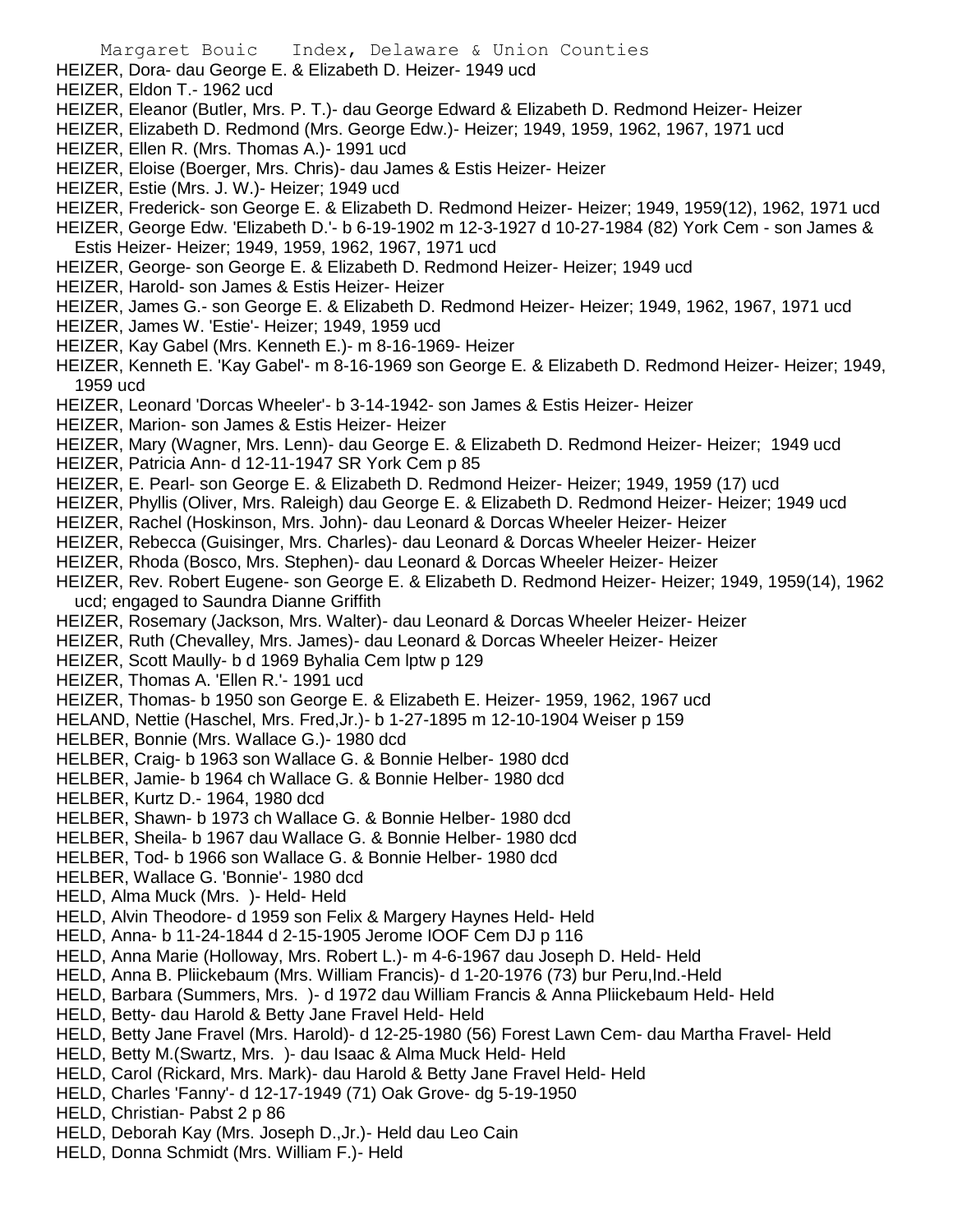- HELD, Dorothy (Fleming, Mrs. )- dau Isaac & Alma Muck Held- Held
- HELD, Elma Muck (Mrs. Isaac)- b 1888 d 1957 Jerome IOOF Cem DJ p 116, 122; Held
- HELD, Emilie- dau Felix & Margery Haynes Held- Held
- HELD, Eva (Vicks, Mrs. )- sister Isaac Held- Held; dg 3-16-1952
- HELD, Eva (Mitchell, Mrs. )- sister Frank Held- dg 5-19-1950
- HELD, Fanny (Mrs. Charles)- dg 5-19-1950
- HELD, Felix 'Margery Haynes'- Held
- HELD, Francis B. 'Dr. Judith'- b 1-2-1922 d 6-27-1992 (60) bur Colo.-son Felix & Margery Haynes Held- Held
- HELD, Frank 'Lena'- b 1877 d 5-19-1950 (73) Jerome Cem IOOF DJ p 116, 122; dg 5-19-1950
- HELD, Harold 'Betty Jane Fravel'- Held
- HELD, Howard J.- b 1912 d 3-10-1960 (48) bur Jerome IOOF Cem DJ p 116, 122- son Isaac & Alam Muck Held- Held
- HELD, Isaac/Ike 'Alma Muck'- b 5-9-1880 d 9-27-1959 Jerome IOOF Cem DJ p 116, 122; Held; half-brother Steve Held- dg 3-16-1952
- HELD, J.- hadc p 91
- HELD, James 'Ruth Bauder'- son Walter & Marie Held- Held; Bauder
- HELD, Jane Ellen (Mathews, Mrs. Roger Keith)- m -31-1974 dau Harold Held- Held
- HELD, Janet (Mrs. Walter)- 1976, 1980 dcd
- HELD, Janis/Janice (Mrs. Paul B.)- 1962, 1967, 1976 dcd; DJ p 120
- HELD, Janie (Mathews, Mrs. Roger)- dau Harold & Betty Jane Fravel Held- Held
- HELD, Jennifer Ann- dau William F. & Donna Schmidt Held- Held
- HELD, Jerry- b 1970 son Walter J. Jr. & Mary Janet Held- 1971, 1980 dcd
- HELD, Joseph D.'Jessie'- d 1-6-1987 (72) bur St. Mary's Cem- brother Walter J. Held, son William L. Held-CCC p 60, 101
- HELD, Joseph D.Jr. 'Deborah Kay'- son Joseph D. Held, Sr.- Held
- HELD, Dr. Judith Kidd (Mrs. Francis)- 1976 dch p 296, 297; 1980 dcd
- HELD, Kathryn Marie- dau William F. & Donna Schmidt Held- Held
- HELD, Kayland Joanne- b 5-7-1984 d 5-8-1984 twin dau Joseph D. & Deborah Kay Held- Held
- HELD, Kenneth F.- 1959 ucd
- HELD, Kyle R.- b 5-7-1984 d 5-8-1984 twin son Joseph D. & Deborah Kay Held- Held
- HELD, Lena B. (Mrs. Frank)- b 1874 d 10-7-1962 (87) bur Jerome IOOF Cem DJ p 116, 122; Held
- HELD, Louise (Wilcox, Mrs. )- sister Frank Held- dg 5-19-1950
- HELD, Marie Belle Gearon (Mrs. Walter)- b 11-19-1899 d 4-10-1978 (78) bur St. Mary's- dau Jermiah & Florence Ellen Carmichael Gearon- dcb late Walter James- 1961, 1964, 1969, 1971, 1976 dcd; dcc
- HELD, Marian (Schoonaert, Mrs. )- dau William Francis & Anna Pliickebaum Held- Held
- HELD, Margery Haynes (Mrs. Dr. Felix)- d 5-6-1987 (98) bur Greenlawn,Cols.- Held
- HELD, Mary (Cornish, Mrs. )- dau Francis B. Held- Held
- HELD, Mary Janet Bauder (Mrs. Walter James)- b 12-5-1933 dau Henry Dewey & Hazel Verna Cozart Bauder-Weiser p 236; 1971 ucd
- HELD, Matthew John- son William F. & Donna Schmidt Held- Held
- HELD, Nancy Haynes- dau Francis B. Held- Held
- HELD, Nikki Marie- dau Joseph D. & Deborah Kay heldJr.- Held
- HELD, Paul R. 'Janis'- b 9-27-1931 d 7-2-1993 (61) bur Jerome Cem- son Isaac & Alma Muck Held- Held; 1962, 1967 ucd; 1971, 1976 1980 dcd
- HELD, Peter F.- son Felix & Margery Haynes Held- Held
- HELD, Richard P. b 1966 son Paul R. & Janis Held- 1967 ucd Held- Held
- HELD, Robert- son Joseph D. & Jessie Held- Held
- HELD, Stephanie Jill- dau Joseph D. & Deborah Kay Held- Held
- HELD, Steve- d 3-12-1952 bur St. Mary's Cem dg 3-16-1952
- HELD, Susan (Jackson, Mrs. Arthur)- 1908 dch p 883; McKitrick 227
- HELD, Walter James 'Marie Belle Gearon'- d 2-3-1969 (65) dcb late Walter James- Held; 19961, 1964 dcd
- HELD, Walter James. Jr. 'Mary Janet Bauder'- b 9-3-1924 d 12-24-1985 (61) bur St. Mary's- son Walter James,Sr. & Marie Bell Gearon Held- dcb late; Held; Weiser p 236; 1971, 1976, 1980 dcd
- HELD, William F. 'Donna Schmidt'- b 7-14-1934 d 6-20-1992 (57) St. Mary's Cem- son William Francis & Anna Pliickebaum Held- Held
- HELD, William Francis 'Anna Pliickebaum'- Held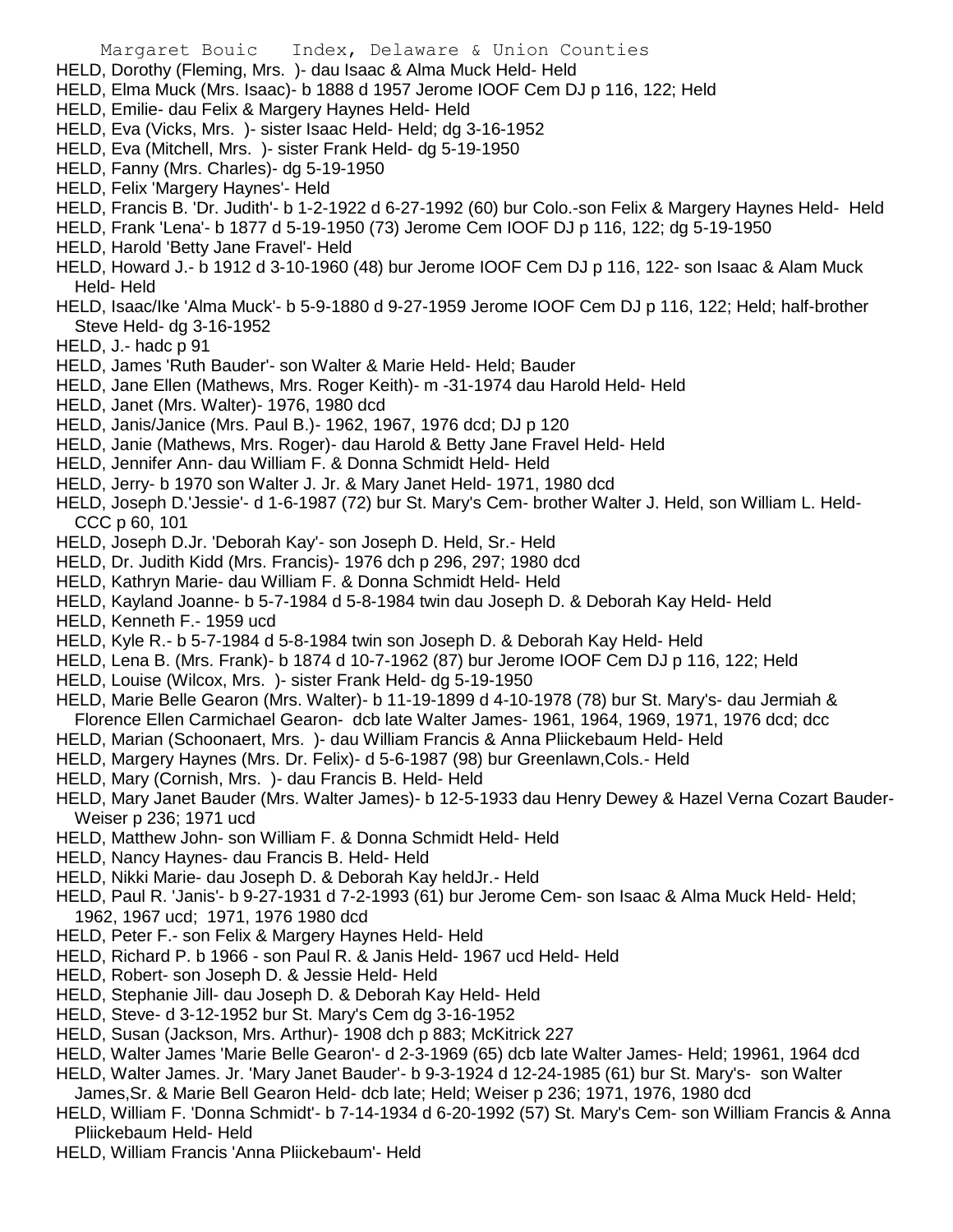Margaret Bouic Index, Delaware & Union Counties HELD, William L.- CCC p 60, 101 HELDEBRAITH, Adaline- dau John & Catharine Heldebraith- 1850C Leesburg Tp 304-308 p 47 (8,O) HELDEBRAITH, Amos- son John & Catharine Heldebraith- 1850C Leesburg Tp 304-308 p 47 (14,O) HELDEBRAITH, Catharine (Mrs. John)- 1850C Leesburg Tp 304-308 p 47 (51, Md) HELDEBRAITH, Delinda- dau John & Catharine Heldebraith- 1850C Leesburg Tp 304-308 p 47 (6,O) HELDEBRAITH, Elisa- dau John & Catharine Heldebraith- 1850C Leesburg Tp 304-308 p 47 (10,O) HELDEBRAITH, Elizabeth- dau John & Catharine Heldebraith- 1850C Leesburg Tp 304-308 p 47 (12,O) HELDEBRAITH, Henry- son John & Catharine Heldebraith- 1850C Leesburg Tp 304-308 p 47 (18,Md) HELDEBRAITH, Jacob- son John & Catharine Heldebraith- 1850C Leesburg Tp 304-308 p 47 (27, Md) HELDEBRAITH, John 'Catharine'- 1850C Leesburg Tp 304-308 p 47 (54,Md) HELDEBRAITH, Susan- dau John & Catharine Heldebraith- 1850C Leesburg Tp 304-308 p 47 (16, Md) HELDERBRAM, Eliza J. (Beck, Mrs. Alfred B.)- m 3-29-1866 ucm 3940 HELDERBOTT, Andrew 'Eliza Kenney'- m 11-18-1851 dcm HELDERBOTT, Eliza Kenney (Mrs. Andrew)- m 11-18-1851 dcm HELDT, Wilma Carol Rankin (Mrs. )- dau Robert Lee & Elsie Thompson Rankin- 1985 uch p 112 HELEA, Edward 'Hannah Biggs- m 12-18-1845 dcm HELEA, Hannah Biggs (Mrs. Edward)- m 12-18-1845 dcm HELEM, Margaret Marie ( McKitrick , Mrs. Cecil Bradley)- b 1899 m 4-4-1923 McKitrick p 448 HELER, Aaron 'Henrietta'- 1850C Delaware Town 990 p 78 (31,Pa) HELER, Henrietta (Mrs. Aaron)- 1850C Delaware Town 990 p 78 (29,Pa) HELER, Marietta- dau Aaron & Henrietta Heler- 1850C Delaware Town 990 p 78 (4,O) HELER, Percilla- dau Aaron & Henrietta Heler- 1850C Delaware Town 990 p 78 (8,O) HELER, William- son Aaron & Henrietta Heler- 1850C Delaware Town 990 p 78 (1,O) HELERBRAND, Eli 'Catherine J. Lee'- m 4-1-1852 unec II p 46 HELERBRAND, Catherine J. Lee (Mrs. Eli)- m 4-1-1852 unec II p 46 HELFAND, Patricia- rersearching David Silver- unec XII p 27 HELFENSTINE, David 'Sarah J.'- unec XII p 27 HELFENSTINE, Sarah J. (Mrs. David)- d 12-1879 unec IX p 4 HELFINSTINE, Carole Ann- dau Mark & Dorothy Helfinstine- 1949 ucd HELFINSTINE, Dione- dau Mark & Dorothy Helfinstine- 1949 ucd HELFINSTINE, Dorothy (Mrs. Mark)- 1949 ucd HELFINSTINE, Mark 'Dorothy;- 1949 ucd HELFRECK, Rev. Nicholas C.- hmp p 125, 321 HELFRICH, Herbert A. 'Mary S.'- 1980 dcd, 1991 ucd HELFRICH, Mary Suzie Retterer (Mrs. Herbert A.)- dau Warren & Madeline Retterer- Helfrich; 1991 ucd HELFRICH, Rachel (3-1986) dau Herbert A. & Mary S. Retterer Helfrich- Helfrich HELFRICH, Sarah Elizabeth- b 10-23-1986 dau Herbert A. & Mary Retterer Helfrich **Helfrich** HELGEMAN, Fern Richey (Mrs. Roy)- dau Karl Garvin & Edith Stegeman Richey- Longbrake p 101 HELGEMAN, Leroy- son Roy & Fern Richey Helgeman- Longbrake p 101 HELGEMAN, Roy 'Fern Richey'- Longbrake p 101 HELGESON, David E. 'Verna M.'- 1980 dcd HELGESON, Verna M. (Mrs. David E.)- 1980 dcd HELL, Baylor- uca p 59, Paris Tp HELLAINE, Nancy (Windle, Mrs. John H.)- Cowgill p 67 HELLE, Amiel 'Jeanne'- Helle HELLE, Ben- son Amiel & Jeanne Helle- Helle HELLE, Jeanne (Mrs. Ameil)- Helle HELLEM, Ethel (Shoup, Mrs. Wilmer)- Pounds 4,5 HELLEN, Mary Catharine (Adams, Mrs. John)- dau Walter Hellen- Washington D.C.- dcga p 42 Del Patron & Fr. Chron 3-27-1828 HELLEN, Walter- dcga p 42 Del Patron & Fr Chron 3-27-1828 HELLER, Aaron 'Mary Ann Shoub'- m 11-19-1857 dcm HELLER, Anna Pricella- d 8-9-1962 (83) Oak Grove Cem- Heller HELLER, Anna (Mrs. George)- 1900C Marysville 12 p B1 921,O,O,O) 1 ch, O liv, m 1y HELLER, Beatrice Elenor Marie (Knapp, Mrs. James)- b 9-12-1935 dau Harvey Leroy & Mabel Helen Herman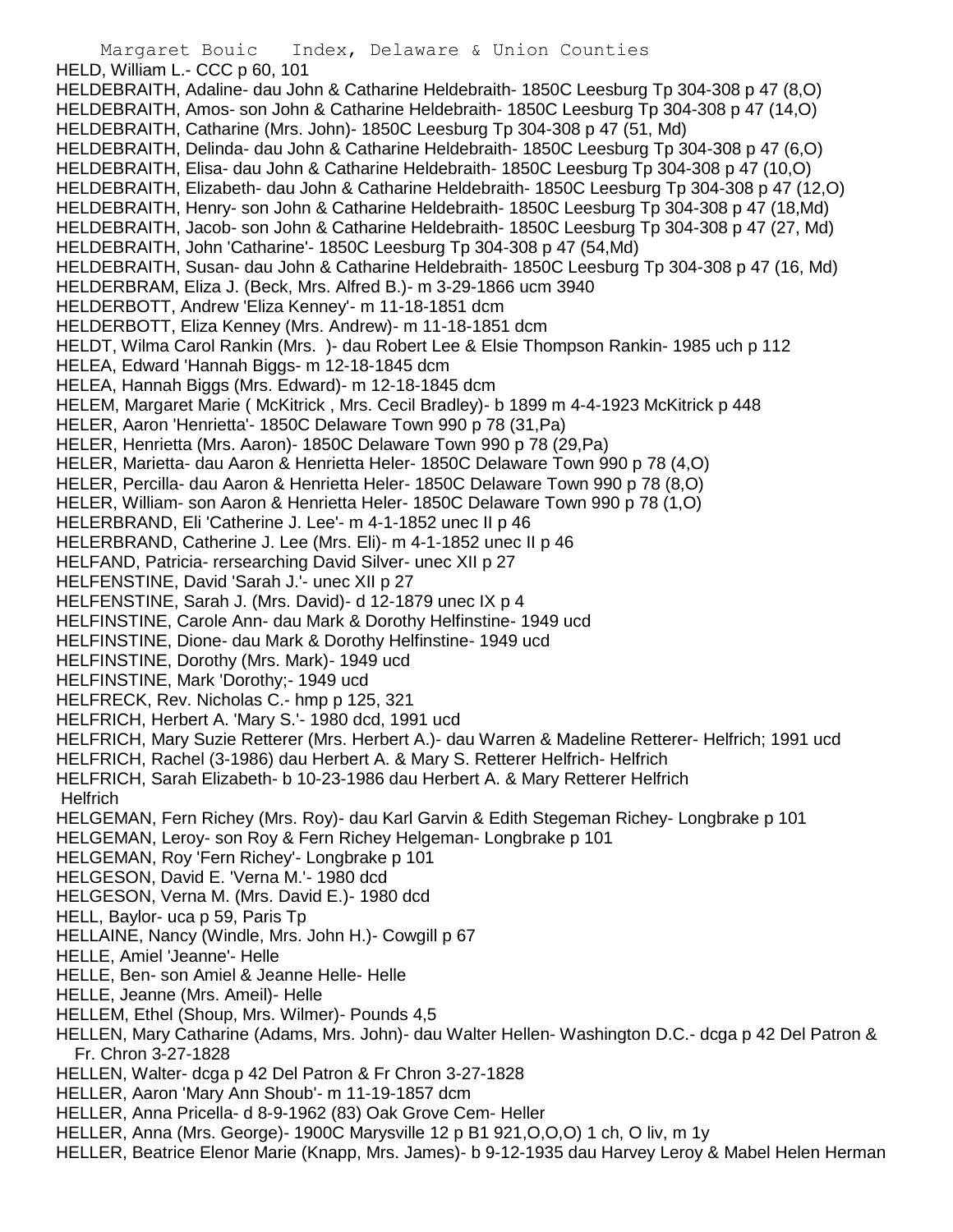Heller- Weiser p 309

- HELLER, Bessie Parthemer (Mrs. Frank)- b 1879 d 1944 Oakdale Cem I p 47 (E-46-2)
- HELLER, Betty Lou Bradway (Mrs. Harvey Leroy,Jr.)- b 12-21-1933 m 2-26-1954- Weiser p 309
- HELLER, Charles- Pabst 2 p 92 Charles Sylvester- Pabst 2 p 93
- HELLER, Charles- d 3-20-1894 Union Tp (40-1893) uninf p 7
- HELLER, Charles- d 1-31-1856 son C. & N. Heller- dcg p 12; Powell p 95
- HELLER, Charles 'Nancy Cowgill'- b 1813 Pa m 12-1-1842 d 1-31-1895 (82) dbg p 12; delge V p 44; 1850C Delaware Town 1165 p 88 (37,Pa)
- HELLER, Christena- d 10-13-1862 (42y) Old Liberty Chyd Powell p 157
- HELLER, Cleta M. Pooler (Mrs. Ralph)- b 7-6-1898 m 1-31-1920 d 10-9-1973 Oakdale Cem II p 151 (M-R18- 3)- dau Leonard & Adessa Brannan Pooler- Heller
- HELLER, Daniel Myers- b 1851 d 1868 Oak Grove Cem Powell p 422; Pabst 2 p 92
- HELLER, David Martin Luther- b 7-24-1939 son Harvey Leroy & Mabel Helen Herman Heller- Weiser p 309
- HELLER, Dora- b d 1862 Oak Grove Cem Powell p 433
- HELLER, Edwin- son Owen & Lavina Hess Heller- dumch p 441; 1850C Delaware Town 1166 p 88 (5,O)
- HELLER, Elias 'Eugenia Lugenbeel'- m 1-1-1860 dcm
- HELLER, Elias 'Hannah Wasser'- d 7-4-1851 (65-6-20) dcg p 12; Powell p 95- dcq Ruth Noble Graham 22; 1908 dch p 396; CCC hadc p 23; 1850C Delaware Town 1167 p 88 (65,Pa)
- HELLER, Elias M. 'Mary J. Crook'- b 9-4-1847 m 5-26-1870 son Owen & Lavina Hess Heller- 1908 dch p 396; dumch p 441; 1850C Delaware Town 1166 p 88 (2,O)
- HELLER, Elmer E.- son Owen & Lavina Hess Heller- dumch p 441
- HELLER, E. M.- 1908 dch p 119, 264, 396, 426; 1976 dch p 135; delge VIII p 26; dg 5-31-1895
- HELLER, Emma- d 4-23-1962 (85) Heller
- HELLER, Emma Catharine- Pabst 2 p 92
- HELLER, Emmanuel- son Henry Heller- Heller
- HELLER, Eugenia Lugenbeel (Mrs. Elias)- m 1-1-1860 dcm
- HELLER, Frank 'Bessie Parthemer'- b 1871 Logan Co d 8-22-1920 Oakdale Cem I p 47 (E-46-2)
- HELLER, Frank- son Charles M. & Mary J. Crook Heller- dumch p 442
- HELLER, Franklin William- b 1848 d 1857 Oak Grove Cem Powell p 433; Pabst 2 p 92
- HELLER, Fred- son Charles M. & Mary J. Crook Heller- dumch p 442; delge VII p 24, dg 1-3-1902
- HELLER, Fred E.- d 1-17-1947 (62) b Delaware D Columbus- ball player- Heller
- HELLER, Fredie- unec VIII p 22
- HELLER, Frieda- dau Henry Heller- Heller
- HELLER, ---(Kelchner, Mrs. Walter)- dau Henry Heller- Heller
- HELLER, George- son Elias M. & Mary J. Crook Heller- dumch p 442
- HELLER, George- b 3-25-1869 son John & Sarah Freshwater Heller- Freshwater p 87
- HELLER, Hannah- Pabst 2 p 93
- HELLER, Hannah- 1850C Delaware Town 1238 p 91 (15,O)
- HELLER, Hannah (Sell, Mrs. J. A.)- dau Owen & Lavina Hess Heller- dumch p 441
- HELLER, Hannah (Slough, Mrs. Richard)- m 11-19-1843 dcm
- HELLER, Hannah Wasser (Mrs. Elias)- d 10-29-1855 (79y7m) dbg p 12, Powell p 95- dcq Ruth Noble Graham 23; 1850C Delaware Town 1167 p 58 (66,Pa)
- HELLER, Harriet- dau Frederick Zeigler- dcw Bk 3 p 179
- HELLER, Harvena Lorraine- b 9-19-1957 dau Harvey Leroy,Jr. & Betty Lou Bradway Heller- Weiser p 309
- HELLER, Harvey Leroy 'Mabel Helen Herman'- b 9-5-1903 m 10-15-1924- Weiser p 308
- HELLER, Harvey Leroy,Jr. 'Betty Lou Bradway'- b 9-3-1925 m 2-26-1954 son Harvey Leroy & Mabel Helen Herman Heller- Weiser p 309
- HELLER, Helen Ellen (Wood, Mrs. Clayton J.)- b 5-10-1934 m 5-30-1953 dau Harvey Leroy & Mabel Helen Herman Heller- Weiser p 309
- HELLER, Helena (Bergstresser, Mrs. Philip)- Weiser p 38
- HELLER, Henrietta (Wottring, Mrs. Philip)- dau Elias & Hannah Wasser Heller- dcq Ruth Noble Graham 11 HELLER, Henry- d 2-1914- Heller
- HELLER, Ida V.- b 1859 d 1861 Oak Grove Cem Powell p 433
- HELLER, Jacob 'Sarah Christ'- m 5-3-1849; 1880 dch p 412; 1908 dch p 426; Pabst 2 p 86, 92, 94; 1850C Delaware Town 1168 p 88 (26,Pa)
- HELLER, James W.'Helen M.'- b 1892 Milford Cem Un Al p 43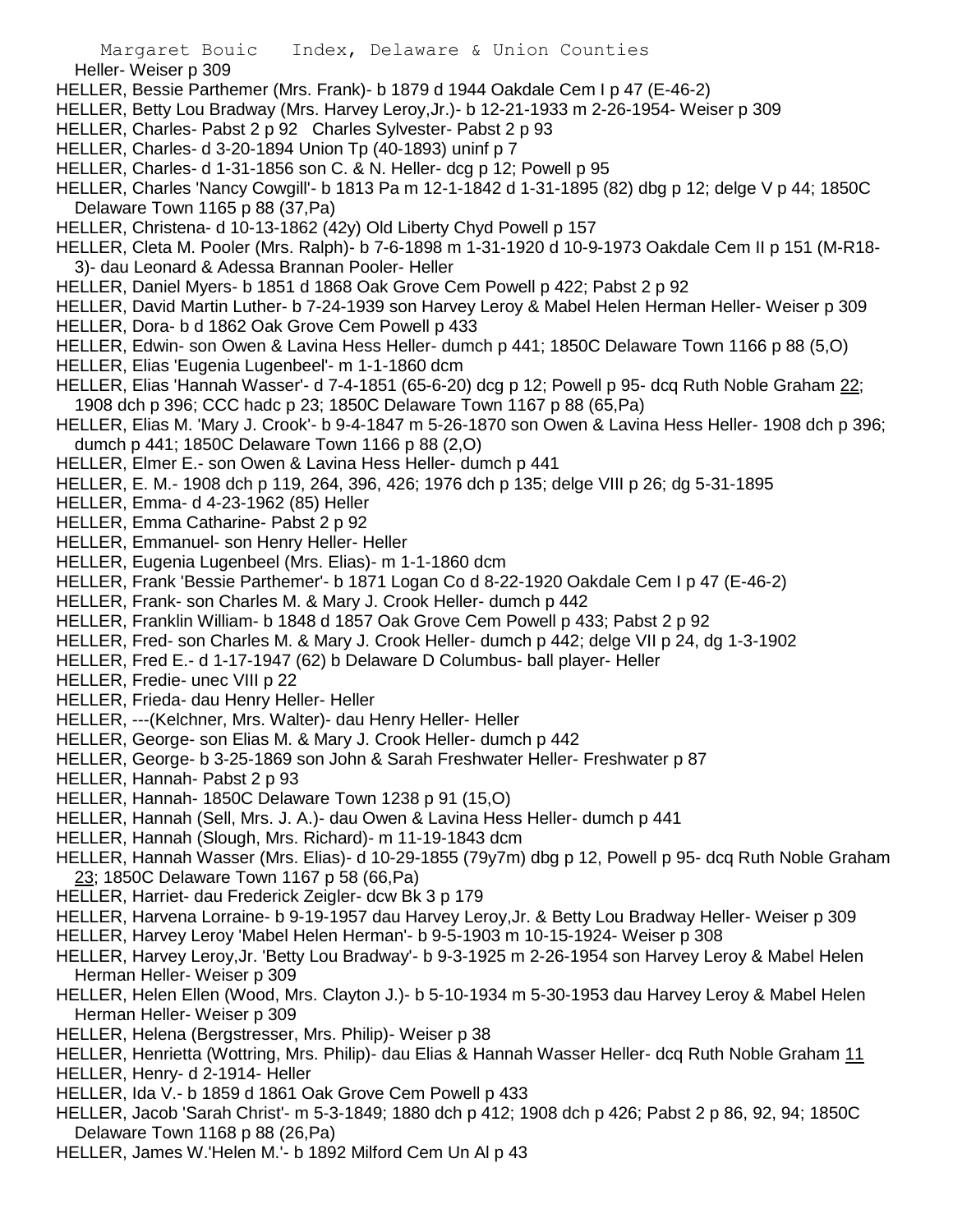HELLER, Jean Mary- b 10-13-1947 dau Harvey Leroy & Mabel Helen Herman Heller- Weiser p 309

- HELLER, J. N. 'Sarah C.'- b 1837 d 1907 Milford Cem Un Al p 38
- HELLER, John- 1908 dch p 396; 1850C Delaware Tp 1446 p 100 (13,Pa)
- HELLER, John- son Frank & Bessie Heller- Heller
- HELLER, John Lester- b 12-28-1943 son Harvey Leroy & Mable Helen Herman Heller- Weiser p 309

HELLER, John N.- b 10-19-1908 d 7-31-1982 WWII Oakdale Cem II p 65 (H-R1-7) son Frank & Bessie Parthemer Heller- Heller

- HELLER, John 'Sarah Freshwater'- Freshwater p 87
- HELLER, John W.- b 1917 d 1922 son James W. & Helen M. Heller- Milford Cem Un Al p 43
- HELLER, Joseph (Heller or Weller?)- 1850C Delaware Town 1167 op 88 (30,Pa)
- HELLER, Leevina/Lavina Hess (Mrs. Owen)- Pabst 2 p 92; dumch p 441; 1850C Delaware Town 1166 op 88 (30,Pa)
- HELLER, Lewina- Pabst 2 p 86, 94
- HELLER, Mabel Helen Herman (Mrs. Harvey Leroy)- b 4-20-1908 m 10-1-5-1924 dau Michael Edwin & Mary Louisa Klinger Herman- Weiser p 309
- HELLER, Margaret F. (Mrs. Rev. Ralph)- 1976 dcd
- HELLER, Margaret Irene (Alexander, Mrs. Harry E.)- b 8-24-1932 m 9-23-1950 dau Harvey Leroy & Mabel Helen Herman Heller- Weiser p 309
- HELLER, Marietta (Beckel, Mrs. Christian)- m 12-25-1862 dcm
- HELLER, Martha- 1850C Delaware Town 1048 p 82 (23, Pa)
- HELLER, Martha Louise (Kinny, Mrs. James)- b 7-13-1937 m 8-17-1956 d 4-29-1959 dau Harvey Leroy & Mabel Helen Herman Heller- Weiser p 309
- HELLER, Mary Ann Shoub (Mrs. Aaron)- m 11-19-1857 dcm
- HELLER, Mary F.- dau Owen & Lavina Hess Heller- dumch p 441
- HELLER, Mary J. Crook (Mrs. Wlias M.)- m 5-26-1870 dumch p 442
- HELLER, Mary- dau Jacob & Sarah Heller- 1850C Delaware Town 1168 p 88 (9/12,O)
- HELLER, Myrtle Naomi (Wiest, Mrs. Donald Joseph)- b 2-11-1909 d 1939- Weiser p 304
- HELLER, Nancy Cowgill (Mrs. Charles)- b 1823 m 12-1-1842 dcm d 1883 Powell p 422; Pabst 2 p 87, 92; dbg p 12; 1850C Delaware Town 1165 p 88 (27,O)
- HELLER, Owen 'Lavina Hess'- dumch p 441; Pabst 2 p 86, 92, 94; dcw Bk 4 p 291(31) witness- 1850C Delaware Town 1166 p 88 (29,Pa)
- HELLER, Pamela- b 2-4-1955 dau Samuel Herman & Ruth Hope Marshel Heller- Weiser p 309
- HELLER, Paul Mark- b 8-8-1957 son Samuel Herman & Ruth Hope Marshel Heller- Weiser p 309
- HELLER, Precilia- Pabst 2 p 92 Priscella- Pabst 2 p 81
- HELLER, Priscilla (Rubright, Mrs. Joel)- m 5-12-1859 dcm
- HELLER, Ralph 'Cleta M. Pooler'- b 1-1-1899 Un Co m 1-31-1920 d 9-4- 1976 Oakdale Cem II p 151 (M-R18- 3)- son Frank & Bessie Heller- Heller
- HELLER, Rev. Ralph 'Margaret F.'- 1976 dcd
- HELLER, Renae- 1980 dcd
- HELLER, Robbie- b 1880 Oak Grove Powell p 432
- HELLER, Ruth Hope Marshel (Mrs. Samuel Herman)- b 7-29-1932 m 12-23-1951- Weiser p 309
- HELLER, Samuel- son Owen & Lavina Hess Heller- dumch p 441
- HELLER, Samuel Herman 'Ruth Hope Marshel'- b 11-17-1930 m 12-23-1951 son Harvey Leroy & Mabel Helen Herman Heller- Weiser p 309
- HELLER, Samuel- b 4-8-1953 son Samuel Herman & Ruth Hope Marshel Heller- Weiser p 309
- HELLER, Sarah Christ (Mrs.Jacob)- m 5-3-1849; Pabst 2 p 86, 92, 94; 1850C Delaware Town 1168 p 88 921,Pa)
- HELLER, Sarah C. (Mrs. J. N.)- b 1848 d 1935 Milford Cem Un Al p 38
- HELLER, Sarah Freshwater (Phipps, Mrs. Alfred)(Mrs. John)- b 11-22-1839 d 5-1-1888 dau James & Rosanna Schultz Freshwater- Freshwater p 87
- HELLER, Sarah (Welter, Mrs. Joseph B.)- m 5-3-1846 dcm
- HELLER, Thomas Gerald- b 10-11-1958 son Samuel Herman & Ruth Hope Marshel Heller- Weiser p 309
- HELLER, Virginia Mabel (Bauman, Mrs. Ernest Lenard)- b 4-8-1929 dau Harvey Leroy & Mabel Helen Herman Heller- Weiser p 309
- HELLER, Willaim T.- d 11-10-1848 (3m16d) dbg p 12; Powell p 95 son C. & N. Heller
- HELLERS, Ethel (Mrs. Kenneth)- 1949 ucd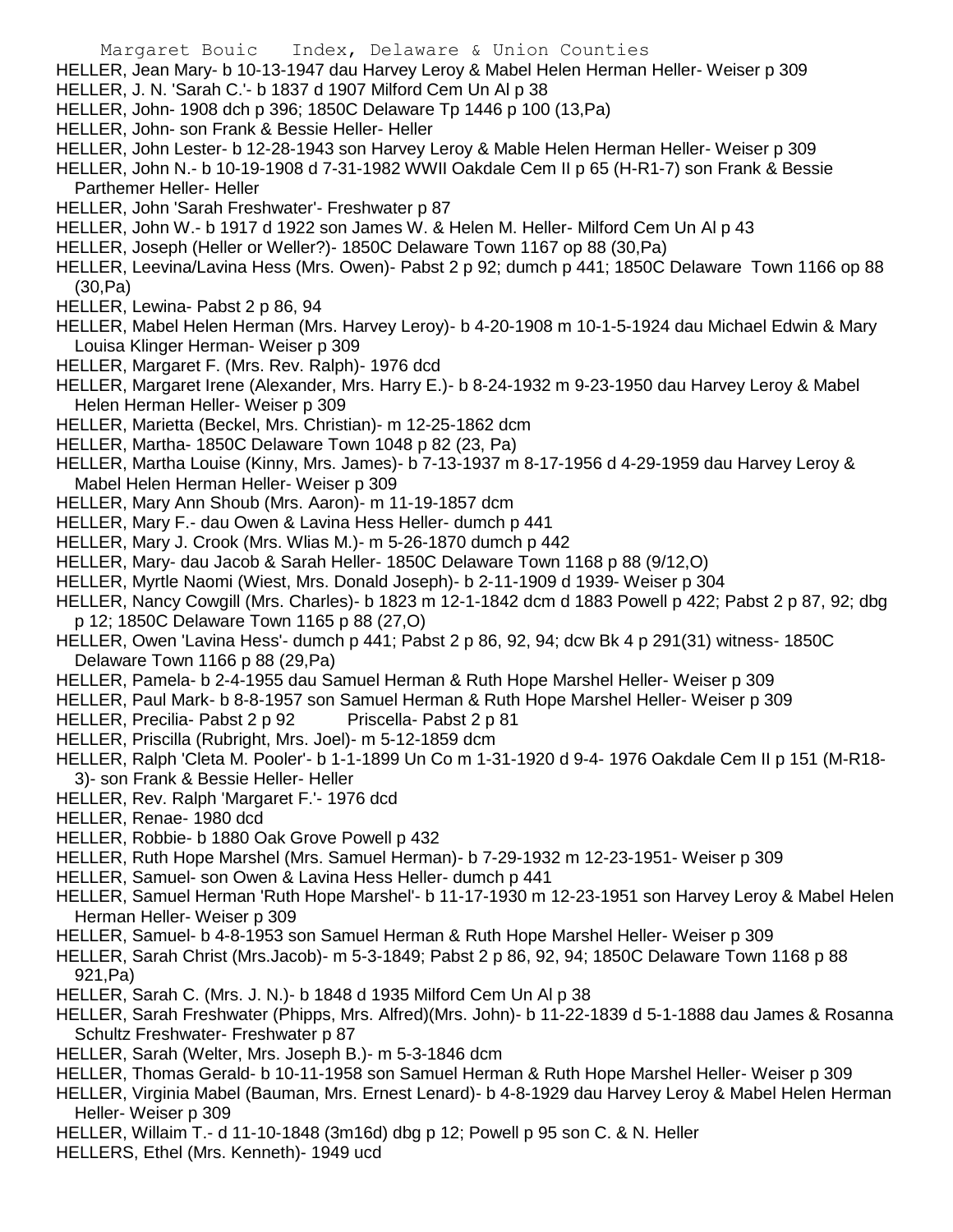- HELLERS, Kenneth 'Ethel'- 1949 ucd
- HELLINGS, Emma (Mrs. John M.)- 1870C Leesburg Tp 201-208 p 26 (24,O)
- HELLER, Fanny F.- b 12-1869 dau John M. & Emma Hellings- 1870C Leesburg Tp 201-208 p 26 (5/12,O)
- HELLING, Birdie L. (Mrs. )- d 10-26-1961 (77) Helling
- HELLING, Clarence S. 'Naomi C.'- son Birdie L. Helling- Helling
- HELLING, David- son Clarence S. & Naomi C. Helling- Helling
- HELLING, Naomi C. (Mrs. Clarence S.)- d 5-19-1970 (61) bur Oak Grove- Helling
- HELLINGS, Fanny- sister-in-law of William Milligan- 1900C Liberty Tp Un Co 300-298 (72,O,Pa,Pa) widow
- HELLINGS, John M.'Emma'- 1870C Leesburg Tp 201-208 p 26 (29,O)
- HELLINGS, Margaret Elizabeth (Bower, Mrs. Thomas H.)- m 1856 unec IV p 27
- HELLMAN, Helen Marie Rowland (Mrs. )- b 1-12-1924 dau Howard Powell & Edna Hazel Weiser Rowland-Weiser p 287
- HELLMAN, Nancy J. (Longbrake, Mrs. Nancy J.)- Hancock Co.- Longbrake p 36
- HELLMANN, Brooke Rene- b 2-13-1991 dau Randall B. & Rita Irene McCombs Hellmann- Hellmann
- HELLMANN, Lui F. 'Margaret Zimmerman'- Hellmann
- HELLMANN, Margaret Zimmerman (Mrs. Lui F.)- Hellmann
- HELLMANN, Randall B. 'Rita Irene McCombs'- m 11-3-1984 son Robert H. & Doris M. "Sandy" Peters- 1991 ucd
- HELLMANN, Rita Irene McCombs (Mrs. Randall B.)- m 11-3-1984- dau Harry James McCombs- Hellmann 1991 ucd
- HELLMAN, Robert H.'Doris M. "Sandy" Peters'- b 11-26-1918 m 3-14-1953 d 7-30-1990 Oakdale Cem son Lui F. & Margaret Zimmerman Hellmann- Hellmann
- HELLRIGIE, E. D.- unec VIII p 30
- HELLWARTH, Don R.- Hellwarth
- HELLWARTH, Robin Lyn (Schwartz, Mrs. Daniel J.)- m 6-25-1983 dau Don R. Hellwarth- Hellwarth
- HELLWARTH, Sharon Ann Bayes (Mrs. Todd Richard)- m 3-8-1986 dau James Bayes- Hellwarth; 1991 ucd
- HELLWARTH, Todd Richard 'Sharon Ann Bayes'- m 3-8-1986 dau Don Hellwarth- Hellwarth; 1991 ucd
- HELLWIG/HELWIG, Alice (Merrick, Mrs. )(Pixler, Mrs. Donald)- dau Herman C. & Celia Belle Hellwig- Hellwig
- HELLWIG, Celia Belle (Mrs. Herman C.)- d 6-13-1967 (68) bur Green Mound- Hellwig
- HELLWIG, Celia (Miller, Mrs. Melvin)- dau Herman C. & Celia Belle Hellwig-
- **Hellwig**
- HELLWIG, Dale D.- son Herman C. & Celia Belle Hellwig- Hellwig
- HELLWIG, Daniel W.- son Herman C. & Celia Belle Hellwig- Hellwig
- HELLWIG, Herman M.- son Herman C. & Celia Belle Hellwig- Hellwig
- HELLWIG, Gertrude (Ford, Mrs. )- sister Herman C. Hellwig- Hellwig
- HELLWIG, Glenna (Gibbs, Mrs. Delbert)- dau Herman C. & Celia Belle Hellwig- Hellwig
- HELLWIG, Herman C.'Celia Belle'- d 2-10-1974 (80) bur Green Mound- Hellwig
- HELLWIG, Herman M.- son Herman C. & Celia Belle Hellwig- Hellwig
- HELLWIG, Laurel- son Herman C. & Celia Belle Hellwig- Hellwig
- HELLWIG, Lowell- son Herman C. & Celia Belle Hellwig- Hellwig
- HELM, Catlett- Helm
- HELM, Elizabeth Hutchison (Mrs. Joseph)- dau Joseph & Elizabeth Gray Hutchison- Hutchisson p 15
- HELM-- d 6-29-1854 Davenport Cem Powell p 329 infant son of J. & S.
- HELM, Jay W.- researching Sager- unec XII p 4
- HELM, John- 1857 Lincoln Tp Morrow Co- delge V p 300
- HELM, J. 'S'- Powell p 329
- HELM, Joseph 'Elizabeth Hutchison'- Hutchisson p 15
- HELM, Margaret (Renner, Mrs. Victor)- m 9-2-1940 Rausch (1693) III p 300
- HELM, Mary D.- dau Catlett M. Helm- Helm
- HELM, S. (Mrs. J.)- Powell p 329
- HELMAN, Annie C. Davis (Mrs. John F.)- d 2-27-1980 (90) Glendale Cem- Helman
- HELMAN, Annette (Ebert, Mrs. Levi)- dau John & Annie Davis Helman-Helman
- HELMAN, Betty (Ruggles, Mrs. Gaelon)- dau John F. & Annie Davis Helman- Helman
- HELMAN, Charles 'Martha A. Conway'- d 1975 Helman
- HELMAN, Chester L. 'Vicky L. Curtis'- b 1-29-1945 m 8-1965 d 6-30-1991 (46) Oak Grove Cem- son Richard & Vesta Smith Helman- Helman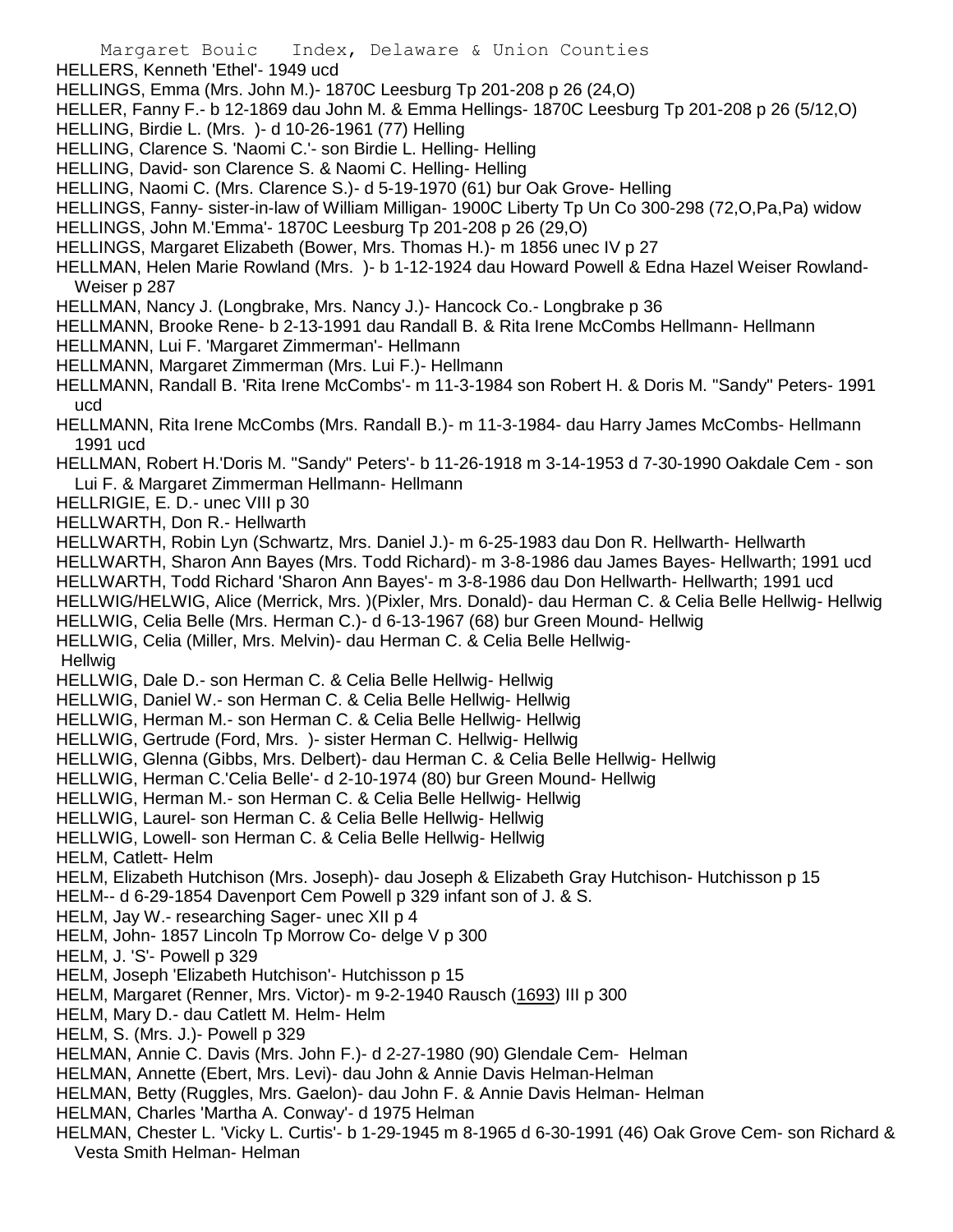Margaret Bouic Index, Delaware & Union Counties HELMAN, Donald- son John & Annie Davis Helman- Helman HELMAN, Elwin- son John & Annie Davis Helman- Helman HELMAN, Elizabeth (Ruggles, Mrs.Ralph)- dau John & Annie Davis Helman- Helman HELMAN, Emerson- Helman HELMAN, George F. 'Irene Dye'- m 3-3-1937- son John & Annie Davis Helman- Helman HELMAN, Heather- dau Chester L. & Vicky L. Curtis Helman- Helman HELMAN, Homer- son Richard & Vesta Smith Helman- Helman HELMAN, Irene Dye (Mrs. George F.)- m 3-3-1937 Helman HELMAN, James A. 'Marilyn'- 1975, 1977, 1979, 1981, 1983 ucd HELMAN, Jim- son Richard & Vesta Smith Helman- Helman HELMAN, Jody- dau Chester L. & Vicky L. Curtis Helman- Helman HELMAN, John F. 'Florence McClenathan''Annie Davis'- m (2) 12-21-1913- d 2-12-1982(93) Glendale Cem - Helman HELMAN, Kenneth- b 1962 son James A. & Marilyn Helman- 1977, 1979, 1981, 1983 ucd HELMAN, Kenny- son Richard & Vesta Smith Helman- Helman HELMAN, Margaret (Shreyer, Mrs. Adam)- dcc Kenneth Lee Davis 29 HELMAN, Marilyn (Mrs. James A.)- 1977, 1979, 1981, 1983 ucd HELMAN, Martha A. Conway (Mrs. Charles)- d 10-26-1990 Galion bur Eastview Cem- dau Gale & Zora Tuttle Conway- Helman HELMAN, Melissa- dau Chester L. & Vicky L. Curtis Helman- Helman HELMAN, Phillip- son Richard & Vesta Smith Helman- Helman HELMAN, Richard- son John & Annie Davis Helman- Helman HELMAN, Richard 'Vesta Smith'- Helman HELMAN, Ruth (Freeman, Mrs. )- dau John & Annie Davis Helman- Helman HELMAN, Tim- son Chester L. & Vicky L. Curtis Helman- Helman HELMAN, Todd- son Chester L. & Vicky L. curtis Helman- Helman HELMAN, Vesta Smith (Mrs. Richard)- Helman HELMAN, Vicky L. Curtis (Mrs. Chester L.)- m 8-1965 dau Betty Curtis- Helman HELMAN, Viola (Fraizer, Mrs. Floyd)- dau John & Annie Davis Helman- Helman HELMBRIGHT, Richard L.- 1980 dcd HELMER, Betty (Holt, Mrs. )- sister Guy R. Helmer- Helmer HELMER, Emma F. (Mrs. Roger W.)- 1959, 1962 ucd HELMER, Emma F.- 1980 dcd HELMER, Guy R.- d 2-15-1961 (63) bur Forest Grove- Helmer HELMER, Harry- brother Guy R. Helmer- Helmer; 1959 ucd HELMER, Lucille (Hennen, Mrs. )- sister Guy R. Helmer- Helmer HELMER, Margaret J. (Dean, Mrs. )- dau Guy R. Helmer- Helmer HELMER, Marie (Lippincott, Mrs. )- sister Guy R. Helmer- Helmer HELMER, R. B. (publisher)- unec VI p 43 HELMER, Rodney Lee- son Guy R. Helmer- Helmer HELMER, Roger 'Emma F.'- brother Guy R. Helmer- Helmer; 1959, 1962 ucd HELMAN, Margaret (Shreyer, Mrs. Adam)- 1883 uch V p 447 HELMBRECK, Mrs. Earl- Nash p 94 HELMICK, A. B.- 1980 dcd HELMICK, Ann Elizabeth (Bowers, Mrs. Arthur E.)- dau Howard E. & Frances Helmick- Helmick HELMICK, Annabelle I. (Mrs. Rev. Earl L.)- Helmick; 1976 dcd HELMICK, Annabelle (Moses, Mrs. Robert)- b 1960 dau Earl L. & Annabelle I. Helmick- 1976 dcd HELMICK, Carol Ann- dau William G. Helmick- helmick HELMICK, Cassie (Keyes, Mrs. Earl)- dau Rev. Earl L. & Annabelle I. Helmick- Helmick HELMICK, Daniel 'Mary Miller'- m 3-7-1811 Reed Bible- unec VII p 34 HELMICK, Rev. Earl L. 'Annabelle I.'- d 3-5-1979 (52) - son Harmon Helmick- Helmick; 1976 dcd HELMICK, Earlene- b 1960 ch Earl L. & Annabelle I. Helmick- Helmick; 1976 dcd HELMICK, Frances (Mrs. Howard E.)- Helmick; Marysville p 47 HELMICK, Gene- son Harmon Helmick- Helmick HELMICK, Glen- son Harmon Helmick- Helmick HELMICK, Hazel (Sandifer, Mrs. )- sister Howard E. Helmick- Helmick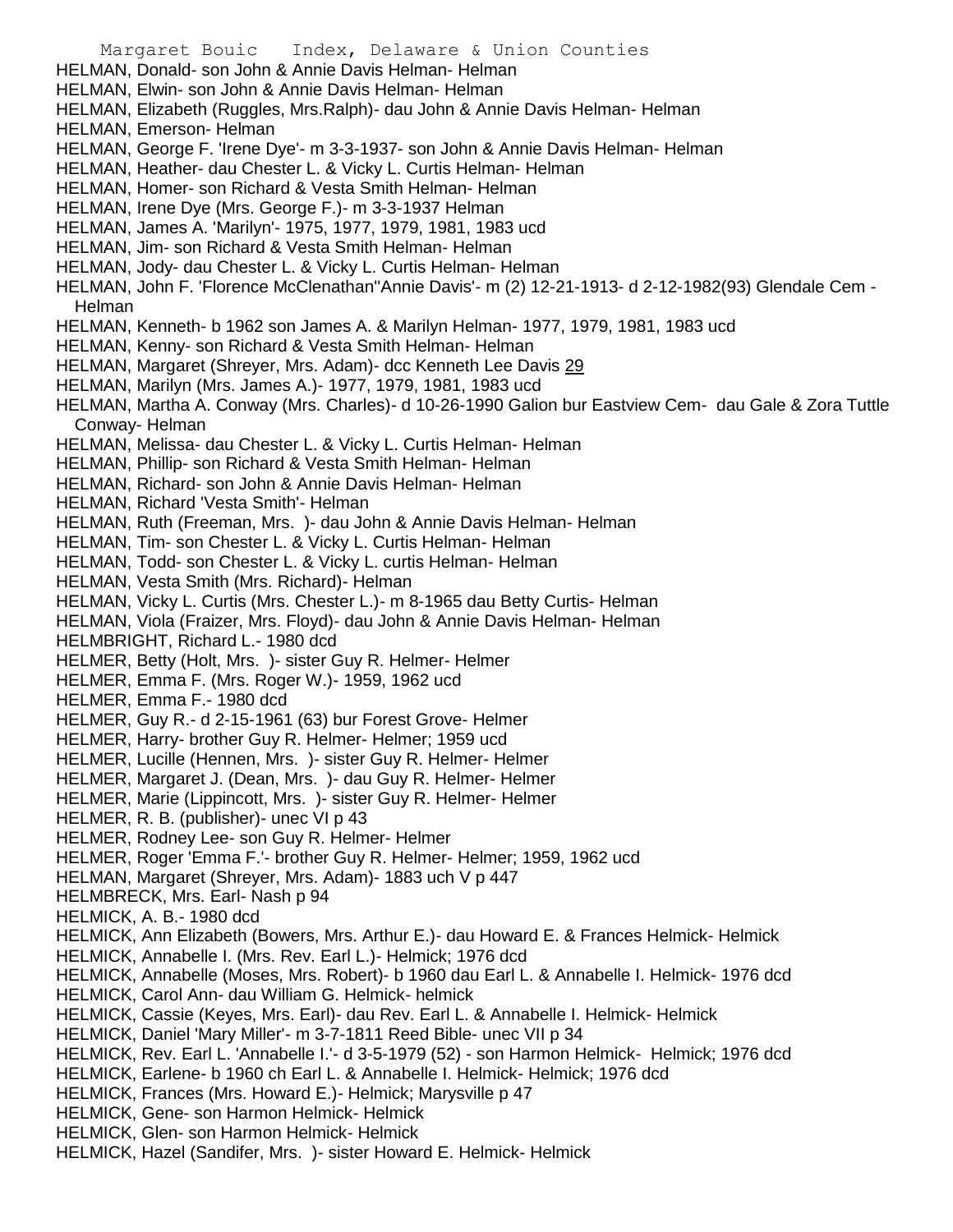Margaret Bouic Index, Delaware & Union Counties HELMICK, Helen (Colbert, Mrs. )- dau Harmon Helmick- Helmick HELMICK, Howard E. 'Frances'- d 3-18-1965 (50) bur London- Helmick HELMICK, Kathy- dau Rev. Earl L. & Annabelle Helmick- Helmick1980 dcd HELMICK, L. E.- 1976 dcd HELMICK, Leonard- son Harmon Helmick- Helmick HELMICK, Lotche- 1980 dcd HELMICK, Mary Pappas (Elson, Mrs. Larry)- dau Rev. Earl & Annabelle Helmick- Helmick HELMICK, Mary Miller (Mrs. Daniel)- m 3-7-1811 Reed Bible- unec VII p 34 HELMICK, Nancy (Darling, Mrs. Charles)- dau Rev. Earl & Annabelle Helmick- Helmick HELMICK, Sue (Mrs. )- aunt of Howard E. Helmick- Helmick HELMICK- William G.- b 6-16-1942 d 11-23-1988 (46) bur London- son Howard E. & Frances Helmick-**Helmick** HELMKA, Rita- 1971 dcd HELMS, David 'Lou Anne'- Helms HELMS, Heather Anne (Haxton, Mrs. Steven A.)- m 3-26-1988 dau David & Lou Anne Helms- Helms; Haxton HELMS, Linda (Sprinkle, Mrs. )- dau Tommy M. & Mary Helen Ming Helms- Helms HELMS, Lou Anne (Mrs. David)- Helms HELMS, Lucy (Helms, Mrs. William)- m 5-25-1854 ucm 3730 HELMS, Margaret (Powell, Mrs. )- dau Tommy M. & Mary Helen Ming Helms- Helms HELMS, Marty- son Tommy M. & Mary Helen Ming Helms- Helms HELMS, Mary Helen Ming (Mrs. Tommy M.)- m 10-27-1948- Helms HELMS, Nancy- 1975 ucd HELMS, Nancy (O'Brien, Mrs. )- dau Tommy M. & Mary Helen Ming Helms- Helms HELMS, Roger- son Tommy M. & Mary Helen Ming Helms- Helms HELMS, Roy H.- 1981, 1983 ucd HELMS, Tommy M. 'Mary Helen Ming'- b 5-9-1925 Ark. m 10-27-1948 d 9-6-1991 (66) bur Woodstock- son Lowell & Martha O'Brien Helms- Helms HELMS, Tracy- son Tommy M. & Mary Helen Ming Helms- Helms HELMS, William L.- 1883 uch IV p 478 HELMS, William 'Lucy Helms'- m 5-25-1854 ucm 3730 HELMUTH, Al 'Amanda Hostetler'- Helmuth HELMUTH, Al- son Alvin & Lizzie Frey Helmuth- Helmuth HELMUTH, Alma (Mrs. Emory)- Helmuth HELMUTH, Alvin 'Lizzie Frey'- Helmuth HELMUTH, Amanda Hostetler (Mrs. Al)- Helmuth HELMUTH, Ben 'Martha Hostetler'-b 1-2-1923 d 10-29-1986 bur Canaan Ch. Cem- son Alvin & Lizzie Frey Helmuth- Helmuth HELMUTH, Betty (Kaetterhenry, Mrs. )- dau Eli A. & Martha Miller Helmuth- Helmuth; 1959(16), 1962, 1967, 1971 ucd HELMUTH, Bonnie (Yoder, Mrs. )- b 1953 dau Eli A. & Martha Miller Helmuth- Helmuth; 1959, 1962, 1967, 1971, 1973 ucd HELMUTH, Carolyn- dau Eli A. & Martha Miller Helmuth- Helmuth; 1959, 1962 ucd HELMUTH, Christy- b 1975 ch Lloyd & Margart Helser-Scofield Bible unec IV p 37- 1991 ucd HELMUTH, Dan- son Alvin & Lizzie Frey Helmuth- Helmuth HELMUTH, Darla Mae (Schlabach, Mrs. Noah Jr)- Helmuth HELMUTH, Dena (Mrs. Truman)- Helmuth HELMUTH, Edna (Gingerich, Mrs. )- dau Eli A. & Martha Miller Helmuth- Helmuth; 1959(15), 1962 ucd HELMUTH, Edward- son Ben & Martha Hostetler Helmuth- Helmuth HELMUTH, Eldon A. d 11-3-1975 (23) bur Bethesda Church Cem- son Al & Amanda Hostetler Helmuth-

- Helmuth HELMUTH, Eli A, 'Martha Miller'- m 12-10-1936 - son Alvin & Lizzie Frey Helmuth; Miller; 1959, 1962, 1967, 1971, 1973, 1975, 1977, 1979, 1981 ucd
- HELMUTH, Emory 'Alma' son Truman & Dena Helmuth- Helmuth
- HELMUTH, Fannie (Plank, Mrs. William)- dau Alvin & Lizzie Frey Helmuth- Helmuth
- HELMUTH, Jacob F. 'Lydiann'- 1962 ucd
- HELMUTH, Jacob H.- Helmuth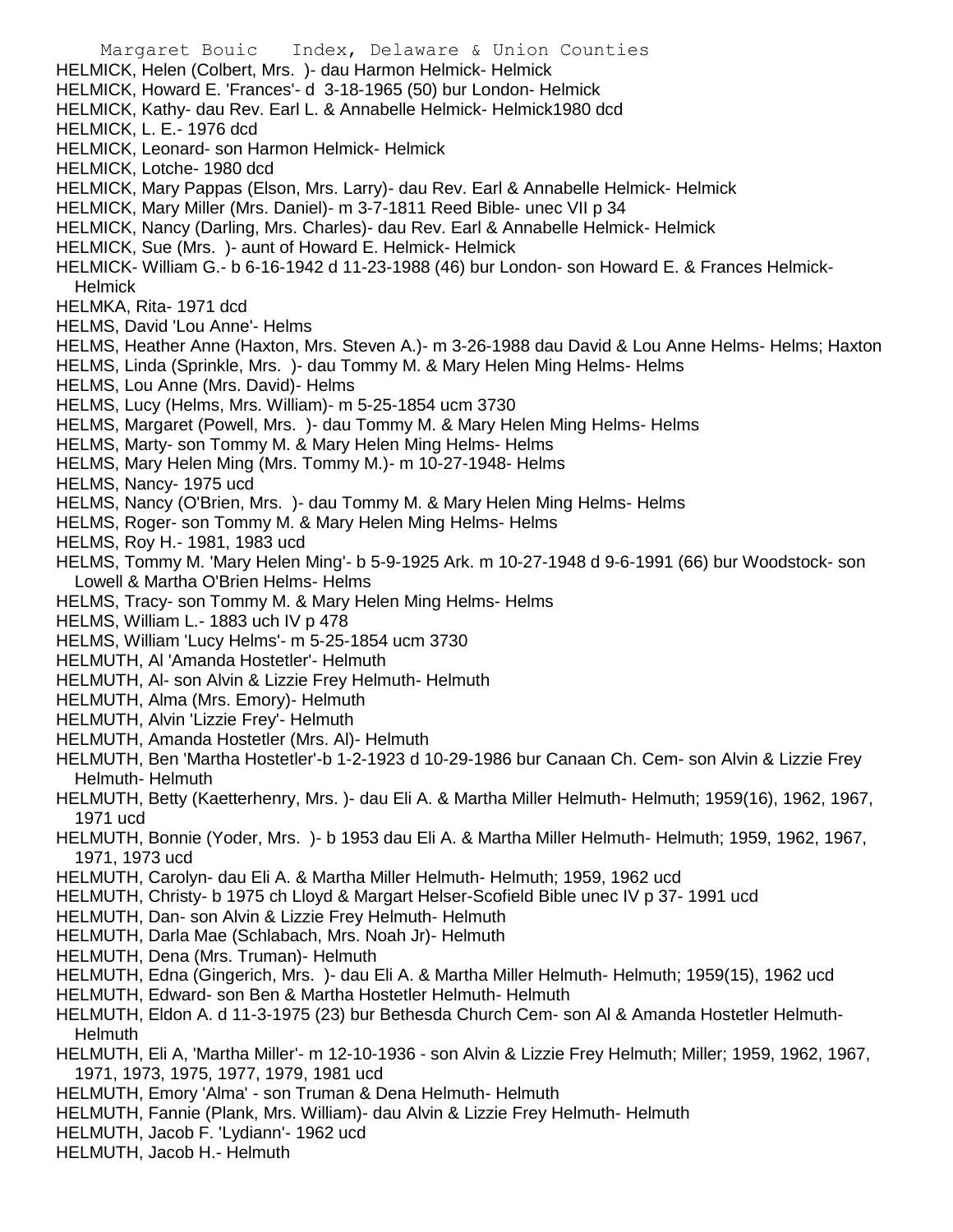Margaret Bouic Index, Delaware & Union Counties HELMUTH, Janette Todd (Mrs. John D.)- dau William Todd- dcw Bk 3 p 281 HELMUTH, Jeff- son Jacob H. Helmuth- Helmuth- engaged to Karen Kramer HELMUTH, John- son Al & Amanda Hostetler Helmuth- Helmuth HELMUTH, John- son Ben & Martha Hostetler Helmuth- Helmuth HELMUTH, John D. 'Janette Todd'- dcw Bk 3 p 281 HELMUTH, Kathryn (Hostetler, Mrs. Eli)- dau Ben & Martha Hostetler Helmuth- Helmuth HELMUTH, Katie (Yutzy, Mrs. John)- dau Alvin & Lizzie Frey Helmuth- Helmuth HELMUTH, Lizzie Frey (Mrs. Ben)- Helmuth HELMUTH, Lloyd- son Ben & Martha Hostetler Helmuth- Helmuth HELMUTH, Lloyd 'Margaret'- 1983, 1991 ucd HELMUTH, Lloyd Michael- b 9-23-1977 son Lloyd Helmuth- Helmuth HELMUTH, Lovina (Beachy, Mrs. )- dau Al & Amanda Hostetler Helmuth- Helmuth HELMUTH, Luella- dau Ben & Martha Hostetler Helmuth- Helmuth HELMUTH, Lydiann (Mrs. Jacob F.)- 1962 ucd HELMUTH, Margaret (Mrs. Lloyd)- 1991 ucd HELMUTH, Martha (Detweiler, Mrs. Freeman)- dau Alvin & Lizzie Frey Helmuth- Helmuth HELMUTH, Martha (Major, Mrs.Terry R.)- b 1951 m 10-27-1979 dau Eli A. & Martha Miller Helmuth- Helmuth; 1959, 1962, 1967, 1971, 1973 ucd HELMUTH, Martha Miller (Mrs. Eli)- m 12-10-1936- dau Joe & Martha Miller-Helmuth; Miller; 1959, 1962, 1967, 1971, 1973 ucd HELMUTH, Mary- dau Ben & Martha Hostetler Helmuth- Helmuth HELMUTH, Michael- b 1977 son Lloyd & Margaret Helmuth- 1991 ucd HELMUTH, Sherilyn dau Jacob Helmuth- Helmuth- engaged to Don Mast HELMUTH, Tracy- 1991 ucd HELMUTH, Truman 'Dean'- Helmuth HELMUTH, Wes- son Jacob & Lydianna Helmuth- Helmuth- engaged to Lind Wolfer HELMUTH, William- son Eli A. & Martha Miller Helmuth- Helmuth; 1959 ucd HELPHENSTINE, Ara H. 'D. L. Bradley'- m 2-4-1847 Madison Co unec X p 28 HELPHENSTINE, Clara Wells (Mrs. Oliver)- b 1-18-1879 Fairfield/Stuart Bible unec IV p 56,57 HELPHENSTINE, David 'Nancy Jane Heath'- m 3--17-1846 Madison Co unec X p 27 HELPHENSTINE, D. L. Bradley (Mrs. Ara H.)- m 2-4-1847 Madison Co unec X p 28 HELPHENSTINE, Eliza Ann (Stout, Mrs. James)- m 8-13-1835 Madison Co unec XIII p 68 HELPHENSTINE, Elizabeth (Fisher, Mrs. Richard)- m 2-11-1813 Madison Co unec IV p 21 HELPHENSTINE, Floyd- b 10-18-1902 Fairfield/Stuart Bible- unec IV p 57 HELPHENSTINE, James 'Lydia Minshall'- m 10-21-1840 Madison Co unec IX p 31 HELPHENSTINE, James 'Perrcelia Minshall'- m 2-19-1824 Madison Co unec IV p 64 HELPHENSTINE, Jane (Payne, Mrs. John)- m 9-21-1835 Madison Co unec VIII p 67 HELPHENSTINE, Jeannetta- b 10-114-1900 Fairfield/Stuart Bible- unec IV p 57 HELPHENSTINE, Lydia (McDonald, Mrs. Charles W. S.)- m 6-6-1843 Madison Co unec IX p 66 HELPHENSTINE, Lydia Minshall (Mrs. James)- m 10-21-1840 Madison Co unec IX p 31 HELPHENSTINE, Nancy Jane Heath (Mrs. David)- m 3-17-1846 Madiosn Co unec X p 27 HELPHENSTINE, Oliver Burchard 'Clara Wells'- b 7-7-1878 Fairfield/Stuart Bible- unec IV p 56, 57 HELPHENSTINE, Perrcelia Minshall (Mrs. James)- m 2-19-1824 Madison Co unec IV p 64 HELPHENSTINE, Rachel (Hubbard, Mrs. Thornton)- m 10-17-1836 Madiosn Co unec VII p 24 HELPHENSTINE, Rebecca (Oliver, Mrs. John)- m 3-31-1839 Madison C0 unec IX p 17 HELPHENSTINE, Robert 'Sarah Minter'- m 1-7-1844 Madison Co unec X p 7 HELPHENSTINE, Sarah (Kelson, Mrs. William)- m 4-15-1828 Madison Co unec V p 28 HELPHENSTINE, Sarah Minter (Mrs. Robert)- m 1-7-1844 Madison Co unec X p 7 HELPINSTINE, Mary (Watson, Mrs. David)- m 7-30-1807 onwq I HELPHREY, Hezekiah- 1908 dch p 396 HELPHREYS, Catharine (Boyd, Mrs. John L.)- m 8-31-1856 dcm HELPMAN, Daniel F. 'Joan E. Dorn'- m 4-16-1988 son Richard L. & Nancy A. Helpman- Helpman HELPMAN, Joan E. Dorn (Mrs. Daniel F.)- m 4-16-1988 dau John A. & Mary Jo Dorn- Helpman HELPMAN, Nancy A. (Mrs. Richard L.)- Helpman HELPMAN, Richard L. 'Nancy A'- Helpman HELQUIST, Martha May (Black, Mrs. Paul James)- McKitrick p 144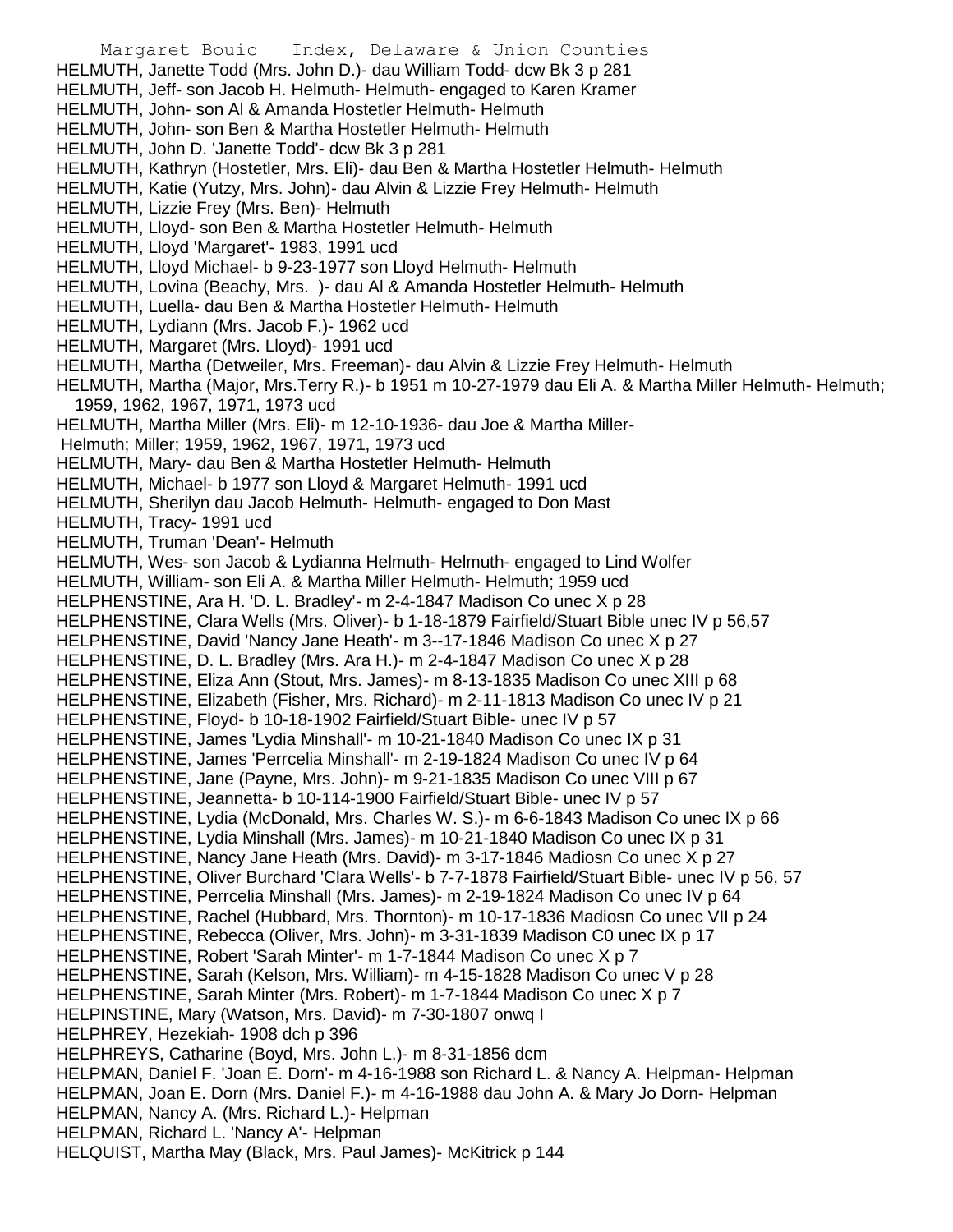- HELSEL, Lauren- 1980 dcd
- HELSER, Benjamin H.- b 1-21-1889 Helser-Scofield Bible unec IV p 37
- HELSER, B. F. 'M. E. Scofield'- b 8-30-1850 m 3-30-1871 Helser-Scofield Bible- unec IX p 37
- HELSER, Dellia E.- b 7-23-1872 Helser-Scofield Bible unec IV p 37
- HELSER, Della May- b 9-1882 dau Frank & Mary E. Helser- 1900C Jerome Tp 97-104 (17,O,O,O)
- HELSER, Elizabeth E.- b 3-3-1874 Helser-Scofield Bible unec IV p 37
- HELSER, Ethel Robinson (Mrs. Kenneth)- b 6-30-1894 d 11-21-1983 (89) Unionville Cem- dau Benjamin L. & Sarah Andrews Robinson- MR-DAR p 8; unvmec p 32; Helser; 1959, 1962, 1967, 1971, 1973, 1975, 1977, 1979, 1981, 1983 ucd
- HELSER, Frank 'Mary E.'- b 8-1850 1900C Jerome Tp 97-104 (49,O,O,O) m 29y
- HELSER, Ira M.- b 9-22-1882 Helser-Scofield Bible unec IV p 37
- HELSER, John B.- b 11-8-1875 Helser-Scofield Bible unec IV p 37
- HELSER, Kenneth 'Ethel Robinson'- b 10-23-1893 d 1951 Unionville Cem DJ p 42, 47, 50- son Frank & Mary E. Helser- Helser-Scofield Bible unec IV p 37; WWII; 1900C Jerome Tp 97-104 (6,O,O,O)
- HELSER, Martha- b 12-11-1883 d 3-21-1945- dau Frank & Mary E. Helser- Helser-Scofield Bible unec IV p 37; 1900C Jerome Tp 97-104 (16,O,O,O)
- HELSER, Mary E. (Mrs. Frank)- b 4-25-1854 Helser-Scofield Bible unec IV p 37; 1900C Jerome Tp 97-104 (46,O,O,O) m 29y 9 ch, 8 living
- HELSER, Pearl W.- b 5-4-1871 d 1-11-1880 Helser-Scofield Bible unec IV p 37
- HELSLEG, Hazel Rovena (Bowes, Mrs. Thomas McKibben)- m 8-30-1932 Weiser p 581
- HELSLEY, Souilla (Baker, Mrs. Joseph)- Hutchisson 27
- HELT, Capt. Abel Smith- d 10-9-1840 (47y9m) War 1812 dumch ?
- HELT, Elizabeth- 1850C Delaware Town 1115 p 85 (40,O)
- HELT, Catherine (Love, Mrs. Leonard)- b 1-20-1818 m 12-27-1843 d 9-19-1849 bur Bloomfield Cem- Maugans Anc p 177, 181, 185
- HELT, Catherine M.- dau Elizabeth Helt- 1850C Delaware Town 1115 p 85 (12,O)
- HELT, Daniel- son Elizabeth Helt- 1850C Delaware Town 1115 p 85 (7,O)
- HELTON, Eliza R.- dau Elizabeth Helt- 1850C Delaware Town 1115 p 85 (3,O)
- HELT, Elizabeth (Helt, Mrs. Solomon)- m 2-20-1851 dcm
- HELT, Emily (Mrs. J. C.)(Bartlett, Mrs. Abner Mathews)- m 10-14-1874 dumch p 51
- HELT, George W. 'Lura Wilcox'- m 7-21-1844 dcm
- HELT, G. W.- delge VI p 59; Pabst 2 p 3, 10
- HELT, Jacob H.- son Elizabeth Helt- 1850C Delaware Town 1115 p 85 (14,O)
- HELT, J. J.- delge VI p 59
- HELT, John- delge II p 37, VII p 62; 1810 delge VIII p 54, 55, Sunbury Tp
- HELT, John,Jr.- delge VII p 62, 1810 VIII p 55 Sunbury Tp
- HELT, John C.- son Elizabeth Helt- 1850C Delaware Town 1115 p 85 (10,O)
- HELT, Jonathan J. 'Mary E. Watson'- m 2-28-1850 dcm; dbg p 6; 1908 dch p 396, 436
- HELT, Joshua- delge VIII p 26 Old Graveyd, Henry St delge VIII p 26
- HELT, Lavinia Keller (Mrs. William)- Maugans Anc p 197
- HELT, Legrand- son J. C. & Emily Helt- dumch p 51
- HELT, Lura Wilcox (Mrs. George W.)- m 7-21-1844 dcm
- HELT, Marilla (Wright, Mrs. Lemuel)- dau J. C. & Emily Helt- dumch p 51
- HELT, Mary E.- b d 1851 Oak Grove Powell p 433
- HELT, Mary E. Watson (Mrs. Jonathan J.)- m 2-28-1850 dcm; Pabst 2 p 9
- HELT, Mary (Lavinia May)(Cotton, Mrs. Frank)- Maugans Anc p 197
- HELT, Nellie (King, Mrs. Henry R.)- dau J. C. & Emily Helt- dumch p 51
- HELT, Sarah- dau Elizabeth Helt- 1850C Delaware Town 1115 p 85 (5,O)
- HELT, Solomon 'Elizabeth Helt'- m 2-20-1851 dcm
- HELT, William- 1850C Delaware Town 1216 p 90 (21)
- HELT, William 'Lavinia Keller'- Maugans Anc p 197
- HELT, Rev. Winfield- son J. C. & Emily Helt- dumch p 51
- HELTON, Adam- b 1976 son Charlene C. Helton- 1981, 1983 ucd
- HELTON, Annie Mae Ward (Mrs. Fred H.)- b 9-2-1928 d 1-27-1990 (61) bur Kingwood Mem. Pk.- Helton; 1961, 1969, 1971 dcd
- HELTON, Arnold- brother John M. Helton- Helton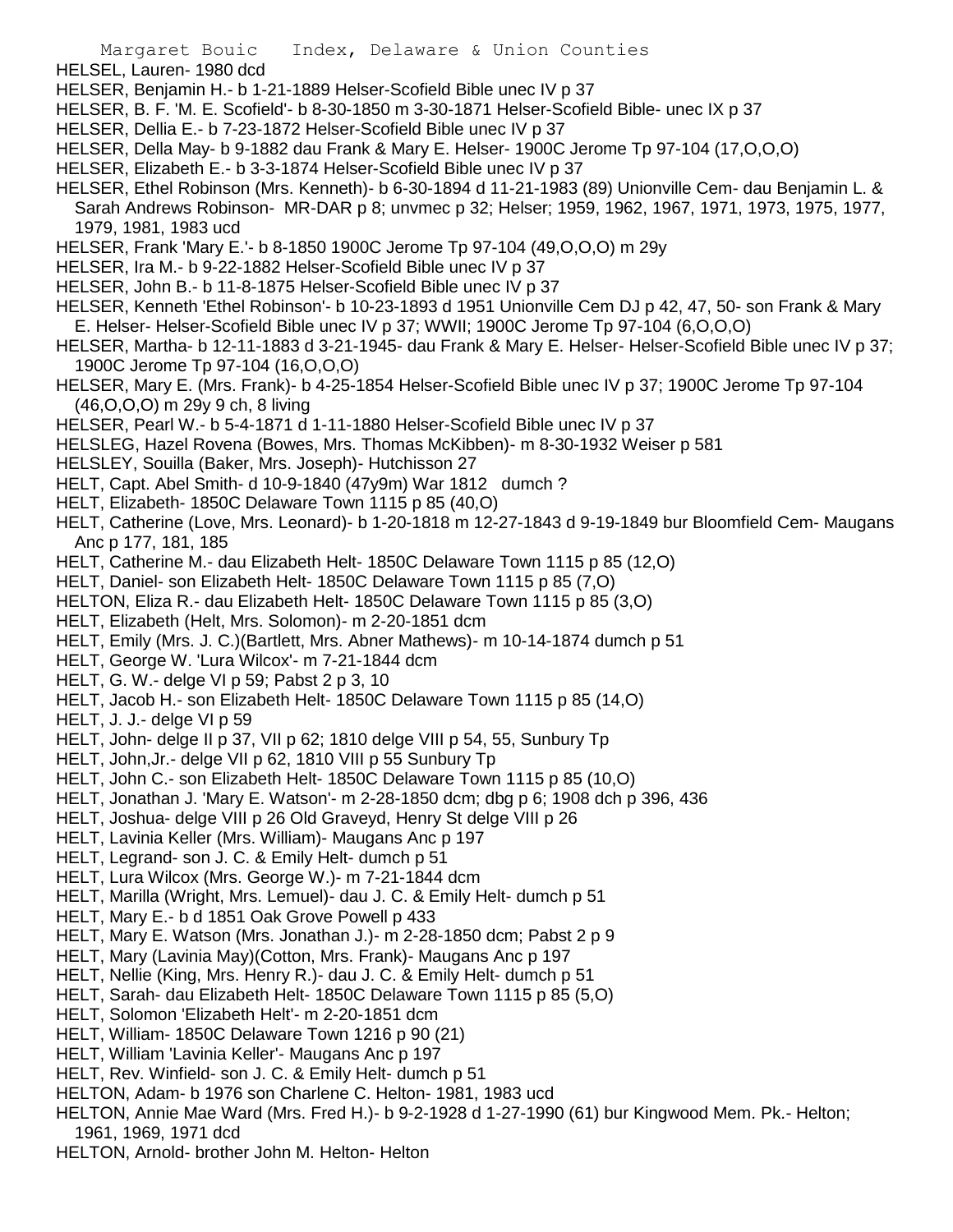Margaret Bouic Index, Delaware & Union Counties HELTON, Arnold- son Fred & Annie Mae Ward Helton- Helton HELTON, Bill- b 1962 son Gordon J. & Minnie Helton- 1964, 1971, 1976, 1980 dcd HELTON, Becky/Rebecca (Brown, Mrs. )- b 1955 dau John M. & Glenna Helton- 1964, 1969, 1971 dcd HELTOn, Berthie (Price, Mrs. )- sister John M. Helton- Helton HELTON, Blanche- sister John M. Helton- Helton HELTON, Blanche (Mrs. William S.)- 1964 dcd HELTON, Bonnie (Crabtree, Mrs. )- dau Clifford & Virgie Pruitt Helton- Helton HELTON, Charlene C.- 1971, 1973 ucd HELTON, Charles- b 195 son Claude C. & Clarice Helton- 1964, 1969 dcd HELTON, Charles- b 1967 son Everett B. & Ruby Helton- 1980 dcd HELTON, Cindy S. (Mrs. Richard E.)- 1976 dcd HELTON, Clarice (Mrs. Claude C.)- 1961, 1964, 1969, 1971 ucd HELTON, Claude C. 'Clarice'- brother John M. Helton- Helton; 1961, 1964, 1969, 1971 ucd HELTON, Clifford 'Virgie "Dode" Pruitt'- m 12-31-1940- Helton HELTON, Dan- son Clifford & Virgie Pruitt Helton- Helton HELTON, Dean- b 1953 son Everett B. & Eula G. Helton- Helton; 1964, 1969, 1971 dcd HELTON, Edna- dau Claude C. & Clarice Helton- 1964 dcd(12) HELTON, Elizabeth (Hubbard, Mrs. )- sister John M. Helton- Helton HELTON, Elmer/Everett 'Eula J.'- 1964, 1969, 1976, 1980 dcd HELTON, Elsie Fay (Hall, Mrs. )- dau Fred & Annie Mae Ward Helton- Helton HELTON, Erica- b 1977 son Charlene C. Helton- 1981, 1983 ucd HELTON, Eula J/G. (Mrs. Elmer/Everett)- 1964, 1969, 1971. 1976, 1980 dcd HELTON, Everett B. 'Eula G.'-brother John M. Helton- Helton; 1964, 1969, 1961, 1980 dcd HELTON, Everett B. 'Ruby'- 1980 dcd HELTON, Fred H. 'Annie Mae Ward'- brother John M. Helton- Helton; 1961, 1964, 1969, 1971 dcd HELTON, Gary b 1957 son Everett B. & Eula G. Helton- 1964, 1969, 1971 dcd HELTON, George Arnold 'Laurene Ann Huston'- b 5-20-1942 m 5-21-1963 ped Laurene Ann Huston (1); delge II p 6; 1964, 1969 dcd HELTON, George- b 1954 son Claude C. & Clarice Helton- 1969, 1969 dcd HELTON, George- b 1964 son George & Laurene Helton- 19964, 1969 dcd HELTON, George William- b 1963 son John M. & Glenna Helton- 1964, 1969, 1971, 1976 dcd HELTON, Glenna Mae (Mrs. John M.)- 1964, 1969, 1971, 1976 dcd HELTON, Gordon,Sr. 'Minnie'- 1961, 1964, 1976, 1980 dcd HELTON, Gordon,Jr.- b 1953 son Gordon J. & Minnie Helton- 1964, 1971, 1976, 1980 dcd HELTON, Henry Denton- son Joe R. & Rawsie Price Helton- Helton 1971, 1973 ucd HELTON, Henry- delge VII p 24 dg 1-3-1902 HELTON, James- son Clifford & Virgie Pruitt Helton- Helton HELTON, James 'Sandra K.'- son Fred H. & Annie M. Helton- Helton; 1961, 1964, 1980 dcd HELTON, Jesse 'Judith'- 1971, 1973, 1991 ucd HELTON, Jessie- brother John M. Helton- Helton HELTON, Joe R. 'Rawsie'- d 9-9-1977 (53) bur Cedar Bluffs- Helton; 1971 ucd HELTON, John Allen- b 1958 son John M. & Glenna Helton- 1969, 1964, 1971 dcd HELTON, John 'Judy'- 1980 dcd HELTON, John M. 'Glenna Mae'-b 1-1-5-1935 d 4-16-1988 (53) bur Bloomfield Cem- 1964, 1969, 1971 dcd HELTON, Joseph Eugene'Karen' b 5-10-1950 d 8-10-1991 (41) bur Bloomfield Cem- son Joe R. & Rawsie Price Helton- Helton; 1971 ucd HELTON, Joseph- brother John M. Helton- Helton HELTON, Judith (Mrs. Jesse)- 1981, 1983, 1991 ucd HELTON, Judy (Mrs. John)- 1980 dcd HELTON, Karen (Mrs. Joseph)- Helton HELTON, Kiknei- dau Joseph Helton- Helton HELTON, Kip- b 1965 ch John & Judy Helton- 1980 dcd HELTON, Larry 'Marsha'- son Clifford & Virgie Pruitt Helton- Helton; 1980 dcd HELTON, Laurene Ann Huston (Mrs. George Arnold)- b 9-29-1938 m 5-21-1963 dau Maurice Clifton & Irene Winona Haddox Huston- ped Laurene Houston Helton 1; 1964, 1969 dcd; delge I p 2, 7, 11, 21, 23, II p 6,

16, 33, III p 2, 16, 20, 42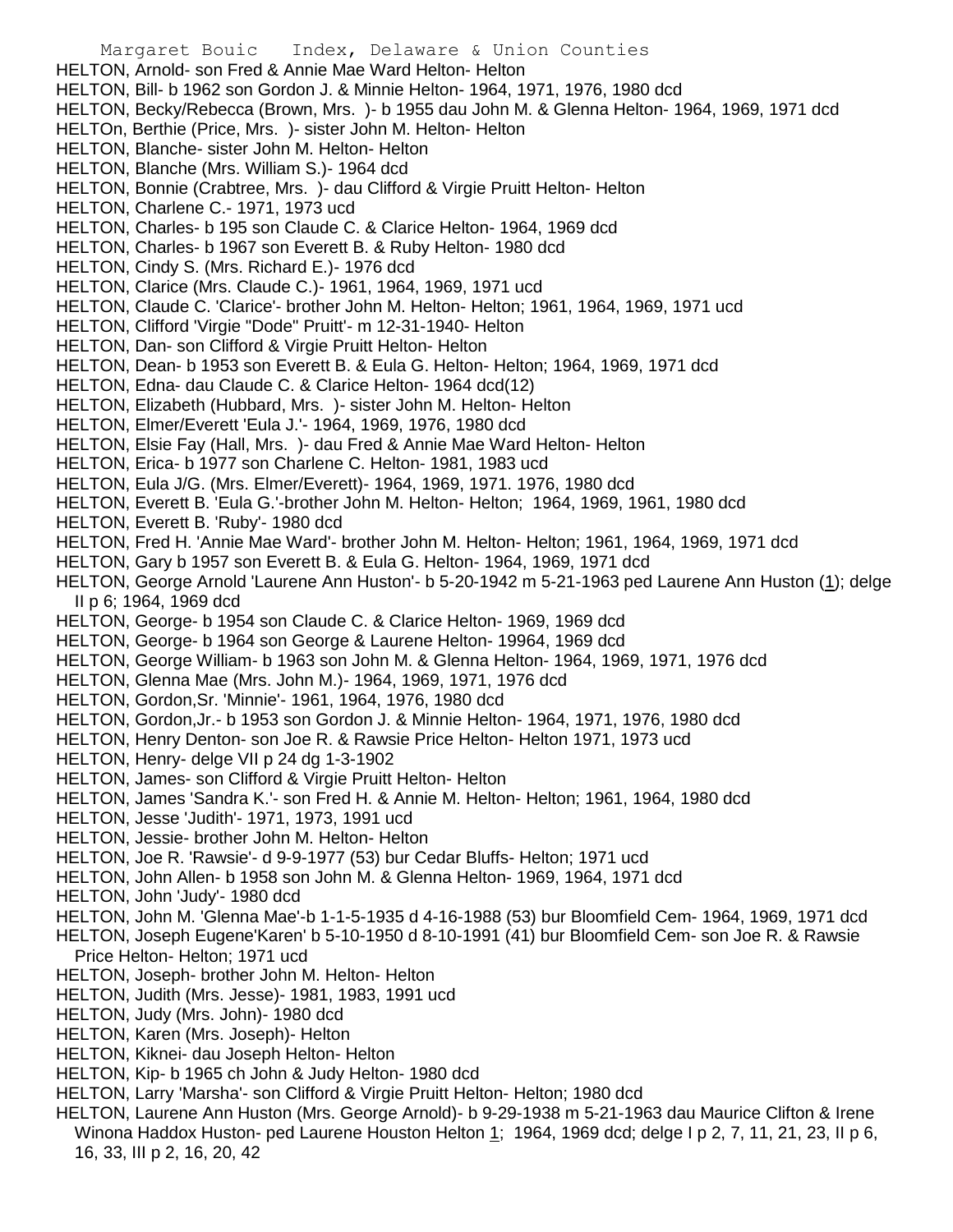Margaret Bouic Index, Delaware & Union Counties HELTON, Lisa Ann (Adams, Mrs. )- b 1961 dau John M. & Glenna Helton- 1964, 1969, 1971, 1976 dcd HELTON, Lori J.- 1980 dcd HELTON, Lori- b 1969 dau John & Judy Helton- 1980 dcd HELTON, Marsha (Mrs. Larry)- 1980 dcd HELTON, Mary- b 1955 dau Gordon J. & Minnie Helton- 1964, 1971 dcd HELTON, Michael- son Jesse & Judy Helton- 1981, 1983, 1991 ucd HELTON, Mildred- b 1954 dau Everett B. & Eula G. Helton- 1964, 1969, 1971,1976 dcd HELTON, Minnie (Mrs. Gordon J.)- delge I p 16, 21; 1964, 1971, 1976 dcd HELTON, Nellie L. "Pooch" (Robinson, Mrs. )- b 1957 dau John M. & Glenna Helton- 1964, 1969, 1971 dcd HELTON, Nora B. Street (Mrs. )- d 12-8-1984(80) bur Centerburg - Helton HELTON, Otis Leonard- son Joe R. & Rawsie B. Price Helton- Helton; 1971 ucd HELTON, Pam- b 1958 dau Elmer & Eula J. Helton- 1964, 1969 dcd HELTON, Patsy Ruth- dau Joe R. & Rawsie B. Price Helton- Helton; 1971 ucd HELTON, Randy- b 1957 son Elmer & Eula J. Helton- 1964, 1969 dcd HELTON, Rawsie B. Price (Mrs. Joe R.)- b 3-23-1924 d 1-11-1992 (67) bur Belfast, Va.- dau Elbert & Pearley Ellen Price Price- Helton; 1971 ucd HELTON, Rebecca- b 1971 dau James L. & Sandra K. Helton- 1980 dcd HELTON, Richard E. 'Cindy S.'- b 1956 son Elmer & Eula J. Helton- 1964, 1969, 1976, 1980 dcd HELTON, Robert- b 1967 son Gordon J. & Minnie Helton- 1971, 1976, 1980 dcd HELTON, Ruby (Mrs. Everett B.)- 1980 dcd HELTON, Sandra K. (Mrs. James L.)- 1980 dcd HELTON, Steve- b 1961 d 3-9-1986 (24) Fairview Mem. Pk.- son Everett B. & Eula G. Helton- Helton; 1964, 1969, 1971 dcd HELTON, Thomas- b 1962 son Claude C. & Clarice V. Helton- 1964, 1969 dcd, 1971 ucd HELTON, Vicki- dau Jesse & Judy Helton- 1981, 1983 ucd HELTOn, Virgie "Dode" Pruitt (Mrs. Clifford)- m 12-31-1940- Helton HELTON, Virginia (Mrs. William S.)- 1971 dcd HELTON, William- brother John M. Helton- Helton HELTON, William S. 'Virginia'- 1971 dcd HELTON, William S. 'Blanche'- 1964 dcd HELTZEL, Jeri Lynne (Fiel, Mrs. Jeffrey)- b 1961 dau Roger W. & Mary J. Heltzel- Heltzel; 1976 dcd HELTZEL, Mary J. (Mrs. Roger W.)- b 6-14-1936 d 11-22-1989 (53) Oller Cem- Heltzel; 1976, 1980 dcd HELTZEL, Ninette (Cox, Mrs. )- b 1958 dau Roger W. & Mary J. Heltzel- Heltzel; 1976 dcd HELTZEL, Roger W. 'Mary J.'- Heltzel; 1976, 1980 dcd HELTZEL, Suzette- b 1965 dau Roger W. & Mary J. Heltzel- Heltzel; 1976, 1980 dcd HELVERSTETT, Rev. A. H.- 1915 uch p 235 HELVIE, George H. 'Grace Howard'- Newhouse p 95 HELVIE, Grace Howard (Mrs. George H.)- dau John Wesley & Rebecca Trickey Howard- Newhouse p 95 HELVIE, Helen Rebecca- dau George H. & Grace Howard Helvie- Newhouse p 95 HELVIE, John Howard- son George H. & Grace Howard Helvie- Newhouse p 95 HELWAGE, Charles E. 'Martha M.'- b 1902 d 6-10-1951 York Cem p 91 HELWAGE, Martha M. (Mrs. Charles E.)- b 1903 York Cem p 91 HELWEG, Daniel W.- 1980 dcd HELVICK, Margaret (Adams, Mrs. Walter Franklin)- Weiser p 386 HELWIG, Daniel W.- 1961, 1965, 1969 dcd HELWIG, Elizabeth Aneta (Carlson, Mrs. Timothy Alan)- m 7-8-1989 dau Richard M. & Virginia Helwig- Helwig HELWIG, Harriet Nichols (Mrs. ) - dau Joseph & Orilla Maine Nichols- Asp 1379 HELWIG, Richard- delge III p 62, V p 4, VI p 33 HELWIG, Richard M. 'Virginia'- Helwig HELWIG, J. Robert b 1919 (on Crowley stone) Price Cem djlm p 59 HELWIG, Virginia (Mrs. Richard M.)- Helwig HEMANGER, Andrew 'Mary Ann Scott'- m 8-14-1864 ucm 3618 HEMANGER, Mary Ann Scott (Mrs. Andrew)- m 8-14-1864 ucm 3618 HEMANGER, Oliver E. 'Sarah J. Zigler'- m 4-26-1866 ucm 3958 HEMANGER, Sarah J. Zigler (Mrs. Oliver E.)- m 4-26-1866 ucm 3958 HEMANS, Almer C.,Sr.- Hemans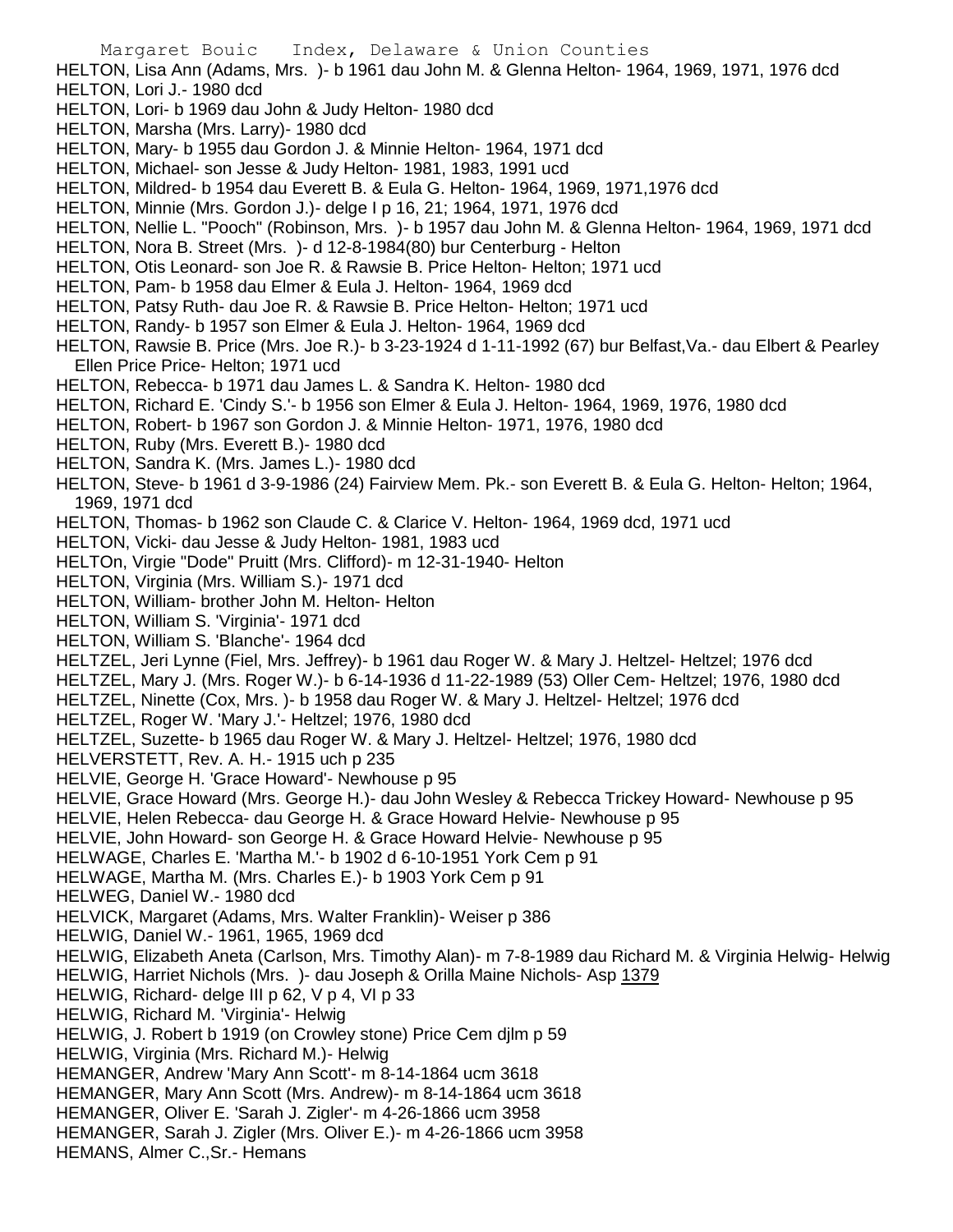Margaret Bouic Index, Delaware & Union Counties HEMANS, Almer C.,Jr. 'Marlyn'- d 3-3-1977 (50) bur Kingwood Mem.- son Almer C. Hemans,Sr.- Hemans HEMANS, Amy Glendening (Mrs. Mark E.)- m 10-4-1975 dau Dr. Robert Eugene Glendening- Hemans HEMANS, Barbara (Homel, Mrs. )- dau Almer C. Hemans, Sr.- Hemans HEMANS, Catherine Viola Warden (Mrs. Scott Allen)- m 4-20-1985 dau Dewey E.Sr. & Anna M. Warden-**Hemans** HEMANS, Christopher Scott- b 12-6-1992 son Scott Allen & Catherine Viola Warden Hemans- Hemans HEMANS, Kurt M. 'Sheila Ann Barrows'- m 10-10-1990 son Almer C. Jr. & Marlyn C. Hemans- Hemans HEMANS, Mark Douglas- 12-4-1984 son Mark E. & Amy Glendening Hemans- Hemans HEMANS, Mark E. 'Amy Glendening'- m 10-40-1975 son Almer C.,Jr. & Marlyn Hemans- Hemans HEMANS, Marilyn (Leagan, Mrs. )- dau Almer C.,Sr. Hemans- Hemans HEMANS, Marlyn (Mrs. A. C.)- Hemans HEMANS, Ruth (Stephens, Mrs. )- dau Almer C. Hemans, Sr.- Hemans HEMANS, Scott Allen 'Catherine Viola Warden'- m 4-20-1985 son A. C. & Marlyn Hemans- Hemans HEMANS, Sheila Ann Barrows (Mrs. Kurt M.)- m 10-10-1990 dau Wesson O. & Barbara Barrows- Hemans HEMANS, Virginia (Campbell, Mrs. )- dau Almer C. Hemans, Sr.- Hemans HEMANS, William- son Almer C. Hemans, Sr.- Hemans HEMBREE, Cubert D. 'Jerri/Jewell'- 1969, 1971, 1976, 1980 dcd HEMBREE, Jerri'Jewell (Mrs. Cubert D.)- 1969, 1971, 1976, 1980 dcd HEMENWAY, Arpe (Converse, Mrs. Caleb H.)- d 1823- 1883 uch V p 245 HEMENWAY, Arpe (Converse, Mrs. Parley)- 1915 uch p 820 HEMENWAY, Charles L.- d 4-27-1863 (22-11-11) Plain City Cem unec VIII p 6 HEMENWAY, Daniel R.- d 3-1-1844 (25-10-24) Plain City Cem unec VIII p 6 HEMENWAY, Edward D.- d 3-31-1863 (20-7-120 OVI Plain City Cem unec VIII p 6 HEMENWAY, F.- hjt p 26, 179, 201; 1915 uch p 144, 272, 417; 1883 uch III p 329, IV p 433; mt 8-15-1860 (73); unec IV p 32 HEMENWAY, Farmery/Emronery 'Sophia Reynolds'- m 2-28-1847 ucm 1203; unec VI p 69, XII p 58 HEMENWAY, Harriet Cleora (McKitrick, Mrs. Harvey Smith)- b 12-9-1825 m 10-20-1846 d 7-3-1912 bur Plain City- McKitrick p 277, 278, picture 279, 281 HEMENWAY, Harriet E.- d 112-3-1858 (14-4-3) Plain City Cem unec VIII p 39 HEMENWAY, Hortensia (Converse, Mrs. Jeremiah)- m 4-2-1844 ucm 958; unec VI p 15 HEMENWAY, Mary R. (Converse, Mrs. Erastus)- m 11-19-1840 ucm 675; unec V p 37 HEMENWAY, Sophie (Reynolds, Mrs. )(Mrs. Farmery)- m 2-28-1847 ucm 1203; unec VI p 69 HEMERSLEY, Catharine Livingston- b 7-20-1892 dau James Hooker & Margaret Willing Chisolm Hemersley-Weiser p 184 HEMERSLEY, James Hooker 'Margaret Willing Chisolm'- b 1844 m 4-30-1888 d 1901- Weiser p 184 HEMERSLEY, Louis Gordon- b 7-20-1892 son James Hooker & Margaret Willing Chisolm Hemersley- Weiser p 184 HEMERSLEY, Margaret William Chisolm (Mrs. James Hooker)- b 10-17-1863 m 4-30-1888 d 1-5-1904 dau William Edings & Mary Ann Rogers Chisolm- Weiser p 184 HEMIN, Nathan- 1883 uch V p 663 HEMING, Ellen- heir of Joseph Temple- mt 3-18-1857 HEMING, Susannah (Wooley, Mrs. Thomas)- m 5-28-1864 ucm 3593 HEMINGER, ==Hemingner= Hemminger family of Norman Enderud #192 unec XI p 61 HEMINGER, Adam 'Anna Holt'- m 11-4-1843 ucm 917 unec VI p 5; 1860C Allen Tp 768-775 p 106 (46,O) HEMINGER, Andy- b 1964 son Karen Heminger- 1979 ucd HEMINGER, Alice/Alyce Foreman (Mrs. Michael Lewis) b 11-14-1955 m 8-8-1975 dau Lester & Marianna Hunt Foreman- 1985 uch p 117; 1977, 1979, 1981, 1983 ucd HEMINGER, Andrew A.- son Andrew P. & Nancy J. Heminger- 1860C Liberty Tp 996-1006 p 137 (4,O) HEMINGER, Andrew 'Catherine'- d 7-19-1850 (63-6-13) Stark Cem Powell p 202; unec VI p 23; will dcw Bk 3 p 4 HEMINGER, Andrew 'Nancy'- 1860C Liberty Tp Un Co 996-1006 p 137(43,O) HEMINGER, Andrew P. 'Nancy J. McElroy' -b 3-30-1811 m 11-21-1841 d 7-30-1878 son John Heminger- ped

Norman Enderud # 12; unec VII p 19, XI p 63, 65; 1860C Liberty Tp Un Co 996-1006 p 137 (20); 1870C Liberty Tp 996-1006 p 137 (29,O); uca p 102

HEMINGER, Anna B. (Mrs. El---) b 1-1876 1900C Liberty Tp Un Co 165-169 p 7B (24,O,Md,Md)- m 6y; 3 ch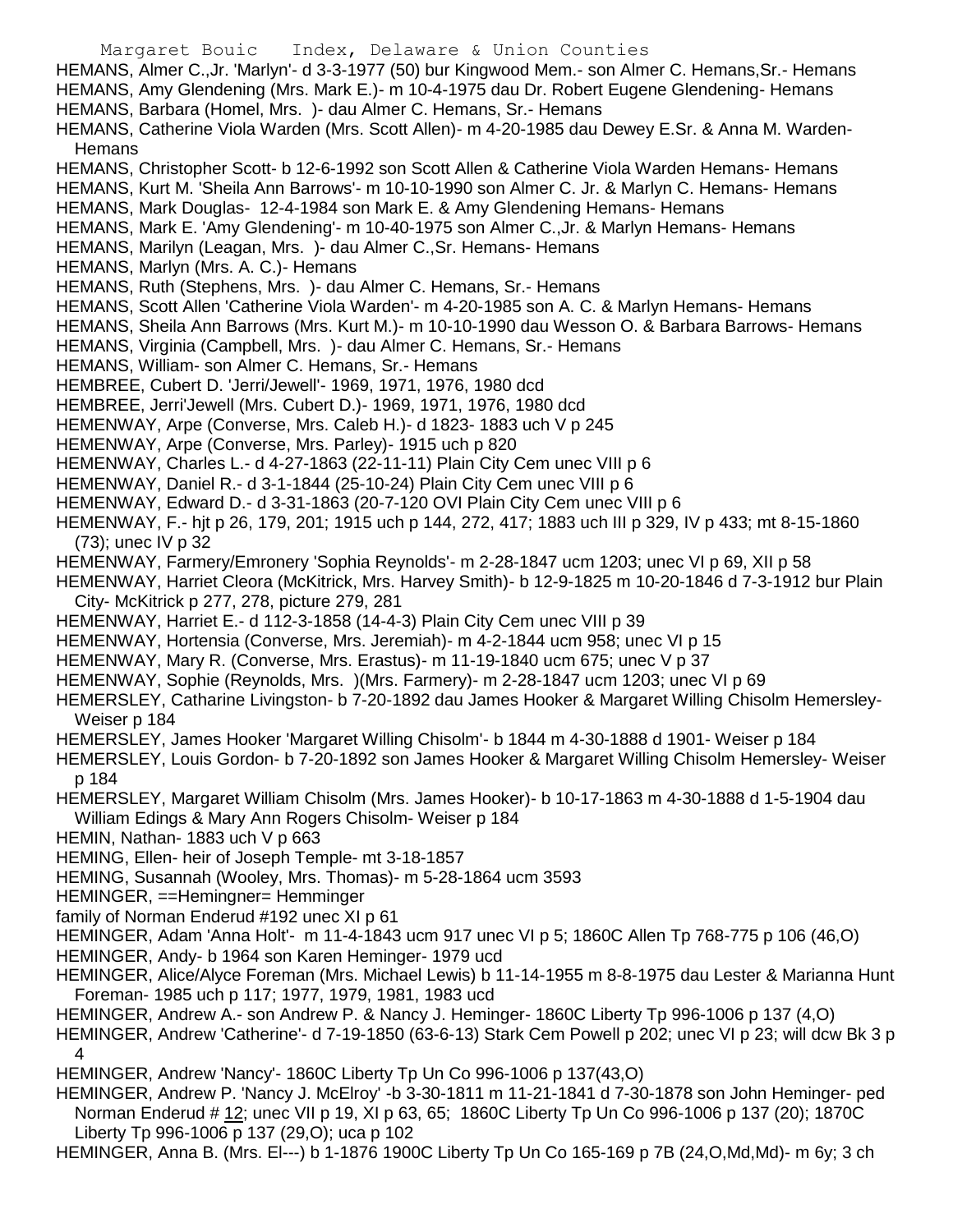HEMINGER, Anna Holt (Mrs. Adam)- m 11-4-1843 ucm 917; unec VI p 5, VIII p 22; 1860C Allen Tp 768-775 p 106 (42,O)

- HEMINGER, A. P. 'Jennie Wilson'- m 11-3-1861 ucm 3243; 1883 uch IV p 506; uca p 102
- HEMINGER, Bambi- b 1971 dau Karen Heminger- 1979, 1981 ucd
- HEMMINGER, Candy- b 1964 dau Garry L. & Karen Hemminger- 1975 ucd
- HEMINGER, Catherine (Mrs. Andrew)- d 6-4-1873 (84-10-26) Stark Cem Powell p 202; dcw Bk 3 p 4
- HEMINGER, Catharine (McIlroy, Mrs. Zachariah)- m 5-14-1843 ucm 884 dau George Heminger- dumch p 438; 1915 uch p 990; unec VI p 4
- HEMINGER, Chad Michael- b 7-7-1979 son Michael L. & Alice Foreman Heminger- 1979, 1981, 1983, 1991 ucd
- HEMINGER, Cheryl Ann Althouse (Mrs. Gary)- m, 11-10-1979 dau Rev. Glenn Althouse- Althouse
- HEMINGER, Cindy- b 1969 dau Garry L. & Karen Heminger- 1975, 1979, 1981 ucd
- HEMINGER, Cleo- b 7-1896 dau El-- & Anna B. Heminger- 1900C Liberty Tp Un Co 165-169 p 7B (3,O,O,O)
- HEMINGER, Clint Wesley- b 1-10-1978 son Michael L. & Alice Foreman Heminger- 1985 uch p 117; 1979, 1981, 1983, 1991 ucd
- HEMINGER, Derrick- b 1984 son Kim L. Heminger- 1991 ucd
- HEMINGER, Donna- b 1955 dau Donnabelle Heminger- 1971 ucd
- HEMMINGER, Donna Jean- dau Mrs. Herbert Fischer- Heminger
- HEMINGER, Donnabelle- 1971 ucd
- HEMINGER, Dustin Wayne- b 7-1982 son Wayne & Kem L. Heminger- 1991 ucd
- HEMINGER, E. A.- uca p 8 Allen Tp
- HEMINGER, E.- uca p 46
- HEMINGER, E. (Mrs. N.)- York Cem p 41 E. (Mrs. M.)- York Cem p 25
- HEMINGER, El---'Anna B.'- b 4-1871 1900C Liberty Tp Un Co 165-169 p 7B (29,O,O,O) m 6y
- HEMINGER, Eliza (Carnes, Mrs. Cyrus)- m 1-7-1854 ucm 2064 mt 1-10-1854; unec VIII p 19
- HEMINGER, Elizabeth A.- d 3-2-5-1904 (72) Oakdale Cem 1855 (317E) 1880C Paris Tp 50-51 p 5 (48,O,O,NJ)
- HEMINGER, Elizabeth Ballor (Mrs. George)- m 9-4-1855 ucm 2325
- HEMINGER, Elizabeth F. (Mrs. George F.)- b 1832 d 3-25-1904 Oakdale Cem I p 49 (E-R49-1)
- HEMINGER, Elizabeth (Spain, Mrs. Jefferson)- m 10-13-1844 ucm 991; unec VI p 16
- HEMINGER, Elmer- son Oliver E. & Francina Thompson Heminger- 1870C Liberty Tp Un Co 134 p 17 (3,O); 1880C Lib. Tp 128 p 157-161 p 17 (13,O,O,O)
- HEMINGER, Elmina Richardson (Mrs. James)- m 9-10-1867 ucm 4230
- HEMINGER, Emily E. Shannon (Mrs. Zachariah Theodore)- b 9-1849 d 9-26-1916 Col.dau Aaron & Lucinda D. Markin Shannon- ped Norman Enderud #192 7; unec VII p 29, XI p 65
- HEMINGER, Emory- son Oliver E. & Francina Thompson Heminger- 1870C Liberty Tp 134 p 17 (1,O)
- HEMINGER, Emory G.-grandson Daniel & Mary Zigler- 1870C Liberty Tp Un Co 128 p 16 (1,Iowa); 1880C Liberty Tp 157-161 p 17 (11,O,O,O)
- HEMINGER, F.- uca p 57, Broadway
- HEMINGER, Florence Emily (Enderud, Mrs. Oscar L.)- b 1885 d 1962 dau Zachariah T. & Emily E. Shannonped Norman Enderud #192 3- unec XI p 65
- HEMMINGER, Frances- dau George & Susan Hemminger- 1860C Liberty Tp Un Co 966-976 p 133 (30,O)
- HEMINGER, Francina Thompson (Mrs. Oliver E.)- m 6-2-1870 ucm 4726; 1870C Liberty Tp Un Co 134 p 17 (22,O)
- HEMINGER, Gary 'Cheryl Ann Althouse'- m 11-10-1979 son Leo Heminger- Althouse
- HEMINGER, Gary- b 1954 son Donnabelle Heminger- 1971 ucd
- HEMINGER, Gary L. 'Karen''Judy'- 1977, 1979, 1981, 1983 ucd
- HEMINGER, George 'Elizabeth Ballaor/Ballou'- m 9-4-1855 ucm 2325; unec VIII p35
- HEMINGER, George F. 'Elizabeth F.'- b 1831 d 1963 bur Tn.- Oakdale Cem I p 49 (E-R49-1)
- HEMINGER, George F. 'Hannah Nash'- m 1-1-1852 ucm 1751
- HEMINGER, G. F.- 1883 uch IV p 533
- HEMINGER, George'Susan'- d 1-29-1874 (76)- 1870C Liberty Tp Un Co 135 p 17 (73, Pa)
- HEMMINGER, George W. 'Louiza Henson;- m 3-22-1869 ucm 4529; 1880C Liberty Tp Un Co 182-92 p 29 (30,Ind,O,O)
- HEMINGER, Hannah Nash (Mrs. George F.)- m 1-1-1852 ucm 1751
- HEMMINGER, Glenda- b 1971 dau Garry L. & Karen Hemminger- 1975 ucd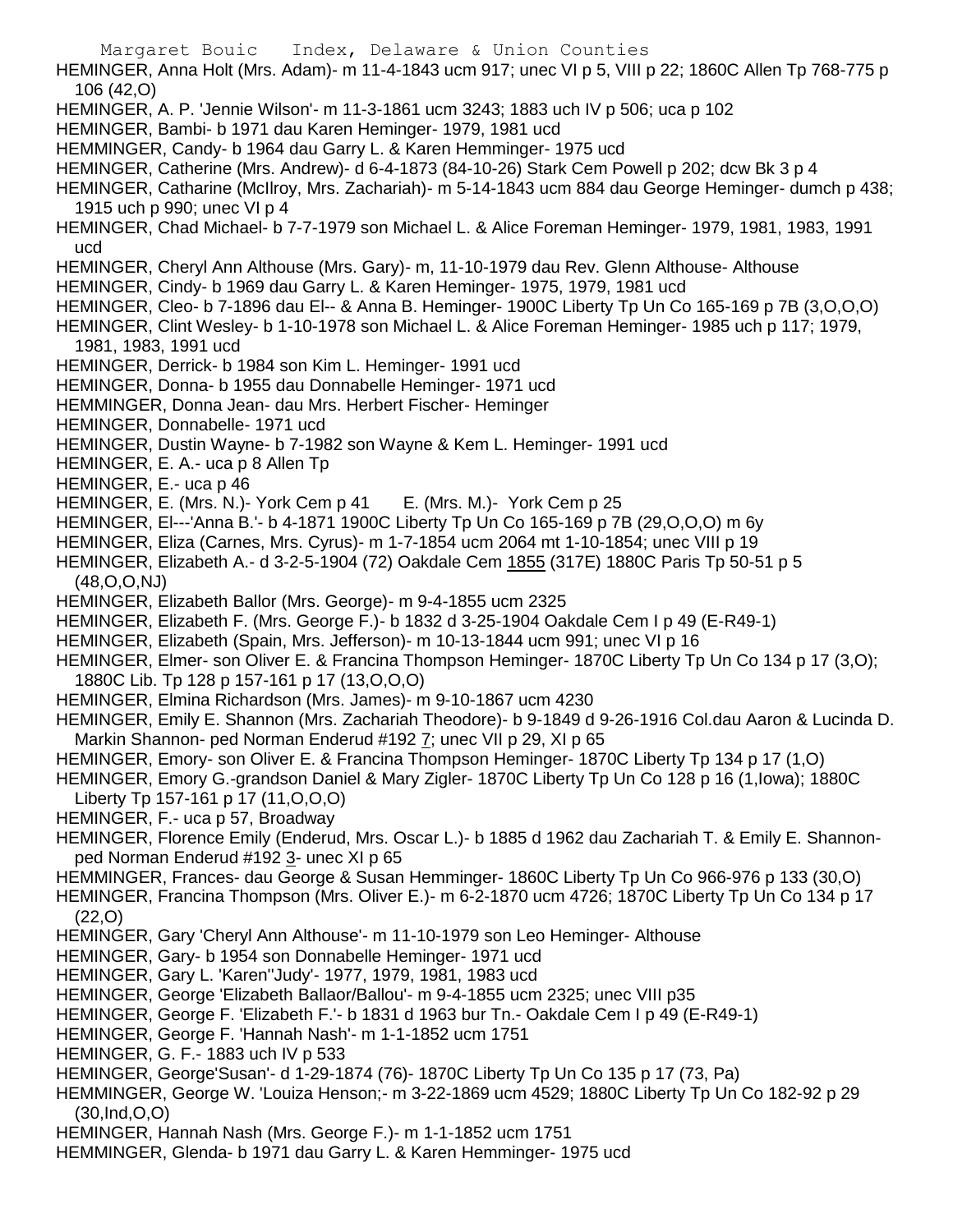Margaret Bouic Index, Delaware & Union Counties HEMINGER, Isabella (Elsworth, Mrs. Frederick)- m 9-10-1867 ucm 4230 HEMINGER, James 'Elmina Richardson'- m 9-10-1867 ucm 4229; unec XII p 26 HEMINGER, James H. P. - son Andrew & Nancy McElroy Heminger- unec XI p 63; 1860C Liberty Tp Un Co 996-1006 p 137 (16,O) HEMINGER, James M.- d 3-7-1865 (8y11d)- son M. & E. York Cem p 25 HEMINGER, Jason- b 1974 son Gary L. & Karen Heminger- 1975, 1977, 1979, 1981, 1991 ucd HEMINGER, Jennie Wilson (Mrs. A. P.) m 11-3-1861 ucm 3243 HEMINGER, Judy (Mrs. Gary L.)- 1979 ucd HEMINGER, Karen (Mrs. Garry L.)- 1971, 1973, 1975, 1979, 1991 ucd HEMINGNER, James H. P.- son Andrew & Nancy Hemingner- 1860C Liberty Tp 996-1006 p 137 (16,O) HEMINGER, John- b 1781 d 1867 ped Norman Enderud #192 24- unec XI p 63, 65 HEMINGER, John M D.- son Andrew & Nancy Heminger- unec XI p 63; 1860C Liberty Tp Un Co 996-1006 p 137 (14,O) HEMINGER, Kandy- b 1964 ch Karen Heminger- 1981 ucd HEMINGER, Kim L.Giles (Mrs. Wayne)- Heminger; 1991 ucd HEMMINGER, Leo- Heminger HEMINGER, Leona- b 11-1895 dau El--& Anna B. Heminger- 1900C Liberty Tp Un Co 165-169 p 7B (4,O,O,O) HEMMINGER, Louiza Henson (Mrs. George)- m 3-22-1869 ucm 4529; 1880C Liberty Tp Un Co 182-192 p 29 (29,O,Va,O) HEMINGER, Lucy J.- dau Andrew P. & Nancy J. Heminger- 1870C Liberty Tp Un Co 133 (6,O) HEMINGER, M.- mt 8-15-1860 (73) HEMINGER, M. 'E.'- York Cem p 25 HEMINGER, Marcy Jo- b 1972 Michael L. & 1st wife Heminger- 1985 uch p 117; 1979, 1981, 1983 ucd HEMINGER, Markin ch Andrew & Nancy McElroy Heminger- unec XI p 63 HEMMINGER, Mary Jo Hobbs (Mrs. Michael)- m 7-22-1970 dau Vernon Hobbs- Heminger HEMMINGER, Mary (Kline, Mrs. Abraham)- b 1827 d 1893 ped Phyllis Wood Baldwin #213; unec X p 58 15 HEMINGER, Mica Matthew b 12-1-1976 son Michael & Alyce Freeman Heminger- 1985 uch p 177; 1977, 1979, 1981, 1983, 1991 ucd HEMINGER, Michael L. 'Alyce Freeman'- 1977, 1979, 1981, 1991 ucd HEMINGER, Michael- b 1966 son Garry L. & Karen Heminger- 1975, 1979, 1981 ucd HEMMINGER, Michael 'Mary Jo Hobbs'- m 7-22-1970 son Leo Heminger- Heminger HEMINGER, Milo- b 8-1898 son E;-- & Anna B. Heminger- 1900C Liberty Tp Un Co 165-169 p 7B (1,O,O,O) HEMINGER, Milo- b 2-23-1899 d 7-26-1961 WWI Raymond Cem lptw p 43 HEMINGER, Nancy J. McElroy (Mrs. Andrew)- b 10-16-1822 m 11-21-1841 d 1899- ped Norman Enderud #192 13; unec XI p 63, 65; 1860C Liberty Tp 996-1006 p 137 (33,O) HEMINGER, Nancy J. (Mrs. Andrew P.)- 1870C Liberty Tp 133 (29,O) HEMINGER, Nathan S.- d 3-30-1863/5 (5-10-32) son N. & E. York Cem p 41 HEMINGER, N. 'E'- York Cem p 41 HEMINGER, Nichole Renee- b 1978 dau Wayne & Kim L. Heminger- Heminger; 1991 ucd HEMMINGER, Oliver E,.- son George & Susan Hemminger- 1860C Liberty Tp un Cp 966-976 p 13 (17,O) HEMINGER, Oliver E. 'Francina A. Thompson'- m 6-2-1870 ucm 4726 1870C Liberty Tp Un Co 134 p 17 (25,O) HEMINGER, Otway O.- son Andrew P. & Nancy J. Heminger- 1870C Liberty Tp Un Co 133 (1,O) HEMINGER, Roxanna T.- son Andrew & Nancy J. Heminger- 1860C Liberty Tp Un Co 996-1006 p 137 (8,O) HEMINGER, Susan (Mrs. George)- 1870C Liberty Tp Un Co 135 p 17 (70,Pa) HEMINGER, Wayne- b 1958 son Donnabelle Heminger- 1971 ucd HEMINGER, Wray D.- son Andrew & Nancy J. Heminger- 1860C Liberty Tp Un Co 996-1006 p 137 (2,O) HEMINGER, Zachariah Theodore'Emily E. Shannon'- b 2-15-1849 m 1872 d 1944 son Andrew & Nancy J. McElroy Heminger- ped Norman Enderud #192 6- unec VII p 27, XI p 63, 65; 1860C Liberty Tp Un Co 996-1006 p 137 (11,O); moved to Ks 7-1866 HEMINGWAY, Cheryl Posey (Mrs. )- b 1955 dau Norman Dale & Dorothea Irene Beatty Posey- ped Cheryl Posey Hemingway 1; unec XI p 19. XI p 2,4 HEMINGWAY, Ernest- 1976 dch p 51

HEMINGWAY, Marcelline- sister Ernest Hemingway- 1976 dch p 51

HEMINWAY, Betsy Ann (Converse, Mrs. Joseph H.)- m 8-11-1832 Madison Co unec VII p 9

HEMINWAY, Daniel 'Hannah Beach'- m 9-6-1838 Madison Co unec IX p 6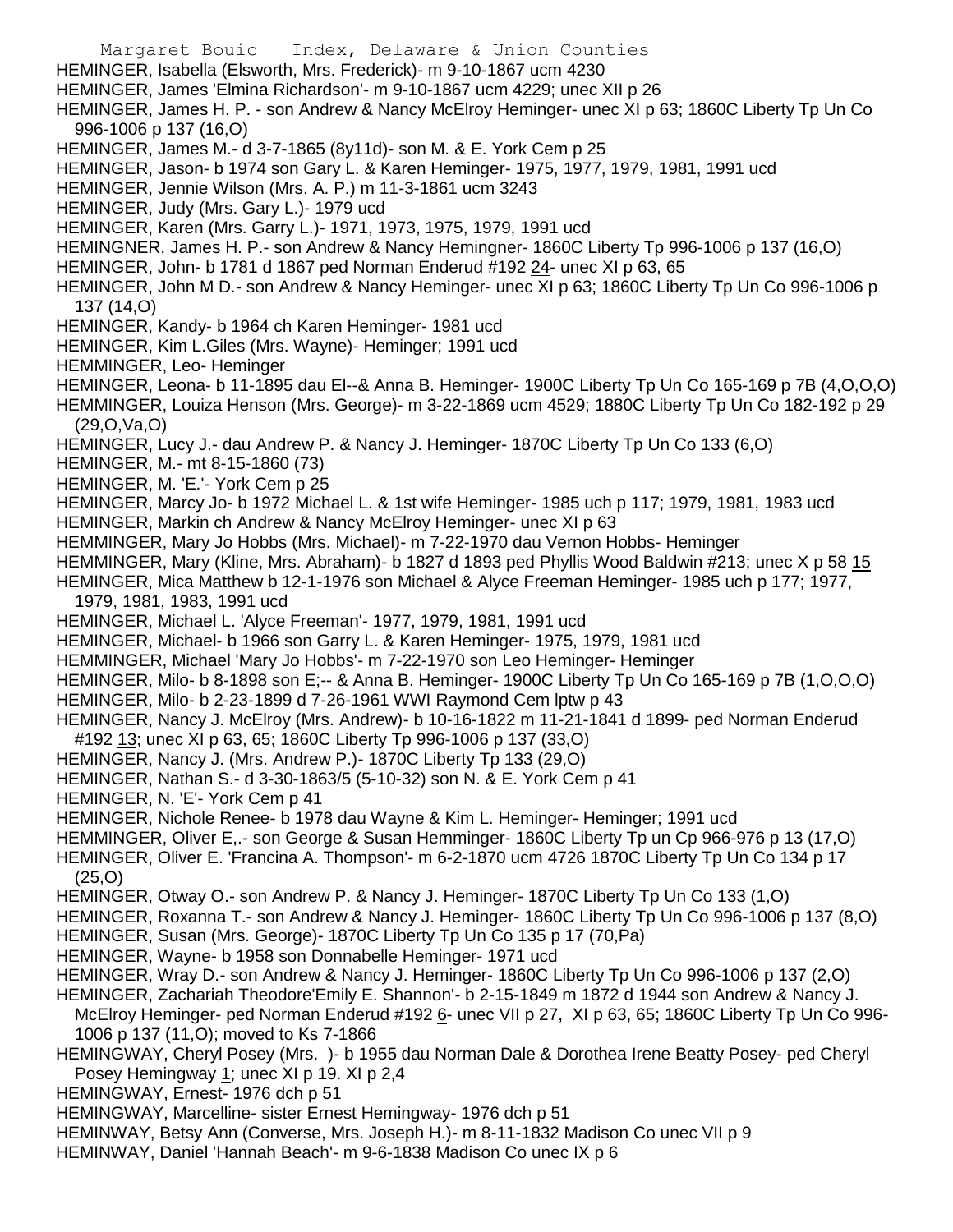Margaret Bouic Index, Delaware & Union Counties HEMINWAY, Hannah Beach (Mrs. Daniel)- m 9-6-1838 Madison Co unec IX p 6 HEMINWAY, Mary R. (Converse, Mrs. Erastus)- m 11-16-1840 ucm 675 HEMLEN, S. H.- 1915 uch p 448 HEMMEL, Charles- 1883 uch IV p 473 HEMMEL, John- 1883 uch IV p 473 HEMMENGWAY, Mrs. (1852) unec III p 61 HEMMENWAY, Daniel- 1883 uch III p 344 HEMMENWAY, Dandridge- 1883 uch III p 344 HEMMER, Anna- dau William & Elizabeth Hildebrand Hemmer- 1915 uch p 1058 HEMMER, Elizabeth Hildebrand (Mrs. William)- 1915 uch p 1058 HEMMER, Henry- son William & Elizabeth Hildebrand Hemmer- 1915 uch p 1058 HEMMER, Lizzie- dau William & Elizabeth Hildebrand Hemmer- 1915 uch p 1058 HEMMER, Louis- son William & Elizabeth Hildebrand Hemmer- 1915 uch p 1058 HEMMER, Mary (Tormohlen, Mrs. Daniel)- dau William & Elizabeth Hildebrand Hemmer- 1915 uch p 1058 HEMMER, Sophia- dau William & Elizabeth Hildebrand Hemmer- dumch p 1058 HEMMERICK, Phyllis M.- 1991 ucd HEMMERLE, Anna Barbara Lampert (Mrs. Georg Jacob)- ped Trella Hammerly Romine #75 17- unec VI p 34 HAMMERLE, Georg Jacob 'Anna Barbara Lampert'- b 1765 Ger- ped Trella Hammerly Romine #75 16- unec IV p 34 HEMMERLY, David Ray 'Myrtle Ivaloo Sheneman'- b 1890 d 1961 son David & Sarah Catherine Baker Hemmerly- ped Trella Hemmerly Romine #75- unec VI p 34 HEMMERLY, David 'Sarah Catherine Baker'- b 1849 d 1895 son John Conrad & Elizabeth Margaret Siegler Hemmerly- ped Trella Hemmerly Romine #75 4- unec IV p 34 HEMMERLY, Elizabeth Margaret Siegler (Mrs. John Conrad)- b 1807 d 1885 dau Johann Michael & Regina Christina Barth Siegler- ped Trella Hemmerly Romine #75 9- unec VI p 34 HEMMERLY, John Conrad 'Elizabeth Margaret Siegler'- b 1803 d 1855 son Georg Jacob & Anna Barbara Lampert Hammerle- ped Trella Hammerly Romine #75 8- unec VI p 34 HAMMERLY, Margie (Mrs. Robert J.)- 1971 dcd HEMMERLY, Mary (Hecker, Mrs. Kenneth)- dau David Ray & Mrytle Ivaloo Sheneman Hemmerly- Hemmerly HEMMERLY, Myrtle Ivaloo Sheneman (Mrs. David Ray)- b 1890 d 10-4-1983 (93) bur Mrion- dau Emanuel M. & Lucy Elizabeth Hildreth Sheneman- ped Trella Hemmerly Romine #75 3; unec VI p 34 HEMMERLY, Robert J. 'Margie'- 1971 dcd HEMMERLY, Sarah Catherine Baker (Mrs. David)- b 1851 d 1904 dau Samuel & Susanna Zimmerman Bakerped Trella Hammerly Romine #75 5- unec VI p 34 HEMMERLY, Trella (Romine, Mrs. Ray)- ped #75 1- unec VI p 34 dau David Ray & Myrtle Ivaloo Sheneman **Hemmerly** HEMMING, Andrew 'Nancy Mallroy'- m 11-29-1841 ucm 752 HEMMINZG, Melinda (Haven, Mrs. James)- ped Gloria Miller Jones 19- delge II p 42 HEMMING, Nancy Mallroy (Mrs. Andrew)- m 11-29-1841 ucm 752 HEMMINGER = HEMINGER HEMMINGER, Mrs. - delge IV p 3i Porter Tp 1866 HEMMINGER, Andrew- 1880 dch p 580; 1908 dch p 480 HEMMINGER, Andrew 'Nancy McKeoy'- m 11-21-1841 ucm 752 HEMMINGER, Andrew P.- son George & Susan Hemminger- 1860C Liberty Tp Un Co 966-977 p 133 (20,O); 1883 uch V p 398, 403, 404 HEMMINGER, Dellie- dau George W. & Louisa Henson Hemminger- 1880C Liberty Tp Un Co 182-192 p 29 (6,Ind,Ind,O) HEMMINGER, E. A.- 1870C Union tp 75-74 p 10 (39,O) HEMMINGER, Elizabeth (Mrs. John W.)- 1870C Leesburg Tp 105-107 (20,O) HEMMINGER, Elnora- dau George W. & Louisa Henson Hemminger- 1880C Liberty Tp Un Co 182-192 p 29 (4,O,Ind,O) HEMMINGER, Francilla- dau George W. & Louisa Henson Hemminger- 1880C liberty Tp Un Co 182-192 p 29 (1,O,Ind,O) HEMMIINGER, George- d 1-29-1874 (76-7-20) Raymond Cem lptw p 33 HEMMINGER, George 'Jane Ann Grammon'- m 10-20-1850 dcm; dcw Bk 4 p 126 (15) witness, unec III p 40 HEMMINGER, George 'Susan'- d 1-29-1874 (76) 1883 uch V p 392, 397; dumch p 215, 438; 1915 uch p 226;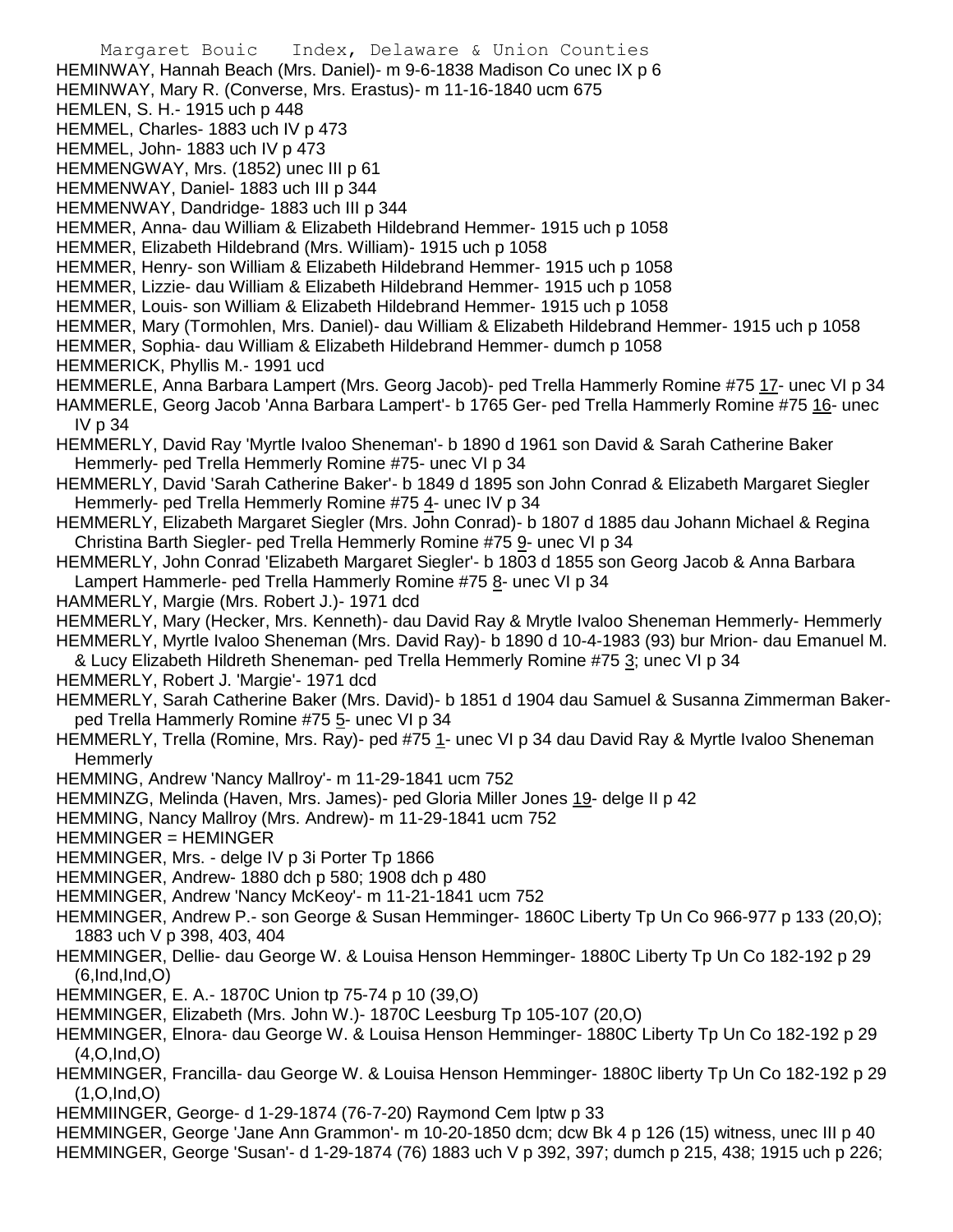Margaret Bouic Index, Delaware & Union Counties 1860C Liberty Tp Un Co 966-976 p 133 (63,Pa); 1870C Lib. Tp 135 p 17 (73, Pa) HEMMINGER, Gloria May Smith (Landis, Mrs. )(Mrs. )- b 4-8-1926 dau Fay E. & Hazel Marie Howell Smith-Cowgill p 7 HEMMINGER, Ina L.- dau E. A. Hemminger- 1870C Union Tp 75-73 p 10 (14,O) HEMMINGER, James- 1883 uch IV p 518 HEMMINGER, Jane Ann Grammon (Mrs. George)- m 10-20-1850 dcm HEMMINGER, John- Powers p 211, 212 HEMMINGER, John W. 'Elizabeth'- 1870C Leesburg Tp 105-107 (23,ind) HEMMINGER, Lana K. (Mrs. H. Wayne)- 1983 ucd HEMMINGER, Lilian- dau George W. & Louisa Henson Hemminger- 1880C Liberty Tp Un C0 182-192 p 29 (9,O,Ind,O) HEMMINGER, Louisa (Mrs. Nathan)- 1870C Leesburg Tp 105-107 (51,O) HEMMINGER, Lurillie- dau John W. & Elizabeth Hemminger- 1870C Leesburg Tp 105-107 (1,O) HEMMINGER, Marion (Smith, Mrs. James Wilson)- m 2-15-1940- Weiser p 97 HEMMINGER, Mary- dau George W. & Louisa Henson Hemminger- 1970C Leesburg Tp 105-109 p 13 (4/12,O); 1880C Liberty Tp 182-192 p 29 (10,O,Ind,O) HEMMINGER, Nancy McKeoy (Mrs. Andrew)- m 11-21-1841 ucm 752 HEMMINGER, Nathan 'Louisa'- 1870C Leesburg Tp 105-107 (49,Ind); 1883 uch IV p 518 HEMMINGER, Nikki- b 1978 ch H. Wayne & Lana K. Hemminger- 1983 ucd HEMMINGER, Oliver E.- d 11-30-1872 (29-3-27) Raymond Cem lptw p 33 HEMMINGER, Rustin- b 1982 ch H. Wayne & Lana K. Hemminger- 1983 ucd HEMMINGER, Sarah Ann (Milligan, Mrs. William,Jr.)- m 1859 dau George Hemminger- dumch p 215 HEMMINGER, Susan (Mrs. George)- 1883 uch V p 392, 397; 1860C Liberty Tp Un Co 966-976 p 133 (60,Pa); 1870C Lib. Tp 135 p 17 (70,Pa) HEMMINGER, H. Wayne 'Lana K.'- 1977, 1983 ucd HEMMINGS, Roger D.- 1971 dcd HEMMINGS, W. (Mt. Victory)- unec IV p 32 HEMMINGWAY, Candis- 1870C Jerome Tp 131 p 18 (54,VT) HEMMINGWAY, Daniel- 1840C Jerome Tp 1119 (30-40) HEMMINGWAY, Elizabeth Patterson (Mrs. Samuel)- m 3-26-1840 Madison Co unec IX p 31 HEMMINGWAY, S.- female- 1870C Union Tp 167-166 p 23 (71,CT) HEMMINGWAY, Samuel- 1840C Jerome Tp 1118 (15-20) HEMMINGWAY, Samuel 'Elizabeth Patterson' m 3-26-1840 Madison Co unec IX p 31 HEMMINGWAY, Sarah (Potter, Mrs. Enos)- Potter p 1(21) HEMMINGWAY, T.- 1840C Jerome Tp 1136 (50-60) HEMPEY, Margaretta (Gage, Mrs. Ellsworth E.)- dumch p 309 HEMPHILL, Bertha (Truitt, Mrs. E. E.)- b 5-1-1872 m 5-5-1890 d 10-25-1947 Truitt Bible- unec V p 33 HEMPHILL,. Dan 'Ginny/Jenny- 1977, 1979, 1991 ucd HEMPHILL, Clara Adonna 9Bowsher, Mrs. Arthur Sherman)- b 5-20-1874 Ind d 8-30-1962 Cowgill p 9 HEMPHILL, Daryl- b 1977 son Daniel L. & Jenny M. Hemphill- 1979 ucd HEMPHILL, David- son Daniel L. & Jenny M. Hemphill- 1977, 1979 ucd HEMPHILL, Georgia (Ingalls, Mrs. )- dau James & Mary Routt Hemphill- Hartshorn HEMPHILL, Ginny/Jenny M. (Mrs. Daniel)- 1977, 1979, 1991 ucd HEMPHILL, James 'Mary Routt'- see Harshorn HEMPHILL, Jessie Belle (Hartshorn, Mrs. Arthur)- b 2-22-1874 d 9-8-1962 Oakdale Cem - Hartshorn HEMPHILL, Laura (Smith, Mrs. )- dau James & Mary Routt Hemphill- Hemphill; Hartshorn HEMPHILL, Mary Routt (Mrs. James)- Hartshorn HEMPHILL, Samuel 'Sarah Campbell- d 1879 delge III p 63 HEMPHILL, Sarah Campbell (Mrs. Samuel)- d 1881 dau Joseph & Elizabeth Kirker Campbell- delge III p 63 HEMPHILL, Susannah (Gill, Mrs. Andrew)- 1883 uch V p 311 HEMPHILL, Tobitha- 1870C York Tp 242-236 p 31 (19,O) HEMPHILL, Victor- son James & Mary Routt Hemphill- Hartshorn HEMPSON, Caroline (Smeltzer, Mrs. Bennett)- m 1-2-1856 Muskingum Co- Powers p 306 HEMPSTEAD, Alexander S. 'Mary P. Lewis'- 1908 dch p 613 HEMPSTEAD, Charles- 1880 dch p 195 HEMPSTEAD, Rev. Charles W.- Pabst 1 p 170, 171; 7 p 25; lpc p 16, 22; hmp p 155, 320, picutre 391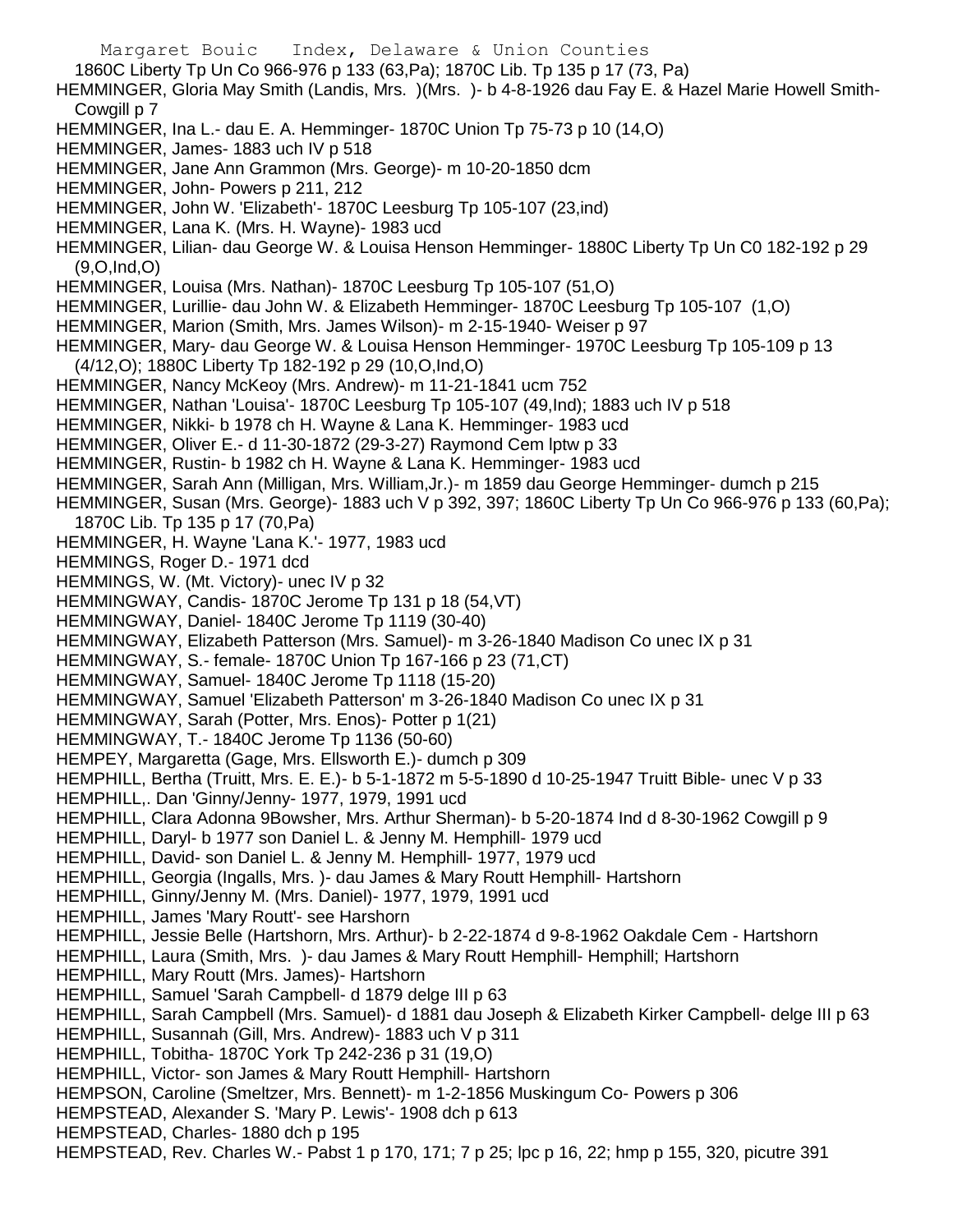Margaret Bouic Index, Delaware & Union Counties HEMPSTEAD, Diantha Bean (Mrs. Hiram E.)(Smith, Mrs. William Harrison)- b 4-10-1846/7 m (1) 9-14-1864 (2) 3-12-1878 dau Michael Carr & Annis Turner Wood Bean- Bean 11215; Maugans Anc p 99; 1850C Scioto Tp 2363-2373 (3) HEMPSTEAD, Edwin R.'Eliza Williams'- b 11-5-1827 m 5-6-1852 dcm d 7-26-1902 Curtis Cem Powell p 109; 1908 dch p 424 HEMPSTEAD, Eliza Williams (Mrs. Edwin R.)- b 4-10-1826 m 5-6-1852 dcm d 9-12-1910 Curtis Cem Powell p 109 HEMPSTEAD, Elizabeth (Welsh, Mrs. David D.)- m 9-26-1839 ucm 579 HEMPSTEAD, Hiram E. 'Diantha Bean'- d 3-21-1873 (31y12d) New Millcreek Cem p 5, Powell p 253; Bean (11215); Maugans Anc p 99 HEMPSTEAD, Lean- 1880C Scioto Tp 249 HEMPSTEAD, Leona Rivers- dau Hiram E. & Diantha Bean Hempstead-Bean 112151 HEMPSTEAD, Mariah (Welsh, Mrs. James)- lic 10-11-1843 ucm 913; unec VI p 4 HEMPSTEAD, Mary P. Lewis (Mrs. Alexander S.)- dau William & Sarah Fowler Lewis- 1908 dch p 613 HEMPSTEAD, Minerva S. (Dunlap, Mrs. William)- dau Hirma E. & Diantha Bean Hempstead- Bean 112152 HEMPSTEAD, Minnie Ferson (Mrs. )- dau James & Laura Fenton Ferson- Pabst 7 p 105 HEMPSTEAD, Nathan- 1840C Jerome Tp 1195 (50-60) HEMPSTEAD, Olive Belle- b 8-11-1876 dcb dau Hiram E. & Diantha Bean Hempstead- Bean 112151 HEMPSTED, Charles P. 'Rachel Craig'- m 6-23-1821 dcga p 15 Franklin Chron. HEMPSTED, Eliza (Welsh, Mrs. David D.)- lic 9-26-1839 ucm unec III p 38 HEMPSTED, Martha Augusta- d 5-17-1861 97-5-27) dau R. & E. Curtis Cem Powell p 109 HEMPSTED, Rachel Craig (Mrs. Charles P.)- m 6-23-1821 dcga p 15 Fran. Chron. HEMPSTED, Smith West(?) d 6-12-1861 (2y6d) son R. & E. Curtis Cem Powell p 109 HEMPY, Jane Elizabeth (Beth)- dau A. M. Hempy- Hempy- engaged to J. Douglas Meyers HEMPY, Charles Weldon 'Iva Edith Hughes'- b 6-26-1913 m 3-12-1934 d 3-22-1989 (75) Waldo Cem- son Frank & Pearle Shuff Hempy- Hempy; 1961 dcd; dcb late (Paul Eugene) HEMPY, Cynthia- dau Robert J. Hempy- 1961 dcd(2) dau Nancy K. 1976 dcd b 1959 HEMPY, Daniel- son Robert J. Hempy- 1961 dcd (4) HEMPY, Delmar- son Frank & Pearle Shuff Hempy- Hempy HEMPY, Dixie (Dienst, Mrs. )- dau Charles Weldon & Iva Edith Hughes Hempy- Hempy HEMPY, Eva (Moore, Mrs. Jacob Oscar)- m 6-2-1940-dau Frank & Pearle Shuff Hempy- Hempy; Moore HEMPY, Ethel (Ghoulson, Mrs. )- dau Charles Weldon & Iva Edith Hughes Hempy- Hempy HEMPY, Fern (Myers, Mrs. )- dau Frank & Pearle Shuff Hempy- Hempy HEMPY, Florence (Bollinger, Mrs. )- dau Frank & Pearl Shuff Hempy- Hempy HEMPY, Forrest- brother Ruth N. Parrish- Hempy HEMPY, Frank- son Frank & Pearl Shuff Hempy- Hempy HEMPY, Frank 'Pearle Shuff'- Hempy HEMPY, Iva Edith Hughes (Mrs. Charles Weldon)-b 2-6-1916 WVa m 3-12-1934-d 3-11-1993 (77) bur Waldodau Miles B. & Gertrude Craig Hughes- dcb late (Paul Eugene) 1961 dcd; Hempy HEMPY, Ivy- b 1966 dau Nancy K. Hempy- 1976 dcd HEMPY, Luella (Huffman, Mrs. )- dau Frank & Pearle Shuff Hempy- Hempy HEMPY, Martha (Rittenhouse, Mrs. )- dau Frank & Pearle Shuff Hempy- Hempy HEMPY, Nancy K.- 1976 dcd HEMPY, Norma L. (Barber, Mrs. William)(Mrs. Harold)- d 1-12-1977 (54) dau of Rank & Pearle Hempy-**Hempy** HEMPY, Paul Eugene- b 4-16-1937 son Charles Weldon & Iva Edith Hughes Hempy- dcb late; Hempy HEMPY, Pearle Shuff (Mrs. Frank)- Hempy HEMPY, Richard- b 1964 son Nancy K. Hempy- 1976 dcd HEMPY, Robert James- son Charles Weldon & Iva Edith Hughes Hempy- Hempy; 1961 dcd HEMPY, Ruth N. (Parrish, Mrs. )- sister Forrest Hempy- Hempy HEMPY, Shelly Larcom (Mrs. William)- dau Lawrence & Martha Larcom- Hempy HEMPY, Travis- b 6-26-1986 son William & Shelly Hempy- hempy HEMPY, Trudy- dau Charles W. & Iva E. Hempy- 1961 dcd (16)

- HEMPY, William 'Shelly Larcom'- Hempy; 1980 dcd
- HEMRIC, Daniel- unec XII p 55 unclaimed letter E. Liberty
- HEMROD, Andrew- lived with Zelotus Jones- Berkshire Tp (80-90)